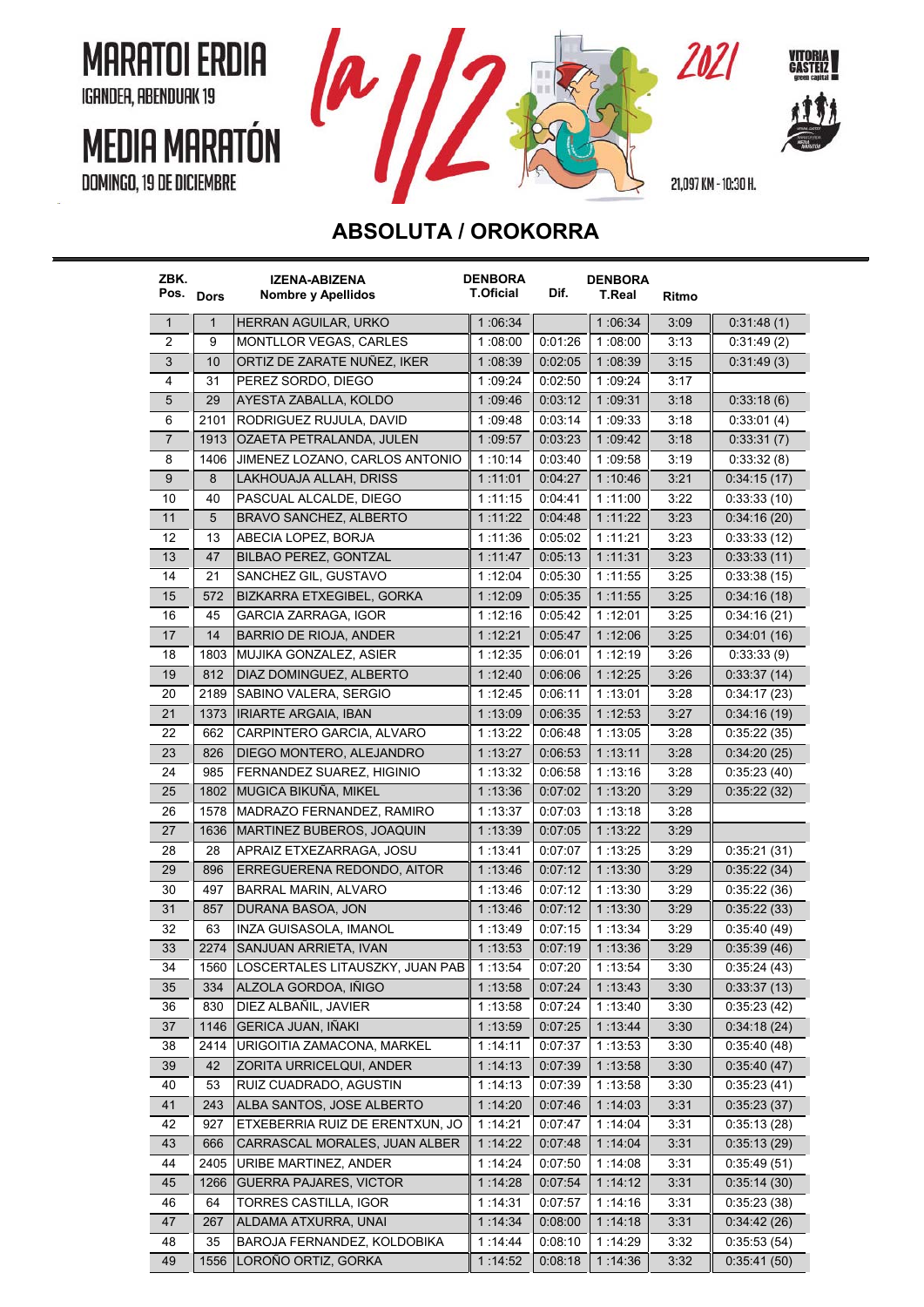| ZBK.<br>Pos. Dors |                | <b>IZENA-ABIZENA</b><br>Nombre y Apellidos                 | <b>DENBORA</b><br><b>T.Oficial</b> | Dif.               | <b>DENBORA</b><br>T.Real |              |                              |
|-------------------|----------------|------------------------------------------------------------|------------------------------------|--------------------|--------------------------|--------------|------------------------------|
|                   |                |                                                            |                                    |                    |                          | Ritmo        |                              |
| 50                | 881            | ELOLA AZURMENDI, IOSU                                      | 1:14:58                            | 0.08.24            | 1:14:38                  | 3:32         | 0.35.54(57)                  |
| 51                | 1919           | PAJARES DOMINGUEZ, ADRIAN                                  | 1:15.06                            | 0.08.32            | 1:14:49                  | 3:33         | 0.36:20(70)                  |
| 52                | 2078           | ROBLES ZATIKA, PERU                                        | 1:15:12                            | 0:08:38            | 1:14:52                  | 3:33         | 0:35:50(53)                  |
| 53                | 533            | BELLOSILLO PEREZ, ALBERTO                                  | 1:15:12                            | 0:08:38            | 1:14:53                  | 3:33         | 0.35.54(60)                  |
| 54                | 1530           | LOPEZ SANTAMARIA, SERGIO                                   | 1:15:13                            | 0:08:39            | 1:15:01                  | 3:33         |                              |
| 55                | 1806           | MUNGUIRA INCLAN, ANDER                                     | 1:15:17                            | 0.08:43            | 1:15:01                  | 3:33         | 0.35:54(59)                  |
| 56                | 69             | SALDIAS MIGUEL, ANDONI                                     | 1:15:21                            | 0:08:47            | 1:15:06                  | 3:34         | 0.35:23(39)                  |
| 57                | 1948           | PEREDA DE LOZAR, ALBERTO                                   | 1:15:22                            | 0.08.48            | 1:15:04                  | 3:33         | 0.35.54(58)                  |
| 58                | 1215           | <b>GONZALEZ GOTI. XABIER</b>                               | 1.15:29                            | 0:08:55            | 1:15:11                  | 3:34         | 0.35:55(62)                  |
| 59                | 372            | ARANBURU GOIRICELAYA, JON<br>ORTIZ DE URBINA ERRASTI, ERIC | 1:15:34                            | 0.09:00            | 1 15:18                  | 3:34         | 0:36:29(71)                  |
| 60                | 1898<br>453    | ATIENZA BERMEJO, ALBERTO                                   | 1 15:44                            | 0.09:10<br>0.09.21 | 1:15:28<br>1:15.40       | 3:35         | 0:35:54(56)                  |
| 61<br>62          | 2046           | RAMOS GOMEZ, MARCOS                                        | 1:15:55<br>1:16:01                 | 0:09:27            | 1:15:41                  | 3:35<br>3:35 | 0.36.53(79)                  |
| 63                | 33             | ARLANZON PALACIO, ALAIN                                    | 1:16.02                            | 0:09:28            | 1:15:45                  | 3:35         | 0.36:29(74)                  |
| 64                | 38             | EGUIA ETXEARTE, IMANOL                                     | 1:16:04                            | 0.09.30            | 1:15.48                  | 3:36         | 0.36:02(65)                  |
| 65                | 608            | CABERO GASTAMINZA, JON ANDER                               | 1:16.08                            | 0.09:34            | 1:15:52                  | 3:36         | 0.35:13(27)                  |
| 66                | 2262           | SANCHEZ MOYA, OSEL                                         | 1:16:10                            | 0:09:36            | 1:15:52                  | 3:36         | 0.35.56(64)                  |
| 67                | $\overline{4}$ | BASTERRETXEA SAENZ DE VALLUER                              | 1:16:10                            | 0.09.36            | 1:15:54                  | 3:36         | 0.36:29(72)                  |
| 68                | 2222           | SAINZ CANO, JOSE RAMON                                     | 1:16:11                            | 0:09:37            | 1:15:54                  | 3:36         | 0.36:02(66)                  |
| 69                | 1222           | <b>GONZALEZ MARTINEZ, JAVIER</b>                           | 1:16:12                            | 0:09:38            | 1:15:54                  | 3:36         | 0.36:53(78)                  |
| 70                | 155            | MARTINEZ ARZA, IKER                                        | 1:16:17                            | 0:09:43            | 1:16:02                  | 3:36         | 0.35:53(55)                  |
| 71                | 1766           | MONTOYA AGUILLO, OSCAR                                     | 1:16:23                            | 0.09:49            | 1:16.05                  | 3:36         | 0.36.03(67)                  |
| 72                | 1167           | GOIKOETXEA LARRAZA, EUKENI                                 | 1:16:29                            | 0:09:55            | 1:16:10                  | 3:37         | 0:36:49(75)                  |
| 73                | 46             | RONDA BETANZOS, JOSU                                       | 1:16:32                            | 0.09:58            | 1:16:20                  | 3:37         | 0.35.49(52)                  |
| 74                | 1099           | <b>GARCIA MELLEN, DIEGO</b>                                | 1:16:38                            | 0:10:04            | 1:16:22                  | 3:37         | 0.35:24(44)                  |
| 75                | 1523           | LOPEZ NEGUERUELA, RAUL                                     | 1:16.49                            | 0.10:15            | 1:16.25                  | 3:37         | 0.36.49(77)                  |
| 76                | 2423           | URTARAN MATEO, IÑIGO                                       | 1:16:52                            | 0:10:18            | 1:16:37                  | 3:38         | 0.35:55(61)                  |
| 77                | 684            | CASTAÑO LUIS, ANGEL MIGUEL                                 | 1:16:55                            | 0.10.21            | 1:16:39                  | 3:38         |                              |
| 78                | 1181           | GOMEZ GOMEZ, PABLO ERNESTO                                 | 1 16:56                            | 0:10:22            | 1:16:39                  | 3:38         | 0.37:00(87)                  |
| 79                | 1740           | MIGUEL OLASAGASTI, XABIER                                  | 1:17:09                            | 0.10.35            | 1:16.54                  | 3:39         | 0.35.55(63)                  |
| 80                | 30             | CASAL ESCOBEDO, AITOR                                      | 1:17:14                            | 0:10:40            | 1:16:58                  | 3:39         | 0.36.59(83)                  |
| 81                | 2287           | SANTOS GARCIA, JOSE LUIS                                   | 1:17:21                            | 0.10.47            | 1:17:01                  | 3:39         | 0:36:29(73)                  |
| 82                | 2507           | ZAFRA CORTES, ENRIQUE                                      | 1:17:26                            | 0:10:52            | 1:17:01                  | 3:39         | 0.37:20(94)                  |
| 83                |                | 1393   IZQUIERDO DIAZ, IGNACIO                             | 1:17:27                            | 0:10:53            | 1:17:11                  | 3:40         | 0.37:00(86)                  |
| 84                |                | 1384   ITURRASPE ITURRASPE, KOLDO                          | 1:17:32                            | 0:10:58            | 1:17:09                  | 3:39         | 0.37:23(98)                  |
| 85                | 1422           | KAREAGA CIERVIDE, NICOLAS                                  | 1:17:37                            | 0:11:03            | 1:17:11                  | 3:40         | 0.37:24(101)                 |
| 86                | 54             | SOTIL MAIZTEGI, AITOR                                      | 1 :17:39                           | 0:11:05            | 1:17.23                  | 3:40         | 0.36:20(69)                  |
| 87                | 2349           | TELLERIA LOPETEGI, JULEN                                   | 1:17.40                            | 0.11.06            | 1:17:40                  | 3.41         | 0.37:23(99)                  |
| 88                | 753            | CUENCA GALLEGO, NORMAN                                     | 1:17:41                            | 0:11:07            | 1:17:20                  | 3:40         | 0.37:24(104)                 |
| 89                | 1151           | <b>GIL ANGULO, MIKEL</b>                                   | 1:17.42                            | 0.11.08            | 1:17:24                  | 3:40         | 0.37:00(85)                  |
| 90                | 899            | ESCANDON MARTINEZ, JOSE MANUE                              | 1:17:47                            | 0.11.13            | 1:17:32                  | 3:41         | 0.36:19(68)                  |
| 91                | 1864           | OLIVARES AREITIO, AITOR                                    | 1:17:50                            | 0:11:16            | 1:17.27                  | 3:40         | 0:37:23(97)                  |
| 92                | 1761           | MONTEJO FERNANDEZ, ALVARO                                  | 1:17:54                            | 0:11:20            | 1:17:37                  | 3:41         | 0.37:09(92)                  |
| 93                | 419            | ARRIAGA DOSANTOS, ION                                      | 1:17:56                            | 0.11.22            | 1 17:31                  | 3:40         | 0.36.56(81)                  |
| 94                | 1537           | LOPEZ VALENCIA, IÑIGO                                      | 1:17:59                            | 0.11.25            | 1:17:43                  | 3:41         | 0.36.53(80)                  |
| 95                |                | 1386   ITURRI LARRUCEA, XABIER                             | 1:18.02                            | 0:11:28            | 1:17.44                  | 3:41         | 0.37:24(105)                 |
| 96                | 1351           | IGARZABAL VILLANUEVA, BIXENTE                              | 1:18.03                            | 0:11:29            | 1:18:03                  | 3:42         | 0.37:00(84)                  |
| 97                | 575            | <b>BLANCO ITURBE, OMAR</b>                                 | 1:18.05                            | 0.11.31            | 1:17:42                  | 3.41         | 0.37:19(93)                  |
| 98                | 377            | ARANGUREN IRACHETA, JAVIER                                 | 1:18:12                            | 0:11:38            | 1:17:56                  | 3:42         | 0.37:01(89)                  |
| 99                | 2089           | RODRIGUEZ GONZALEZ, BORJA                                  | 1:18:13                            | 0:11:39            | 1:18:13                  | 3:42         | 0.37:20(95)                  |
| 100               | 18             | LOPEZ CALABRIA, ENAITZ                                     | 1:18.24                            | 0:11:50            | 1:18.09                  | 3:42         | 0.34:17(22)                  |
| 101               | 65             | <b>BUJEDO TOBAJAS, BASILIO</b>                             | 1:18:25                            | 0:11:51            | 1:18:06                  | 3:42         | 0.36.49(76)                  |
| 102               | 621            | CALDERON NOZAL, ALVARO                                     | 1:18.28                            | 0:11:54            | 1:18.07                  | 3:42         | 0:37:23(100)                 |
| 103               | 778            | DE LA ROSA POCOSTALES, JAVIER                              | 1:18.29                            | 0:11:55            | 1:18:13                  | 3:42         | 0.37:24(102)                 |
| 104<br>105        | 1861<br>2318   | OLAIZOLA IZAGUIRRE, JULEN<br>SERRANO GOMEZ, ESTEBAN        | 1:18:29<br>1:18:32                 | 0:11:55<br>0:11:58 | 1:18:04<br>1:18:11       | 3:42<br>3:42 | 0.37:38(108)<br>0.37:24(103) |
| 106               | 595            | BRAVO OYARBIDE, GARIKOITZ                                  | 1:18.36                            | 0:12:02            | 1:18.17                  | 3:43         | 0.37:51(119)                 |
| 107               | 1131           | <b>GARRIDO CUEVA, JON</b>                                  | 1:18:40                            | 0.12.06            | 1:18:21                  | 3:43         | 0.37:39(112)                 |
| 108               | 50             | <b>ITURBE ARGINZONIZ, ONDITZ</b>                           | 1:18.47                            | 0.12:13            | 1:18:30                  | 3:43         | 0.38.09(2)                   |
| 109               | 440            | ARTIGUE RODRIGUEZ, FELIPE                                  | 1:18:51                            | 0.12.17            | 1:18:35                  | 3:43         | 0.37:23(96)                  |
| 110               | 696            | CATARAIN RAZQUIN, BEÑAT                                    | 1:18:51                            | 0:12:17            | 1:18:32                  | 3:43         | 0:37:01(88)                  |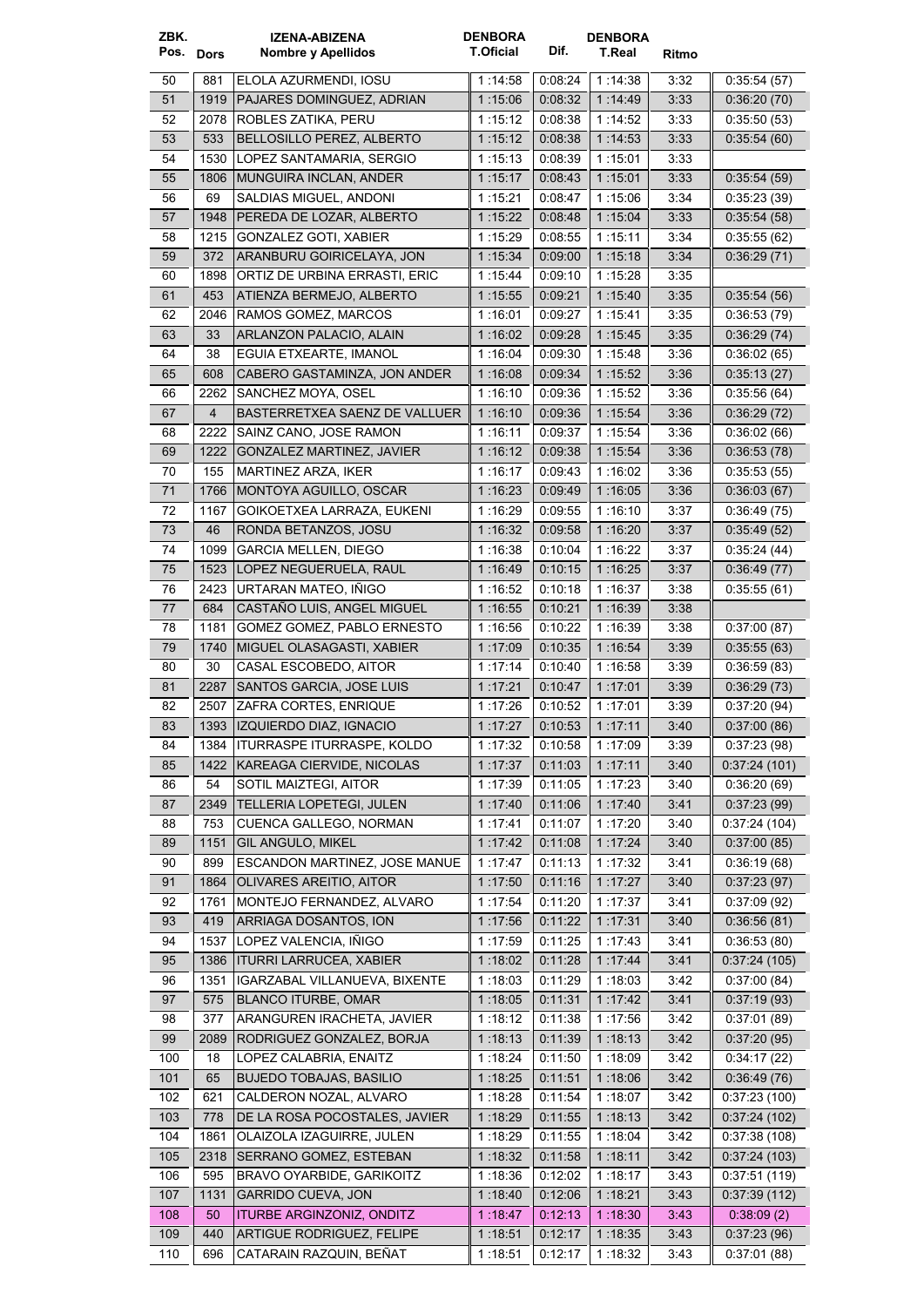| ZBK.<br>Pos. Dors |                | IZENA-ABIZENA<br>Nombre y Apellidos            | <b>DENBORA</b><br>T.Oficial | Dif.               | <b>DENBORA</b><br>T.Real | Ritmo        |               |
|-------------------|----------------|------------------------------------------------|-----------------------------|--------------------|--------------------------|--------------|---------------|
| 111               | 48             | DE LA CRUZ MEDRANO, JOSÉ JAVIER                | 1:18:53                     | 0.12.19            | 1:18:37                  | 3:44         | 0.37:38(107)  |
| 112               | 455            | AYA LANDA, ANDER                               | 1 18:54                     | 0.12:20            | 1:18:36                  | 3:44         | 0.37:39(113)  |
| 113               | 1100           | <b>GARCIA MORODO, JULIAN</b>                   | 1:19:00                     | 0.12:26            | 1:18:42                  | 3:44         | 0.37:51(118)  |
| 114               | 842            | DIONISIO ELIAS, AITOR                          | 1:19:10                     | 0:12:36            | 1:18.47                  | 3:44         | 0:38:03(123)  |
| 115               | 70             | <b>VIEJO MARTIN, RAUL</b>                      | 1:19:17                     | 0.12.43            | 1:19.02                  | 3:45         | 0.37:09(91)   |
| 116               | 1782           | MORENO BERROCI, IKER                           | 1 19:19                     | 0.12:45            | 1:18.58                  | 3:45         | 0:38:09 (130) |
| 117               | 1283           | <b>GUTIERREZ GUTIERREZ, AITOR</b>              | 1:19:22                     | 0.12.48            | 1:19:01                  | 3:45         | 0.37:38(109)  |
| 118               | 1616           | MARTIN ALVAREZ, CARLOS                         | 1:19:24                     | 0.12:50            | 1:19:08                  | 3:45         | 0.37:01(90)   |
| 119               | 287            | ALKORTA MANEIRO, MIKEL                         | 1:19:24                     | 0.12.50            | 1:19:02                  | 3:45         | 0:36:58(82)   |
| 120               | 1509           | LOPEZ ALDEA, IVAN                              | 1:19:29                     | 0:12:55            | 1:19:10                  | 3:45         | 0.38:10(134)  |
| 121               | 289            | ALLENDE MIGUEL, IGOR                           | 1:19:30                     | 0.12:56            | 1:19:12                  | 3:45         | 0:38:26(158)  |
| 122               | 1664           | MARTINEZ OLAZABAL, EGOITZ                      | 1:19:41                     | 0:13:07            | 1:19:21                  | 3:46         | 0.37:53(122)  |
| 123               | 2223           | SAINZ FERNANDEZ, IGNACIO                       | 1:19.47                     | 0.13:13            | 1:19.28                  | 3:46         | 0.37:39(110)  |
| 124               | 1199           | GONZALEZ BARRIOS, ALBERTO                      | 1:19.48                     | 0:13:14            | 1:19:31                  | 3:46         | 0.38:10(136)  |
| 125               | 1701           | <b>MATIAS GARRIDO, FERNANDO</b>                | 1 19:49                     | 0.13.15            | 1:19:32                  | 3:46         | 0.38:09(131)  |
| 126               | 1512           | LOPEZ AYARZA, NACHO                            | 1:19:50                     | 0:13:16            | 1:19:33                  | 3:46         | 0.37:46(116)  |
| 127               | 275            | ALEGRIA LOPEZ DE BERGARA, GORK                 | 1:19:51                     | 0.13:17            | 1:19:32                  | 3:46         | 0.38.11(142)  |
| 128               | 1420           | JUEZ OCHOA, CARLOS                             | 1:19:51                     | 0:13:17            | 1 19:31                  | 3:46         | 0.38:10(137)  |
| 129               | 441            | ARTUTXA SAÑUDO, ION                            | 1:19:54                     | 0.13.20            | 1:19:35                  | 3:46         | 0:38:09(128)  |
| 130               | 1211           | <b>GONZALEZ GARCIA, MANUEL</b>                 | 1:19:57                     | 0:13:23            | 1:19:37                  | 3:46         | 0:38:07(127)  |
| 131               | 2035           | QUINTANA NOGALES, TOMAS                        | 1:20:05                     | 0.13:31            | 1:19.47                  | 3:47         | 0.37:39(111)  |
| 132               | 1428           | KORTA ORTA, ANTXON                             | 1:20:05                     | 0:13:31            | 1:19:48                  | 3:47         | 0.38:17(148)  |
| 133               | 1965           | PEREZ FERNANDEZ, IBAI                          | 1:20:05                     | 0:13:31            | 1:19.43                  | 3:47         | 0.38.35(167)  |
| 134               | 350            | ANGUIO CALVO, ASIER                            | 1:20:07                     | 0:13:33            | 1:19:49                  | 3:47         | 0.38:10(135)  |
| 135               | 2281           | SANTAMARIA LOBETO, JONATAN                     | 1:20:13                     | 0.13.39            | 1:19:55                  | 3:47         | 0.37:51(120)  |
| 136               | 321            | ALVAREZ HERRERO, ALFREDO                       | 1:20:17                     | 0.13:43            | 1:19:54                  | 3:47         | 0.38.34(162)  |
| 137               | 2266           | SANCHEZ RIOS, INAXIO                           | 1:20:18                     | 0.13.44            | 1:19:55                  | 3:47         | 0:38:35(166)  |
| 138               | 1896           | ORTIZ DE MURUA GANDARIAS, PAUL                 | 1:20:20                     | 0:13:46            | 1:20:02                  | 3:48         | 0:38:18(151)  |
| 139               | 2162           | RUIZ URCELAY, JUAN IGNACIO                     | 1:20:21                     | 0.13.47            | 1 20:00                  | 3:48         | 0:38:06(125)  |
| 140               | 2415           | URIOSTE RODRIGUEZ, IBON                        | 1:20:27                     | 0:13:53            | 1:20:05                  | 3:48         | 0:38:25(157)  |
| 141               | 476            | <b>BAENA MIRABETE, DANIEL</b>                  | 1:20:28                     | 0.13.54            | 1:20:10                  | 3:48         | 0.38.35(163)  |
| 142               | 828            | DIEGUEZ GARABAYA, IGOR                         | 1:20:29                     | 0:13:55            | 1:20:10                  | 3:48         | 0.38:10(138)  |
| 143               | 1890           | ORTIZ TORICES, EDUARDO                         | 1:20:34                     | 0.14:00            | 1:20:12                  | 3:48         | 0.38.35(164)  |
| 144               | 374            | ARANBURU URBIETA, ALBERTO                      | 1:20:35                     | 0:14:01            | 1:20:35                  | 3.49         | 0.38.09(133)  |
| 145               | 299            | ALONSO FERREIRA, JESUS                         | 1:20:35                     | 0.14.01            | 1:20:54                  | 3:50         | 0:38:21(156)  |
| 146               | 2416           | URKIOLA FABREGA, ENEKO                         | 1 20:35                     | 0:14:01            | 1:20:14                  | 3:48         | 0.38.17(149)  |
| 147               | 1256           | GORROÑO LEGORBURU, JULEN                       | 1 20:38                     | 0.14.04            | 1:20:17                  | 3:48         | 0.38:11(144)  |
| 148               | 813            | DIAZ GRANADOS, RUBEN                           | 1:20:42                     | 0.14.08            | 1:20:25                  | 3:49         | 0.38:10(139)  |
| 149               | 2092           | RODRIGUEZ HERNANDEZ, FCO. JAVIE                | 1:20:44                     | 0.14.10            | 1 20:19                  | 3:48         | 0:37:40(114)  |
| 150               | 521            | BEATO URBIOLA, ALVARO                          | 1:20:45                     | 0.14.11            | 1:20:24                  | 3:49         | 0:38:56(185)  |
| 151               | 1203           | GONZALEZ CHATO, JOSE RAMON                     | 1:20:47                     | 0:14:13            | 1:20:29                  | 3:49         | 0.38.18(152)  |
| 152               | 1717           | MENDES MERCADO, DAVID                          | 1:20:48                     | 0:14:14            | 1:20:31                  | 3:49         | 0.38:15(146)  |
| 153               | 1008           | FRESNEDO BURGOS, JOSE MANUEL                   | 1:20:52                     | 0:14:18            | 1:20:23                  | 3:49         | 0.38:11(141)  |
| 154               | 1697           | MATEOS GARCIA DEL POZO, FRANCIS                | 1:20:53                     | 0:14:19            | 1 20:33                  | 3:49         | 0.38:06(124)  |
| 155               | 1838           | NIETO IRURETA, ENEKO                           | 1:20:58                     | 0.14.24            | 1:20:38                  | 3:49         | 0:38:16(147)  |
| 156               | 1506           | LOPE LOPE, SERGIO                              | 1:20:59                     | 0:14:25            | 1:20:39                  | 3:49         | 0:38:35(165)  |
| 157               | 1346           | <b>IDIGORAS LASAGA, AITOR</b>                  | 1:21:01                     | 0.1427             | 1 20.42                  | 3:50         | 0.38:09(132)  |
| 158               | 76             | MINTEGUI GONZALEZ, ARRATE                      | 1:21:04                     | 0.14:30            | 1:20:47                  | 3:50         | 0.38.18(4)    |
| 159               | 333            | ALZOLA BELTRAN DE HEREDIA, XABI                | 1.21:11                     | 0:14:37            | 1 20:54                  | 3:50         | 0.38.31(160)  |
| 160               | 619            | CALDERON CHAVARRI, JOSEMI                      | 1:21:12                     | 0:14:38            | 1:20:56                  | 3:50         | 0:38:30(159)  |
| 161               | $\overline{7}$ | <b>GARCIA ALTARRIBAS, PABLO</b>                | 1:21:12                     | 0.14.38            | 1:20:56                  | 3:50         | 0.37:53(121)  |
| 162               | 539            | BENEITEZ SAGARZAZU, AITOR                      | 1:21:21                     | 0:14:47            | 1:21:03                  | 3:51         | 0:38:09(129)  |
| 163               | 62             | ARRIOLA ARAKISTAIN, PEIO                       | 1 21 21                     | 0.14:47            | 1:21:05                  | 3:51         | 0.37:41(115)  |
| 164               | 420            | ARRIBALZAGA ETXABE, XABIER                     | 1:21:21                     | 0:14:47            | 1:20:56                  | 3:50         |               |
| 165<br>166        | 2058<br>168    | REKALDE ANDUEZA, ROBERTO<br>DIAZ ROJO, ANTONIO | 1:21:25                     | 0.14.51            | 1:20:59<br>1:21:10       | 3:50         | 0.39:13(197)  |
| 167               | 2447           | VAZQUEZ JAUSORO, IÑAKI                         | 1:21:28<br>1 21 33          | 0:14:54<br>0:14:59 | 1:21:07                  | 3:51<br>3:51 | 0.38:43(174)  |
| 168               | 1405           | JIMENEZ FERREIRO, JOSE ANTONIO                 | 1:21:34                     | 0.15:00            | 1:21:17                  | 3:51         | 0.38:19(153)  |
| 169               | 2186           | RUPEREZ MIGUEL, ROBERTO                        | 1:21:37                     | 0:15:03            | 1 21:37                  | 3:52         | 0:39:18(200)  |
| 170               | 485            | <b>BALZA ARCE, ASIER</b>                       | 1:21:40                     | 0.15.06            | 1:21:16                  | 3:51         | 0.39.22(207)  |
| 171               | 305            | ALONSO MARTIN-CONSUEGRA, ASIER 1:21:41         |                             | 0:15.07            | 1:21:16                  | 3:51         | 0.39.12(196)  |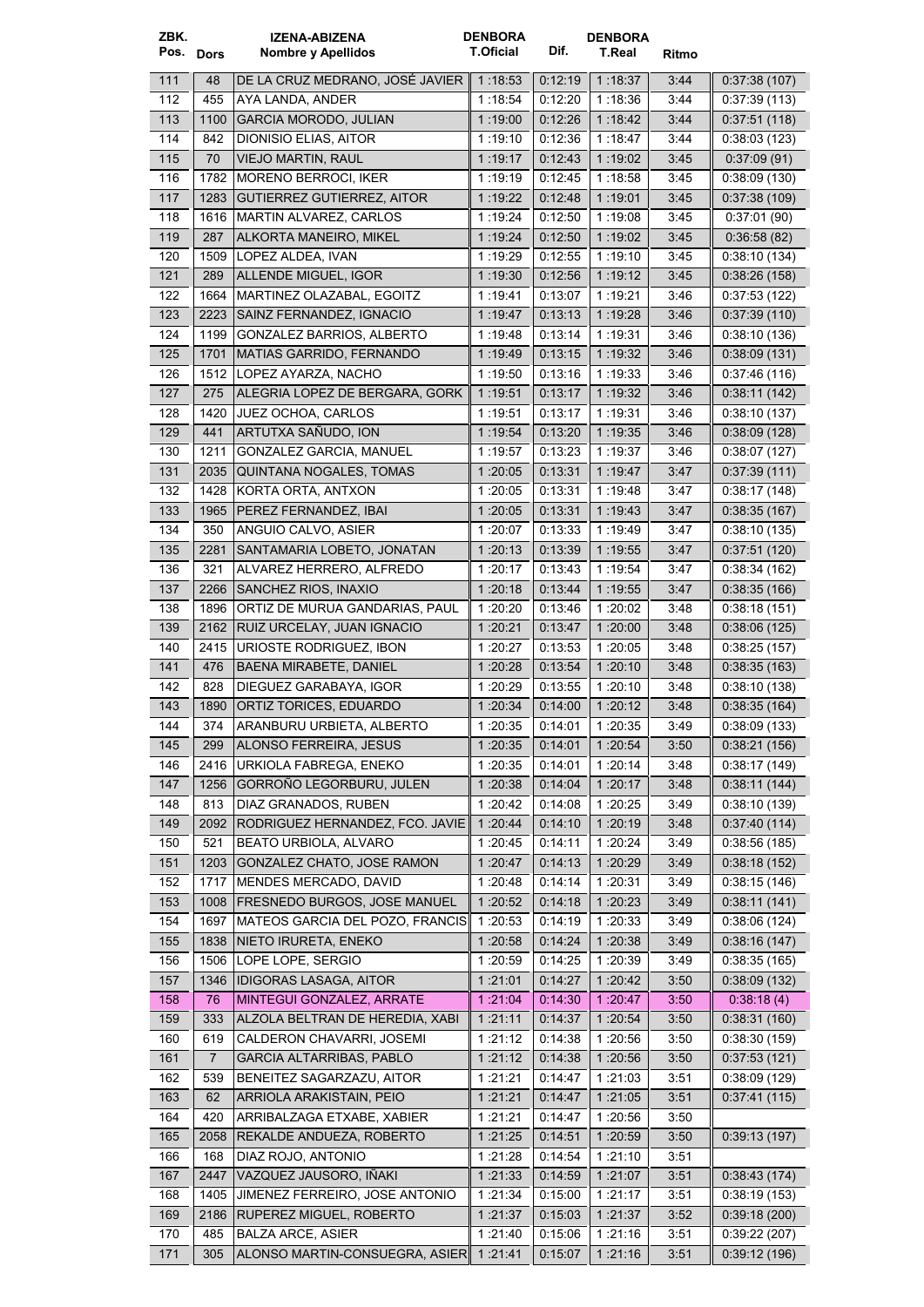| ZBK.<br>Pos. Dors |      | <b>IZENA-ABIZENA</b><br>Nombre y Apellidos | <b>DENBORA</b><br><b>T.Oficial</b> | Dif.               | <b>DENBORA</b><br>T.Real |              |                              |
|-------------------|------|--------------------------------------------|------------------------------------|--------------------|--------------------------|--------------|------------------------------|
|                   |      |                                            |                                    |                    |                          | Ritmo        |                              |
| 172               | 1462 | LASA ERLE, MIKEL                           | 1:21:42                            | 0.15.08            | 1 21:16                  | 3:51         | 0:38:43(175)                 |
| 173               | 522  | BEGEGA ORDIZ, EDUARDO                      | 1:21:43                            | 0:15:09            | 1:21:19                  | 3:51         | 0.39.58(246)                 |
| 174               | 1653 | MARTINEZ JIMENEZ, JONATAN                  | 1:21:43                            | 0:15:09            | 1:21:16                  | 3:51         | 0.38.42(173)                 |
| 175               | 1082 | GARCIA GARCIA DE VICUÑA, JOKIN             | 1:21:47                            | 0.15:13            | 1:21:21                  | 3:51         | 0:38:19(154)                 |
| 176               | 1224 | GONZALEZ MATUTE, ENRIQUE                   | 1:21:47                            | 0:15:13            | 1:21:24                  | 3:52         |                              |
| 177               | 1672 | MARTINEZ VIGO, GABRIEL                     | 1:21:48                            | 0.15.14            | 1 21:30                  | 3:52         | 0:38:07(126)                 |
| 178               | 921  | ETXEBARRIA ETXAGIBEL. OXEL                 | 1 21:49                            | 0:15:15            | 1:21:32                  | 3:52         | 0.38:17(150)                 |
| 179               | 1074 | <b>GARCIA DOMINGO, ROBERTO</b>             | 1:21:53                            | 0.15.19            | 1:21:27                  | 3:52         | 0.39.21(204)                 |
| 180               | 98   | <b>MAYORA ELIZONDO, MAITE</b>              | 1 21:54                            | 0.15.20            | 1 21 39                  | 3:52         | 0.38.18(3)                   |
| 181               | 2264 | SANCHEZ QUINTELA, EDUARDO                  | 1:21:55                            | 0:15.21            | 1:21:37                  | 3:52         | 0:37:49(117)                 |
| 182               | 2094 | RODRIGUEZ MARTINEZ, IVAN                   | 1:21:56                            | 0:15:22            | 1:21:25                  | 3:52         | 0.39.08(189)                 |
| 183               | 1915 | PABLO EZCARAY, JON                         | 1:21:57                            | 0:15:23            | 1 21:39                  | 3:52         | 0:38:50(177)                 |
| 184               | 1980 | PEREZ UNZURRUNZAGA, IBON                   | 1:21:58                            | 0:15:24            | 1:21:38                  | 3:52         | 0:38:48(176)                 |
| 185               | 96   | URIBARRI MARTÍNEZ, AINARA                  | 1:21:59                            | 0.15.25            | 1 21:42                  | 3:52         | 0.39:22(7)                   |
| 186               | 2083 | RODRIGUEZ BLANCO, ROBERTO                  | 1:22:03                            | 0:15:29            | 1:21:36                  | 3:52         | 0.39:23(210)                 |
| 187               | 1125 | GARITAGOITIA GARITAGOITIA, ANDER           | 1:22:03                            | 0.15.29            | 1 21:38                  | 3:52         | 0.38:11(140)                 |
| 188               | 1139 | GARZO URANGA, SERGIO                       | 1:22:04                            | 0:15:30            | 1:21:44                  | 3:52         | 0:39:12(193)                 |
| 189               | 231  | AGUIRRE URTEAGA, GURUTZ                    | 1:22:13                            | 0.15.39            | 1:21:52                  | 3:53         | 0.39:22(206)                 |
| 190               | 587  | <b>BONASTRE CABALLE, ORIOL</b>             | 1.22:19                            | 0:15:45            | 1:22:02                  | 3:53         | 0:38:53 (181)                |
| 191               | 1744 | MIGUELEZ ANTON, TXEMA                      | 1:22:19                            | 0.15.45            | 1:22:12                  | 3:54         | 0.38:20(155)                 |
| 192               | 1248 | GORDO BRAVO, SERGIO                        | 1:22:21                            | 0:15:47            | 1:21:58                  | 3:53         | 0:39:21(205)                 |
| 193               | 1799 | MTZ DE ALBENIZ RUIZ DE LUZURIAGA           | 1.22:22                            | 0:15:48            | 1 21:59                  | 3:53         | 0.39:22(209)                 |
| 194               | 1494 | LLAMAS ARABAOLAZA, JOSE EDUARD             | 1 22:24                            | 0:15:50            | 1:22:06                  | 3:53         | 0.38.11(143)                 |
| 195               | 2290 | SANTOS MOÑITA, MARIO                       | 1:22:24                            | 0.15:50            | 1:22:06                  | 3:53         | 0.38:52(180)                 |
| 196               | 1013 | GAINZARAIN BALDA, IÑAKI                    | 1:22:25                            | 0:15:51            | 1:22:06                  | 3:53         | 0.39.12(194)                 |
| 197               | 1045 | <b>GANZARAIN HUICI, JON</b>                | 1:22:26                            | 0.15.52            | 1 22:06                  | 3:53         | 0.39.58(245)                 |
| 198               | 56   | ANDRES JUSTO, ASIER                        | 1:22:27                            | 0:15:53            | 1:22:10                  | 3:54         | 0.39:08(190)                 |
| 199               | 2520 | ZENDOIA LETE, MIKEL                        | 1:22:28                            | 0.15.54            | 1 21:42                  | 3:52         | 0.39.59(248)                 |
| 200               | 2037 | QUIRCE BURGOS, ANGEL                       | 1 22 32                            | 0:15:58            | 1:22:02                  | 3:53         | 0:39:23(212)                 |
| 201               | 986  | FERNANDEZ TEMPRANO, HECTOR                 | 1:22:32                            | 0.15.58            | 1:22:08                  | 3:54         | 0:39:14(198)                 |
| 202               | 2384 | UNCETABARRENECHEA SANTO DOMI               | 1:22:37                            | 0:16:03            | 1:22:19                  | 3:54         | 0:38:52(179)                 |
| 203               | 954  | FERNANDEZ COUDERC, NICOLAS                 | 1:22:37                            | 0:16:03            | 1:22:08                  | 3:54         | 0.39.12(192)                 |
| 204               | 527  | BEITIA CALDERO, OIER                       | 1 22:39                            | 0:16:05            | 1:22:11                  | 3:54         | 0:40:01(255)                 |
| 205               |      | 138   URRESTI RIVERO, AXIER                | 1:22:39                            | 0:16:05            | 1:22:22                  | 3:54         | 0:38:12(145)                 |
| 206               | 1182 | <b>GOMEZ GUTIERREZ, IGOR</b>               | 1:22:40                            | 0:16:06            | 1:22.22                  | 3:54         | 0.39.50(237)                 |
| 207               | 1682 | MARTINEZ DE ESTARRONA SANTAMA              | 1:22.42                            | 0.16.08            | 1:22:21                  | 3:54         | 0.38.35(168)                 |
| 208               | 939  | FAUSTE NAJERA, ANDRES                      | 1:22:46                            | 0.16:12            | 1:22:30                  | 3:55         | 0.39:25(218)                 |
| 209               | 97   | URRUTIA YURREBASO, AINARA                  | 1.22.47                            | 0.16.13            | 1 22:30                  | 3:55         | 0.39.22(6)                   |
| 210               | 1066 | GARCIA CACERES, JOSE CARLOS                | 1:22:47                            | 0:16:13            | 1:22:22                  | 3:54         | 0.38.55(184)                 |
| 211               | 865  | ECHEVERRIA BARANDIARAN, JON                | 1 :22:54                           | 0.16.20            | 1 22 32                  | 3:55         | 0:38:41(172)                 |
| 212               | 543  | BENITEZ DE LUGO ARTAMENDI, IBON            | 1 22:55                            | 0:16:21            | 1:22:38                  | 3:55         | 0.38.36(169)                 |
| 213               | 201  | ABAD LAZCANO, PEDRO                        | 1:22:55                            | 0:16.21            | 1 22 33                  | 3:55         | 0:39:26(220)                 |
| 214               | 1274 | GURRUTXAGA ARRUTI, IÑIGO                   | 1:22:59                            | 0.16.25            | 1:22:39                  | 3:55         | 0.39.12(195)                 |
| 215               | 1747 | MINCHERO GARCIA, EMILIO                    | 1:22.59                            | 0:16:25            | 1 22 36                  | 3:55         | 0.40:17(268)                 |
|                   | 1193 | GONZALEZ ALAVA, SERGIO                     |                                    |                    |                          |              |                              |
| 216<br>217        | 2247 | SAN MIGUEL GALLO, FERNANDO                 | 1:23:00<br>1:23.01                 | 0:16:26<br>0.16.27 | 1:23:00<br>1:22:39       | 3:56<br>3:55 | 0.38.54(183)<br>0.39.43(233) |
|                   |      |                                            |                                    |                    |                          |              |                              |
| 218               | 214  | AGIRRE GOIKOETXEAUNDIA, ANDER              | 1:23:05                            | 0.16.31            | 1:23:05                  | 3:56         | 0.40:22(280)                 |
| 219               | 1279 | <b>GUTIERREZ BLANCO, DAVID</b>             | 1:23:05                            | 0:16:31            | 1:22:42                  | 3:55         | 0.39.50(238)                 |
| 220               | 363  | APELLANIZ MENA, AITOR                      | 1:23:06                            | 0:16:32            | 1 22 44                  | 3:55         | 0.39:30(222)                 |
| 221               | 1438 | LAHOZ LIZANDRA, MANUEL                     | 1:23.07                            | 0:16:33            | 1:22:51                  | 3:56         |                              |
| 222               | 2340 | TAVAREZ ALAVA, VICTOR                      | 1 23:08                            | 0:16:34            | 1 22 47                  | 3:55         | 0.39.30(223)                 |
| 223               | 2497 | YAÑEZ URRESTI, UNAI                        | 1:23:09                            | 0.16.35            | 1:22:45                  | 3:55         | 0:39:12(191)                 |
| 224               | 1597 | MARCOS AGIRREGOMEZKORTA, JOS               | 1:23:10                            | 0:16:36            | 1:22:50                  | 3:56         | 0.39:25(219)                 |
| 225               | 341  | AMONDARAIN ORTIZ DE ZARATE, KEP            | 1:23:11                            | 0:16:37            | 1.23.11                  | 3:57         | 0.40:00(251)                 |
| 226               | 1336 | HURTADO HONTORIA, JON ERIZ                 | 1:23:13                            | 0:16:39            | 1:22.44                  | 3:55         | 0.40.17(265)                 |
| 227               | 234  | AGUIRREGOMEZCORTA URIARTE, SE              | 1:23:16                            | 0.16.42            | 1:22:50                  | 3:56         | 0.39:25(217)                 |
| 228               | 1858 | ODRIOZOLA URQUIZA, BERSOITZ                | 1:23:18                            | 0:16:44            | 1:22:54                  | 3:56         | 0.39:23(211)                 |
| 229               | 1350 | <b>IGARTUA AGUIRRE, JON</b>                | 1:23:20                            | 0.16:46            | 1:22:58                  | 3:56         | 0.40.18(270)                 |
| 230               | 1033 | <b>GALLEGO JORRIN, MIKEL</b>               | 1:23:21                            | 0:16:47            | 1:22:59                  | 3:56         | 0.38.41(170)                 |
| 231               | 421  | ARRIBAS SALAZAR, RUBEN                     | 1:23:27                            | 0.16.53            | 1:23:04                  | 3:56         | 0.39:25(215)                 |
| 232               | 1575 | MADARIAGA OLAZAR, ENDIKA                   | 1:23:29                            | 0:16:55            | 1:23:06                  | 3:56         | 0.39.24(214)                 |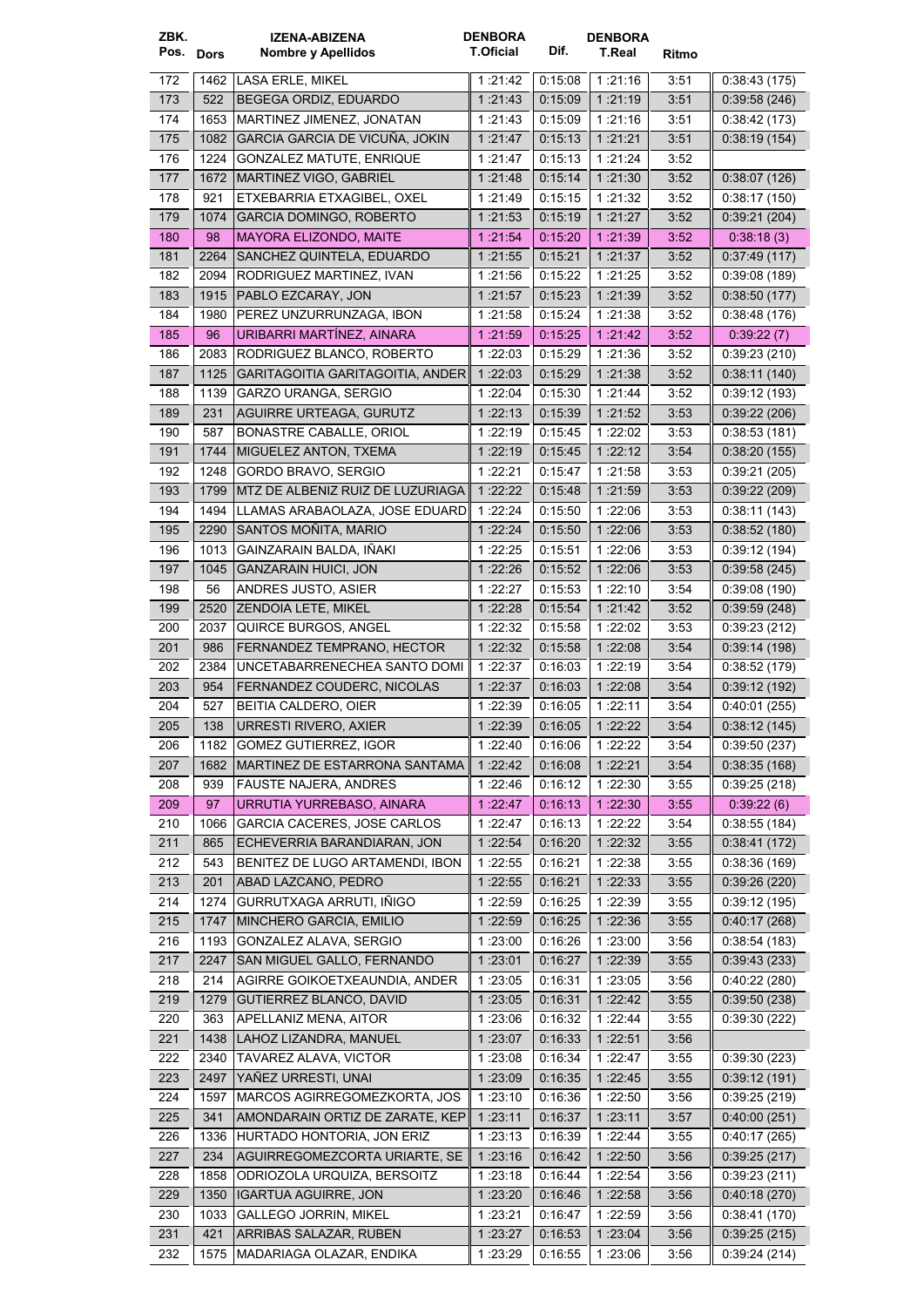| ZBK.      |      | <b>IZENA-ABIZENA</b>                | <b>DENBORA</b>   |         | <b>DENBORA</b> |       |              |
|-----------|------|-------------------------------------|------------------|---------|----------------|-------|--------------|
| Pos. Dors |      | Nombre y Apellidos                  | <b>T.Oficial</b> | Dif.    | <b>T.Real</b>  | Ritmo |              |
| 233       | 1805 | MUJIKA LASA, HARITZ                 | 1:23:32          | 0:16:58 | 1 23:03        | 3:56  | 0.40:09(258) |
| 234       | 887  | ERAUZQUIN DEL RIO, MARKEL           | 1 23:37          | 0:17:03 | 1:23:16        | 3:57  | 0.37:28(106) |
| 235       | 1496 | LLANES CAVIA, ROBERTO               | 1 :23:38         | 0.17.04 | 1:23:17        | 3:57  | 0.40:13(260) |
| 236       | 2286 | SANTIBAÑEZ PEREZ DE ALBENIZ, RO     | 1:23:39          | 0:17:05 | 1:23:15        | 3:57  | 0:39:33(227) |
| 237       | 23   | CRESPO ALBIZUA, JON ANDER           | 1:23:41          | 0.17.07 | 1:23:23        | 3:57  | 0:40:18(272) |
| 238       | 1103 | <b>GARCIA PEREZ, SERGIO</b>         | 1:23:41          | 0:17:07 | 1:23:17        | 3:57  | 0:40:01(252) |
| 239       | 426  | ARRILLAGA OSUNA, IKER               |                  |         |                |       |              |
|           |      | ALKORTA ELU, ASIER                  | 1:23:44          | 0:17:10 | 1:23:20        | 3:57  | 0.39.02(188) |
| 240       | 286  |                                     | 1:23:44          | 0:17:10 | 1:23:18        | 3:57  | 0.40.38(307) |
| 241       | 2293 | SANZ BARRIUSO, FELICIANO            | 1:23:44          | 0.17:10 | 1 23:22        | 3:57  | 0.39.25(216) |
| 242       | 2297 | SANZ SANTANDER, MIKEL               | 1 23:47          | 0:17:13 | 1:23:30        | 3:57  | 0.38:54(182) |
| 243       | 1631 | MARTINEZ BALENCIAGA, AITOR          | 1:23:55          | 0:17:21 | 1 23:35        | 3:58  | 0.40.37(298) |
| 244       | 1760 | <b>MONTALBAN RODRIGUEZ, EDORTA</b>  | 1:23:57          | 0:17:23 | 1:23:29        | 3:57  | 0.40.37(293) |
| 245       | 1402 | JIMENEZ BLANCO, DAVID               | 1:23:58          | 0:17:24 | 1 23:39        | 3:58  | 0.39.19(201) |
| 246       | 74   | LLAMAS BROUARDELLE, HÉLÈNE          | 1:24:00          | 0.17.26 | 1 23:44        | 3:58  | 0.39:21(5)   |
| 247       | 217  | AGIRREGABIRIA BASAGUREN, MIKEL      | 1:24:06          | 0:17:32 | 1 23:45        | 3:58  | 0.39:22(208) |
| 248       | 49   | ELIAS MARTINEZ, JAVIER              | 1:24:08          | 0:17:34 | 1:23:52        | 3:59  | 0.40.18(269) |
| 249       | 1385 | <b>ITURRATE CACERES, BORJA</b>      | 1:24:11          | 0:17:37 | 1 23 45        | 3:58  | 0:40:00(250) |
| 250       | 1490 | LETAMENDIA ROBLES, JOSE IGNACIO     | 1:24:11          | 0:17:37 | 1:23:46        | 3:58  | 0:39:24(213) |
| 251       | 1671 | MARTINEZ SEPTIEN, SENDOA            | 1:24:16          | 0.17:42 | 1:23:57        | 3:59  | 0.39.58(247) |
| 252       | 51   | PEREZ CUESTA, FIDEL                 | 1 24:18          | 0.17.44 | 1:23:57        | 3:59  | 0.39.58(244) |
| 253       | 1021 | <b>GALDOS MURGA, IGNACIO</b>        | 1:24:20          | 0.17:46 | 1:24:00        | 3:59  | 0.40:19(276) |
| 254       | 1401 | JIMENEZ ANDRES, JOSE M <sup>a</sup> | 1 24:23          | 0.17.49 | 1:23:55        | 3:59  | 0.40:23(281) |
| 255       | 99   | RUBIO LASA, IZARO                   | 1:24:23          | 0.17:49 | 1:24:02        | 3:59  | 0.40:17(9)   |
| 256       | 429  | ARROITAONANDIA MANSILLA, MIKEL      | 1:24:24          | 0:17:50 | 1 23:58        | 3:59  | 0.39.36(230) |
|           |      |                                     |                  |         |                |       |              |
| 257       | 835  | DIEZ DE MARCOS, LUCAS               | 1 24:25          | 0:17:51 | 1:24:06        | 3:59  | 0.40.38(299) |
| 258       | 2403 | URIBARRI ORTUZAR, ASIER             | 1 24 25          | 0:17:51 | 1:24.07        | 3:59  | 0.39:20(202) |
| 259       | 2085 | RODRIGUEZ CANTARINO, CRISTIAN S     | 1:24:27          | 0.17:53 | 1:24:01        | 3:59  | 0.40.38(302) |
| 260       | 1504 | LOMBIDE EIZAGUIRRE, JON             | 1:24:29          | 0:17:55 | 1:24:03        | 3:59  | 0.41.02(330) |
| 261       | 1684 | MARTINEZ DE GUEREÑU OCHOA DE        | 1 24:31          | 0.17:57 | 1:24:14        | 4:00  | 0.40:19(277) |
| 262       | 1831 | NAVARRO PERUJO. JORGE               | 1 24:33          | 0:17:59 | 1:24:17        | 4.00  | 0:38:52(178) |
| 263       | 1088 | <b>GARCIA GONZALEZ, DIEGO</b>       | 1 24 34          | 0.18:00 | 1.24.10        | 3:59  | 0.39.39(231) |
| 264       | 491  | BARANDICA SANTOS, ANDER             | 1:24:35          | 0:18.01 | 1:24:09        | 3:59  | 0.40:14(262) |
| 265       | 1307 | HERNANDEZ MELERO, IBAI              | 1:24:37          | 0.18.03 | 1.24.18        | 4:00  | 0.39:20(203) |
| 266       | 598  | BRAVO ZUBILLAGA, BEÑAT              | 1:24:37          | 0:18:03 | 1 .24 10       | 3:59  | 0.40:19(278) |
| 267       | 2351 | TELLETXEA GARAI, ASIER              | 1:24:37          | 0.18.03 | 1 24:19        | 4:00  | 0.40.26(284) |
| 268       | 2439 | VALLEJO ELGUETA, ENDIKA             | 1 24:38          | 0:18:04 | 1:24:14        | 4:00  | 0.40:17(266) |
| 269       | 1208 | GONZALEZ FERNANDEZ DE ARROIAB       | 1:24:41          | 0.18:07 | 1.24.24        | 4:00  | 0.40:18(274) |
| 270       | 2369 | TORRICO TORRICO, JULEN              | 1 24:41          | 0:18:07 | 1:24:41        | 4:01  | 0.39.42(232) |
| 271       | 6    | DE LA FUENTE CAMPO, PEDRO MARI      | 1:24.43          | 0:18:09 | 1:24:21        | 4:00  | 0.39.33(226) |
| 272       | 1593 | MARAÑON LZ DE OCARIZ, JULEN         | 1 24:48          | 0.18.14 | 1:24:23        | 4:00  | 0.40.39(308) |
| 273       | 2136 | RUBIO SANZ, JUAN LUIS               | 1:24:50          | 0.18.16 | 1 24:28        | 4:00  | 0.40.32(290) |
| 274       | 2534 | ZUBIRIA MARTINEZ DE LAPERA, UXUE    | 1:24:50          | 0.18:16 | 1:24:30        | 4:00  | 0.40.15(264) |
| 275       | 1811 | MUÑOZ ERASUN, ARKAITZ               | 1 24:51          | 0.18.17 | 1:24:24        | 4:00  | 0.39.48(235) |
| 276       | 1632 | MARTINEZ BALENCIAGA, MIKEL          | 1:24:51          | 0.18:17 | 1 24:31        | 4:00  | 0:40:37(297) |
| 277       | 2077 | ROBLES VILLANUEVA, OLIVER           | 1:24:51          | 0.18.17 | 1 24:22        | 4:00  | 0.40.59(324) |
| 278       | 2515 | ZAPIRAIN AIZPURUA, MIKEL            | 1:24:53          | 0.18.19 | 1:24:32        | 4:00  | 0.40:17(267) |
| 279       |      | OLAVE ANDRADE, GEMA                 |                  |         |                |       |              |
|           | 77   |                                     | 1:24:53          | 0:18:19 | 1 24:38        | 4:01  | 0.40:02(8)   |
| 280       | 41   | VITERY VALLE, GORKA                 | 1:24:55          | 0.18.21 | 1:24:38        | 4:01  | 0:39:32(224) |
| 281       | 1272 | <b>GUILARTE SABANDO, JAVIER</b>     | 1:24:58          | 0:18:24 | 1 24:58        | 4:02  | 0.39.53(239) |
| 282       | 742  | CRESPO LOPEZ, LEANDRO               | 1:24:58          | 0:18:24 | 1:24:36        | 4:01  | 0.39.43(234) |
| 283       | 1126 | GARITAONANDIA AZUETA, GORKA         | 1:24.59          | 0:18:25 | 1:24:36        | 4:01  | 0.40.39(310) |
| 284       | 153  | PEDREIRO PASCUAL, PABLO             | 1:25:01          | 0:18:27 | 1 24 44        | 4:01  | 0.40:11(259) |
| 285       | 354  | ANTEPARA TXURRUKA, IKER             | 1:25.02          | 0.18.28 | 1 24:29        | 4:00  | 0.42:01(381) |
| 286       | 524  | BEGOÑA MEDIAVILLA, ANER             | 1:25:03          | 0:18:29 | 1 24 44        | 4:01  | 0.39.57(242) |
| 287       | 2030 | QUEVEDO MORENO, JUAN MANUEL         | 1 :25:04         | 0.18.30 | 1 24:42        | 4:01  | 0.39.36(229) |
| 288       | 909  | ESTANY DE MILLAN, PAU               | 1:25:06          | 0:18:32 | 1:24:46        | 4:01  | 0.40.39(309) |
| 289       | 860  | ECHAVARRI GONZALEZ, JOSE MIGUE      | 1:25:07          | 0.18.33 | 1 24 47        | 4:01  | 0.39:59(249) |
| 290       | 473  | AZURMENDI BERASATEGI, IÑIGO         | 1:25:07          | 0:18:33 | 1 24 46        | 4:01  | 0.40:06(257) |
| 291       | 111  | <b>ERRARTE GAMIZ, AITOR</b>         | 1:25:11          | 0:18:37 | 1:24:49        | 4:01  | 0.38.41(171) |
| 292       | 1352 | <b>IGLESIAS EGIA, JOSEBA ANDONI</b> | 1:25:11          | 0:18:37 | 1:25:11        | 4:02  | 0.40.56(320) |
| 293       | 1016 | GALARRAGA BENGOECHEA, GURUTZ        | 1:25:13          | 0.18.39 | 1:24:54        | 4:01  | 0.39:00(186) |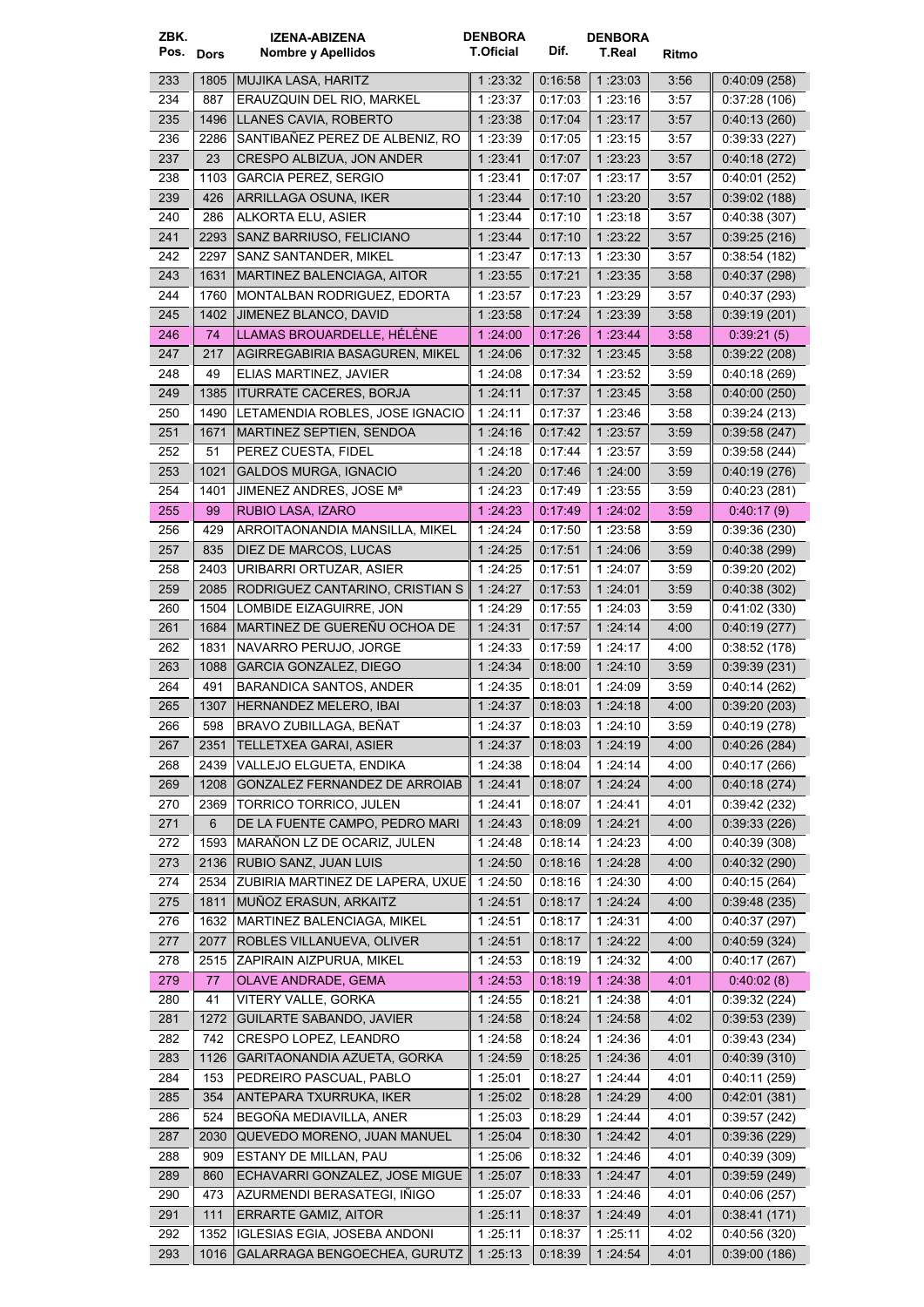| ZBK.      |      | <b>IZENA-ABIZENA</b>              | <b>DENBORA</b>   |         | <b>DENBORA</b> |       |               |
|-----------|------|-----------------------------------|------------------|---------|----------------|-------|---------------|
| Pos. Dors |      | <b>Nombre y Apellidos</b>         | <b>T.Oficial</b> | Dif.    | T.Real         | Ritmo |               |
| 294       | 72   | CANO DORRONSORO, MARIA            | 1:25:15          | 0:18:41 | 1 24:59        | 4:02  | 0.40.18(10)   |
| 295       | 2121 | <b>MARTIN PAZ, SAUL</b>           | 1:25:17          | 0:18:43 | 1 24:54        | 4:01  | 0.39:27(221)  |
| 296       | 1184 | GOMEZ RODRIGUEZ, GALDER           | 1:25:18          | 0.18.44 | 1:24:46        | 4:01  | 0.41:29(352)  |
| 297       | 549  | <b>BERASATEGUI MUGICA, IKER</b>   | 1:25:19          | 0:18:45 | 1:24:40        | 4:01  | 0.40.49(312)  |
| 298       | 1887 | ORTIZ GARMENDIA, NACHO            | 1:25:20          | 0:18:46 | 1:24:53        | 4:01  | 0.41:50(375)  |
| 299       | 2387 | UNZALU ALDEKOA, OIHANE            | 1:25:34          | 0.19:00 | 1.25.13        | 4:02  | 0.40.32(12)   |
| 300       | 2112 | ROMAN. MARTIN, PAULO              | 1:25:34          | 0:19:00 | 1:25:10        | 4:02  | 0.40.38(305)  |
| 301       | 1773 | MORALES LLANILLO, CARLOS          | 1:25:35          | 0:19.01 | 1:25:09        | 4:02  | 0.40:55(318)  |
| 302       | 79   | RODRIGUEZ SANCHEZ, ESTER          | 1.25.36          | 0.19:02 | 1 25:20        | 4:03  | 0.40.38(13)   |
| 303       | 2113 | ROMAÑA SALAZAR, ALBERTO           | 1:25:36          | 0.19.02 | 1:25:17        | 4:03  | 0.40.37(296)  |
| 304       | 1315 | HERRAN FERNANDEZ, GORKA           | 1 25:37          | 0:19:03 | 1:25:16        | 4:02  | 0.39:01(187)  |
| 305       | 902  | ESCRIBANO GIL, HUGO               | 1:25:37          | 0.19.03 | 1:25:12        | 4:02  | 0:40:18(275)  |
| 306       | 330  | ALVAREZ DE ARCAYA GUINEA, SANTI   | 1:25:40          | 0:19:06 | 1:25:12        | 4:02  | 0.40.18(271)  |
| 307       | 1340 | <b>IBARGARAI AGIRRE, ENEKO</b>    | 1:25.41          | 0:19:07 | 1:25:14        | 4:02  | 0.40.28(286)  |
| 308       | 1705 | <b>MAYOR BALDA, DAVID</b>         | 1.25:41          | 0:19:07 | 1:25:18        | 4:03  | 0:40:14(261)  |
| 309       | 1214 | GONZALEZ GONZALO, JAVIER          | 1:25:42          | 0.19.08 | 1:25:18        | 4:03  | 0.40.53(315)  |
| 310       | 1150 | GIL AHEDO, JON                    | 1:25:45          | 0:19:11 | 1:25:20        | 4:03  | 0.41:29(350)  |
| 311       | 1349 | <b>IDOYAGA ARRIAGA, ASIER</b>     | 1:25:47          | 0:19:13 | 1:25:21        | 4:03  | 0.40.38(301)  |
| 312       | 1375 | IRIGOYEN GANZARAIN, MARTIN        | 1:25:49          | 0:19:15 | 1:25:24        | 4:03  | 0.40:26(285)  |
| 313       | 461  | AZALDEGI LAKUNTZA, BEÑAT          | 1:25:53          | 0.19.19 | 1:25:30        | 4:03  | 0.40:55(317)  |
| 314       | 326  | ALVAREZ PETRALANDA, JULEN         | 1 25:56          | 0:19:22 | 1:25:28        | 4:03  | 0.40.37(292)  |
| 315       | 1470 | LAZA IÑARRA, IBON                 | 1:25:56          | 0.19.22 | 1:25.24        | 4:03  | 0.39.54(240)  |
| 316       | 1463 | LASARTE GARCIA, DAVID             | 1:25:58          | 0:19:24 | 1:25:26        | 4:03  | 0.41:31(358)  |
| 317       | 1356 | <b>INESTAL VALERIO, JULIO</b>     | 1:26:00          | 0:19:26 | 1:25.40        | 4:04  | 0.40.38(300)  |
| 318       | 799  | DEL RIO LAZARO, JOSE MIGUEL       | 1:26:01          | 0:19:27 | 1:25:37        | 4:03  | 0.40.55(319)  |
| 319       | 2373 | TRIANA TRIANA, LUIS ALBERTO       | 1:26:04          | 0:19:30 | 1:25:26        | 4:03  | 0.40.31(289)  |
| 320       | 1433 | LADRON DE GUEVARA ARRONDO, EK     | 1:26:05          | 0:19:31 | 1:25.43        | 4:04  | 0.39.48(236)  |
| 321       | 593  | BRAVO DEL CURA, JUAN CRUZ         | 1:26:06          | 0.19.32 | 1 25.43        | 4.04  | 0.40.38(303)  |
| 322       | 352  | ANGULO RODRIGUEZ, ROBERTO         | 1:26:08          | 0:19:34 | 1:25:42        | 4:04  | 0:40:05(256)  |
| 323       | 2400 | URIARTE MUÑOZ, JON                | 1:26:09          | 0:19:35 | 1 25:39        | 4:04  | 0.40.56(321)  |
| 324       | 905  | ESPAÑA MORENO, JUAN RAMON         | 1:26:11          | 0:19:37 | 1:25:39        | 4:04  | 0.41.44(368)  |
| 325       | 261  | ALCON LUCAS, LUIS                 | 1 26:11          | 0:19:37 | 1 25 52        | 4:04  | 0.40.37(294)  |
| 326       | 1927 | PARIENTE MATAMALA, DANIEL         | 1:26:15          | 0:19:41 | 1:25:49        | 4:04  | 0.40.55(316)  |
| 327       |      | 957   FERNANDEZ FERNANDEZ, ADRIAN | 1:26:20          | 0.19.46 | 1 25:53        | 4:04  | 0.41.31(357)  |
| 328       | 760  | DA SILVA MIRANDA, RICARDO         | 1:26.21          | 0:19:47 | 1 25:49        | 4:04  | 0.41.45(369)  |
| 329       | 1310 | HERNANDO ARAGON, JUAN CARLOS      | 1:26:23          | 0.19.49 | 1:26.02        | 4:05  | 0.40.01(253)  |
| 330       | 938  | FAUNDEZ SEKIRKIN, MIGUEL          | 1:26:23          | 0:19:49 | 1:25:59        | 4:05  | 0.41:29(351)  |
| 331       | 953  | FERNANDEZ CEPEDA, AITOR           | 1:26:28          | 0.19.54 | 1:26:00        | 4:05  | 0.40.24(283)  |
| 332       | 456  | AYALA GARAY, ARITZ                | 1:26:28          | 0:19:54 | 1 25:51        | 4:04  | 0.41:20(341)  |
| 333       | 2488 | VILLAR PEDROSO, JOSE ANTONIO      | 1:26:30          | 0.19.56 | 1:26:07        | 4:05  | 0.41.06(334)  |
| 334       | 634  | CAMINO ALONSO, IGOR               | 1:26:32          | 0.19.58 | 1:26:04        | 4:05  | 0.41:05(332)  |
| 335       | 2486 | <b>VILLAR DIGON, ARITZA</b>       | 1:26:33          | 0:19:59 | 1:25:53        | 4:04  |               |
| 336       | 1380 | ISLA MONROY, UNAI                 | 1:26:35          | 0.20:01 | 1:26:03        | 4:05  | 0.41:05(333)  |
| 337       | 1128 | GARMENDIA IRAZUSTA, MIKEL         | 1:26:36          | 0.20.02 | 1 25:59        | 4:05  | 0.40:19(279)  |
| 338       | 1932 | PASCUAL FERNANDEZ, VICTOR         | 1:26:40          | 0.20.06 | 1:26:13        | 4:05  | 0.41.08(337)  |
| 339       | 283  | ALIJA SERRANO, ERIC               | 1:26:43          | 0:20:09 | 1:26.24        | 4:06  | 0.40.24(282)  |
| 340       | 2155 | RUIZ LLORENTE, ISMAEL             | 1:26:44          | 0:20:10 | 1:26:20        | 4:06  | 0.41:30(355)  |
| 341       | 804  | <b>DELGADO GIL, MARIA</b>         | 1:26:45          | 0:20:11 | 1:26.24        | 4.06  | 0.40.39(14)   |
| 342       | 1676 | MARTINEZ DE ALEGRIA SAENZ DE CA   | 1:26:45          | 0:20:11 | 1:26:19        | 4:05  | 0.41.37(364)  |
| 343       | 380  | ARBERAS AXPE, JOKIN               | 1:26.45          | 0:20:11 | 1:26:20        | 4:06  | 0.41:29(353)  |
| 344       | 488  | BARANDIARAN AGUIRRE, URTZI        | 1:26:46          | 0.20.12 | 1 26:21        | 4:06  | 0.41:37(363)  |
| 345       | 327  | ALVAREZ PRIETO, CARLOS            | 1:26:46          | 0:20:12 | 1:26:21        | 4:06  | 0.41:28(344)  |
| 346       | 2212 | SAEZ DE IBARRA ARAMENDI, IGOR     | 1:26:48          | 0:20:14 | 1:26:19        | 4:05  | 0:40:31(288)  |
| 347       | 257  | ALCALDE ALCALDE, JUANI            | 1:26:51          | 0.20.17 | 1 26 25        | 4:06  | 0.40.56(15)   |
| 348       | 622  | CALDITO QUIROS, MIGUEL ANGEL      | 1:26:54          | 0:20:20 | 1:26:18        | 4:05  | 0:41:31 (356) |
| 349       | 1085 | <b>GARCIA GONZALEZ, MIGUEL</b>    | 1:26:55          | 0:20:21 | 1 26:31        | 4:06  | 0.40.15(263)  |
| 350       | 36   | <b>BENITO BILBAO, IMANOL</b>      | 1:26:56          | 0:20:22 | 1 26:36        | 4:06  | 0.40.56(322)  |
| 351       | 95   | SAMPEDRO ARANDO, GARAZI           | 1:26:58          | 0.20.24 | 1:26:41        | 4:07  | 0.41:19(19)   |
| 352       | 588  | <b>BOO GOMEZ, LUIS</b>            | 1 :26:59         | 0.20.25 | 1:26:39        | 4:06  | 0.40:01(254)  |
| 353       | 1627 | MARTIN ZABALZA, ENRIQUE           | 1:27:02          | 0.20.28 | 1:26:38        | 4:06  | 0.41:02(328)  |
| 354       | 240  | ALAÑA MARTINEZ DE ICAYA, ALVARO   | 1 .27:04         | 0.20.30 | 1:26:42        | 4:07  | 0:41:29(345)  |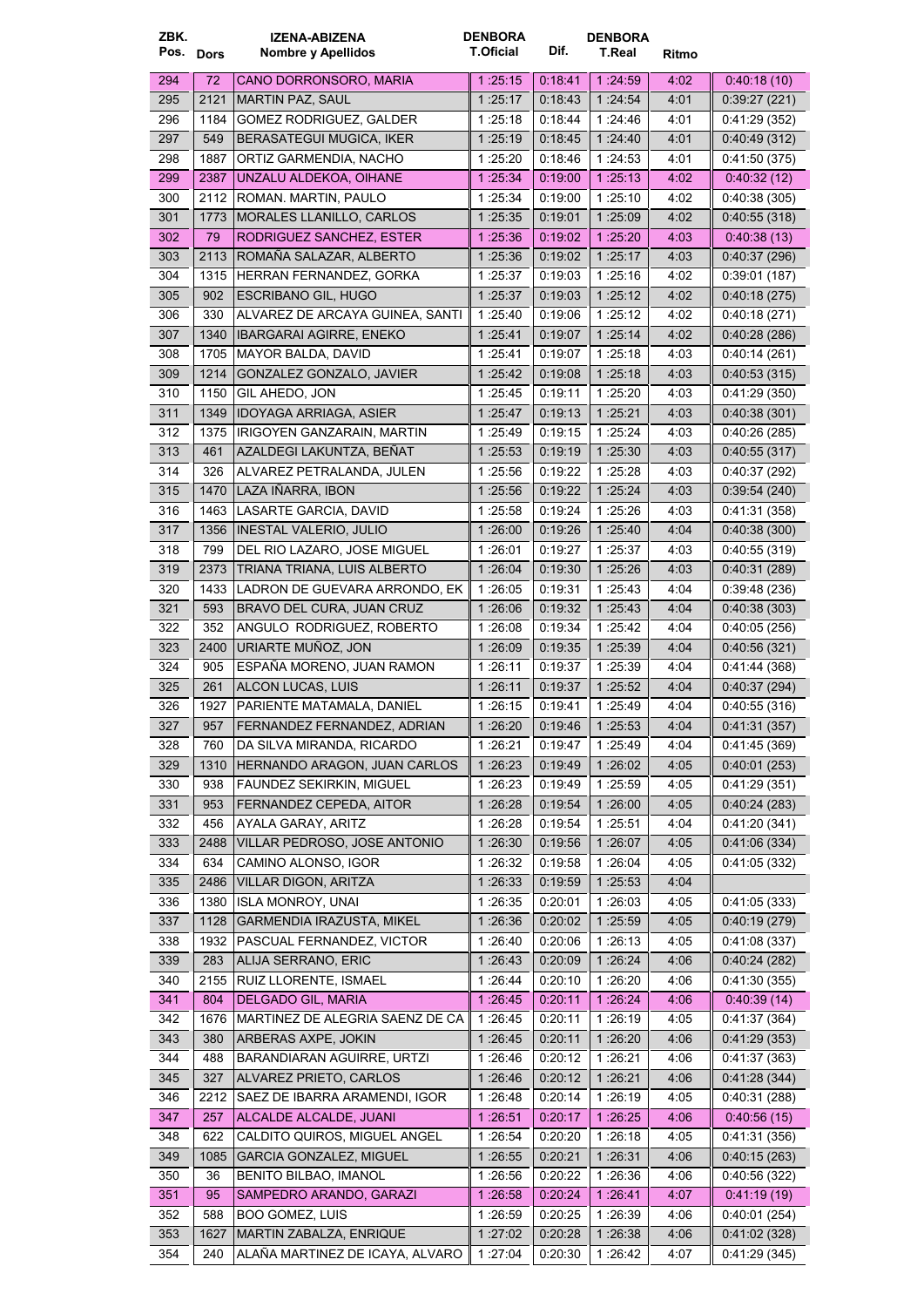| ZBK.<br>Pos. Dors |              | IZENA-ABIZENA<br>Nombre y Apellidos                         | <b>DENBORA</b><br><b>T.Oficial</b> | Dif.               | <b>DENBORA</b><br>T.Real | Ritmo        |                               |
|-------------------|--------------|-------------------------------------------------------------|------------------------------------|--------------------|--------------------------|--------------|-------------------------------|
| 355               | 731          | CORRALES SANTAMARIA, JOSE MARI                              | 1:27:07                            | 0.20.33            | 1 26:31                  | 4:06         | 0.42:48(456)                  |
| 356               | 1043         | GANDIAGA ONDARO, IÑIGO                                      | 1 27:09                            | 0:20:35            | 1 26:41                  | 4:07         | 0.41:02(329)                  |
| 357               | 383          | ARBINA LOPEZ DE LETONA, ALEJAND                             | 1:27:09                            | 0:20:35            | 1 26:46                  | 4:07         | 0.41.31(359)                  |
| 358               | 2519         | ZARZUELA DE PEDRO, ADOLFO                                   | 1:27:11                            | 0:20:37            | 1:26:51                  | 4:07         |                               |
| 359               | 132          | PUELLES ANGULO, ARITZ                                       | 1:27:13                            | 0.20:39            | 1:26:45                  | 4:07         | 0.40.38(304)                  |
| 360               | 1591         | MANRIQUE IZQUIERDO, CARLOS                                  | 1.27:13                            | 0.20:39            | 1:26:49                  | 4:07         | 0.41:30(354)                  |
| 361               | 1553         | LOPEZ DE SUSO IZARRA, AITOR                                 | 1:27:14                            | 0.20:40            | 1:26:40                  | 4:06         | 0.41:29(349)                  |
| 362               | 339          | AMARIKA ARTEAGOITIA, JULEN                                  | 1.27:15                            | 0:20:41            | 1:26:52                  | 4:07         | 0.39.15(199)                  |
| 363               | 792          | DEL HOYO CUNDIN, MIKEL                                      | 1:27:16                            | 0.20:42            | 1 26 53                  | 4:07         | 0.41:19(340)                  |
| 364               | 482          | <b>BALBAS VARAS, JOSE JAVIER</b>                            | 1:27:20                            | 0.20:46            | 1:26:59                  | 4:07         | 0.40.34(291)                  |
| 365               | 2448         | <b>VECILLAS SAMPEDRO, DIANA</b>                             | 1:27:21                            | 0:20:47            | 1 26 59                  | 4:07         | 0.41:28(20)                   |
| 366               | 2389         | UNZALU RINCON, JONATHAN                                     | 1:27:22                            | 0.20:48            | 1.26.40                  | 4:06         | 0.41.49(373)                  |
| 367               | 2338         | TALLEDO PINEDO, ALBERTO                                     | 1:27:22                            | 0.20:48            | 1:26:54                  | 4:07         | 0.41.06(335)                  |
| 368               | 616          | CACHO IZAGUIRRE, RAFAEL                                     | 1:27:23                            | 0.20:49            | 1:27:03                  | 4:08         | 0.42:35(423)                  |
| 369               | 1500         | LLANOS BURGUERA, HUGO                                       | 1:27:26                            | 0.20.52            | 1:27:04                  | 4:08         | 0.41.40(366)                  |
| 370               | 12           | SANTAMARIA ALONSO, PEDRO JESUS                              | 1:27:27                            | 0:20:53            | 1:26:54                  | 4:07         | 0.41:06(336)                  |
| 371               | 57           | GONZALEZ HERNANDEZ, SENDOA                                  | 1:27:27                            | 0:20:53            | 1:27:09                  | 4:08         | 0.41.04(331)                  |
| 372               | 1258         | GOTI APRAIZ, MIGUEL ANGEL                                   | 1:27:28                            | 0:20:54            | 1:27:12                  | 4:08         | 0.41:20(342)                  |
| 373               | 89           | <b>GOMEZ PRADO, MARIO</b>                                   | 1:27:28                            | 0.20.54            | 1:27:10                  | 4.08         | 0.41.05(16)                   |
| 374               | 1649         | MARTINEZ GOMEZ, JUANKAR                                     | 1:27:30                            | 0:20:56            | 1:27:11                  | 4:08         | 0:40:18(273)                  |
| 375               | 2261         | SANCHEZ MORENO, JONATAN                                     | 1:27:30                            | 0:20:56            | 1:27:01                  | 4:07         | 0.42:03(382)                  |
| 376               | 885          | ELOSEGI ARANZIBIA, GORKA                                    | 1:27:30                            | 0.20:56            | 1:27:00                  | 4:07         | 0.42:16(398)                  |
| 377               | 1527         | LOPEZ RIAÑO, JONATAN                                        | 1:27:30                            | 0.20:56            | 1:26:54                  | 4:07         | 0.42:19(403)                  |
| 378               | 1955         | PEREZ AGUILAR, SERGIO                                       | 1:27:33                            | 0:20:59            | 1:26:57                  | 4:07         | 0.42:24(411)                  |
| 379               | 679          | CASAS MOMENE, ALEX                                          | 1:27:36                            | 0.21:02            | 1:27:02                  | 4:08         | 0.41:29(348)                  |
| 380               | 2029         | QACHEQAR QACHEQAR, ALEX                                     | 1:27:36                            | 0:21:02            | 1:27:21                  | 4:08         | 0.40.29(287)                  |
| 381               | 629          | CALVO EXPOSITO, JUAN LUIS                                   | 1:27:37                            | 0.21.03            | 1:27:06                  | 4:08         | 0.41.46(371)                  |
| 382<br>383        | 2176<br>1044 | RUIZ DE EGUILAZ TRIANA, GORKA                               | 1:27:38                            | 0:21:04            | 1:27:13                  | 4:08         | 0.41:29(347)                  |
| 384               | 928          | GANGOITIA MAZORRIAGA, ITSASO<br>ETXEITA GOIENOLA, BORJA     | 1:27:41<br>1:27:41                 | 0.21.07<br>0:21:07 | 1 27 09<br>1:27:11       | 4:08<br>4:08 | 0.41:30(21)<br>0:41:47(372)   |
| 385               | 230          | <b>AGUIRRE PULGAR, ANDRES</b>                               | 1 27 42                            | 0:21:08            | 1:27:42                  | 4:09         | 0.41:00(326)                  |
| 386               | 78           | PITARCH MOROS, VICENTA CHANTAL                              | 1:27:43                            | 0.21:09            | 1:27:27                  | 4:09         | 0.41.19(18)                   |
| 387               | 1866         | OLIVEIRA RODRIGUEZ, JOSE ANTONI                             | 1 27 44                            | 0:21:10            | 1.27:23                  | 4:09         | 0.40.38(306)                  |
| 388               | 284          | ALKEGI ESTEBAN, ALEXANDER                                   | 1.27.47                            | 0:21:13            | 1:27:11                  | 4:08         | 0:42:46 (441)                 |
| 389               | 1389         | IZA TOTORIKA, IBON                                          | 1:27:51                            | 0.21.17            | 1:27:24                  | 4:09         | 0.42:19(405)                  |
| 390               | 2292         | SANTOS ROMAN, JORGE                                         | 1:28:00                            | 0.21.26            | 1:27:39                  | 4:09         | 0.40.58(323)                  |
| 391               | 2271         | SANCHEZ TORIBIO, CARMEN                                     | 1:28:03                            | 0.21:29            | 1:27:38                  | 4:09         | 0.40:29(11)                   |
| 392               | 371          | ARANA AMADO, IGOR                                           | 1:28:08                            | 0.21.34            | 1:27:41                  | 4:09         | 0.41:29(346)                  |
| 393               | 1436         | LAGUNA VILLANUEVA, CARLOS                                   | 1:28:08                            | 0:21:34            | 1:27:22                  | 4:08         | 0.41:50(374)                  |
| 394               | 425          | ARRIETA BELTRAN ARRIETA BELTRA                              | 1:28:09                            | 0.21.35            | 1 27:46                  | 4:10         | 0.41:18(17)                   |
| 395               | 2424         | URTEAGA FRUTOS, JERSON                                      | 1:28:10                            | 0:21:36            | 1 28:10                  | 4:11         | 0.40.49(313)                  |
| 396               | 1087         | <b>GARCIA GONZALEZ, ASIER</b>                               | 1:28:12                            | 0:21:38            | 1:27:38                  | 4:09         | 0.42:19(406)                  |
| 397               | 1265         | GUEREÑA QUINTANA, IBAI                                      | 1:28:14                            | 0.21.40            | 1:27:41                  | 4:09         | 0.41:59(378)                  |
| 398               | 1425         | KEREXAZU GAMAZO, JAVI                                       | 1:28:15                            | 0:21:41            | 1:27:50                  | 4:10         | 0.42:13(395)                  |
| 399               | 2390         | UNZUETA MORA, JON                                           | 1:28:15                            | 0.21.41            | 1:27:38                  | 4:09         | 0.42:26(413)                  |
| 400               | 271          | ALDEANO FERNANDEZ, JOSE                                     | 1 28:22                            | 0.21.48            | 1:27:55                  | 4:10         | 0.42:11(393)                  |
| 401               | 698          | CAYON RUIZ, ARITZ                                           | 1:28.28                            | 0.21.54            | 1:27:56                  | 4:10         | 0.42:03(388)                  |
| 402               | 648          | CAÑAS BENITO, EDER                                          | 1:28:29                            | 0.21.55            | 1:27:55                  | 4:10         | 0.42:05(390)                  |
| 403               | 1615         | MARTIJA ECHEVERRIA, RAFA                                    | 1:28:32                            | 0:21:58            | 1:28:02                  | 4:10         | 0.42:37(426)                  |
| 404               | 846          | DOMINGUEZ BASARTE, RUBEN                                    | 1:28:34                            | 0.22:00            | 1:28:05                  | 4:11         | 0.42:03(384)                  |
| 405               | 1918         | PAEZ ESPINOSA, JOSE                                         | 1:28:39                            | 0.22.05            | 1 28:04                  | 4:10         | 0.42:18(400)                  |
| 406               | 956          | FERNANDEZ DIEZ, LUIS                                        | 1:28:40                            | 0:22:06            | 1:28:13                  | 4:11         | 0.42:47(444)                  |
| 407               | 687          | CASTELO KORRO, IKER                                         | 1:28.42                            | 0.22:08            | 1:28.08                  | 4:11         | 0.42.44(432)                  |
| 408               | 1238         | GONZALEZ DE LANCIEGO MEZQUITA,                              | 1:28:43                            | 0.22:09            | 1:27:57                  | 4:10         | 0.42:21(409)                  |
| 409               | 2463         | <b>VENTOSA TORRE, ALBERTO</b>                               | 1:28:45                            | 0:22:11            | 1:28:45                  | 4:12         | 0.43:05(487)                  |
| 410               | 2441         | VALVERDE GONZALEZ, MIGUEL ANGE                              | 1:28:47                            | 0.22:13            | 1:27:12                  | 4:08         | 0:43:00 (474)                 |
| 411               | 2016         | PORTUGAL ALONSO, JOSE ANTONIO                               | 1 28:48                            | 0.22.14            | 1:28:48                  | 4:13         | 0.42.36(424)                  |
| 412<br>413        | 821<br>652   | DIAZ DE CERIO PANIAGUA, JAVIER<br>CARBALLO FERNANDEZ, JORGE | 1:28:50                            | 0.22:16<br>0.22.19 | 1:28:22                  | 4:11<br>4:10 | 0.41:42 (367)<br>0.43:28(518) |
| 414               | 713          | CLAVIJO LOPEZ, ELENA                                        | 1:28:53<br>1:28:54                 | 0.22.20            | 1:27:56<br>1:28:21       | 4:11         | 0.42.47(23)                   |
| 415               | 1169         | GOITIA ETXEZARRETA, ANDONI                                  | 1:28.54                            | 0:22:20            | 1:28.26                  | 4:12         | 0.42:03(386)                  |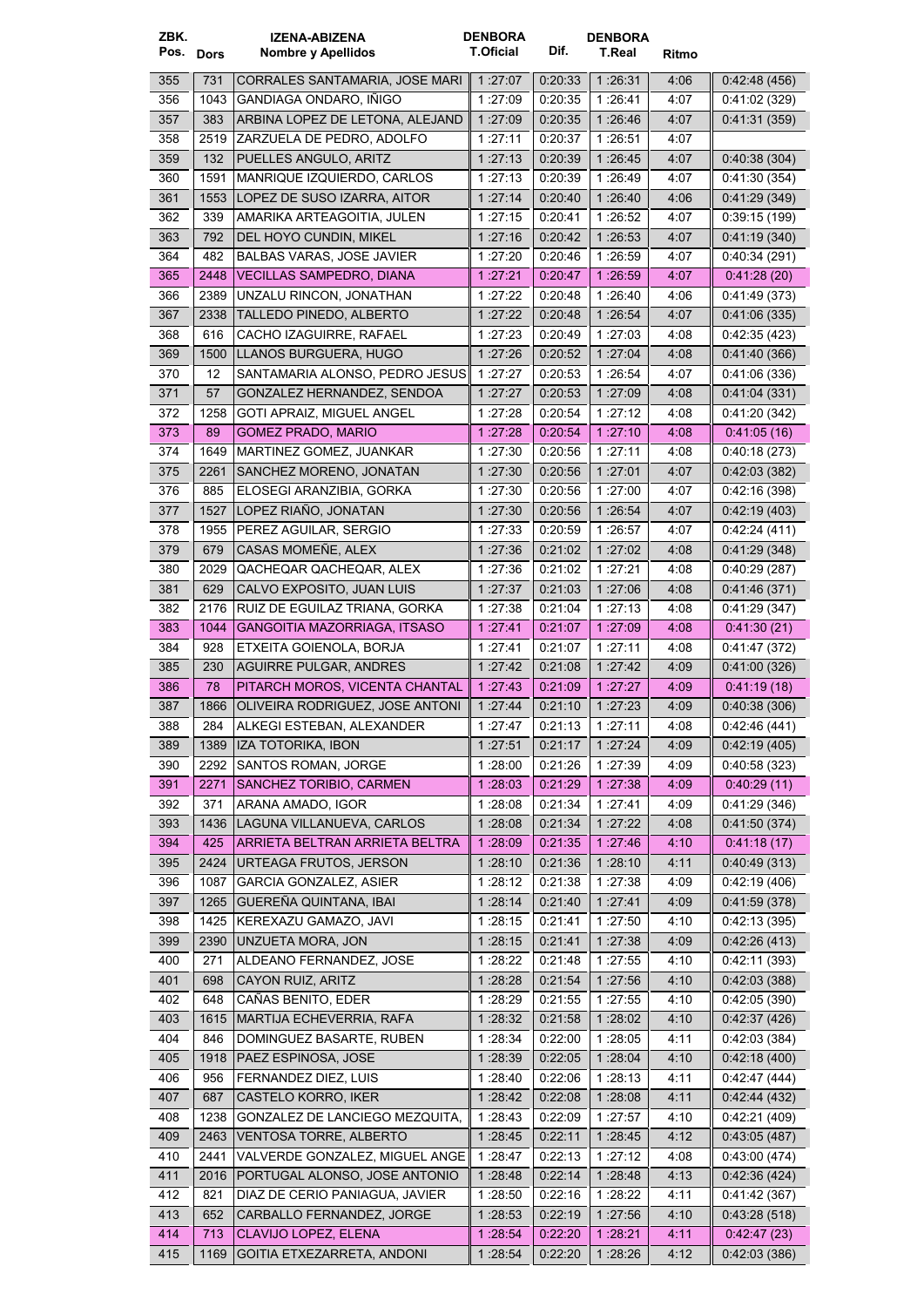| ZBK.<br>Pos. Dors |             | IZENA-ABIZENA<br>Nombre y Apellidos                            | <b>DENBORA</b><br><b>T.Oficial</b> | Dif.               | <b>DENBORA</b><br>T.Real | Ritmo        |                               |
|-------------------|-------------|----------------------------------------------------------------|------------------------------------|--------------------|--------------------------|--------------|-------------------------------|
| 416               | 123         | LOPEZ DE MUNAIN MARIN, IBON                                    | 1:28:55                            | 0.22:21            | 1:28:25                  | 4 11         | 0.42:47(443)                  |
| 417               | 127         | <b>MORENO SANCHEZ, INES</b>                                    | 1:28:55                            | 0.22.21            | 1 28:25                  | 4.11         | 0.42.47(24)                   |
| 418               | 536         | BELTRAN DE OTALORA LOPEZ DE AB                                 | 1:28:55                            | 0:22:21            | 1:28:16                  | 4:11         | 0.42:52(472)                  |
| 419               | 2205        | SAEZ ORTIZ DE URBINA, EDUARDO                                  | 1:28:56                            | 0.22.22            | 1:28:37                  | 4:12         | 0.41.56(377)                  |
| 420               | 1162        | GODOY HIDALGO, PATXI IMANOL                                    | 1:28:56                            | 0:22:22            | 1:28:21                  | 4:11         | 0.42:29(417)                  |
| 421               | 979         | FERNANDEZ RENEDO, ROGER                                        | 1:28:56                            | 0.22:22            | 1 28:38                  | 4:12         | 0.39.34(228)                  |
| 422               | 2257        | SANCHEZ JIMENEZ, JESUS                                         | 1:29:02                            | 0:22:28            | 1:28:35                  | 4:12         | 0:41:00 (327)                 |
| 423               | 671         | CARREÑO MANSO, IBAI                                            | 1:29:03                            | 0:22:29            | 1:28:24                  | 4:11         | 0.43:56(545)                  |
| 424               | 102         | ALBO SAIZ, JOSE                                                | 1:29:04                            | 0.22.30            | 1:28:37                  | 4:12         | 0.42:50(471)                  |
| 425               | 2446        | VAZQUEZ GUTIERREZ, IMANOL                                      | 1:29:05                            | 0.22.31            | 1:28:38                  | 4:12         | 0.42:50(470)                  |
| 426               | 467         | AZKARATE MAESTRO, AITOR                                        | 1 29:06                            | 0:22:32            | 1:27:23                  | 4:09         | 0.42:39(430)                  |
| 427               | 2236        | SALLES GOMEZ, ROBERTO                                          | 1:29:08                            | 0:22:34            | 1:28.42                  | 4:12         | 0.42:27(415)                  |
| 428               | 1860        | OLAIZOLA ECHEGARAY, ANDER                                      | 1:29:09                            | 0.22:35            | 1:28:32                  | 4:12         | 0.42:50(466)                  |
| 429               | 861         | ECHEGARAY LOPEZ, FERNANDO                                      | 1:29:09                            | 0.22.35            | 1:28:32                  | 4:12         | 0.42:50(467)                  |
| 430               | 897<br>1725 | ERRO VALDES, FERNANDO<br>MENDIBE BLANCO, ARIANE                | 1:29:12<br>1.29.16                 | 0.22:38<br>0.22:42 | 1:28:49<br>1 28:43       | 4:13<br>4:12 | 0.42:14(396)<br>0.43.03(27)   |
| 431<br>432        | 2069        | RIVAS MAZAS, EMILIO                                            | 1:29:17                            | 0:22:43            | 1:28:46                  | 4:12         |                               |
| 433               | 1874        | ORAA CASTRO, ALFREDO                                           | 1:29:17                            | 0.22.43            | 1:28:47                  | 4:13         | 0:42:48 (453)<br>0.42:19(402) |
| 434               | 2018        | POSTIGO POSTIGO, RUBEN                                         | 1:29:20                            | 0.22:46            | 1:28:43                  | 4:12         | 0.42:47(446)                  |
| 435               | 1321        | HERZOG RODRIGUEZ, IBAN                                         | 1 29:20                            | 0.22:46            | 1:28:46                  | 4:12         | 0.42:12(394)                  |
| 436               | 1755        | MOLLEDA FERNANDEZ, JOSE MARIA                                  | 1:29:22                            | 0:22:48            | 1:28:49                  | 4:13         | 0.42.34(422)                  |
| 437               | 1849        | OCHOA MARCOTEGUI, MARCOS                                       | 1:29:22                            | 0:22:48            | 1:28.48                  | 4:13         | 0.41.39(365)                  |
| 438               | 1190        | GOMEZ DE CADIÑANOS DUEÑAS, RO                                  | 1 29:23                            | 0.22:49            | 1:28:54                  | 4:13         | 0.42:09(392)                  |
| 439               | 225         | AGUIRRE CABALLERO, UNAI                                        | 1:29:23                            | 0.22:49            | 1:28:56                  | 4:13         | 0.43.03(482)                  |
| 440               | 1685        | MARTINEZ DE GUERENU PEREZ, IKER                                | 1 29:23                            | 0.22:49            | 1 29:04                  | 4:13         | 0.41:33(361)                  |
| 441               | 1231        | GONZALEZ RUIZ DE EGUINO, UNAI                                  | 1 29:24                            | 0.22:50            | 1:28:49                  | 4:13         | 0.42.43(431)                  |
| 442               | 1539        | LOPEZ DE ABETXUKO CABALLERO, D                                 | 1 29:25                            | 0:22:51            | 1:29:00                  | 4:13         | 0.42:37(428)                  |
| 443               | 2215        | SAGARDUY DE LA MAR, JOSU                                       | 1:29:25                            | 0.22:51            | 1:28:49                  | 4:13         | 0.44:02(552)                  |
| 444               | 1822        | MURUA URIA, IÑIGO                                              | 1:29:26                            | 0.22.52            | 1:28:48                  | 4:13         | 0.41:53(376)                  |
| 445               | 2495        | VIVANCO JUARROS, IOSU                                          | 1:29:26                            | 0.22:52            | 1:28:20                  | 4 11         | 0.42:46(439)                  |
| 446               | 723         | CONTADOR CONTADOR, PEDRO                                       | 1 29:27                            | 0:22:53            | 1:28:58                  | 4:13         | 0.41.35(362)                  |
| 447               | 2498        | YELA VALENCIA, UNAI                                            | 1 29:28                            | 0.22.54            | 1 28:52                  | 4:13         | 0.42:03(385)                  |
| 448               | 1894        | ORTIZ DE GUINEA LOPEZ DE ARANA. I                              | 1:29:31                            | 0:22:57            | 1:28:49                  | 4:13         | 0.42:49(462)                  |
| 449               | 1228        | GONZALEZ PEREZ, MANUEL                                         | 1:29:32                            | 0:22:58            | 1:29:32                  | 4:15         |                               |
| 450               | 152         | CABALLERO RECIO, ALBERTO                                       | 1:29:33                            | 0.22:59            | 1:29:01                  | 4:13         | 0.42:46(434)                  |
| 451               | 1886        | ORTIZ ESCORIAL, MIKEL                                          | 1:29:33                            | 0.22.59            | 1 28.57                  | 4:13         | 0.43:12(497)                  |
| 452               | 552         | BEREZIARTUA ZUBIZARRETA, SERAFI                                | 1:29:34                            | 0:23:00            | 1:29:02                  | 4:13         | 0.42:46(437)                  |
| 453               | 452         | ATIEGA LOPETEGUI, PATXI                                        | 1:29:34                            | 0.23.00            | 1:28:59                  | 4:13         | 0.42:27(414)                  |
| 454               | 2102        | RODRIGUEZ SEGUNDO, JORGE                                       | 1:29:34                            | 0:23:00            | 1:29:01                  | 4:13         | 0.42.46(436)                  |
| 455               | 852         | DORADO SANCHEZ, ELOY                                           | 1:29:35                            | 0.23.01            | 1:28:59                  | 4:13         | 0.42:25(412)                  |
| 456               | 1121        | GARCIANDIA BOTANZ, JUAN                                        | 1:29:36                            | 0:23:02            | 1:29:03                  | 4:13         | 0.42:48(454)                  |
| 457               | 1610        | MARIN RODRIGUEZ, JON                                           | 1:29:37                            | 0.23.03            | 1 29:16                  | 4:14         | 0.41.09(338)                  |
| 458               | 712         | CLAVER ALBA, ADRIAN                                            | 1:29:37                            | 0.23.03            | 1:29:04                  | 4:13         | 0.42:48(455)                  |
| 459               | 347         | ANDRINUA CASADO, ASIER                                         | 1:29:40                            | 0:23:06            | 1:29:02                  | 4:13         | 0.42.48(450)                  |
| 460               | 558         | BERRAONDO LASCURAIN, JULEN                                     | 1:29:40                            | 0.23:06            | 1:29:10                  | 4:14         | 0.42.37(429)                  |
| 461               | 709         | <b>CHURRUCA CORRES, MIGUEL</b>                                 | 1:29:41                            | 0.23:07            | 1:29:41                  | 4:15         |                               |
| 462               | 535         | BELTRAN DE LUBIANO BARREDO, AN                                 | 1:29:42                            | 0.23:08            | 1:29:12                  | 4:14         | 0.42:47(447)                  |
| 463<br>464        | 1196        | <b>GONZALEZ ANTON, DAVID</b><br>ZARRABEITIA ULLIBARRI, GONZALO | 1 29:42                            | 0.23.08            | 1:29:09                  | 4:14         | 0.40.52(314)                  |
| 465               | 2518<br>888 | ERCILLA GORRICHATEGUI, FERNAND                                 | 1:29:42<br>1:29:44                 | 0:23:08<br>0.23:10 | 1:29:06<br>1:29:21       | 4:13<br>4.14 | 0.42:29(418)<br>0.42:31(420)  |
| 466               | 1543        | LOPEZ DE ARROYABE DIAZ DE ARGO                                 | 1:29:46                            | 0:23:12            | 1:29:15                  | 4:14         | 0.42:18(399)                  |
| 467               | 1856        | OCON DE LAS HERAS, ROBERTO                                     | 1:29.47                            | 0.23.13            | 1 29 13                  | 4:14         | 0.42:46(440)                  |
| 468               | 460         | AZA GOMEZ, ALBERTO                                             | 1:29:48                            | 0:23:14            | 1:28:26                  | 4:12         | 0.44:14(570)                  |
| 469               | 2252        | SANCHEZ ALFARO, JUANAN                                         | 1:29:49                            | 0:23:15            | 1:29:21                  | 4.14         | 0.41.46(370)                  |
| 470               | 1968        | PEREZ GARNIKA, RUBEN                                           | 1:29:51                            | 0:23:17            | 1:29:32                  | 4:15         | 0.41.31(360)                  |
| 471               | 864         | ECHEVARRIA PEREZ, FRANCISCO JA                                 | 1:29:52                            | 0.23:18            | 1:29:52                  | 4:16         | 0.43:17(501)                  |
| 472               | 1624        | MARTIN JUSDADO, ENRIQUE                                        | 1:29:53                            | 0:23:19            | 1:29:53                  | 4:16         | 0.42:34(421)                  |
| 473               | 37          | CAMPO LEGIDO, RAUL                                             | 1:29:53                            | 0.23.19            | 1:29:37                  | 4:15         | 0.42:14(397)                  |
| 474               | 2409        | URIEL URIBE, JOSU                                              | 1:29:55                            | 0.23.21            | 1:29:27                  | 4:14         | 0.42:03(383)                  |
| 475               | 2201        | SAEZ CONDE, RUBEN                                              | 1:29:55                            | 0.23.21            | 1:29:37                  | 4:15         | 0.42:04(389)                  |
| 476               | 547         | BENITO NOCI, FERNANDO                                          | 1:29:58                            | 0:23:24            | 1:29:29                  | 4:14         | 0.42:47(445)                  |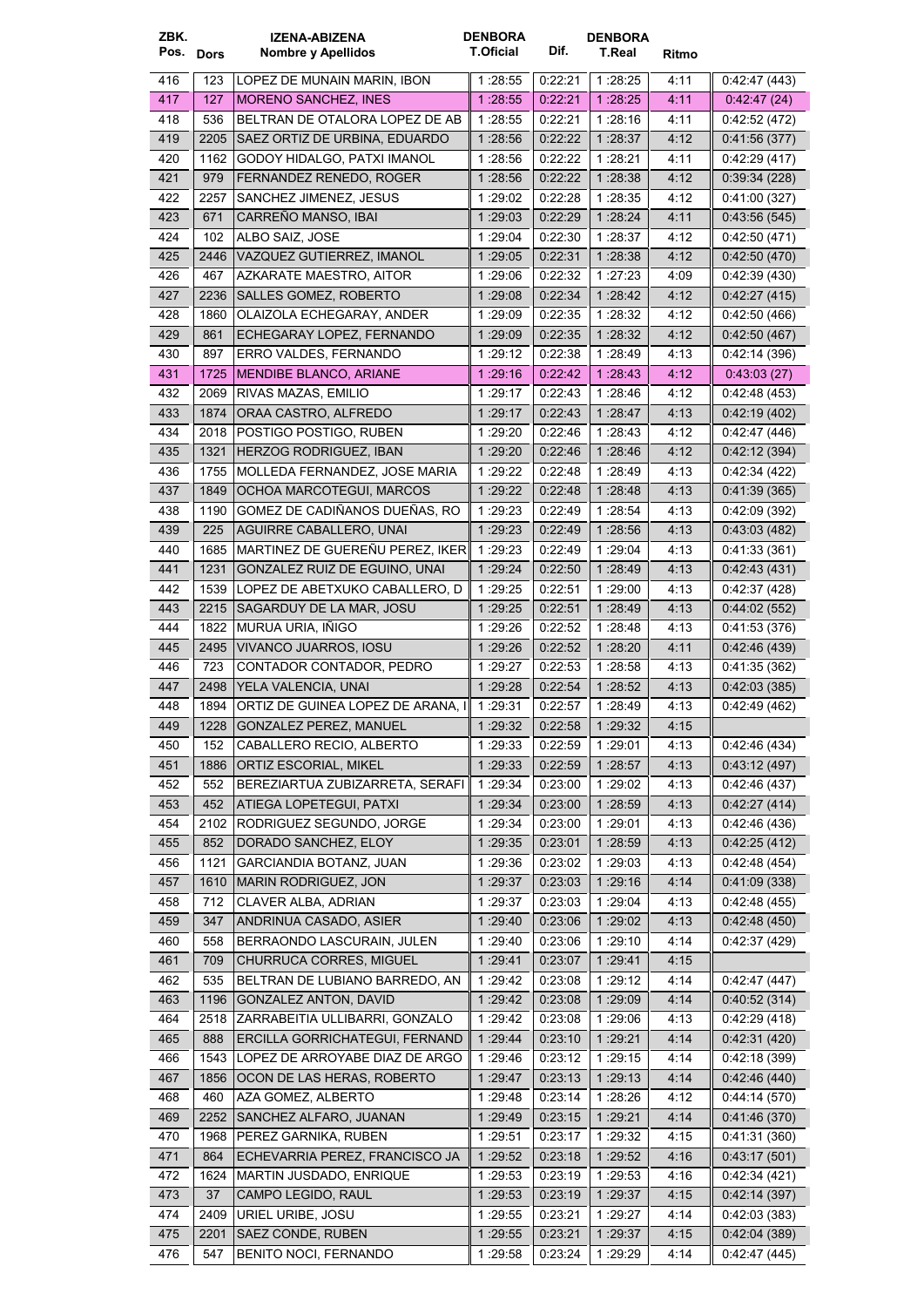| ZBK.<br>Pos. Dors |             | <b>IZENA-ABIZENA</b><br><b>Nombre y Apellidos</b>                  | <b>DENBORA</b><br><b>T.Oficial</b> | Dif.               | <b>DENBORA</b><br>T.Real | Ritmo        |                              |
|-------------------|-------------|--------------------------------------------------------------------|------------------------------------|--------------------|--------------------------|--------------|------------------------------|
| 477               | 873         | <b>EGUREN TRUEBA, ENEKO</b>                                        | 1 29:59                            | 0.23.25            | 1:29:27                  | 4:14         | 0.42:48(457)                 |
| 478               | 2193        | SAENZ DE BURUAGA PITILLAS, GORK                                    | 1:30:01                            | 0:23:27            | 1:29:30                  | 4:15         | 0.42.49(463)                 |
| 479               | 2049        | <b>RAMOS PUENTE, LUIS</b>                                          | 1 30 02                            | 0:23:28            | 1:29:14                  | 4:14         | 0.43:18(506)                 |
| 480               | 2172        | RUIZ DE AZUA DE TORRE, DAVID                                       | 1:30:02                            | 0:23:28            | 1:29:28                  | 4:14         | 0.42:47(442)                 |
| 481               | 2385        | UNSUAIN MARTINEZ DE MURGUIA, IO                                    | 1:30:02                            | 0.23.28            | 1:29:16                  | 4:14         |                              |
| 482               | 439         | ARRUTI FERNANDEZ, AXIER                                            | 1:30:04                            | 0.23:30            | 1:29:38                  | 4:15         | 0.43.03(484)                 |
| 483               | 469         | AZKORBEBEITIA EZENARRO, URKO                                       | 1 30:05                            | 0:23:31            | 1 29:31                  | 4.15         | 0.43.02(477)                 |
| 484               | 1488        | LEONARDO SAEZ DE ADANA, ENEKO                                      | 1:30:05                            | 0.23:31            | 1:29:39                  | 4:15         | 0.43.03(483)                 |
| 485               | 850         | DOMINGUEZ LOPEZ, MARTIN                                            | 1:30:05                            | 0:23:31            | 1:29:46                  | 4:15         | 0.42:09(391)                 |
| 486               | 869         | EGUEN ARTALOITIA, GORKA                                            | 1 30:06                            | 0:23:32            | 1:29:34                  | 4:15         | 0.42:46(438)                 |
| 487               | 2379        | UGARTETXEA BADIOLA, JOSE MARI                                      | 1:30:06                            | 0.23.32            | 1 .29:32                 | 4:15         | 0.42.46(433)                 |
| 488               | 335         | ALZUETA MATE, JAVIER                                               | 1 30:09                            | 0:23:35            | 1:29:37                  | 4:15         | 0.43.10(493)                 |
| 489               | 1791        | MORENO PUENTE, ALVARO                                              | 1:30:09                            | 0:23:35            | 1:30:09                  | 4:16         | 0.44:17(578)                 |
| 490               | 574         | BLANCO HERNANDEZ, MIGUEL                                           | 1:30:10                            | 0:23:36            | 1:30:10                  | 4:16         | 0.42:49(461)                 |
| 491               | 1369        | <b>IRAOLA ESQUISABEL, ENERITZ</b>                                  | 1:30.14                            | 0.23.40            | 1 29:52                  | 4:16         | 0.42:48(25)                  |
| 492               | 245         | ALBANDOZ BARRERO, RUBEN                                            | 1:30:15                            | 0:23:41            | 1:29:56                  | 4:16         | 0.40.48(311)                 |
| 493               | 1893        | ORTIZ DE ERIBE URIBARREN, PELLO                                    | 1:30:18                            | 0:23:44            | 1 29:49                  | 4.15         | 0.42:00(379)                 |
| 494               | 1909        | OTONDO BIKONDOA, GORKA                                             | 1:30:18                            | 0:23:44            | 1:29:54                  | 4:16         | 0:43:01 (476)                |
| 495               | 882         | ELORDUY LOPEZ DE LACALLE, ERNE<br>URKIOLA ZENDOIA. AITZIBER        | 1:30:19                            | 0.23:45<br>0:23:47 | 1 29:41                  | 4:15         | 0.43:27(516)                 |
| 496<br>497        | 2417<br>794 | DEL MORAL VALDEON, DAVID                                           | 1:30:21                            | 0.23.49            | 1 29:55                  | 4:16         | 0.41.56(22)<br>0.43.31(521)  |
| 498               | 297         | ALONSO ECHEVARRIA, ERLANTZ                                         | 1:30:23<br>1:30:26                 | 0:23:52            | 1:29:51<br>1:29:56       | 4:16<br>4:16 | 0.42:21(407)                 |
| 499               | 1055        | GARCIA ARANCIBIA, ALEX                                             | 1:30:26                            | 0:23:52            | 1:29:52                  | 4:16         | 0.42.19(404)                 |
| 500               | 478         | <b>BAHILLO PRIETO, ROBERTO</b>                                     | 1:30:29                            | 0:23:55            | 1:30:29                  | 4:17         | 0.43.13(499)                 |
| 501               | 1643        | MARTINEZ DOMINGUEZ, PABLO                                          | 1:30:32                            | 0.23.58            | 1:30:06                  | 4:16         | 0:43:03(485)                 |
| 502               | 165         | HIDALGO FERNANDEZ, DAVID                                           | 1:30:32                            | 0.23:58            | 1:29:57                  | 4:16         | 0.43.30(520)                 |
| 503               | 1804        | MUJIKA IZAGIRRE, JOSETXO                                           | 1:30:35                            | 0:24:01            | 1:30:12                  | 4.17         | 0.42:50(465)                 |
| 504               | 466         | AZKARATE ALCIBAR, ANDER                                            | 1 30:39                            | 0.24:05            | 1:30:11                  | 4:16         | 0.42:01(380)                 |
| 505               | 816         | DIAZ RUIBAL, MIGUEL                                                | 1 30:41                            | 0.24.07            | 1 30:09                  | 4:16         | 0.43.03(481)                 |
| 506               | 781         | DE LAS HERAS FERNANDEZ. ENDIKA                                     | 1:30:41                            | 0:24:07            | 1:30:10                  | 4:16         | 0.42:22(410)                 |
| 507               | 1999        | PINEDO HIERRO, PEDRO LUIS                                          | 1:30:45                            | 0:24:11            | 1:30:10                  | 4:16         | 0.43:18(505)                 |
| 508               | 88          | <b>VETAS SANTOS, ALICIA</b>                                        | 1:30:48                            | 0.24.14            | 1 30:09                  | 4:16         | 0.43.48(39)                  |
| 509               | 2361        | TORRECILLA ARMENTIA, BORJA                                         | 1:30.49                            | 0:24:15            | 1:30.22                  | 4:17         | 0.44:08(560)                 |
| 510               |             | 2427   URUEÑA PEREZ, LUIS                                          | 1:30:52                            | 0:24:18            | 1:30:21                  | 4:17         | 0.42:48(452)                 |
| 511               | 422         | ARRIETA AGUADO, ALBERTO                                            | 1:30:55                            | 0.24.21            | 1:30:17                  | 4:17         | 0.42:49(464)                 |
| 512               | 2081        | RODRIGUES MELO, MARIO JORGE                                        | 1:30:56                            | 0:24:22            | 1:30:22                  | 4:17         | 0.42:28(416)                 |
| 513               | 496         | BAROJA ANDUEZA, UNAI                                               | 1:30:59                            | 0.24.25            | 1:30:15                  | 4:17         | 0.44:15(573)                 |
| 514               | 2045        | RAMOS GARCIA, JOSEBA                                               | 1:31:03                            | 0:24:29            | 1:30:36                  | 4:18         | 0.43:39(532)                 |
| 515               | 874         | EGURROLA URUÑUELA, ANDER                                           | 1:31:04                            | 0.24.30            | 1:30:29                  | 4:17         | 0.43:33(526)                 |
| 516               | 274         | ALEGRIA GOÑI, JULEN                                                | 1:31:07                            | 0.24.33            | 1:30:28                  | 4:17         | 0.43.58(549)                 |
| 517               | 1400        | JAYO MONTOYA, JON ANDER                                            | 1:31:07                            | 0:24:33            | 1:30:36                  | 4:18         | 0.42:47(448)                 |
| 518               | 1961        | PEREZ CAMBERO, RAUL                                                | 1:31:07                            | 0:24:33            | 1:30:27                  | 4:17         | 0.43.27(517)                 |
| 519               | 2459<br>44  | <b>VELASCO RODRIGUEZ, NAIADE</b><br>BENITO BUTRON GONZALEZ, ADIRAN | 1:31:07                            | 0.24.33<br>0.24.35 | 1:30:36<br>1:30:32       | 4:18         | 0.43.19(33)                  |
| 520<br>521        | 1837        | NIETO HERRERO, DAVID                                               | 1:31:09<br>1:31:13                 | 0:24:39            | 1:30:36                  | 4:17<br>4:18 | 0.43.32(522)<br>0.43.49(538) |
| 522               | 404         | ARMENTIA VELAR, ENRIQUE                                            | 1:31:15                            | 0:24:41            | 1:30:52                  | 4:18         | 0.42:46(435)                 |
| 523               | 34          | BAIGORROTEGUI BORDONADO, ASIE                                      | 1:31:17                            | 0.24.43            | 1:31:17                  | 4:20         | 0.43:33(525)                 |
| 524               | 2307        | SEBASTIAN GONZALEZ, ALBERTO                                        | 1:31:19                            | 0.24.45            | 1:30:48                  | 4:18         | 0.43.48(536)                 |
| 525               | 336         | AMADO ARNANZ, IBON                                                 | 1:31:19                            | 0.24.45            | 1:31:19                  | 4:20         | 0.43.33(524)                 |
| 526               | 906         | ESPINOSA LAHUERTA, ERIKA                                           | 1:31:24                            | 0.24:50            | 1:30.46                  | 4:18         | 0.43.39(38)                  |
| 527               | 303         | ALONSO LASCURAIN, IBAI                                             | 1:31:25                            | 0.24.51            | 1:30:50                  | 4:18         | 0.43:12(495)                 |
| 528               | 2063        | REYES GARCIA, ROBERTO                                              | 1:31:26                            | 0:24:52            | 1:30:55                  | 4:19         | 0.42:50(469)                 |
| 529               | 1060        | <b>GARCIA BEITIA, IGOR</b>                                         | 1:31:29                            | 0:24:55            | 1:30:50                  | 4:18         | 0.43:26(514)                 |
| 530               | 1905        | OSORO ERREKALDE, KEPA                                              | 1:31:33                            | 0.24.59            | 1:31:04                  | 4:19         | 0.42:37(427)                 |
| 531               | 1825        | MUTUBERRIA ARREGUI, JOSEBA                                         | 1:31:35                            | 0.25.01            | 1:31:11                  | 4:19         | 0.41:00(325)                 |
| 532               | 2302        | SARRIUGARTE ONAINDIA, GARIKOITZ                                    | 1:31:39                            | 0.25:05            | 1:31:04                  | 4:19         | 0.42:49(460)                 |
| 533               | 1491        | LIEDO VICENTE, JON ANDER                                           | 1 31 41                            | 0.25:07            | 1:31:16                  | 4:20         | 0.43:20(510)                 |
| 534               | 1359        | IÑIGO GIL, MARIA TERESA                                            | 1:31:43                            | 0.25:09            | 1:31:10                  | 4:19         | 0.43.32(36)                  |
| 535               | 1871        | ONTOSO DIAZ, FRANCISCO JAVIER                                      | 1:31:43                            | 0.25.09            | 1:31:19                  | 4:20         | 0.43:10(492)                 |
| 536               | 1795        | <b>MORILLO PAJARES, CRISTIAN</b>                                   | 1 31 44                            | 0.25.10            | 1:31:19                  | 4:20         | 0:43:20(509)                 |
| 537               | 1863        | OLAZABAL EGUIGUREN, IKER                                           | 1:31:45                            | 0:25:11            | 1:31:20                  | 4:20         | 0.43:20(508)                 |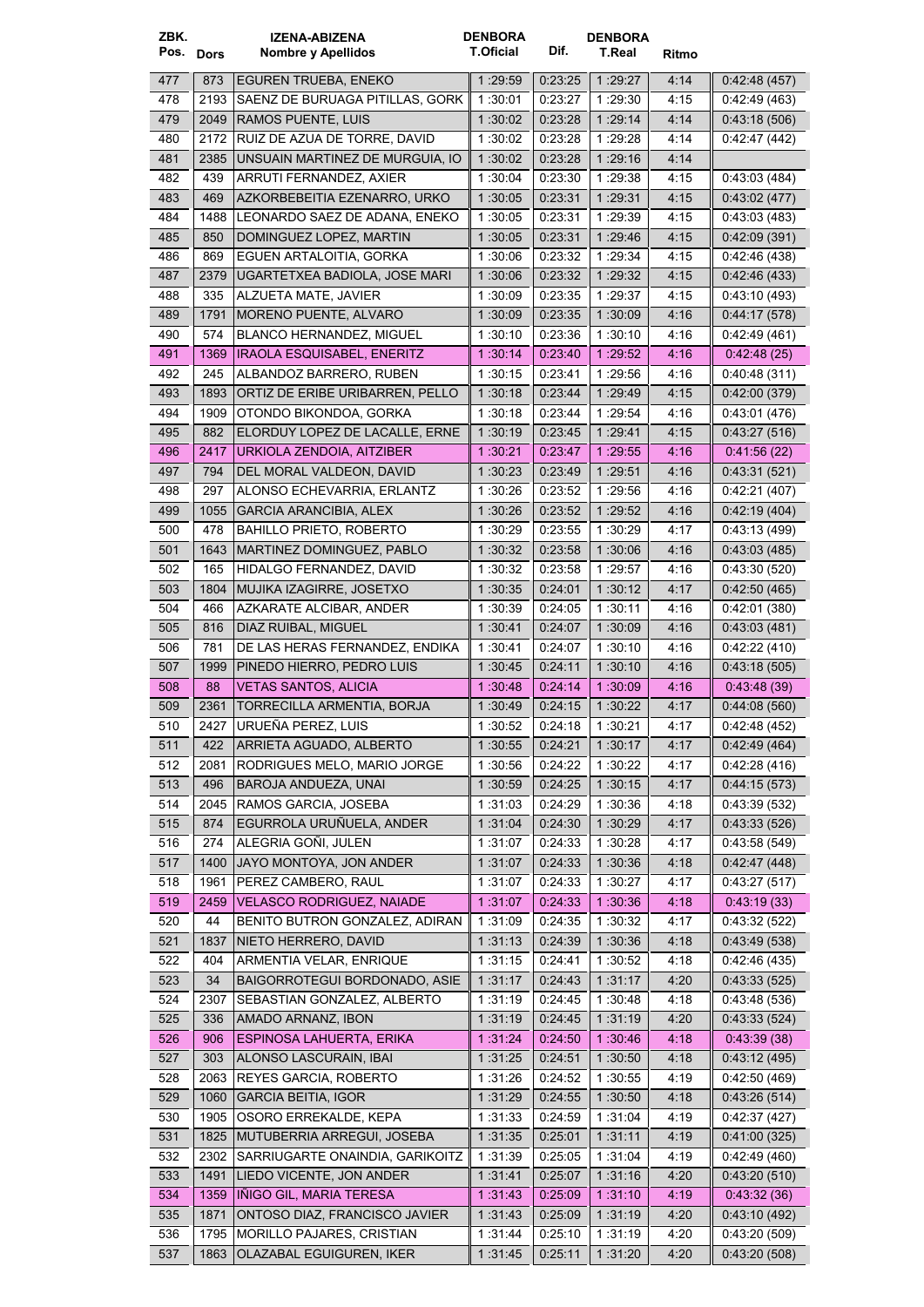| ZBK.<br>Pos. Dors |              | IZENA-ABIZENA<br>Nombre y Apellidos                         | <b>DENBORA</b><br>T.Oficial | Dif.               | <b>DENBORA</b><br>T.Real | Ritmo        |                              |
|-------------------|--------------|-------------------------------------------------------------|-----------------------------|--------------------|--------------------------|--------------|------------------------------|
| 538               | 848          | DOMINGUEZ EGUIA, RAUL                                       | 1:31:49                     | 0:25:15            | 1:31:23                  | 4:20         | 0.42:48(458)                 |
| 539               | 2324         | SOBERA OCHOA DE OCARIZ, ISRAEL                              | 1:31:51                     | 0:25:17            | 1 31:21                  | 4:20         | 0.44.09(563)                 |
| 540               | 1903         | OSA ANDIA, PATXI                                            | 1:31:54                     | 0.25:20            | 1 31:20                  | 4:20         | 0.43.02(479)                 |
| 541               | 926          | ETXEBERRIA LIZASO, NEREA                                    | 1 31:56                     | 0.25.22            | 1:31:22                  | 4:20         | 0.43.02(26)                  |
| 542               | 1555         | LORENZO VAZQUEZ, RUBEN                                      | 1:31:58                     | 0.25:24            | 1:31:21                  | 4:20         | 0:43:06 (490)                |
| 543               | 1206         | GONZALEZ DOMINGUEZ, JUAN CARL                               | 1:32:01                     | 0.25.27            | 1 31 33                  | 4:20         |                              |
| 544               | 2135         | RUBIO LERMA, RUBEN                                          | 1:32:02                     | 0:25:28            | 1:31:08                  | 4:19         | 0.45:50(669)                 |
| 545               | 2042         | RAMIREZ DE OCARIZ SAEZ, IÑIGO                               | 1:32:02                     | 0.25.28            | 1:31:33                  | 4:20         | 0.42.36(425)                 |
| 546               | 1290         | GUTIERREZ ZALDIVAR, GABRIEL                                 | 1:32:09                     | 0.25.35            | 1:31:33                  | 4:20         | 0.43.34(527)                 |
| 547               | 974          | FERNANDEZ MORA, JUAN JOSE                                   | 1:32:10                     | 0.25.36            | 1:31:33                  | 4:20         | 0.45.44(655)                 |
| 548               | 27           | VACELAR SILVA, ALBERTO                                      | 1:32:13                     | 0:25:39            | 1:31:54                  | 4.21         | 0.43.01(475)                 |
| 549               | 1821         | MURUA SAENZ DE UGARTE, UNAI                                 | 1:32:13                     | 0:25:39            | 1 31 45                  | 4:21         | 0.42:47(449)                 |
| 550               | 2531         | ZUBIAURRE ELORZA, MIKEL                                     | 1:32:14                     | 0.25:40            | 1:31:33                  | 4:20         | 0.44.58(617)                 |
| 551               | 25           | LOPEZ GUTIERREZ, GUILLERMO                                  | 1:32:14                     | 0.25.40            | 1:31:55                  | 4:21         | 0.43.00(473)                 |
| 552               | 1117         | <b>GARCIA ZALAMA, EDUARDO</b>                               | 1:32:15                     | 0:25:41            | 1:31:33                  | 4:20         | 0.44.58(620)                 |
| 553               | 2494         | VITORIA FERNANDEZ DE CASTILLO, P                            | 1:32:15                     | 0:25.41            | 1 31 49                  | 4:21         | 0.43:11 (494)                |
| 554               | 673          | CARRETERO PERONA, JUAN LUIS                                 | 1 32:22                     | 0.25.48            | 1:31:44                  | 4:21         | 0:44:07 (559)                |
| 555               | 2280         | SANTAMARIA BARRIGON, SANTIAGO                               | 1:32:22                     | 0.25.48            | 1:31:48                  | 4:21         | 0.43:12(496)                 |
| 556               | 839          | DIEZ MOLERO, ROBERTO                                        | 1:32:23                     | 0.25.49            | 1:31:40                  | 4:21         | 0.44.37(586)                 |
| 557               | 1983         | PEREZ VICARIO, MARTIN                                       | 1:32:24                     | 0.25:50            | 1:31:43                  | 4:21         | 0.44:22(582)                 |
| 558               | 1419         | JUEZ MANRIQUE, DIEGO                                        | 1:32:27                     | 0:25:53            | 1:31:41                  | 4:21         | 0.44.44(592)                 |
| 559               | 2213         | SAEZ DE OLAZAGOITIA ECHEAZARRA.                             | 1:32:28                     | 0:25:54            | 1:31:51                  | 4:21         | 0.44:12(567)                 |
| 560               | 129          | OIARZABAL FERNANDEZ, LOLA                                   | 1:32:28                     | 0.25:54            | 1:31:58                  | 4:22         | 0.43.09(29)                  |
| 561               | 373          | ARANBURU INGUNZA, JON                                       | 1:32:30                     | 0:25:56            | 1:32:13                  | 4:22         | 0.41:18(339)                 |
| 562               | 355          | ANTIA ZABALEGUI, UNAI                                       | 1:32:31                     | 0.25:57            | 1:31:56                  | 4:21         | 0.44:47(599)                 |
| 563               | 249          | ALBISU AROCENA, JOSEBA                                      | 1:32:32                     | 0.25:58            | 1:31:57                  | 4:22         | 0.43.12(498)                 |
| 564               | 2449         | VEGA CHICO, JOSE LUIS                                       | 1:32:34                     | 0.26:00            | 1:32:12                  | 4:22         | 0:42:30 (419)                |
| 565               | 301          | ALONSO GONZALEZ, GUILLERMO                                  | 1:32:35                     | 0.26.01            | 1:31:59                  | 4:22         | 0.44:05(554)                 |
| 566               | 2347         | TEJERA ZAMANILLO, CARLOS                                    | 1:32:36                     | 0.26.02            | 1:32:07                  | 4:22         | 0:43:41 (534)                |
| 567<br>568        | 2036<br>1830 | QUINTANILLA MARTIN, AITOR<br>NAVA MARTINEZ DE MARIGORTA, AR | 1:32:37<br>1 32 37          | 0:26:03<br>0:26:03 | 1:32:12<br>1 32 37       | 4:22<br>4:23 | 0.44.45(596)                 |
| 569               | 1472         | LAZKANO ARCAUZ, GORKA                                       | 1:32:40                     | 0.26.06            | 1:32:05                  | 4:22         | 0.44.49(603)<br>0.43:57(547) |
| 570               | 209          | <b>ACEDO PORTA, MIKEL</b>                                   | 1 32:41                     | 0.26.07            | 1:32:09                  | 4:22         | 0:43:49(537)                 |
| 5/1               | 2038         | QUIROGA XX, PABLO EDUARDO                                   | 1:32:41                     | 0:26:07            | 1:32:04                  | 4:22         | 0.44.44(594)                 |
| 572               | 2229         | <b>SALAS FUERTES, CARMEN</b>                                | 1:32:42                     | 0:26:08            | 1:32:13                  | 4:22         | 0.43.49(40)                  |
| 573               | 1638         | MARTINEZ BURUAGA, JON                                       | 1.32:42                     | 0.26:08            | 1:32.07                  | 4:22         | 0.43.32(523)                 |
| 574               | 2202         | SAEZ DE LA FUENTE, TANIA                                    | 1:32:46                     | 0.26.12            | 1 32 09                  | 4:22         | 0.44.39(46)                  |
| 575               | 2137         | RUEDA AYUSO, JUAN CARLOS                                    | 1:32:48                     | 0.26.14            | 1:32:25                  | 4:23         | 0:43:17(504)                 |
| 576               | 468          | AZKORBEBEITIA EZENARRO, KOLDO                               | 1 32:49                     | 0:26:15            | 1:32:15                  | 4:22         | 0.43:02(478)                 |
| 577               | 19           | PEULA MORENO, ANTONIO                                       | 1:32:49                     | 0.26:15            | 1:32:18                  | 4:23         | 0.43:17(503)                 |
| 578               | 1749         | MIRANDA GOMEZ, JONATAN                                      | 1:32:51                     | 0:26:17            | 1:32:24                  | 4:23         | 0.43.03(480)                 |
| 579               | 247          | ALBERDI LANDA, JUAN JESUS                                   | 1:32:51                     | 0.26:17            | 1:32:22                  | 4:23         | 0.43.39(530)                 |
| 580               | 2000         | PINEDO PASTOR, JAVIER                                       | 1:32:52                     | 0.26.18            | 1:32:06                  | 4:22         | 0:43:41(533)                 |
| 581               | 2510         | ZALDUA BRIT, AITOR                                          | 1:32:54                     | 0.26:20            | 1:32:14                  | 4:22         | 0.44:57(612)                 |
| 582               | 1692         | MARTINEZ DE RITUERTO FDZ DE MEN                             | 1:32:54                     | 0:26:20            | 1:32:22                  | 4:23         | 0.42:19(401)                 |
| 583               | 1599         | <b>MARCOTEGUI BARBER, ANA</b>                               | 1:32:55                     | 0.26:21            | 1:32:19                  | 4:23         | 0:43:16 (32)                 |
| 584               | 2066         | RIO RODRIGUEZ, ALBERTO                                      | 1:32:57                     | 0.26:23            | 1:32:19                  | 4:23         | 0:43:19 (507)                |
| 585               | 1430         | KORTAZAR ZENIKAONANDIA, KIMETZ                              | 1:33:01                     | 0.26:27            | 1:32:32                  | 4:23         | 0.42:21(408)                 |
| 586               | 2501         | YETANO LAGUNA, JOSE MIGUEL                                  | 1:33:02                     | 0:26:28            | 1:32:15                  | 4:22         | 0.45:10(629)                 |
| 587               | 922          | ETXEBARRIETA ALTUNA, EÑAUT                                  | 1:33:02                     | 0.26:28            | 1:32:22                  | 4:23         | 0.44:17(576)                 |
| 588               | 1862         | OLASO SAEZ DE ASTEASU, ANDER                                | 1:33:04                     | 0:26:30            | 1:32:28                  | 4:23         | 0.44:07(557)                 |
| 589               | 2138         | RUEDA CARDENAS, JUAN                                        | 1:33:05                     | 0:26:31            | 1 32 29                  | 4:23         | 0.44:07(558)                 |
| 590               | 269          | ALDAY OJEDA, EDUARDO                                        | 1:33:06                     | 0.26:32            | 1:32:27                  | 4:23         | 0.44.55(608)                 |
| 591               | 2516         | ZARATE FERNANDEZ DE LANDA, IGO                              | 1:33:06                     | 0:26:32            | 1:32:31                  | 4:23         | 0.44:12(568)                 |
| 592               | 670          | CARREÑO MADINABEITIA, ZURIÑE                                | 1:33:07                     | 0:26:33            | 1:33:07                  | 4:25         | 0.43.57(41)                  |
| 593               | 748          | <b>CRUZ SANCHEZ, ESTHER</b>                                 | 1:33:08                     | 0.26:34            | 1:32:36                  | 4:23         | 0.43.10(31)                  |
| 594               | 2087         | RODRIGUEZ CERRAJERIA, JOSE IGNA                             | 1:33:08                     | 0.26.34            | 1:32:29                  | 4:23         | 0:44:13 (569)                |
| 595               | 908          | ESTALAYO BARRIUSO, ISIDORO                                  | 1:33:09                     | 0.26.35            | 1:32:41                  | 4:24         | 0.43:22(511)                 |
| 596               | 1202         | GONZALEZ CAPARROZ, AITOR                                    | 1:33:12                     | 0.26.38            | 1:32:26                  | 4:23         | 0:44:45(597)                 |
| 597               | 1294         | HERNAEZ MURILLO, MANU                                       | 1:33:13                     | 0.26.39            | 1:32:42                  | 4:24         | 0.42:48(451)                 |
| 598               | 729          | CORRAL CALVO, JAVIER                                        | 1:33:14                     | 0:26:40            | 1:32:34                  | 4:23         | 0:44:55(607)                 |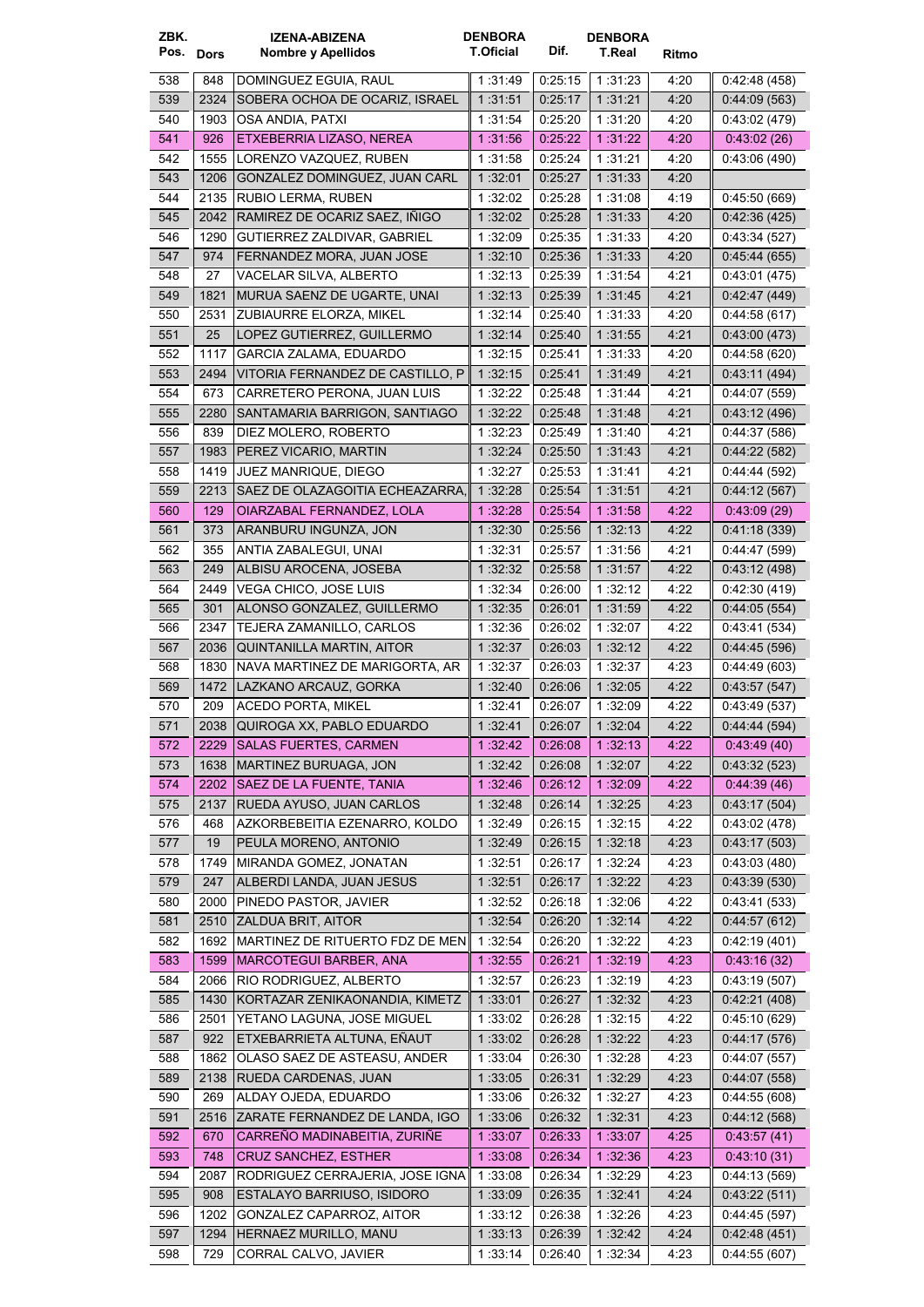| ZBK.      |      | <b>IZENA-ABIZENA</b>                  | <b>DENBORA</b> |         | <b>DENBORA</b> |       |               |
|-----------|------|---------------------------------------|----------------|---------|----------------|-------|---------------|
| Pos. Dors |      | Nombre y Apellidos                    | T.Oficial      | Dif.    | T.Real         | Ritmo |               |
| 599       | 2411 | URIEN GOMEZ, JON.K                    | 1:33:15        | 0:26:41 | 1:32:43        | 4:24  | 0.43:05(489)  |
| 600       | 832  | DIEZ BELDARRAIN, IKER                 | 1:33:16        | 0:26:42 | 1:32:28        | 4:23  | 0.44:57(611)  |
| 601       | 632  | CAMARA URIBASTERRA, JASONE            | 1:33:16        | 0.26.42 | 1:32:28        | 4:23  | 0.44.57(50)   |
| 602       | 743  | <b>CRESPO MAS, JULIA</b>              | 1.33.17        | 0.26:43 | 1:32:55        | 4:24  | 0.43:37(37)   |
| 603       |      | 1618   MARTIN ARRUABARRENA, DANEL     | 1:33:22        | 0.26.48 | 1 32 44        | 4:24  | 0.44:06(555)  |
| 604       | 2410 | URIEN BARTUREN, JON                   | 1:33:23        | 0.26:49 | 1:33:23        | 4:26  | 0.43.05(488)  |
| 605       | 868  | EGAÑA VILLAR, MARTIN                  | 1:33:24        | 0.26.50 | 1:32:49        | 4:24  | 0.44:29(585)  |
| 606       | 1163 | GOENAGA ALTUNA, AITOR                 | 1:33:25        | 0:26:51 | 1:32:46        | 4:24  | 0.45:16(637)  |
| 607       | 2124 | ROPON IBARBIA, ARITZ                  | 1 33:25        | 0:26:51 | 1 32 46        | 4:24  | 0.45:16(635)  |
| 608       | 1415 | JORGE MARCOS, SIMON                   | 1 33:26        | 0:26:52 | 1 32:49        | 4:24  | 0.43.39(531)  |
| 609       | 1745 | MIJARES AURRECOECHEA, JAVIER          | 1:33:27        | 0.26.53 | 1:33:06        | 4:25  | 0.43.41(535)  |
| 610       | 775  | DE LA FUENTE GARCIA, FRANCISCO J      | 1:33:28        | 0.26:54 | 1:32:50        | 4:24  | 0.44:11(565)  |
| 611       | 2419 | URRACA DELGADO, IVAN                  | 1:33:29        | 0.26.55 | 1:32:45        | 4:24  | 0.43.58(548)  |
| 612       | 557  | <b>BERNAL MARTIN, JOSE</b>            | 1:33:29        | 0.26:55 | 1 33:01        | 4:25  | 0.44.08(561)  |
| 613       | 487  | BARAJA NUÑEZ, XABIER                  | 1:33:30        | 0.26:56 | 1 33:06        | 4:25  | 0.44.44(595)  |
| 614       | 1003 | FLOREZ MORENO, JOSE ANGEL             | 1:33:30        | 0:26:56 | 1:32:45        | 4:24  | 0.44.38(587)  |
| 615       | 1409 | JIMENEZ SANCHEZ, DANIEL               | 1:33:31        | 0.26.57 | 1:33:06        | 4:25  | 0.44.44(593)  |
| 616       | 1221 | GONZALEZ MARTIN, ANTONIO              | 1:33:32        | 0:26:58 | 1:32:57        | 4:24  | 0.43:51(539)  |
| 617       | 2146 | RUIZ BUSTO, JOSE ALFONSO              | 1:33:33        | 0:26:59 | 1 32:57        | 4:24  | 0.43:51 (540) |
| 618       | 624  | CALLEJA ESTEBAN, ASER                 | 1 33:33        | 0:26:59 | 1:32:21        | 4:23  | 0.46.00(714)  |
| 619       | 2228 | SAIZ SABORIDO, DENIS                  | 1:33:38        | 0.27.04 | 1:32:14        | 4:22  | 0.46.04(723)  |
| 620       | 2015 | PORTILLO MUÑOZ, ANA CRISTINA          | 1:33:40        | 0.27.06 | 1:33:02        | 4:25  | 0.44:12(43)   |
| 621       | 2183 | RUIZ DE ZUÑIGA BARRAGAN, ANTONI       | 1:33:40        | 0.27.06 | 1:32:59        | 4:24  | 0.45:46(658)  |
| 622       | 841  | DIEZ MAESTRO, OSCAR                   | 1:33:41        | 0.27:07 | 1:33:18        | 4:25  | 0.43.34(528)  |
| 623       | 1753 | MOLINUEVO BELOKI, MIKEL               | 1:33:41        | 0.27:07 | 1:33:06        | 4:25  | 0.44:12(566)  |
| 624       | 73   | CHIVO VAZQUEZ, MARGARITA              | 1:33:41        | 0.27:07 | 1:33.41        | 4:26  | 0.44.56(49)   |
| 625       | 126  | <b>MONTOYA RUIZ, LEIRE</b>            | 1:33.47        | 0.27:13 | 1:33:17        | 4:25  | 0.43.09(28)   |
| 626       | 931  | ETXEZARRETA SAGASTIBELTZA, AND        | 1:33:48        | 0.27:14 | 1:33:18        | 4:25  | 0.44.09(562)  |
| 627       | 1964 | PEREZ CORRAL, ENRIQUE                 | 1 33:48        | 0.27:14 | 1:33:18        | 4:25  | 0.44:15(574)  |
| 628       | 653  | CARBONERO JARQUE, OSCAR               | 1:33:49        | 0.27:15 | 1:32:57        | 4:24  | 0.45:25(647)  |
| 629       | 2288 | SANTOS GOMEZ, SERGIO                  | 1:33:50        | 0.27:16 | 1:33:03        | 4:25  | 0.45:25(646)  |
| 630       | 2450 | VEGA GARMENDIA, ENEKO                 | 1:33:51        | 0.27:17 | 1:33:12        | 4:25  | 0.44.49(602)  |
| 631       | 2265 | SANCHEZ REY, JOSEBA                   | 1:33:53        | 0.27.19 | 1:33:05        | 4:25  | 0.45:57(708)  |
| 632       |      | 1092   GARCIA LAVIN, ALBERTO          | 1:33:55        | 0:27:21 | 1:33:13        | 4:25  | 0.44.57(613)  |
| 633       | 315  | <b>ALVARE MALVAR, RAMON</b>           | 1:33:56        | 0.27.22 | 1 33 28        | 4:26  | 0.43:16(500)  |
| 634       | 2105 | RODRIGUEZ DE YURRE GUIRAO, IÑIG       | 1:33:56        | 0.27:22 | 1:33:18        | 4:25  | 0.44.42(590)  |
| 635       | 1098 | <b>GARCIA MATAMOROS, PEDRO</b>        | 1:33:59        | 0.27.25 | 1:33:25        | 4.26  | 0.44:27(584)  |
| 636       | 1872 | ONORO SANCHEZ, JESUS                  | 1:33:59        | 0.27:25 | 1:33:25        | 4:26  | 0.42:50(468)  |
| 637       |      | 1479   LEGASA LEGARREA, RAFAEL        | 1:34:02        | 0.27.28 | 1:33:15        | 4:25  | 0.44:57(615)  |
| 638       | 403  | ARMENDARIZ SANCHEZ, PEDRO             | 1:34:03        | 0.27.29 | 1:32:51        | 4:24  | 0.46:10(730)  |
| 639       | 1850 | OCHOA SANTAMARIA, JESUS MARIA         | 1:34:03        | 0.27:29 | 1:33:42        | 4:26  | 0.44:40(588)  |
| 640       | 2216 | SAGARMINAGA AYASTUY, ANTTON           | 1:34:03        | 0.27:29 | 1:33.26        | 4:26  | 0.44.58(618)  |
| 641       | 2120 | ROMILLO SAINZ DE LA MAZA, BORJA       | 1:34:03        | 0.27.29 | 1:33:16        | 4:25  | 0.44.59(621)  |
| 642       | 934  | EZPONDA PEREZ, OIHANA                 | 1:34:05        | 0.27:31 | 1:33:32        | 4:26  | 0.43.29(34)   |
| 643       |      | 1718   MENDEZ ALVAREZ, ABEL           | 1:34:06        | 0.27:32 | 1:33:26        | 4:26  | 0.45:11(630)  |
| 644       | 805  | DELGADO GIRALDO, DANI                 | 1:34:09        | 0.27:35 | 1:33:37        | 4:26  | 0.45:23(644)  |
| 645       | 1084 | <b>GARCIA GOMEZ, FRANCISCO MIGUEL</b> | 1:34:13        | 0.27:39 | 1:33:01        | 4.25  | 0.45.54(694)  |
| 646       | 1742 | MIGUEL QUINTERO, FRAN                 | 1:34:13        | 0.27:39 | 1:33:33        | 4:26  | 0.45:51(672)  |
| 647       | 1564 | LOZANO VALENCIA, MIGUEL               | 1:34:14        | 0.27.40 | 1:33:37        | 4:26  | 0.44:22(583)  |
| 648       | 1364 | IÑURRIETA CELEMIN, SERGIO             | 1:34:16        | 0.27:42 | 1:34:16        | 4:28  | 0.46.09(729)  |
| 649       | 154  | ROMERO CONDE, LUDISVINDO              | 1:34:16        | 0.27:42 | 1:33:59        | 4:27  | 0.44.56(609)  |
| 650       | 964  | FERNANDEZ GUERENABARRENA, SA          | 1:34:16        | 0.27:42 | 1:33:54        | 4:27  | 0.45:25(648)  |
| 651       | 1981 | PEREZ VADILLO, DAVID                  | 1:34:17        | 0.27.43 | 1:33:47        | 4:27  | 0.43:57(546)  |
| 652       | 1888 | ORTIZ RODRIGUEZ, ALBERTO              | 1:34:17        | 0.27:43 | 1 33 33        | 4:26  |               |
| 653       |      | 1473   LAZPITA ARANA, JUAN            | 1:34:19        | 0.27.45 | 1 33 43        | 4:27  | 0.43:52(541)  |
| 654       | 500  | BARREDO SALAZAR, JUAN CARLOS          | 1:34:21        | 0.27:47 | 1:33:40        | 4:26  | 0.45:49(664)  |
| 655       | 1772 | MORALES LLANILLO, EDUARDO             | 1 34 21        | 0.27:47 | 1:33:57        | 4.27  | 0.43.54(543)  |
| 656       | 563  | BEZARES VARGAS, ANDRES                | 1:34:23        | 0.27:49 | 1:33:33        | 4:26  | 0.44:20(580)  |
| 657       | 2299 | SARMIENTO CELADA, ERNESTO             | 1:34:24        | 0.27:50 | 1:33.45        | 4:27  | 0:43:53 (542) |
| 658       | 1548 | LOPEZ DE IPIÑA GONZALEZ DE ARTA       | 1:34:25        | 0.27:51 | 1:32:54        | 4:24  | 0.45:56(703)  |
| 659       | 715  | CLUNE JOHN, MATTHEW                   | 1:34:25        | 0:27:51 | 1:33:46        | 4:27  | 0.44:58(619)  |
|           |      |                                       |                |         |                |       |               |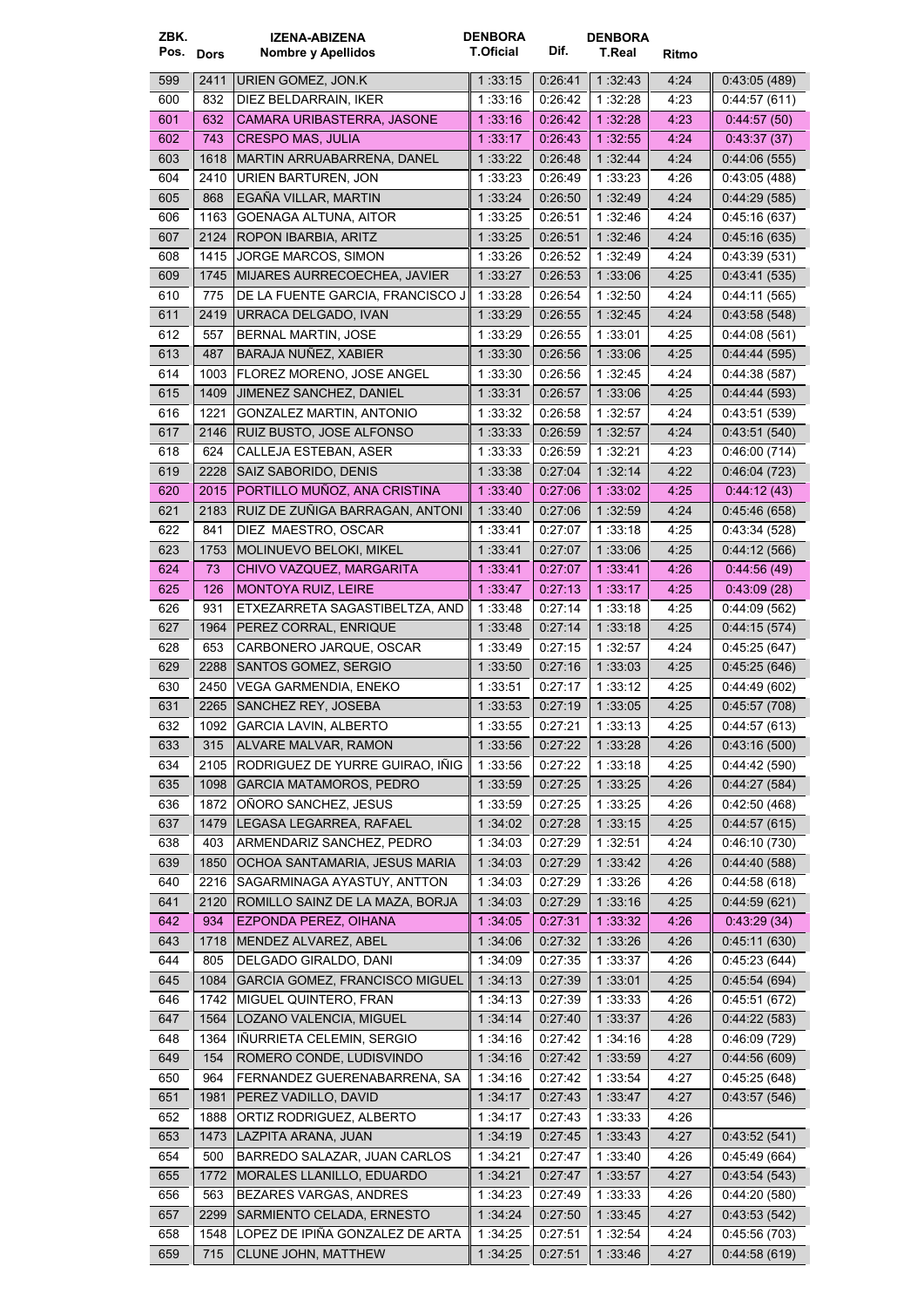| ZBK.<br>Pos. Dors |             | <b>IZENA-ABIZENA</b><br>Nombre y Apellidos             | <b>DENBORA</b><br><b>T.Oficial</b> | Dif.               | <b>DENBORA</b><br>T.Real | Ritmo        |                             |
|-------------------|-------------|--------------------------------------------------------|------------------------------------|--------------------|--------------------------|--------------|-----------------------------|
| 660               | 329         | ALVAREZ DE ARCAYA, ROSA                                | 1:34:26                            | 0.27:52            | 1:33.47                  | 4:27         | 0.44.59(51)                 |
| 661               | 1461        | LARRUZEA AGIRRE, ZIGOR                                 | 1:34:26                            | 0:27:52            | 1:33:38                  | 4:26         | 0.45:57(710)                |
| 662               | 1670        | MARTINEZ SASTRE, JOSU                                  | 1 34:26                            | 0:27:52            | 1:33:38                  | 4:26         | 0.45:00(623)                |
| 663               | 796         | DEL PALACIO ATIENZA, JORGE                             | 1:34:27                            | 0.27.53            | 1:33:13                  | 4:25         | 0.49.34(978)                |
| 664               | 1959        | PEREZ ANGULO, LUIS ALBERTO                             | 1 34:28                            | 0.27:54            | 1:33:39                  | 4:26         | 0.44.22(581)                |
| 665               | 107         | <b>CALVO CEANURI, NEREA</b>                            | 1:34.28                            | 0.27:54            | 1:33:58                  | 4:27         | 0.43.09(30)                 |
| 666               | 538         | BELTRAN DE OTALORA YOLLER, EIDE                        | 1:34:33                            | 0.27:59            | 1:33:53                  | 4:27         | 0.44.14(44)                 |
| 667               | 2413        | URIGOITIA DAVILA, UNAI                                 | 1 34 34                            | 0.28:00            | 1:33.49                  | 4:27         | 0.45.16(634)                |
| 668               | 323         | ALVAREZ OTERO, RAMON                                   | 1 34:35                            | 0.28.01            | 1:33:59                  | 4:27         | 0.43:28(519)                |
| 669               | 1239        | GONZALEZ DE LANGARICA AJA, IÑAKI                       | 1:34:38                            | 0.28:04            | 1:34:05                  | 4:28         | 0.43:59(550)                |
| 670               | 479         | <b>BAILEN FERRERO, JAVIER</b>                          | 1:34:39                            | 0:28:05            | 1:34:02                  | 4:27         | 0.45:44(656)                |
| 671               | 264         | ALDAI AGIRRETXE, PABLO                                 | 1:34.43                            | 0:28:09            | 1:33:45                  | 4:27         | 0.45.49(666)                |
| 672               | 2009        | POLANCO BARRASA, JOSE IGNACIO                          | 1:34:46                            | 0:28:12            | 1:34:04                  | 4:28         | 0:45:42(651)                |
| 673               | 1424        | KEARS -, MATTHEW JOHN                                  | 1:34:47                            | 0:28:13            | 1:34:09                  | 4:28         | 0.45.44(654)                |
| 674               | 272         | ALDEANO LOPO, JULIAN                                   | 1 34 48                            | 0:28:14            | 1:34:13                  | 4:28         | 0:44:15(572)                |
| 675               | 2180        | RUIZ DE INFANTE AGUIRRE, ALFRED                        | 1 34 48                            | 0:28:14            | 1 34 15                  | 4:28         | 0.43.04(486)                |
| 676               | 1741        | MIGUEL QUINTERO, ANDONI                                | 1 34:48                            | 0.28.14            | 1:34:08                  | 4:28         | 0.45.51(673)                |
| 677               | 779         | DE LA SERNA LOPEZ DE ARMENTIA, O                       | 1 34 49                            | 0.28.15            | 1:33:44                  | 4:27         | 0.45.57(709)                |
| 678               | 2319        | <b>SERRATO GIL, MIKEL</b>                              | 1:34:50                            | 0.28:16            | 1:34:50                  | 4:30         | 0.45:07(627)                |
| 679               | 1489        | LERENA RUIZ, NURIA                                     | 1 .34:51                           | 0.28:17            | 1:34.07                  | 4:28         | 0.45.52(59)                 |
| 680               | 2090        | RODRIGUEZ GONZALEZ, IGNACIO                            | 1:34:54                            | 0:28:20            | 1:34:10                  | 4:28         | 0:45:43 (652)               |
| 681               | 863         | ECHEVARRIA GOMEZ, IÑIGO                                | 1 34 56                            | 0.28:22            | 1 34 29                  | 4:29         | 0.44:15(571)                |
| 682               | 390         | ARETXAGA ARETXAGA, ENEKO                               | 1:34:56                            | 0:28:22            | 1:34:09                  | 4:28         | 0.45:58(712)                |
| 683               | 2243        | SAN JOSE MARTINEZ, FERNANDO                            | 1:34:59                            | 0:28:25            | 1:34:12                  | 4:28         | 0.45:22(643)                |
| 684               | 1166        | GOIKOETXEA ARRIZABALAGA, JUAN                          | 1 35:00                            | 0:28:26            | 1:34:18                  | 4:28         | 0.45.52(680)                |
| 685               | 1708        | MAZO ARIBE, ENEKO                                      | 1:35:02                            | 0:28:28            | 1 34:22                  | 4:28         | 0.45:53(686)                |
| 686               | 294         | ALONSO ALONSO, FERNANDO                                | 1 35:02                            | 0.28:28            | 1:34:13                  | 4:28         | 0.45.44(657)                |
| 687               | 58          | RAMOS LLAGUNO, JUAN CARLOS                             | 1:35:02                            | 0.28.28            | 1:34:15                  | 4:28         | 0.45:24(645)                |
| 688               | 2111        | ROMAN MATA, MIKEL                                      | 1:35:03                            | 0.28:29            | 1:34:19                  | 4:28         | 0.45:52(679)                |
| 689               | 125         | MARTINEZ PUERTOLLANO, EGOITZ                           | 1:35:05                            | 0:28:31            | 1:34.20                  | 4:28         | 0.45.55(699)                |
| 690               | 2471        | VICUÑA FERNANDEZ, IÑIGO                                | 1:35:10                            | 0:28:36            | 1:33:25                  | 4:26         | 0.45:53(687)                |
| 691               | 2532        | ZUBIMENDI DURAN, URTZI                                 | 1:35:10                            | 0:28:36            | 1:34:20                  | 4:28         | 0.45:52(681)                |
| 692               | 2142        | RUIZ ALBA, RICARDO                                     | 1:35:11                            | 0:28:37            | 1:34:31                  | 4:29         | 0:45:53(688)                |
| 693               |             | 2392 URALDE ARRONDO, MIKEL                             | 1:35:14                            | 0:28:40            | 1:35:14                  | 4:31         | 0:45:50(668)                |
| 694               |             | 1453   LARRAMENDI FERNANDEZ, LAURA                     | 1:35:15                            | 0.28:41            | 1 34 36                  | 4:29         | 0.45.55(60)                 |
| 695               | 2187        | SAAVEDRA GUTIERREZ, BRANDON                            | 1:35:16                            | 0.28.42            | 1 34 45                  | 4:29         | 0.44:17(577)                |
| 696               | 1854        | OCHOA DE RETANA MARTINEZ DE MA                         | 1:35:17                            | 0:28:43            | 1:34:35                  | 4:29         | 0.45.16(638)                |
| 697               | 210         | ACEDO SANCHEZ, ZAIRA                                   | 1:35:19                            | 0.28.45            | 1:34.48                  | 4:30         | 0.44:48(47)                 |
| 698               | 1912        | OTXOA DE ERIBE OLMOS, HENAR                            | 1:35:20                            | 0.28.46            | 1:34.40                  | 4:29         | 0.44.02(42)                 |
| 699               | 83          | RAMOS LEON, MARISOL                                    | 1:35:23                            | 0.28:49            | 1:35.06                  | 4:30         | 0.44.50(48)                 |
| 700               | 2007        | POLANCO ALDASORO, OLIVER                               | 1:35:23                            | 0.28.49            | 1:34:40                  | 4:29         | 0.45:00(622)                |
| 701               | 2491        | VILLARREAL BUSTEROS, JUAN CARL                         | 1:35:23                            | 0.28.49            | 1:35:05                  | 4:30         | 0.43:55(544)                |
| 702               | 481         | BALANZATEGI EZKURRA, KOLDO                             | 1:35:24                            | 0:28:50            | 1:34:37                  | 4:29         | 0.45:39(649)                |
| 703               | 790         | DEL CAMPO CASI, XABIER                                 | 1:35:24                            | 0.28:50            | 1:34:57                  | 4:30         | 0.43:23(512)                |
| 704               | 1089        | GARCIA IBAÑEZ, PEDRO                                   | 1:35:26                            | 0.28:52            | 1:34:57                  | 4:30         | 0:45:53(691)                |
| 705               | 2099        | RODRIGUEZ RODRIGUEZ, JESUS                             | 1:35.26                            | 0.28.52            | 1 34 47                  | 4:30         | 0.45.47(660)                |
| 706               | 2270        | SANCHEZ SANTOS, JAVIER                                 | 1:35:27                            | 0:28:53            | 1:34:47                  | 4:30         | 0.45.53(689)                |
| 707               | 988         | FERNANDEZ VILLATE, ALFREDO                             | 1:35:28                            | 0:28:54            | 1 34 45                  | 4.29         | 0.45:54(693)                |
| 708               | 641         | CANTADOR GALLEGO, ANTONIO                              | 1:35:29                            | 0.28:55            | 1:34:40                  | 4:29         | 0.45.41(650)                |
| 709               | 642         | CANTADOR GALLEGO, DAVID                                | 1:35:29                            | 0.28:55            | 1:34:40                  | 4:29         | 0.46.02(718)                |
| 710               | 477         | <b>BAHILLO MARTINEZ, ALFONSO</b>                       | 1:35:30                            | 0:28:56            | 1:33:59                  | 4:27         | 0.45.56(706)                |
| 711               | 1343        | IBARROLA LOPEZ DE ALDA, MIKEL GO                       | 1 :35:30                           | 0.28.56            | 1:34:49                  | 4:30         | 0.45:53(682)                |
| 712               | 2468        | VIANA CORA, ENNECO                                     | 1:35:30                            | 0:28:56            | 1:34:47                  | 4:30         | 0:45:48(663)                |
| 713               | 2230        | SALAZAR ARTECHE, MARIO                                 | 1:35:31                            | 0.28:57            | 1 :34:49                 | 4:30         | 0.45:48(662)                |
| 714               | 2002        | PIRON ORTIZ, CARLOS                                    | 1:35:32                            | 0:28:58            | 1:34:50                  | 4:30         | 0.44.57(614)                |
| 715               | 2509<br>118 | ZALBIDE ETXEBERRIA, XABIER<br>HERNÁNDEZ JUSTEL, JAVIER | 1:35:32                            | 0.28:58            | 1 34 49                  | 4:30         | 0.45:52(678)                |
| 716               | 1001        | <b>FIGUERO MANSO, GUIOMAR</b>                          | 1:35:33                            | 0:28:59            | 1:34:55                  | 4:30         | 0.45.51(674)                |
| 717<br>718        | 2533        | ZUBIMENDI DURAN, AINGERU                               | 1:35:33<br>1:35:34                 | 0.28:59<br>0.29:00 | 1:35:11<br>1:34:44       | 4:31<br>4:29 | 0.44.27(45)<br>0.45:52(677) |
| 719               | 518         | BAZ URIARTE, ANGEL MARIA                               | 1:35:35                            | 0.29.01            | 1 34 47                  | 4:30         | 0.45:55(702)                |
| 720               | 1189        | GOMEZ VALDECANTOS, IOSU                                | 1:35:41                            | 0:29:07            | 1:35:00                  | 4:30         | 0.44:17(575)                |
|                   |             |                                                        |                                    |                    |                          |              |                             |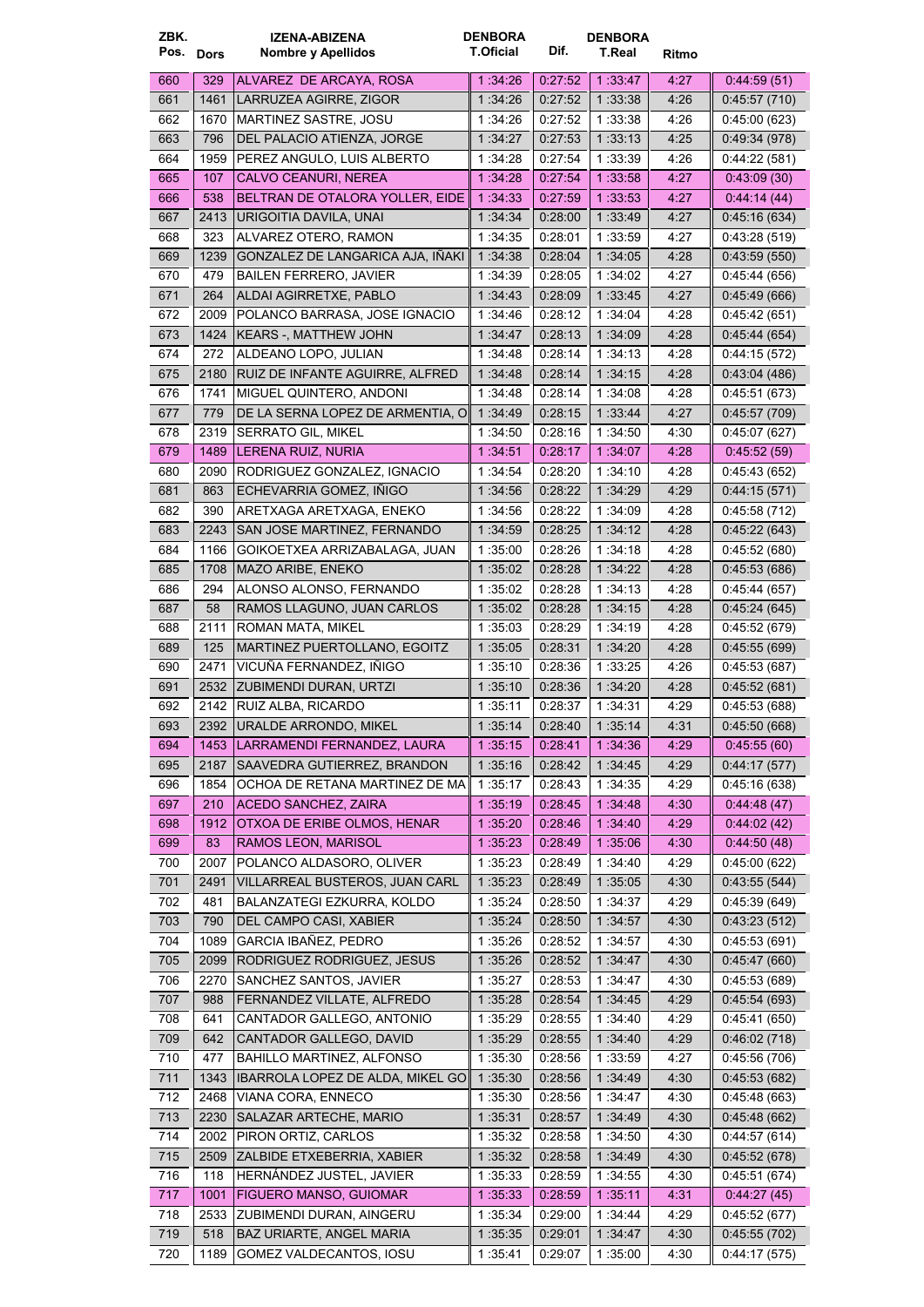| ZBK.<br>Pos. Dors |              | IZENA-ABIZENA<br>Nombre y Apellidos               | <b>DENBORA</b><br><b>T.Oficial</b> | Dif.               | <b>DENBORA</b><br>T.Real | Ritmo        |                              |
|-------------------|--------------|---------------------------------------------------|------------------------------------|--------------------|--------------------------|--------------|------------------------------|
| 721               | 1119         | <b>GARCIA DE CORTAZAR PEREZ DE AL</b>             | 1 35 41                            | 0.29.07            | 1:34:53                  | 4:30         | 0.45.54(696)                 |
| 722               | 1857         | ODRIOZOLA ELORZA, IBON                            | 1 35:41                            | 0.29.07            | 1:35:08                  | 4:31         | 0.44.57(616)                 |
| 723               | 735          | CORTIÑAS RODRIGUEZ, LUIS                          | 1:35:44                            | 0:29:10            | 1:34:56                  | 4:30         | 0.45.53(683)                 |
| 724               | 1105         | <b>GARCIA RAMIREZ, IKER</b>                       | 1:35:44                            | 0.29:10            | 1:35:03                  | 4:30         | 0.44.17(579)                 |
| 725               | 1093         | <b>GARCIA LEGIDO, GABRIEL</b>                     | 1:35:45                            | 0:29:11            | 1:35:12                  | 4:31         | 0.44.41(589)                 |
| 726               | 224          | AGUINAGALDE VALIENTE, BORJA                       | 1:35:46                            | 0.29:12            | 1:35:07                  | 4:31         | 0.45.50(667)                 |
| 727               | 316          | ALVAREZ ARISTU, JULIO                             | 1:35:49                            | 0.29:15            | 1:35:00                  | 4:30         | 0.45:49 (665)                |
| 728               | 1783         | <b>MORENO CORDERO, LAURA</b>                      | 1:35:49                            | 0.29.15            | 1 35:04                  | 4:30         | 0.45.45(58)                  |
| 729               | 239          | AIZPURUA ZUAZUA, JONE                             | 1:35:52                            | 0.29.18            | 1:35:10                  | 4:31         | 0.45.58(62)                  |
| 730               | 474          | BACAICOA AZPEITIA, ROBERTO                        | 1:35:54                            | 0.29:20            | 1 35 23                  | 4:31         | 0.44:10(564)                 |
| 731               | 1124         | <b>GARIN IBABE, EKAIN</b>                         | 1:35:57                            | 0:29:23            | 1:35:10                  | 4:31         | 0.45:15(633)                 |
| 732               | 227          | AGUIRRE DIAZ, KOLDOBIKA                           | 1:35:58                            | 0.29:24            | 1:35:20                  | 4:31         | 0.45.08(628)                 |
| 733               | 660          | CARO RUSO, ALEJANDRO                              | 1:35:58                            | 0.29:24            | 1:35:18                  | 4:31         | 0.44.46(598)                 |
| 734               | 1112         | <b>GARCIA SANCHEZ, JOSE RAMON</b>                 | 1:35:58                            | 0.29:24            | 1:35:09                  | 4:31         | 0.45.54(695)                 |
| 735               | 1693         | MARTINEZ DE SAN VICENTE DE LUZ, I                 | 1:35:59                            | 0.29.25            | 1 34 28                  | 4:29         | 0:46:16 (736)                |
| 736               | 293          | ALOA BELTRAN DE LUBIANO, DAVID                    | 1 36 06                            | 0.29:32            | 1 35:21                  | 4 31         | 0.45:53(684)                 |
| 737               | 151          | MTZ DE ILARDUYA URTEAGA, AITOR                    | 1:36:07                            | 0.29:33            | 1:34:45                  | 4:29         | 0.45:55(698)                 |
| 738               | 342          | AMORRORTU PRIETO, ALBERTO                         | 1 36:08                            | 0:29:34            | 1:35:37                  | 4:32         | 0.44.43(591)                 |
| 739               | 2436         | VALLE CASTILLO, OSCAR                             | 1:36:09                            | 0.29.35            | 1:35:22                  | 4:31         | 0.45:53(685)                 |
| 740               | 2370         | TORRIENTES SANCHEZ, IKER                          | 1 36 10                            | 0:29:36            | 1 35 34                  | 4:32         | 0.48.24(897)                 |
| 741               | 486          | BARAIAZARRA APRAIZ, ARITZ                         | 1:36:11                            | 0:29:37            | 1:35:41                  | 4:32         | 0.44:52(605)                 |
| 742               | 2052         | RAZQUIN ALZOLA, IÑAKI                             | 1:36:12                            | 0:29:38            | 1:35:27                  | 4:31         | 0.46.39(755)                 |
| 743               | 682          | CASCON VILLAR, PRIMITIVO                          | 1:36:15                            | 0.29:41            | 1:35:38                  | 4:32         | 0.45.53(690)                 |
| 744               | 1846         | OCANA ARAMENDIA, OSCAR                            | 1:36:16                            | 0:29:42            | 1:35.40                  | 4:32         | 0.45:50(670)                 |
| 745               | 668          | CARRASCO SANCHEZ, JAVIER                          | 1:36:20                            | 0.29.46            | 1 35:48                  | 4:32         | 0.44:06(556)                 |
| 746               | 212          | <b>ACHON SOSTRES, ANNA</b>                        | 1:36:21                            | 0.29:47            | 1:35.45                  | 4:32         | 0.45:03(52)                  |
| 747               | 808          | DIAZ CARRETERO, JAVIER                            | 1:36:22                            | 0:29:48            | 1 35 41                  | 4:32         | 0.46.03(722)                 |
| 748               | 2329         | SOTO LABANDA, OSCAR                               | 1 36:26                            | 0:29:52            | 1:35.42                  | 4:32         | 0.46.03(720)                 |
| 749               | 351          | ANGULO CARVAJAL, FRANCISCO JAVI                   | 1:36:29                            | 0:29:55            | 1 35:51                  | 4:33         | 0.43:17(502)                 |
| 750               | 2330         | SOTO MARTINEZ, JESUS                              | 1 36:38                            | 0:30:04            | 1:35:06                  | 4:30         | 0.48:47(918)                 |
| 751               | 2178         | RUIZ DE GAUNA GARCIA, BORJA                       | 1:36:38                            | 0.30.04            | 1:35:59                  | 4:33         | 0.45:17(639)                 |
| 752<br>753        | 2437<br>2479 | VALLE GALLO, PEDRO<br><b>VILCHES ARRANZ, IKER</b> | 1:36:41<br>1:36:43                 | 0:30:07<br>0:30:09 | 1:36:02<br>1:35:35       | 4:33<br>4:32 | 0.46.09(728)<br>0.46.49(763) |
| 754               | 362          | APAOLAZA REBOLLO, IKER                            | 1:36:47                            | 0:30:13            | 1:36:11                  | 4:34         | 0.44.48(600)                 |
| 755               | 1997         | PILA CAVIA, MARIA                                 | 1:36:49                            | 0:30:15            | 1:36:49                  | 4:35         | 0.46.28(66)                  |
| 756               | 1875         | ORAÀ MARTINEZ DE LAÑO, GORKA                      | 1:36:49                            | 0.30:15            | 1:36:05                  | 4:33         | 0.46.28(744)                 |
| 757               | 1407         | JIMENEZ MARTINEZ, ISMAEL                          | 1:36:49                            | 0.30.15            | 1 36:21                  | 4:34         | 0.45.52(676)                 |
| 758               | 238          | AIZPURUA MUNGIA, IVAN                             | 1:36:53                            | 0:30:19            | 1:36:20                  | 4 3 4        | 0.46:13(731)                 |
| 759               | 2315         | SEQUERA CAMISON, RAUL                             | 1:36:54                            | 0.30.20            | 1 36:11                  | 4:34         | 0.46.04(724)                 |
| 760               | 2245         | SAN JUAN FERNANDEZ, VICTOR                        | 1:36:54                            | 0:30:20            | 1:35:38                  | 4:32         | 0:46:33(748)                 |
| 761               | 1110         | <b>GARCIA RUIZ, IGOR</b>                          | 1:36:54                            | 0.30.20            | 1 36 03                  | 4:33         | 0.46:26(741)                 |
| 762               | 1675         | MARTINEZ DE ALEGRIA MARTINEZ DE                   | 1:36:57                            | 0:30:23            | 1:36:04                  | 4:33         | 0.45:57(707)                 |
| 763               | 349          | ANDUEZA USARBARRENA, JAVIER                       | 1:36:59                            | 0.30.25            | 1:36:15                  | 4:34         | 0.44.49(601)                 |
| 764               | 744          | CRESPO RUIZ DE ESCUDERO, JONAT                    | 1:37:00                            | 0:30:26            | 1:36:19                  | 4:34         | 0.45.48(661)                 |
| 765               | 1337         | <b>IBAIBARRIAGA SAN MARTIN, AITOR</b>             | 1:37:04                            | 0.30:30            | 1:36:08                  | 4:33         | 0.47:11(771)                 |
| 766               | 1843         | NUNEZ MARTINEZ, JOSE ABEL                         | 1:37:07                            | 0.30.33            | 1:36:23                  | 4:34         | 0:45:55 (701)                |
| 767               | 517          | BAYONA LOPEZ, VICTOR MANUEL                       | 1:37:11                            | 0:30:37            | 1:35:59                  | 4:33         | 0.46:32 (747)                |
| 768               | 1034         | <b>GALLEGO POSA, JAVIER</b>                       | 1:37:12                            | 0:30:38            | 1:36:40                  | 4:35         | 0.45:54(692)                 |
| 769               | 2538         | ZUGASTI IRIZAR, EKHI                              | 1 37 14                            | 0.30.40            | 1:36:33                  | 4:35         | 0.45.56(704)                 |
| 770               | 1143         | <b>GAVILAN CUENCA, ANGEL</b>                      | 1:37:20                            | 0:30:46            | 1:36:35                  | 4:35         | 0.46.39(754)                 |
| 771               | 1047         | <b>GARATE AGUIRRE, NAGORE</b>                     | 1:37.21                            | 0.30:47            | 1 36:52                  | 4:35         | 0.45:31(55)                  |
| 772               | 1844         | NUNEZ RIOS, JAVIER                                | 1:37:21                            | 0:30:47            | 1:36:36                  | 4:35         | 0.46:14(735)                 |
| 773               | 451          | ASURMENDI MADINABEITIA, IÑAKI                     | 1:37:27                            | 0.30.53            | 1:36:55                  | 4:36         | 0.45:22(642)                 |
| 774               | 2053         | REBOLLO PEREZ, ALBERTO                            | 1:37:27                            | 0:30:53            | 1:36:54                  | 4:36         | 0.46.46(761)                 |
| 775               | 1187         | <b>GOMEZ URANGA, JON</b>                          | 1:37:28                            | 0.30.54            | 1:36:39                  | 4:35         | 0.46.14(733)                 |
| 776               | 2482         | VILLALBA ACOSTA, ALBERTO                          | 1:37:29                            | 0:30:55            | 1:36:33                  | 4:35         | 0.47:27(791)                 |
| 777               | 1621         | MARTIN GALVEZ, EMILIO                             | 1:37:29                            | 0.30.55            | 1:36:34                  | 4:35         | 0.47:24(786)                 |
| 778               | 1451         | LARRAINZAR GARROTE, XABIER                        | 1:37:29                            | 0:30:55            | 1:36:42                  | 4:35         | 0.45:06(626)                 |
| 779               | 1958<br>677  | PEREZ AMOR, IGOR<br>CASADO DOPAZO, JOSE LUIS      | 1:37:31                            | 0.30.57<br>0:30:59 | 1:36:37<br>1:37:11       | 4:35         | 0.47:05(769)<br>0:45:51(675) |
| 780<br>781        | 1104         | <b>GARCIA PEREZ, ALBERTO</b>                      | 1:37:33<br>1:37:33                 | 0:30:59            | 1:36.49                  | 4:36<br>4:35 | 0.47:18(780)                 |
|                   |              |                                                   |                                    |                    |                          |              |                              |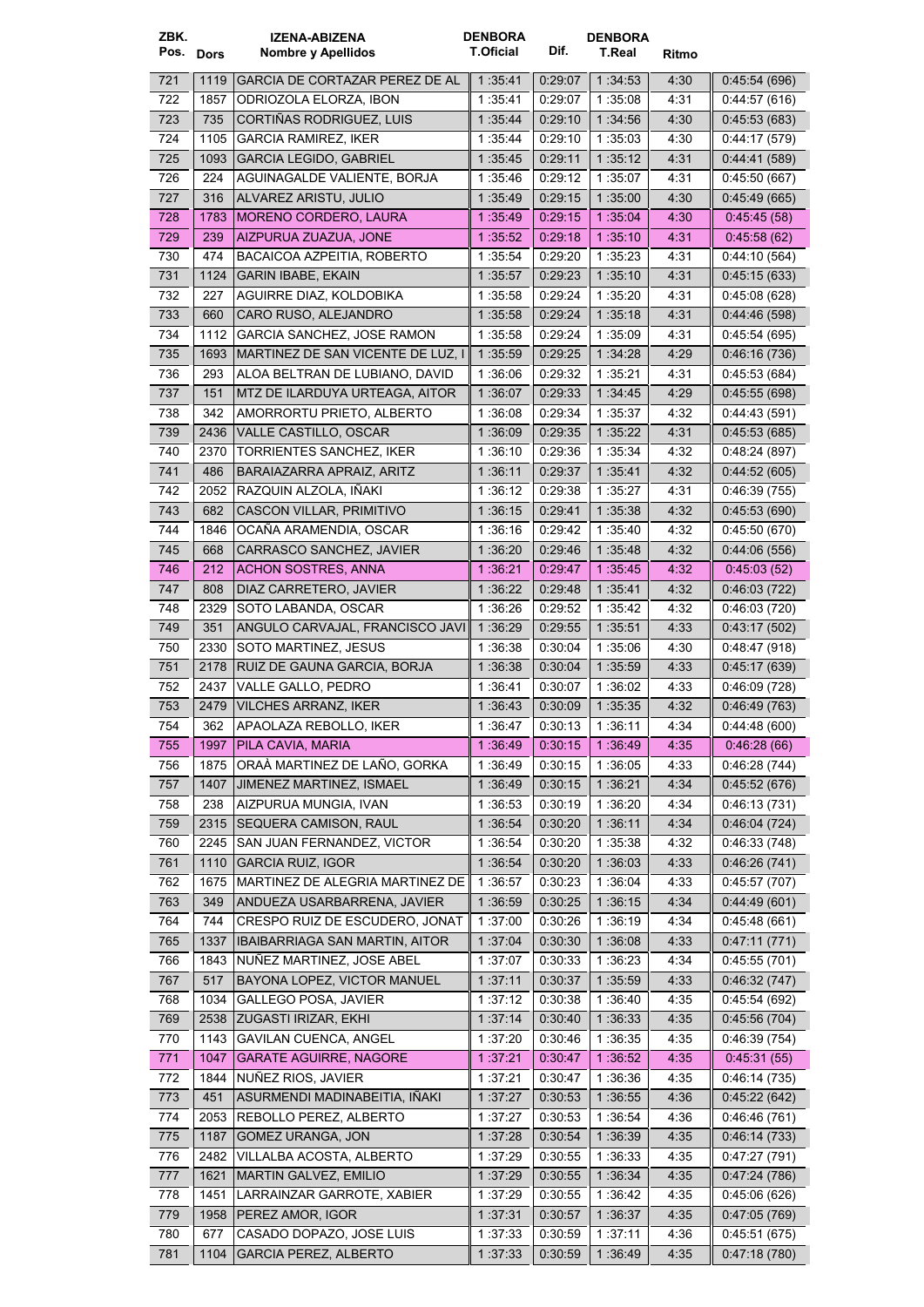| ZBK.<br>Pos. Dors |      | <b>IZENA-ABIZENA</b><br>Nombre y Apellidos | <b>DENBORA</b><br>T.Oficial | Dif.    | <b>DENBORA</b><br>T.Real | Ritmo |               |
|-------------------|------|--------------------------------------------|-----------------------------|---------|--------------------------|-------|---------------|
| 782               | 827  | DIEGO SANTA-COLOMA, UNAI                   | 1:37:34                     | 0.31:00 | 1:36:28                  | 4:34  | 0.46:25(738)  |
| 783               | 737  | COTORRUELO IBAÑEZ, IÑIGO                   | 1:37:34                     | 0.31.00 | 1 37:00                  | 4:36  | 0.45:16(636)  |
| 784               | 169  | ELGUETA CHURRUCA, ARGIDE                   | 1:37:37                     | 0.31.03 | 1 37 07                  | 4:36  |               |
| 785               | 1834 | NEVADO HORNAS, RAUL                        | 1:37:38                     | 0.31.04 | 1 36:57                  | 4:36  | 0.45:55(700)  |
| 786               | 565  | <b>BIAIN SANCHEZ, MONIKA</b>               | 1 37 39                     | 0.31:05 | 1:36:54                  | 4:36  | 0.46.39(70)   |
| 787               | 600  | <b>BRETON BRETON, SANTIAGO</b>             | 1:37.45                     | 0:31:11 | 1:36:16                  | 4:34  | 0.47:18(779)  |
| 788               | 1867 | OLIVENZA RAJADO, ADEI                      | 1 37:45                     | 0:31:11 | 1:36:29                  | 4:34  | 0.47:46(850)  |
| 789               | 2445 | VAZQUEZ ARJONILLA, GORKA                   | 1 37 46                     | 0:31:12 | 1:36:27                  | 4:34  | 0.47:04(767)  |
| 790               | 2118 | ROMERO MARTINEZ DE ZUAZO. RAUL             | 1:37:47                     | 0:31:13 | 1 36:39                  | 4:35  | 0.46.21(737)  |
| 791               | 1920 | PALACIOS EGUIGUREN, OIER                   | 1 37:48                     | 0.31.14 | 1:36:49                  | 4:35  | 0.47:29(794)  |
| 792               | 2327 | SOLAUN MAHAMUD, MAITE                      | 1:37.49                     | 0.31.15 | 1:37:08                  | 4:36  | 0.45.57(61)   |
| 793               | 2334 | SUAREZ MENDEZ, EURA                        | 1 37 52                     | 0.31.18 | 1 36 34                  | 4:35  | 0.48.39(93)   |
| 794               | 1025 | GALLASTEGI ZUBIARREMENTERIA, MI            | 1:37:52                     | 0 31 18 | 1 36 53                  | 4:36  | 0.46:15(64)   |
| 795               | 375  | ARANDIGOYEN VIDAURRE, OSCAR                | 1:37:53                     | 0:31:19 | 1 37 25                  | 4:37  | 0.45.54(697)  |
| 796               | 507  | BARRUTIA BEREZIARTUA, KARLOS               | 1:37:54                     | 0:31:20 | 1:37:12                  | 4:36  | 0.46.27(743)  |
| 797               | 1974 | PEREZ PEREZ, OSCAR A.                      | 1 37:54                     | 0.31.20 | 1 :36:44                 | 4:35  | 0.47:30(796)  |
| 798               | 1816 | MUNOZ VIEDMA, VICTOR                       | 1 37:54                     | 0:31:20 | 1:37:25                  | 4:37  | 0.45:51(671)  |
| 799               | 747  | CRUZ CARPINTERO, JOSU                      | 1:37:55                     | 0.31.21 | 1:36:40                  | 4:35  | 0.47:45(842)  |
| 800               | 2474 | VIDAL MENDOZA, JABIER                      | 1 37 56                     | 0:31:22 | 1:36:41                  | 4:35  | 0.47:37(803)  |
| 801               | 276  | ALEJO BIANCHI, SEBASTIAN                   | 1:37:58                     | 0.31.24 | 1:37:27                  | 4:37  | 0.45:18(640)  |
| 802               | 501  | BARREIRO NACARINO, PATXI                   | 1:38:00                     | 0:31:26 | 1:37:19                  | 4:37  | 0.46.02(719)  |
| 803               | 1261 | <b>GRANADO ROMERO, ARKAITZ</b>             | 1:38:00                     | 0.31.26 | 1:37:19                  | 4:37  | 0.46:03(721)  |
| 804               | 2166 | RUIZ DE OCENDA ORTIZ DE GUZMAN,            | 1:38:01                     | 0:31:27 | 1:37:26                  | 4:37  | 0.44.50(604)  |
| 805               | 298  | ALONSO ECHEVARRIA, FERNANDO                | 1:38:03                     | 0.31.29 | 1:37:24                  | 4:37  | 0.45.46(659)  |
| 806               | 877  | ELECHIGUERRA CANO, JAIRO                   | 1 38 03                     | 0:31:29 | 1:37:18                  | 4:37  | 0.47:25(790)  |
| 807               | 1005 | FORONDA COSSIO, LUIS                       | 1:38.04                     | 0.31.30 | 1:37:18                  | 4:37  | 0.47:13(772)  |
| 808               | 849  | DOMINGUEZ GODOY, FRANCISCO JA              | 1:38:06                     | 0:31:32 | 1:37:17                  | 4:37  | 0.45:56(705)  |
| 809               | 2285 | SANTIAGO PASTOR, DIEGO                     | 1 38 06                     | 0.31.32 | 1 37 33                  | 4:37  | 0.46:14(734)  |
| 810               | 1186 | GOMEZ TAVIRA GOMEZ TAVIRA, MAN             | 1:38:07                     | 0:31:33 | 1:38:07                  | 4 3 9 | 0.47.41(813)  |
| 811               | 1652 | MARTINEZ IBAIBARRIAGA, JORGE               | 1:38:07                     | 0.31.33 | 1:37:25                  | 4:37  | 0.46:02(716)  |
| 812               | 942  | FELIPE GUINEA, ROBERTO                     | 1:38:10                     | 0.31.36 | 1:37:21                  | 4:37  | 0.47:15(774)  |
| 813               | 1775 | MORAN SANCHEZ, DAVID                       | 1:38:10                     | 0.31.36 | 1:37:24                  | 4:37  | 0.46:29(745)  |
| 814               | 817  | DIAZ RUIZ DE ARBULO, ENRIQUE               | 1 38 11                     | 0:31:37 | 1 36:49                  | 4:35  | 0.46.35(749)  |
| 815               |      | 1140 GASPAR CISNEROS, JORGE                | 1:38:11                     | 0:31:37 | 1:37:34                  | 4:37  | 0.47:14(773)  |
| 816               | 1750 | MIRANDA LLORENS, MARIA                     | 1:38:14                     | 0.31.40 | 1:37:35                  | 4:38  | 0.45:11(53)   |
| 817               | 728  | <b>CORKERY, NOEL</b>                       | 1:38:18                     | 0.31.44 | 1:37:26                  | 4:37  | 0.47:45(845)  |
| 818               | 2442 | VAQUERO ULLOA, RAUL                        | 1:38:20                     | 0.31.46 | 1:37:18                  | 4:37  | 0:47:44 (838) |
| 819               | 601  | BRINGAS VARONA, DIEGO                      | 1:38:21                     | 0.31.47 | 1 37 26                  | 4:37  | 0.47:17(776)  |
| 820               | 2391 | UNZUETA ORMAECHEA, ALEXANDER               | 1:38:25                     | 0:31:51 | 1:37:42                  | 4:38  | 0.46:01(715)  |
| 821               | 1908 | OSTOS HERNANDEZ. JUAN RAMON                | 1:38:27                     | 0.31.53 | 1:37:56                  | 4:39  | 0.45:03(625)  |
| 822               | 2289 | SANTOS MAIZTEGUI, JOSE                     | 1:38:29                     | 0.31.55 | 1:37:14                  | 4:37  | 0.47:45(841)  |
| 823               | 2075 | ROA JORGE, UDALAITZ                        | 1:38:30                     | 0:31:56 | 1:37:47                  | 4:38  | 0.46:25(739)  |
| 824               | 1371 | IRAURGI HORMAETXEA, JON                    | 1:38:31                     | 0.31.57 | 1 37 29                  | 4:37  | 0.47:43(826)  |
| 825               | 1574 | MADARIAGA MEÑACA, CARLOS                   | 1:38:32                     | 0:31:58 | 1:37:46                  | 4:38  | 0.47:35(801)  |
| 826               | 1589 | MANGUERO LOPEZ, ALBERTO                    | 1:38:32                     | 0.31.58 | 1:37:26                  | 4:37  | 0.47:43(825)  |
| 827               | 627  | CALLES LOPEZ, ASIER                        | 1:38:33                     | 0.31.59 | 1 37 47                  | 4:38  | 0.47:35(802)  |
| 828               | 1814 | MUNOZ PAREDES, AINGERU                     | 1:38:33                     | 0:31:59 | 1:37:53                  | 4:38  | 0.45.21(641)  |
| 829               | 120  | LASCARAY PALACIOS, FELIX                   | 1:38:33                     | 0.31.59 | 1:37.34                  | 4:37  | 0.49.16(959)  |
| 830               | 2443 | VARONA FRANCO, IÑIGO                       | 1:38:34                     | 0.32:00 | 1:37:48                  | 4:38  | 0.47:06(770)  |
| 831               | 1449 | LANDETA PADRONES, JESUS                    | 1:38:35                     | 0.32.01 | 1:37:35                  | 4:38  | 0.48.41(913)  |
| 832               | 1411 | JIMENO SANTIAGO, AGUSTIN                   | 1:38:35                     | 0:32:01 | 1:37:49                  | 4:38  | 0.47:46(854)  |
| 833               | 2499 | YERA FERNANDEZ, CARLOS                     | 1:38:38                     | 0.32.04 | 1:37:16                  | 4:37  | 0.47:01(765)  |
| 834               | 1035 | <b>GALLEGO PUENTE, RAUL</b>                | 1:38:39                     | 0.32.05 | 1:37:45                  | 4:38  | 0.48:16(886)  |
| 835               | 2117 | ROMERO MARIJUAN, MARTA                     | 1:38.40                     | 0.32.06 | 1 38 09                  | 4.39  | 0.45:40(57)   |
| 836               | 2011 | POO CASTILLO, JUAN CARLOS                  | 1:38:43                     | 0.32.09 | 1:37:48                  | 4:38  | 0.47:43(831)  |
| 837               | 2372 | TREPIANA ZARATE, RAUL                      | 1:38:47                     | 0.32:13 | 1:37:53                  | 4:38  | 0.45:59(713)  |
| 838               | 1711 | MEDIAVILLA AYUSO, PABLO                    | 1:38:47                     | 0.32:13 | 1:37:31                  | 4:37  | 0.47.46(852)  |
| 839               | 810  | DIAZ DIEGUEZ, IKER                         | 1:38.49                     | 0.32:15 | 1:37:53                  | 4:38  | 0.47.43(824)  |
| 840               | 2043 | RAMOS DIEZ, MAIDER                         | 1:38:51                     | 0.32:17 | 1:38:13                  | 4.39  | 0.46.37(67)   |
| 841               | 2402 | URIARTE ZABALA, ANTONIO                    | 1:38:52                     | 0.32.18 | 1:38:03                  | 4:39  | 0.47:28(793)  |
| 842               | 357  | <b>ANTON ARAS, ANNE</b>                    | 1:38:52                     | 0.32:18 | 1:38:14                  | 4.39  | 0.46.37(69)   |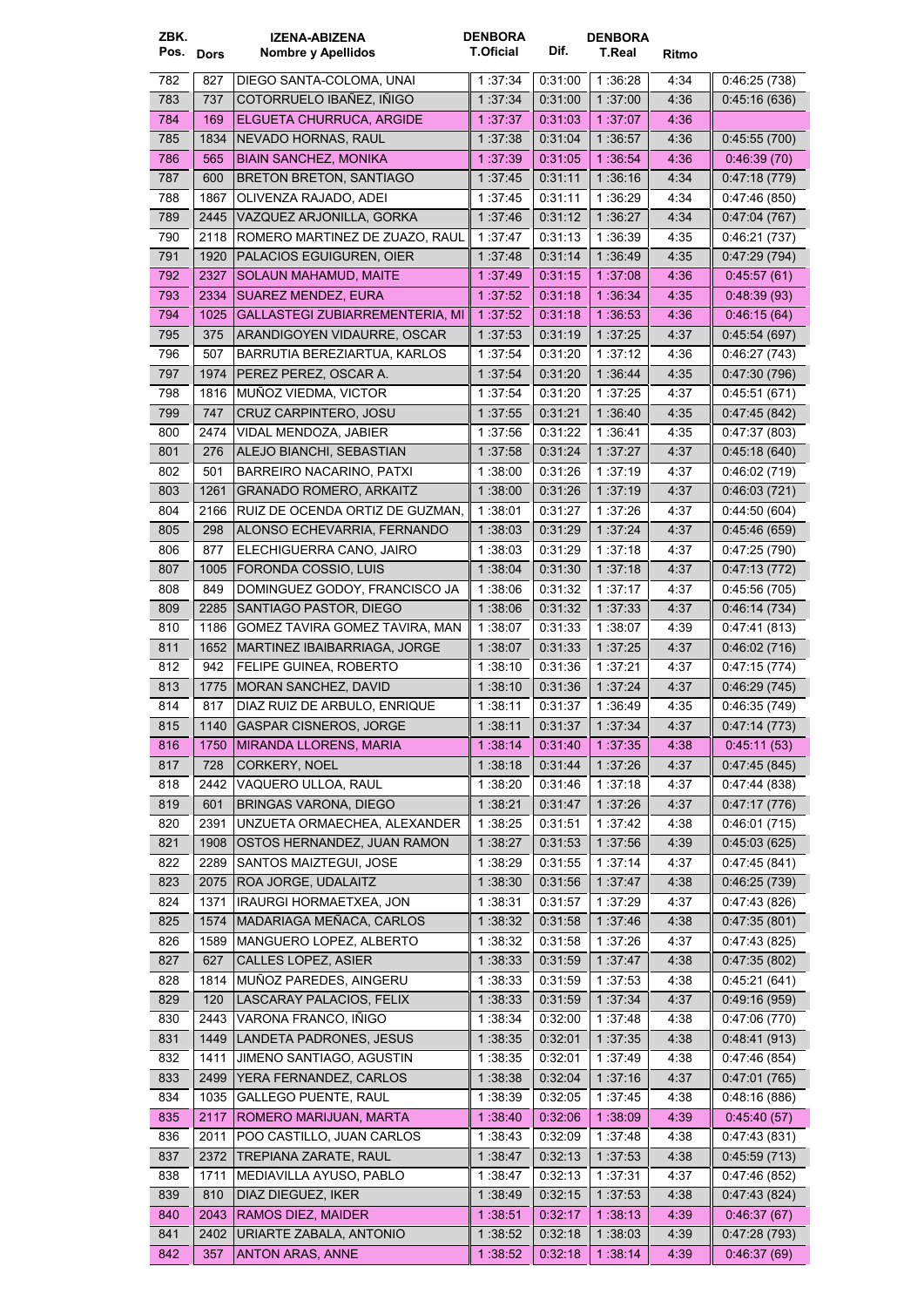| ZBK.      |      | <b>IZENA-ABIZENA</b>                    | <b>DENBORA</b>   |         | <b>DENBORA</b> |       |               |
|-----------|------|-----------------------------------------|------------------|---------|----------------|-------|---------------|
| Pos. Dors |      | Nombre y Apellidos                      | <b>T.Oficial</b> | Dif.    | T.Real         | Ritmo |               |
|           |      |                                         |                  | 0.32:19 |                |       |               |
| 843       | 1314 | HERNANDO BASTIDA, RUBEN                 | 1:38:53          |         | 1:38:13        | 4:39  | 0:47:02 (766) |
| 844       | 164  | GONZALEZ HERNANDEZ, IGNACIO             | 1 38:53          | 0:32:19 | 1:37:54        | 4:38  | 0:47:46(851)  |
| 845       | 721  | CONCHA CARECHE, JAVIER                  | 1:38:54          | 0.32.20 | 1:38:11        | 4:39  | 0.47:01(764)  |
| 846       | 2157 | RUIZ MARTINEZ, DANIEL                   | 1:38:55          | 0:32:21 | 1:38:05        | 4:39  | 0:47:17(777)  |
| 847       | 971  | FERNANDEZ LORENCES, JOSE OSCA           | 1:38:56          | 0.32.22 | 1:37:37        | 4:38  | 0.47:40(808)  |
| 848       | 1604 | MARIA GARCIA, JAVIER                    | 1:38:59          | 0:32:25 | 1 37:27        | 4:37  | 0.48:47(921)  |
| 849       | 1596 | MARCO PELEGRIN, EDUARDO                 | 1:39:00          | 0.32.26 | 1:37:57        | 4:39  | 0:48:00(872)  |
| 850       | 2284 | SANTAMARTA CRIADO, VIRGINIA             | 1:39:02          | 0.32:28 | 1:38:15        | 4:39  | 0.47:01(71)   |
| 851       | 1707 | MAZA SANTIBAÑEZ, ANDER                  | 1:39:06          | 0.32.32 | 1:38:08        | 4:39  | 0.47:43 (827) |
| 852       | 2096 | RODRIGUEZ MAYA, DAVID                   | 1:39:07          | 0:32:33 | 1:38:10        | 4.39  | 0.47:44 (832) |
| 853       | 1464 | LASARTE ROIZ, OSCAR                     | 1:39:08          | 0:32:34 | 1 39:08        | 4:42  | 0.46.13(732)  |
| 854       | 2381 | UGARTETXEA UGARTETXEA, ASIER            | 1:39:08          | 0.32.34 | 1:38:12        | 4:39  | 0.47.47(859)  |
| 855       | 285  | ALKORTA ELU, XABIER                     | 1:39:09          | 0.32.35 | 1:38:12        | 4:39  | 0.47:40(810)  |
| 856       | 2393 | URANGA GRANADO, IÑAKI                   | 1:39:10          | 0:32:36 | 1 38 14        | 4:39  | 0.47:40(809)  |
| 857       | 2017 | PORTUGAL ALONSO, DAVID                  | 1:39:13          | 0.32.39 | 1 38 39        | 4.41  | 0.43.24(513)  |
| 858       | 2341 | TEJADA DIEZ, JAVIER                     | 1:39:13          | 0:32:39 | 1:38:19        | 4:40  | 0.47.43(829)  |
|           |      |                                         |                  |         |                |       |               |
| 859       | 2476 | VIGALONDO FERNANDEZ, IÑIGO              | 1:39:16          | 0.32.42 | 1:39:16        | 4:42  | 0.46.43(758)  |
| 860       | 1541 | LOPEZ DE ARMENTIA ITURRALDE, TE         | 1:39:17          | 0.32:43 | 1:38:18        | 4:40  | 0.47.45(81)   |
| 861       | 1416 | <b>JOUAULT -, LUDOVIC</b>               | 1:39:18          | 0:32:44 | 1:38:55        | 441   | 0:45:01 (624) |
| 862       | 304  | ALONSO MARTIN, ROBERTO                  | 1 39:18          | 0.32:44 | 1:38:24        | 4:40  | 0:47:44 (837) |
| 863       | 391  | AREVALO PRADOS, PACO                    | 1:39:20          | 0:32:46 | 1:38:31        | 4:40  | 0.46.44(759)  |
| 864       | 2217 | SAGARRIBAI SESMA, MARTIN                | 1:39:20          | 0:32:46 | 1:38:23        | 4:40  | 0.47:42(816)  |
| 865       | 2490 | VILLAREJO GOMEZ, FERNANDO               | 1:39:20          | 0.32.46 | 1:38:18        | 4:40  | 0.47:44(833)  |
| 866       | 91   | ESNAOLA AGESTA, EVA MARIA               | 1:39:23          | 0.32.49 | 1 38 37        | 4:40  | 0.47:20(73)   |
| 867       | 87   | MUJIKA ALBERDI, ALAZNE                  | 1:39:24          | 0:32:50 | 1:38:38        | 4.41  | 0.47:20(72)   |
| 868       | 2395 | URBANEJA BONILLA, ANDRES                | 1 39:24          | 0:32:50 | 1:38:10        | 4:39  | 0.48:04(875)  |
| 869       | 1525 | LOPEZ NUÑEZ, MIGUEL                     | 1:39:26          | 0.32.52 | 1:38:12        | 4:39  | 0.48.39(910)  |
| 870       | 2422 | URRUTXI ETXAZARRA, PEIO                 | 1:39:26          | 0:32:52 | 1:38:39        | 4:41  | 0.47.43(830)  |
|           |      |                                         |                  |         |                |       |               |
| 871       | 1207 | GONZALEZ DURAN, RUBEN                   | 1:39:27          | 0:32:53 | 1:38:36        | 4.40  | 0:49:01 (941) |
| 872       | 1372 | IRAURGI TRUEBA, IÑIGO                   | 1:39:28          | 0:32:54 | 1:38:26        | 4:40  | 0.47:43 (822) |
| 873       | 1785 | MORENO GOMEZ, RUBEN                     | 1:39:29          | 0.32.55 | 1:38:40        | 441   | 0.47:46(849)  |
| 874       | 1171 | GOLDARAZ VALENCIA, JAVIER               | 1:39:30          | 0:32:56 | 1:39:04        | 4:42  | 0.46.07(726)  |
| 875       | 1990 | PEREZ DE HEREDIA CAMPO, IÑAKI           | 1:39:32          | 0:32:58 | 1:38:36        | 4:40  | 0.47:42(815)  |
| 876       |      | 254   ALBIZ SANTISIMA TRINIDAD, FRANCIS | 1:39:33          | 0:32:59 | 1:38:45        | 4:41  | 0:48:17(888)  |
| 877       |      | 2480   VILLA ALONSO, JORGE              | 1:39:33          | 0.32.59 | 1:38:51        | 4.41  | 0.46:06(725)  |
| 878       | 1581 | MAGADAN BLAZQUEZ, DANIEL                | 1:39:37          | 0:33:03 | 1:38:31        | 4:40  | 0.47.49(861)  |
| 879       | 989  | FERNANDEZ DE ARROYABE VAL, IBAI         | 1:39:38          | 0:33:04 | 1:38:43        | 4:41  | 0.47:46(853)  |
| 880       | 361  | AOSTRI SALAZAR, ROBERTO                 | 1 39 39          | 0.33:05 | 1:38:36        | 4:40  | 0.47:31(797)  |
| 881       | 1227 | <b>GONZALEZ PEREZ, AINHOA</b>           | 1:39:43          | 0.33:09 | 1:38.54        | 4.41  | 0.47:30(77)   |
| 882       | 2056 | REGUERA BAKHACHE, MARIO                 | 1:39:43          | 0.33.09 | 1:38:54        | 4:41  | 0.47:30(795)  |
| 883       | 2196 | SAENZ DE LACUESTA SAEZ DE OCARI         | 1:39:46          | 0.33.12 | 1 38.57        | 4.41  | 0.47:28(76)   |
| 884       | 2195 | SAENZ DE LACUESTA GONZALEZ, JU          | 1:39:46          | 0:33:12 | 1:38:57        | 4:41  | 0.47:28(792)  |
| 885       | 2508 | ZALAMA REDONDO, RAFAEL                  | 1:39:46          | 0.33.12 | 1:38:33        | 4:40  | 0.48.38(909)  |
| 886       | 611  | CABEZUDO MAESO, LUIS                    | 1 39:48          | 0.33.14 | 1:38:51        | 4.41  | 0.47.44(839)  |
| 887       | 1967 | PEREZ GARCIA, ROBERTO                   | 1:39.49          | 0:33:15 | 1:39:07        | 4:42  | 0.46.43(757)  |
|           |      |                                         |                  |         |                |       |               |
| 888       | 1083 | <b>GARCIA GOMEZ, M CARMEN</b>           | 1:39.49          | 0.33.15 | 1 39 07        | 4:42  | 0.47:25(74)   |
| 889       | 1842 | NUÑEZ ARAGONES, SERGIO                  | 1:39:50          | 0.33.16 | 1:39:08        | 4:42  | 0.47:25(788)  |
| 890       | 417  | ARRIAGA ARMENTIA, IZASKUN               | 1:39:51          | 0.33.17 | 1:39.06        | 4:42  | 0.48:11(87)   |
| 891       | 948  | FERNANDEZ BARRADO, ANE                  | 1:39:52          | 0.33.18 | 1 39:52        | 4:44  | 0.47.42(80)   |
| 892       | 1678 | MARTINEZ DE ARENAZA DIAZ DE OTA         | 1:39:54          | 0.33.20 | 1:39:03        | 4:42  | 0.47:31 (799) |
| 893       | 2493 | VINUESA MARTINEZ, TAMARA                | 1:39:56          | 0.33.22 | 1:39:12        | 4:42  | 0.46:27(65)   |
| 894       | 1138 | GARTZIA SOLOZABAL, UNAI                 | 1:39:57          | 0:33:23 | 1 38:59        | 4:42  | 0.47:45(847)  |
| 895       | 1524 | LOPEZ NIÑO, SARAI                       | 1:39:58          | 0.33.24 | 1:39.25        | 4.43  | 0.45.39(56)   |
| 896       | 720  | CONCEIRO LATORRE, ALEXANDER             | 1:39:59          | 0:33:25 | 1:39:59        | 4:44  | 0.46.26(742)  |
| 897       | 1726 | MENDIGUREN OKAMIKA, UNAI                | 1:39:59          | 0:33:25 | 1 39 25        | 4:43  | 0.45:14(631)  |
| 898       | 2091 | RODRIGUEZ GONZALEZ, DAVID               | 1:40:00          | 0.33.26 | 1:39:16        | 4:42  | 0.46.26(740)  |
| 899       | 2170 | RUIZ DE ARCAUTE URCELAY, ASIER          | 1:40.02          | 0:33:28 | 1:39:17        | 4:42  | 0.47:04(768)  |
| 900       | 1309 | HERNANDEZ SANCHEZ, RUBEN                | 1:40:03          | 0.33.29 | 1:39:06        | 4:42  | 0:47:42 (819) |
| 901       | 1320 | HERVAS SAMPERIO, RAFAEL                 | 1:40:03          | 0.33.29 | 1:40:03        | 4:45  |               |
| 902       | 2114 | ROMERO CABELLO, CARLOS                  | 1:40:06          | 0.33.32 | 1:39:22        | 4:43  | 0:46:31 (746) |
| 903       | 1688 | MARTINEZ DE LAHIDALGA AGIRRE, G         | 1:40:07          | 0.33.33 | 1:39:11        | 4:42  | 0.47:45(844)  |
|           |      |                                         |                  |         |                |       |               |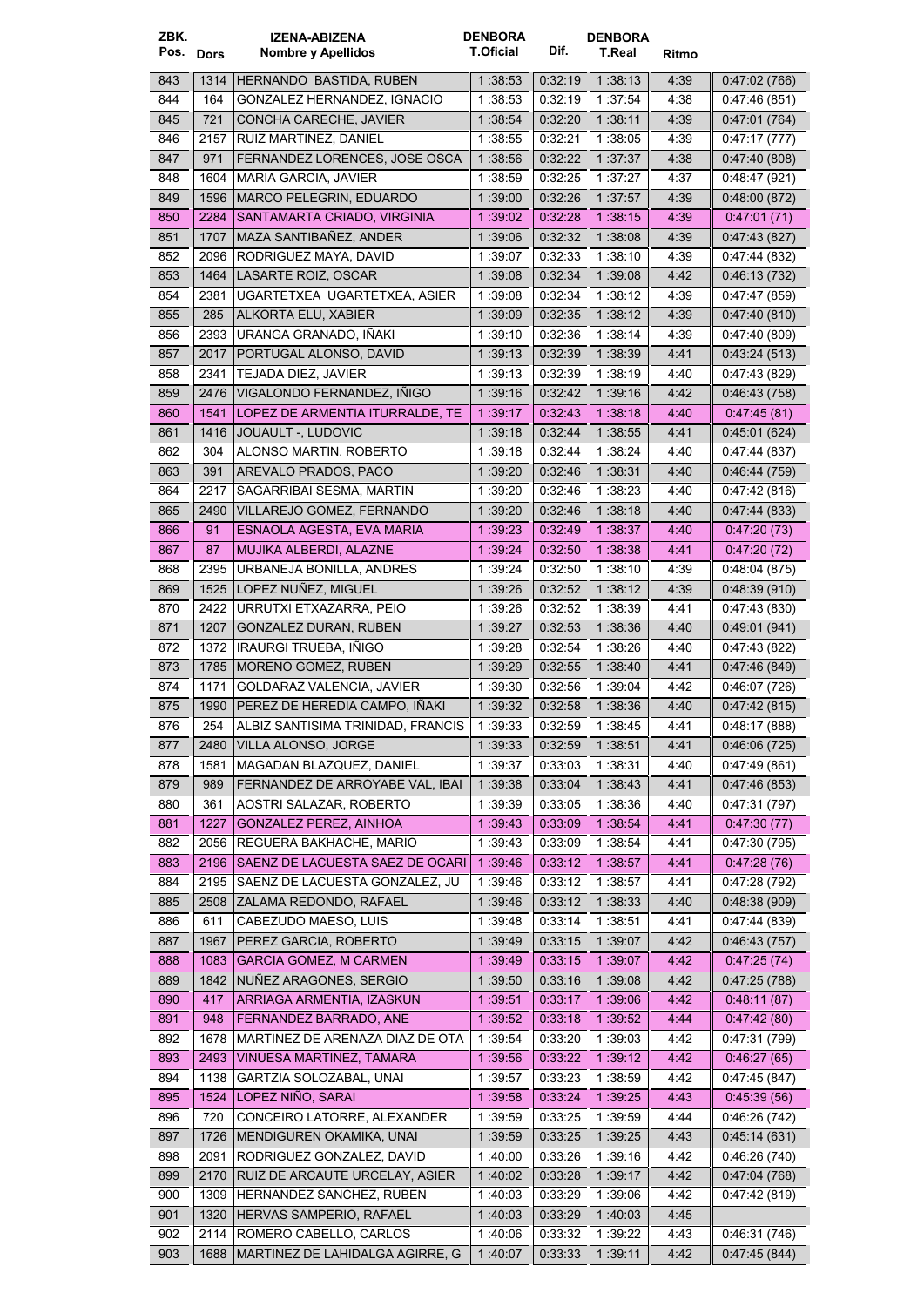| ZBK.       | Pos. Dors   | <b>IZENA-ABIZENA</b><br>Nombre y Apellidos                         | <b>DENBORA</b><br><b>T.Oficial</b> | Dif.               | <b>DENBORA</b><br>T.Real | Ritmo        |                              |
|------------|-------------|--------------------------------------------------------------------|------------------------------------|--------------------|--------------------------|--------------|------------------------------|
| 904        | 307         | ALONSO SAN VICENTE, IMANOL                                         | 1:40:10                            | 0.33.36            | 1:38:53                  | 4:41         | 0.47.41(814)                 |
| 905        | 291         | ALLO FERNANDEZ, LAURA                                              | 1 40 11                            | 0.33.37            | 1 39 35                  | 4:43         | 0.45:16(54)                  |
| 906        | 2304        | SASTRE SAIZ, ADOLFO                                                | 1:40:14                            | 0.33.40            | 1:39:15                  | 4:42         | 0.47:47(857)                 |
| 907        | 636         | CANALES MARTINEZ, ANDER                                            | 1:40:15                            | 0.33:41            | 1 39:19                  | 4:42         | 0.47:44(835)                 |
| 908        | 1408        | JIMENEZ RODRIGUEZ, JOSU                                            | 1:40:15                            | 0:33:41            | 1 39:31                  | 4:43         | 0.47:21(783)                 |
| 909        | 520         | BAZTARRIKA CAMPOS, IZARO                                           | 1:40:17                            | 0.33.43            | 1:39:14                  | 4:42         | 0.47:47(82)                  |
| 910        | 933         | EZPELETA CALVO, AITOR                                              | 1:40:19                            | 0:33:45            | 1:39:31                  | 4:43         | 0.47:47(858)                 |
| 911        | 1788        | MORENO LOZANO, VICTOR                                              | 1 40:21                            | 0.33.47            | 1:39:15                  | 4:42         | 0.48.45(914)                 |
| 912        | 901         | <b>ESCRIBANO ARRANZ, MIGUEL</b>                                    | 1:40:21                            | 0:33:47            | 1:39:32                  | 4:43         | 0.47:24(785)                 |
| 913        | 2023        | PRIETO IRIARTE, LIHER                                              | 1:40.22                            | 0.33.48            | 1:39:59                  | 4.44         | 0.43:35(529)                 |
| 914        | 1081        | <b>GARCIA GARCIA, ISRAEL</b>                                       | 1 40:30                            | 0.33.56            | 1 39:38                  | 4:43         | 0.47:44 (834)                |
| 915        | 1724        | MENDIA ZUFIAURRE, JON MIKEL                                        | 1:40:31                            | 0.33.57            | 1 39:40                  | 4:43         | 0.47:24(787)                 |
| 916        | 904         | ESNAOLA LAZCANO, JON                                               | 1:40:31                            | 0:33:57            | 1:39:49                  | 4:44         | 0.48.54(932)                 |
| 917        | 1026        | GALLASTEGUI ARRIZABALAGA, ANDE                                     | 1:40:31                            | 0.33.57            | 1.39.48                  | 4:44         | 0.48.54(929)                 |
| 918        | 235         | AHEDO PINEDA, AITOR                                                | 1 40 33                            | 0:33:59            | 1:39:33                  | 4:43         | 0:49:20(963)                 |
| 919        | 734         | <b>CORTES URRUTXI, AMAIA</b>                                       | 1:40:33                            | 0.33.59            | 1:39:37                  | 4:43         | 0.48.06(85)                  |
| 920        | 2457        | VELASCO GIL, ITXASO                                                | 1 40 34                            | 0.34.00            | 1:39:38                  | 4:43         | 0.47:49(83)                  |
| 921        | 320         | ALVAREZ GUTIERREZ, LOURDES                                         | 1 40 34                            | 0.34:00            | 1 39 34                  | 4:43         | 0.48:14(88)                  |
| 922        | 1218        | <b>GONZALEZ LOPEZ. ANDER</b>                                       | 1:40:35                            | 0:34:01            | 1:40:07                  | 4:45         | 0:42:03 (387)                |
| 923        | 1914        | OZCOIDI SAMPER, DANIEL                                             | 1.40.37                            | 0.34.03            | 1:39:37                  | 4:43         | 0.49.26(969)                 |
| 924        | 1991        | PEREZ DE HEREDIA MAGAN, BITOR                                      | 1:40:38                            | 0:34:04            | 1:39:43                  | 4:44         | 0.47:42(817)                 |
| 925        | 1216        | GONZALEZ HERNANDEZ, JULEN                                          | 1 40:40                            | 0.34.06            | 1:39:46                  | 4:44         | 0.48:12(881)                 |
| 926        | 1938        | PEDROSA PUEBLA, JIMENA                                             | 1 40:40                            | 0.34.06            | 1.40.03                  | 4:45         | 0.47:37(79)                  |
| 927        | 1115        | <b>GARCIA VILLANUEVA, EDGAR</b>                                    | 1 40:40                            | 0.34.06            | 1 39:48                  | 4:44         | 0.48:56(935)                 |
| 928        | 1486        | <b>LEON GARCIA, LAURA</b>                                          | 1 40:42                            | 0.34.08            | 1:39:51                  | 4:44         | 0.48.56(100)                 |
| 929        | 702         | CEPA GOICOLEA, ANE                                                 | 1 40 44                            | 0.34:10            | 1 39 31                  | 4:43         | 0.47:31(78)                  |
| 930        | 1435        | LAFUENTE DEL PINO, DAVID                                           | 1:40:45                            | 0:34:11            | 1:40:23                  | 4:45         | 0.44:00(551)                 |
| 931        | 2199        | SAENZ DE URTURI MARROYO, JOSU                                      | 1 40 46                            | 0 34 12            | 1:39:59                  | 4:44         | 0.47:47(855)                 |
| 932        | 1642        | MARTINEZ DEL RIO, MIGUEL ANGEL                                     | 1 40 49                            | 0:34:15            | 1:40:19                  | 4:45         | 0.49:04(943)                 |
| 933        | 1695        | <b>MATA SERRANO, RAUL</b>                                          | 1:40:50                            | 0.34.16            | 1 39:57                  | 4.44         | 0.47:42(818)                 |
| 934        | 1219        | GONZALEZ LOPEZ, IGNACIO                                            | 1 40:51                            | 0:34:17            | 1:39:53                  | 4:44         | 0.48:04(876)                 |
| 935        | 1197        | GONZALEZ AXPE, IBON                                                | 1:40:53                            | 0.34.19            | 1 40 13                  | 4:45         | 0.46:08(727)                 |
| 936        | 2152        | RUIZ GALLEGO, GINES                                                | 1 40 53                            | 0.34.19            | 1:40:06                  | 4:45         | 0.47.44(836)                 |
| 937        |             | 1995 PETITE FULDAIN, ASIER                                         | 1:40:55                            | 0:34:21            | 1:39:23                  | 4:43         | 0:49:31 (973)                |
| 938        |             | 2503 ZABALETA EGAÑA, MAITE                                         | 1:40:57                            | 0.34.23            | 1:39:59                  | 4:44         | 0.47.58(84)                  |
| 939        | 935         | FACILA CIDONCHA, JOSE MARIA                                        | 1:41.03                            | 0.34.29            | 1:40:00                  | 4:44         | 0.46.45(760)                 |
| 940        | 314         | ALTUNA CAMPOMAR, ALVARO                                            | 1:41:03                            | 0:34:29            | 1:40:10                  | 4:45         | 0:47:50 (865)                |
| 941        | 819         | DIAZ DE BERRIKANO GOROSPE, JABI                                    | 1.41.04                            | 0.34:30            | 1 39 44                  | 4:44         | 0:49:08 (955)                |
| 942        | 2540        | ZUNZUNEGI MENDILUZE, GORKA                                         | 1:41:06                            | 0:34:32            | 1:40:24                  | 4:46         | 0.47:31 (798)                |
| 943        | 1635        | MARTINEZ BOZAL, FRANCISCO JAVIE                                    | 1:41:07                            | 0.34.33            | 1:40:06                  | 4:45         | 0.47:41(812)                 |
| 944        | 1120        | GARCIA ROSADO MIGUEL, SALVADOR                                     | 1:41:07                            | 0:34:33            | 1:40:12                  | 4:45         | 0.47:43(828)                 |
| 945        | 130         | PEREDA PEREDA, OSCAR                                               | 1:41:08                            | 0.34.34            | 1:40:13                  | 4:45         | 0.47:40(811)                 |
| 946<br>947 | 2366<br>106 | <b>TORRES RUBIO, MANUEL</b><br><b>BAGAZGOITIA ROFRIGUEZ, JESUS</b> | 1:41:08                            | 0:34:34<br>0.34.36 | 1:40:30<br>1 40 16       | 4:46         | 0.46.36(751)                 |
| 948        | 2456        | VELASCO CARDENAS, ALEX                                             | 1:41:10<br>1:41:11                 | 0.34.37            | 1:40:33                  | 4:45<br>4:46 | 0.47:42(821)<br>0.46.36(752) |
| 949        | 596         | <b>BRAVO ROMERO, LUCIA</b>                                         | 1:41:13                            | 0.34:39            | 1 40 16                  | 4:45         | 0.47:26(75)                  |
| 950        | 993         | FERNANDEZ DE LAS HERAS GARCIA,                                     | 1:41:15                            | 0.34:41            | 1:40:16                  | 4:45         | 0:47:48 (860)                |
| 951        | 1264        | GUARNIDO GONZALEZ DE HERRERO,                                      | 1:41:16                            | 0.34.42            | 1:40:16                  | 4.45         | 0:49:36 (982)                |
| 952        | 2107        | ROIZ ESCUDERO, UNAI                                                | 1:41:17                            | 0:34:43            | 1:39:44                  | 4:44         | 0.50:19(1019)                |
| 953        | 2235        | SALGADO PICON, OSCAR                                               | 1:41:17                            | 0.34.43            | 1:40.22                  | 4:45         | 0.48:20(893)                 |
| 954        | 92          | ALKORTA LEJARRETA, ENERITZ                                         | 1:41:18                            | 0.34.44            | 1 41 01                  | 4:47         | 0.46:03(63)                  |
| 955        | 692         | CASTRO GOMEZ, JESUS                                                | 1:41:19                            | 0.34:45            | 1:40:36                  | 4:46         | 0.48.28(903)                 |
| 956        | 560         | BERRIO ZARANTON, IMANOL                                            | 1:41:19                            | 0:34:45            | 1:40:16                  | 4:45         | 0.48.57(938)                 |
| 957        | 981         | FERNANDEZ ROIZ, ADRIAN                                             | 1:41.20                            | 0:34:46            | 1:39:48                  | 4:44         | 0.50:19(1018)                |
| 958        | 2010        | PONCE MUÑOZ, JOSE ORLANDO                                          | 1:41:21                            | 0.34:47            | 1:41:21                  | 4:48         | 0.47.49(864)                 |
| 959        | 2044        | RAMOS DIEZ, SERGIO                                                 | 1:41:21                            | 0.34.47            | 1:40:17                  | 4:45         | 0.49.07(946)                 |
| 960        | 2511        | ZAMAKOLA ZAMAKOLA, MAIALEN                                         | 1:41:23                            | 0.34.49            | 1:40.29                  | 4:46         | 0.48.57(101)                 |
| 961        | 381         | ARBERAS GARCIA, AITOR                                              | 1:41:24                            | 0.34:50            | 1:40:24                  | 4:46         | 0.48.47(920)                 |
| 962        | 2082        | RODRIGUEZ ARZA, HEKTOR                                             | 1:41:25                            | 0:34:51            | 1:40:19                  | 4:45         | 0:49:00 (939)                |
| 963        | 1770        | MORAL MEDEL, ROBERTO                                               | 1:41:26                            | 0.34.52            | 1:40:22                  | 4:45         | 0.48:47(919)                 |
| 964        | 2354        | <b>TERRADILLOS SESMA, ASIER</b>                                    | 1:41:27                            | 0.34.53            | 1:40:55                  | 4:47         | 0.47:57(870)                 |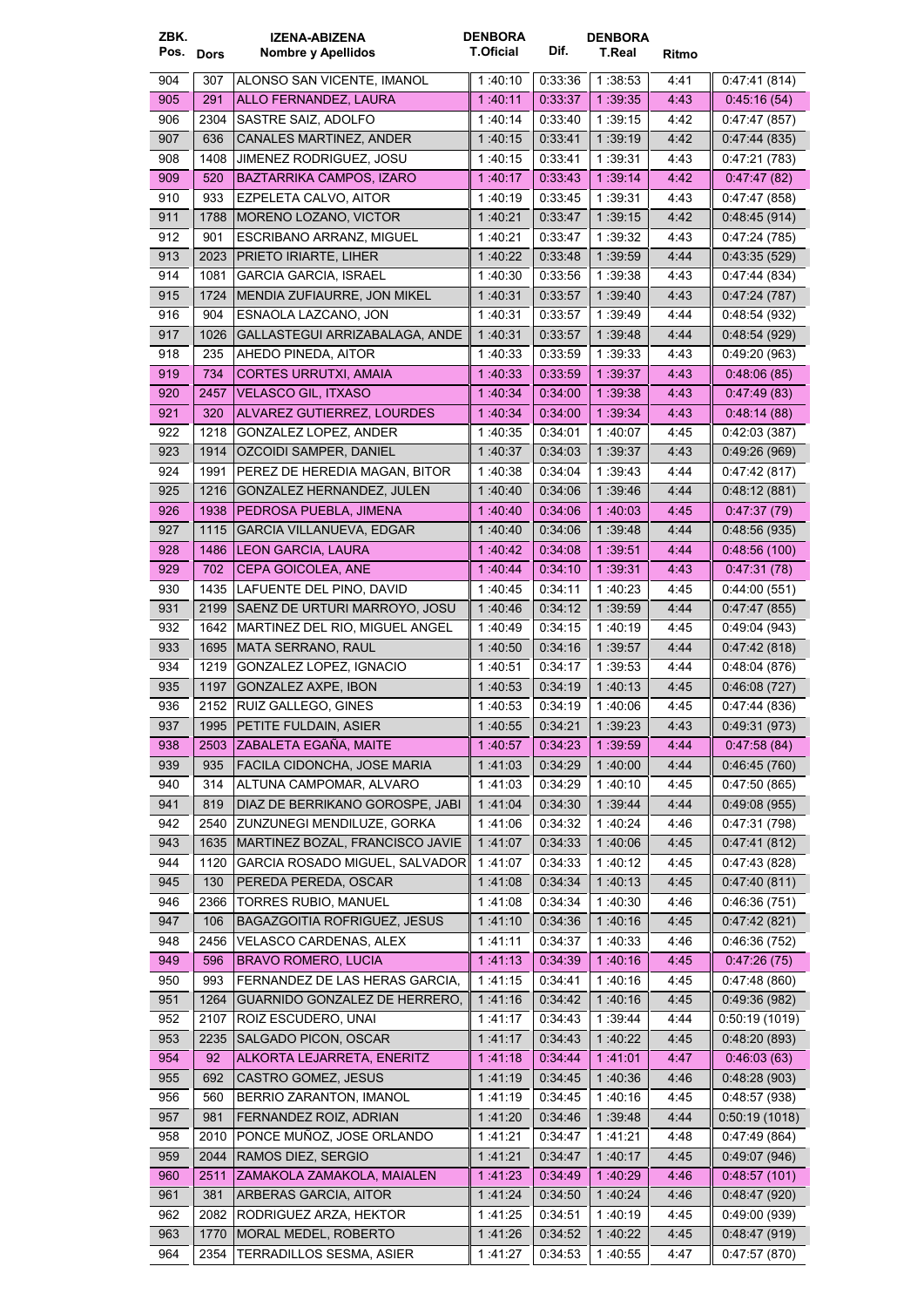| ZBK.        | Pos. Dors | <b>IZENA-ABIZENA</b><br>Nombre y Apellidos                | <b>DENBORA</b><br>T.Oficial | Dif.               | <b>DENBORA</b><br>T.Real | Ritmo        |               |
|-------------|-----------|-----------------------------------------------------------|-----------------------------|--------------------|--------------------------|--------------|---------------|
| 965         | 1318      | HERRERO SALINAS, URKO                                     | 1:41:28                     | 0.34.54            | 1:40:36                  | 4:46         | 0.47:45(846)  |
| 966         | 1963      | PEREZ CARO, ANDER                                         | 1:41:29                     | 0:34:55            | 1:40:41                  | 4:46         | 0.47:25(789)  |
| 967         | 1988      | PEREZ DE ARENAZA MEDINA, IBON                             | 1:41:31                     | 0:34:57            | 1:40:32                  | 4:46         | 0.48:50(923)  |
| 968         | 837       | DIEZ MARTINEZ DE LAHIDALGA, ANA                           | 1 41 34                     | 0.35.00            | 1 40 37                  | 4:46         | 0.48:18(89)   |
| 969         | 2200      | SAEZ BENITO, JAVIER                                       | 1:41:35                     | 0:35:01            | 1:40:38                  | 4:46         | 0.48:16(887)  |
| 970         | 2064      | RINCON MIGUEL, CARLOS                                     | 1:41:35                     | 0:35:01            | 1:40:13                  | 4:45         | 0.48.48(922)  |
| 971         | 833       | DIEZ BILBAO, IBON                                         | 1 41:36                     | 0:35:02            | 1:40:23                  | 4:45         | 0.49.08(954)  |
| 972         | 1531      | LOPEZ SANTANO, FELIX                                      | 1 41:40                     | 0:35:06            | 1:40:30                  | 4.46         | 0.48.40(911)  |
| 973         | 2068      | RIOYO ROMO, DIEGO                                         | 1 41 44                     | 0.35:10            | 1:40:47                  | 4:47         | 0.48.07(877)  |
| 974         | 1205      | GONZALEZ DIAZ, NATXO                                      | 1 41 44                     | 0:35:10            | 1:41:01                  | 4:47         | 0.47:37(804)  |
| 975         | 900       | <b>ESCOBAR CAMPO, SOFIA</b>                               | 1:41:46                     | 0.35.12            | 1 40 48                  | 4:47         | 0.48.30(92)   |
| 976         | 1765      | MONTILLA OLALDE, RAUL                                     | 1 41 46                     | 0:35:12            | 1:40:49                  | 4:47         | 0.47:47(856)  |
| 977         | 2021      | PRADERA LEBANTINI, JORGE                                  | 1:41:47                     | 0:35:13            | 1 41 04                  | 4:47         | 0.48.26(901)  |
| 978         | 1324      | HIDALGO ABASOLO, JON                                      | 1 41 48                     | 0.35:14            | 1:41:01                  | 4:47         | 0.48.26(900)  |
| 979         | 1155      | GIL ORIVE, RUT                                            | 1:41:50                     | 0.35.16            | 1:40:39                  | 4:46         | 0.48:51(97)   |
| 980         | 1080      | <b>GARCIA GALAN, JOSE LUIS</b>                            | 1:41:53                     | 0:35:19            | 1:40:55                  | 4:47         | 0.49.07(950)  |
| 981         | 895       | ERRAZTI TXINTXURRETA, ENEKO                               | 1:41:53                     | 0.35.19            | 1:41:10                  | 4:48         | 0.46.38(753)  |
| 982         | 2326      | SOLANA DOMINGO, JOSE                                      | 1 41 54                     | 0:35:20            | 1:41:23                  | 4:48         | 0.44.53(606)  |
| 983         | 1891      | ORTIZ VERA, URKO                                          | 1 41 54                     | 0:35:20            | 1:40:53                  | 4:47         | 0.48:56(936)  |
| 984         | 502       | <b>BARRENA TELLERIA, AMAIA</b>                            | 1 41 56                     | 0.35.22            | 1 40 43                  | 4:46         | 0.48.50(96)   |
| 985         | 1142      | GAUBECA ZAMACONA, IZASKUN                                 | 1:41:56                     | 0.35:22            | 1:40.43                  | 4:46         | 0.48.50(95)   |
| 986         | 1976      | PEREZ PEREZ, JORGE JAVIER                                 | 1 41:58                     | 0:35:24            | 1:41:19                  | 4:48         | 0.47:39(807)  |
| 987         | 110       | DAQUANNO, ALESSANDRO                                      | 1 42 02                     | 0.35.28            | 1 41 01                  | 4:47         | 0.48.23(896)  |
| 988         | 1241      | GONZALEZ DE SAN PEDRO GOMEZ D                             | 1 42 03                     | 0:35:29            | 1:41:15                  | 4:48         | 0.47:51(867)  |
| 989         | 2026      | PUENTE ANDEREZ, INMA                                      | 1:42.08                     | 0.35:34            | 1:41.06                  | 4:48         | 0.49.35(107)  |
| 990         | 1019      | <b>GALDOS ANSOLA, PATXI</b>                               | 1:42:09                     | 0:35:35            | 1:41:04                  | 4:47         | 0.50.05(1005) |
| 991         | 1984      | PEREZ VISAIRAS, JUAN ULISES                               | 1.42.09                     | 0:35:35            | 1:41:33                  | 4:49         | 0.47:19(781)  |
| 992         | 2352      | TELLO LOPEZ, FRANCISCO JAVIER                             | 1.42:13                     | 0:35:39            | 1:41:00                  | 4:47         | 0.49.36(980)  |
| 993         | 2469      | VICENTE MARTIARENA, ALVARO                                | 1.42:14                     | 0.35.40            | 1:41:11                  | 4:48         | 0:50:05(1004) |
| 994         | 806       | DELGADO GUISADO. DAVID                                    | 1:42:14                     | 0:35:40            | 1:41:04                  | 4:47         | 0:48:51(925)  |
| 995         | 862       | ECHEGARAY LOPEZ, MARTIN                                   | 1:42:18                     | 0.35.44            | 1:41:37                  | 4:49         | 0.48:15(884)  |
| 996         | 1073      | <b>GARCIA DIEZ, ENCARNI</b><br><b>TORRES TAPIA, ANGEL</b> | 1:42:18<br>1:42:19          | 0.35.44            | 1 41 34                  | 4:49         | 0.48:25(90)   |
| 997<br>998  | 2368      | 2398   URIARTE IRUSTA, OLATZ                              | 1:42:20                     | 0:35:45<br>0:35:46 | 1 41 28<br>1 41 50       | 4:49<br>4:50 | 0.48:25(91)   |
|             |           | 1338   IBAÑEZ GARCIA, JOSE MIGUEL                         | 1:42:22                     |                    | 1:41:09                  | 4:48         | 0:50:45(1067) |
| 999<br>1000 | 1945      | PEREA GARCIA, JUAN                                        | 1:42:24                     | 0.35.48<br>0.35.50 | 1:41:26                  | 4:48         | 0.47:54(869)  |
| 1001        | 2031      | QUIJADA APARICIO, CARLOS                                  | 1:42:26                     | 0.35.52            | 1:41.28                  | 4:49         | 0.47:51(866)  |
| 1002        | 620       | CALDERON MUÑOZ, LANDER                                    | 1:42:27                     | 0.35.53            | 1:41:26                  | 4.48         | 0.49.05(944)  |
| 1003        | 1703      | MAYO CUELLAR, LUIS MIGUEL                                 | 1:42:28                     | 0.35.54            | 1 41 18                  | 4:48         | 0.50:13(1013) |
| 1004        | 508       | <b>BASABEA HERRAN, ARITZ</b>                              | 1:42:28                     | 0.35.54            | 1:41:32                  | 4:49         | 0.47:46(848)  |
| 1005        | 2296      | SANZ MUGA, ALBERTO                                        | 1:42:29                     | 0.35.55            | 1:41:34                  | 4:49         | 0.47:42(820)  |
| 1006        | 1823      | MURUA ZORRILLA, IÑAKI                                     | 1:42:30                     | 0:35:56            | 1:41:20                  | 4:48         | 0.48.53(927)  |
| 1007        | 1836      | NIETO GAZTELU, PATXI                                      | 1 42 34                     | 0.36.00            | 1:42.03                  | 4:50         | 0.47:20(782)  |
| 1008        | 725       | CORBILLON MIRANDA, JOSE ANTONI                            | 1:42:37                     | 0.36.03            | 1:41:26                  | 4:48         | 0.51.16(1147) |
| 1009        | 2356      | TIGRETON ORTIZ DE MENDIVIL, IÑAKI                         | 1 42:37                     | 0:36:03            | 1:41:26                  | 4:48         | 0.51:16(1146) |
| 1010        | 1809      | MUÑOZ CALLE, FERNANDO                                     | 1:42:39                     | 0:36:05            | 1:41:18                  | 4:48         | 0.50.49(1106) |
| 1011        | 203       | ABAJO ALDA, IÑAKI                                         | 1:42:39                     | 0.36.05            | 1:41.29                  | 4:49         | 0.49.07(948)  |
| 1012        | 2147      | RUIZ CACHO, JOSE LUIS                                     | 1:42:39                     | 0.36.05            | 1:41:17                  | 4:48         | 0:50:56(1121) |
| 1013        | 2148      | RUIZ CACHO, ALBERTO                                       | 1:42:40                     | 0.36.06            | 1:41:17                  | 4:48         | 0.50.48(1091) |
| 1014        | 1851      | OCHOA DE EGUILEOR LOPEZ DE MAT                            | 1:42:41                     | 0.36:07            | 1:41:33                  | 4:49         | 0.50:46(1078) |
| 1015        | 2255      | SANCHEZ DEL POZO, ALBERTO                                 | 1:42:42                     | 0.36.08            | 1 41 34                  | 4:49         | 0.48:41(912)  |
| 1016        | 764       | DE CELIS GUTIERREZ, FIDEL                                 | 1:42:44                     | 0.36:10            | 1:41:54                  | 4:50         | 0.47:49(862)  |
| 1017        |           | 2192   SAENZ DE BURUAGA EGUILUZ, IKER                     | 1:42:44                     | 0.36:10            | 1:41:43                  | 4:49         | 0.48:19(892)  |
| 1018        | 2272      | SANCHEZ VICENTE, RUBEN                                    | 1:42:46                     | 0:36:12            | 1:42:04                  | 4:50         | 0.48:15(885)  |
| 1019        | 2394      | URANGA GURRUTXAGA, LUIS MIGUEL                            | 1:42.46                     | 0.36.12            | 1 41 42                  | 4:49         | 0:50:05(1007) |
| 1020        | 1629      | MARTINEZ ARENAZA, IKER                                    | 1:42:47                     | 0:36:13            | 1:42:04                  | 4:50         | 0.48:29(906)  |
| 1021        | 1847      | OCHOA FERNANDEZ, IÑAKI                                    | 1:42:47                     | 0.36.13            | 1:42.04                  | 4:50         | 0.48.29(904)  |
| 1022        | 1794      | MORENO YARRITU, FRANCISCO                                 | 1:42:47                     | 0.36.13            | 1:41:49                  | 4:50         | 0.48.29(905)  |
| 1023        | 281       | ALFONSO VARGAS, IÑIGO                                     | 1:42.49                     | 0:36:15            | 1 42 08                  | 4:50         | 0.48.18(891)  |
| 1024        | 1111      | <b>GARCIA SAMTAMARIA, ENRIQUE</b>                         | 1:42:51                     | 0.36.17            | 1:41:55                  | 4:50         | 0:48:22(894)  |
| 1025        |           | 1529 LOPEZ SANCHA, IVAN                                   | 1:42:51                     | 0.36.17            | 1:41:27                  | 4.49         | 0:50:13(1011) |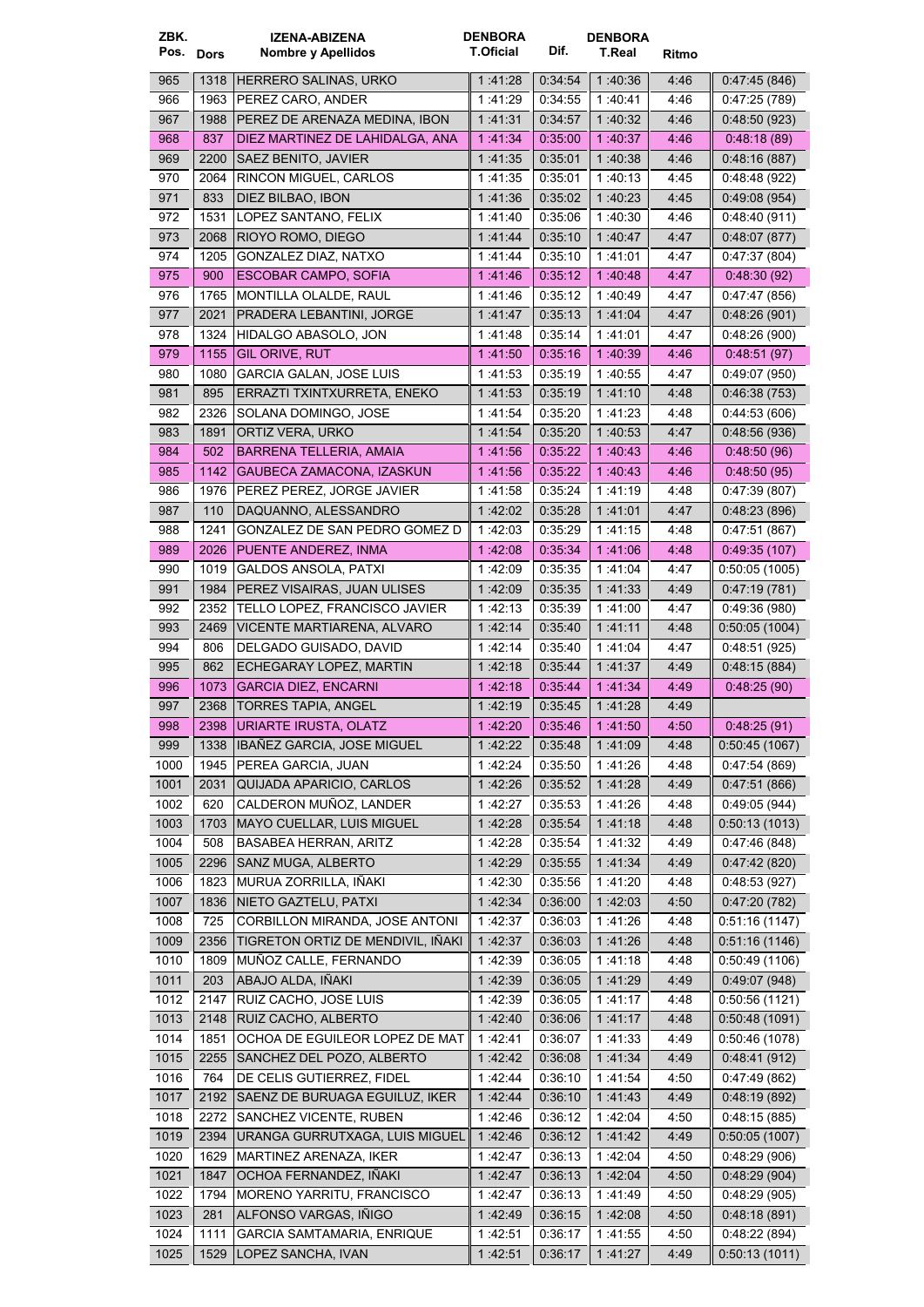| ZBK.         |      | <b>IZENA-ABIZENA</b>                                 | <b>DENBORA</b>     |                    | <b>DENBORA</b>     |              |                              |
|--------------|------|------------------------------------------------------|--------------------|--------------------|--------------------|--------------|------------------------------|
| Pos. Dors    |      | Nombre y Apellidos                                   | <b>T.Oficial</b>   | Dif.               | T.Real             | Ritmo        |                              |
| 1026         | 1036 | GALVAN MARTIN, IÑAKI                                 | 1:42:52            | 0:36:18            | 1:41:53            | 4:50         | 0.50:11(1008)                |
| 1027         | 1689 | MARTINEZ DE LAHIDALGA FERNANDE                       | 1 42:52            | 0.36.18            | 1:42:52            | 4:53         | 0.47:16(775)                 |
| 1028         | 581  | <b>BLASI URIBARRI, PAU</b>                           | 1:42:54            | 0:36:20            | 1:42:09            | 4:51         | 0:46:48(762)                 |
| 1029         | 332  | ALVARO MUÑOZ. MARIO                                  | 1:42:56            | 0:36:22            | 1:41:56            | 4:50         | 0.48:17(889)                 |
| 1030         | 135  | RUIZ ARNEDO, IKER                                    | 1:42:57            | 0:36:23            | 1:42:12            | 4:51         | 0.47:59(871)                 |
| 1031         | 324  | ALVAREZ PABLOS, BEATRIZ                              | 1:42:58            | 0.36.24            | 1:42:20            | 4:51         | 0.46.37(68)                  |
| 1032         | 995  | FERNANDEZ DE TROCONIZ ELIZOND                        | 1:43:01            | 0:36:27            | 1:42:03            | 4:50         | 0:50:49(1101)                |
| 1033         | 2504 | ZABALETA GOROSTIDI, ALEJANDRO                        | 1 43:01            | 0:36:27            | 1 41 49            | 4:50         | 0.49:59(998)                 |
| 1034         | 829  | DIEGUEZ ZUBIAGA, ZIGOR                               | 1 43:05            | 0:36:31            | 1:42:03            | 4:50         | 0.50.45(1065)                |
| 1035         | 2323 | SIMON BARTOLOME, JABI                                | 1:43:05            | 0:36:31            | 1 41:52            | 4:50         | 0.50.45(1071)                |
| 1036         | 1235 | GONZALEZ VILLAVERDE, JULEN                           | 1 43:08            | 0:36:34            | 1:41:31            | 4:49         | 0.50.57(1127)                |
| 1037         | 2160 | RUIZ RUIZ, JOSE                                      | 1 43:11            | 0:36:37            | 1:42:19            | 4:51         |                              |
| 1038         | 969  | FERNANDEZ IZQUIERDO, IÑAKI                           | 1:43:12            | 0:36:38            | 1:41:42            | 4:49         | 0.49.56(995)                 |
| 1039         | 2401 | URIARTE PURAS, AITOR                                 | 1 43 16            | 0:36:42            | 1:42:19            | 4:51         | 0.47.43(823)                 |
| 1040         | 2283 | SANTAMARIA VICARIO, DAVID                            | 1:43:17            | 0:36:43            | 1:42:21            | 4:51         | 0.48.07(878)                 |
| 1041         | 2363 | TORREJON APILANEZ, OSCAR                             | 1:43:18            | 0.36.44            | 1:42:00            | 4:50         | 0.49.36(981)                 |
| 1042         | 1070 | GARCIA COSGAYA, JOSE MARIA                           | 1:43:19            | 0:36:45            | 1:42:16            | 4:51         | 0.50.45(1064)                |
| 1043         | 1521 | LOPEZ LOPEZ, JOSU                                    | 1:43:20            | 0.36.46            | 1:42:24            | 4:51         | 0.49.27(970)                 |
| 1044         | 1790 | <b>MORENO PARRA, DAVID</b>                           | 1:43:20            | 0:36:46            | 1:42:33            | 4.52         | 0.47:23(784)                 |
| 1045         | 2039 | RABANERA MARTINEZ DE PISON, LUI                      | 1:43:20            | 0.36.46            | 1 43:20            | 4:54         | 0.47:17(778)                 |
| 1046         | 1780 | MORENO ARROSPIDE, GORKA                              | 1 43:20            | 0:36:46            | 1:42:36            | 4:52         | 0.49.07(951)                 |
| 1047         | 1281 | GUTIERREZ DURANTEZ, JAVIER                           | 1:43:21            | 0:36:47            | 1:42:41            | 4:52         | 0.48.09(880)                 |
| 1048         | 1947 | PEREA SAMANIEGO, IKER                                | 1:43:24            | 0:36:50            | 1:42:47            | 4:52         | 0.45.43(653)                 |
| 1049         | 1620 | <b>MARTIN FERREIRO, JUAN JOSE</b>                    | 1:43:24            | 0:36:50            | 1:42:17            | 4:51         | 0.49.46(984)                 |
| 1050         | 443  | ASAMA GOMEZ, ROSALIA                                 | 1:43:26            | 0:36:52            | 1.42.23            | 4:51         | 0.48.59(102)                 |
| 1051         | 1832 | NAVEIRAS VALDES, JOSE ANTONIO                        | 1:43:26            | 0.36:52            | 1.42.07            | 4:50         | 0.47:38(806)                 |
| 1052         | 886  | <b>ENEKOTEGI SENAR, ION</b>                          | 1:43:28            | 0.36:54            | 1:41:56            | 4:50         | 0.50:25(1024)                |
| 1053         | 1370 | IRAOLAGOITIA MAESO, IÑAKI                            | 1:43:29            | 0.36.55            | 1 43:29            | 4:54         | 0:50:02(1002)                |
| 1054         | 418  | ARRIAGA ARRATE, AITOR                                | 1 43:29            | 0:36:55            | 1:42:22            | 4:51         | 0.50.02(1003)                |
| 1055         | 444  | ASENJO CUELLAR, CARMEN                               | 1 43:31            | 0:36:57            | 1 42:30            | 4:52         | 0.49.40(109)                 |
| 1056         | 282  | ALIJA LOPEZ, RAFA                                    | 1:43:32            | 0:36:58            | 1:42:48            | 4:52         | 0.49.08(956)                 |
| 1057         | 1550 | LOPEZ DE PARIZA SAMANIEGO, DAVI                      | 1:43:33            | 0:36:59            | 1:42:50            | 4:52         | 0.49:08(953)                 |
| 1058         | 1200 | GONZALEZ BUENO, JOSE                                 | 1:43:34            | 0:37:00            | 1:42:51            | 4:53         | 0.49.08(952)                 |
| 1059         |      | 400   ARIZNABARRETA IRAZABAL, GONZAL                 | 1:43:35            | 0:37:01            | 1:42:38            | 4:52         | 0.48.30(907)                 |
| 1060         |      | 2079   ROCA DE LA PUENTE, EDUARDO                    | 1:43:36            | 0:37:02            | 1:43:00            | 4:53         | 0.49.51(989)                 |
| 1061         |      | 1535   LOPEZ SOLANAS, ANA                            | 1 43:36            | 0.37.02            | 1 43 01            | 4:53         | 0.48.39(94)                  |
| 1062         | 1606 | <b>MARIE ROGSTAD, LEAH</b>                           | 1:43:40            | 0.37.06            | 1.42.16            | 4:51         | 0.50.43(128)                 |
| 1063         | 2317 | SERRA PES, FANNY                                     | 1:43:41            | 0.37:07            | 1:42:39            | 4:52         | 0.49.54(112)                 |
| 1064         | 1191 | GOMEZ DE SEGURA OROZCO. JAVIER                       | 1:43:42            | 0.37:08            | 1:42:34            | 4:52         | 0.47:45(843)                 |
| 1065         | 1751 | MOLINA LUENGO, IÑAKI                                 | 1:43:42            | 0.37:08            | 1:42:38            | 4:52         | 0.48.54(931)                 |
| 1066         | 2025 | PUEBLA HERNANDEZ, EUSEBIO                            | 1:43:43            | 0:37:09            | 1:42:42            | 4:52         | 0.48:17(890)                 |
| 1067         | 544  | BENITO FERNANDEZ, DAVID                              | 1:43:44            | 0.37.10            | 1:42:48            | 4:52         | 0.47:33(800)                 |
| 1068         | 1249 | GOROSPE UGALDE, IÑIGO                                | 1:43:44            | 0:37:10            | 1:42:53            | 4:53         | 0.49.24(967)                 |
| 1069         | 2305 | SAUMELL ESNAOLA, MIQUEL                              | 1:43:46            | 0.37.12            | 1:43:04            | 4:53         | 0.48.54(934)                 |
| 1070         | 2438 | VALLE SAN PEDRO, FRANCISCO JAVI                      | 1:43:49            | 0:37:15            | 1:42:47            | 4:52         | 0.50:39(1033)                |
| 1071         | 1587 | MANCISIDOR RODRIGUEZ, UNAI                           | 1:43:52            | 0.37.18            | 1 43 09            | 4:53         | 0.48.54(933)                 |
| 1072         | 2362 | TORREGO ARTOLA, NURIA                                | 1:43:52            | 0.37.18            | 1.42.48            | 4:52         | 0.48:55(98)                  |
| 1073         | 2219 | SAGASTA URRUTIA, EDURNE                              | 1:43:54            | 0.37.20            | 1:42:58            | 4:53         | 0.49:27(106)                 |
| 1074         | 1698 | MATEOS VIFORCOS, EMILIO                              | 1:43:57            | 0.37.23            | 1:43:00            | 4:53         | 0.49.19(962)                 |
| 1075         | 1118 | GARCIA DE ALBENIZ RUIZ DE ALEGRI                     | 1:44:00            | 0.37.26            | 1:43:12            | 4:54         | 0.47:38(805)                 |
| 1076         | 311  | ALONSO DE MEZQUIA LUZURIAGA, MI                      | 1:44:01            | 0.37:27            | 1:42:29            | 4:51         | 0.50.24(1021)                |
| 1077         | 2344 | TEJEDO PALACIOS, ARKAITZ                             | 1:44:02            | 0.37.28            | 1:42.50            | 4:52         | 0.49:03(942)                 |
| 1078         | 966  | FERNANDEZ HERRERO, ALFREDO                           | 1:44:03            | 0:37:29            | 1:42:49            | 4:52         | 0.49.53(991)                 |
| 1079         | 1852 | OCHOA DE ERIBE ITURRIETA, ASIER                      | 1:44:05            | 0.37:31            | 1:42:59            | 4:53         | 0.49.07(949)                 |
| 1080         | 2399 | URIARTE ITURRATE, EDUARDO                            | 1:44:08            | 0.37:34            | 1:43:11            | 4:53         | 0.49.24(966)                 |
| 1081         | 1650 | MARTINEZ GONZALO, LUIS                               | 1:44:11            | 0.37:37            | 1:42:50            | 4:52         | 0.50.56(1122)                |
| 1082         | 2481 | VILLAGRASAA LOPEZ, ALBERTO                           | 1:44:12            | 0:37:38            | 1:43:39            | 4:55         | 0.45:14(632)                 |
| 1083         | 136  | RUIZ DE AZUA HERNÁNDEZ, UXUE                         | 1:44:12            | 0.37.38            | 1:43:19            | 4:54         | 0.49.01(103)                 |
| 1084         | 754  | CUESTA ROMERO, ALBERTO                               | 1:44:14            | 0:37:40            | 1:43:40            | 4:55         | 0.49.29(972)                 |
| 1085<br>1086 | 617  | CADARSO SAN JUAN, MARIA<br><b>GOTI APRAIZ, AITOR</b> | 1:44:16<br>1:44:16 | 0.37:42<br>0:37:42 | 1:43:10<br>1:43:19 | 4:53<br>4:54 | 0.51.28(143)<br>0.49:50(987) |
|              | 1257 |                                                      |                    |                    |                    |              |                              |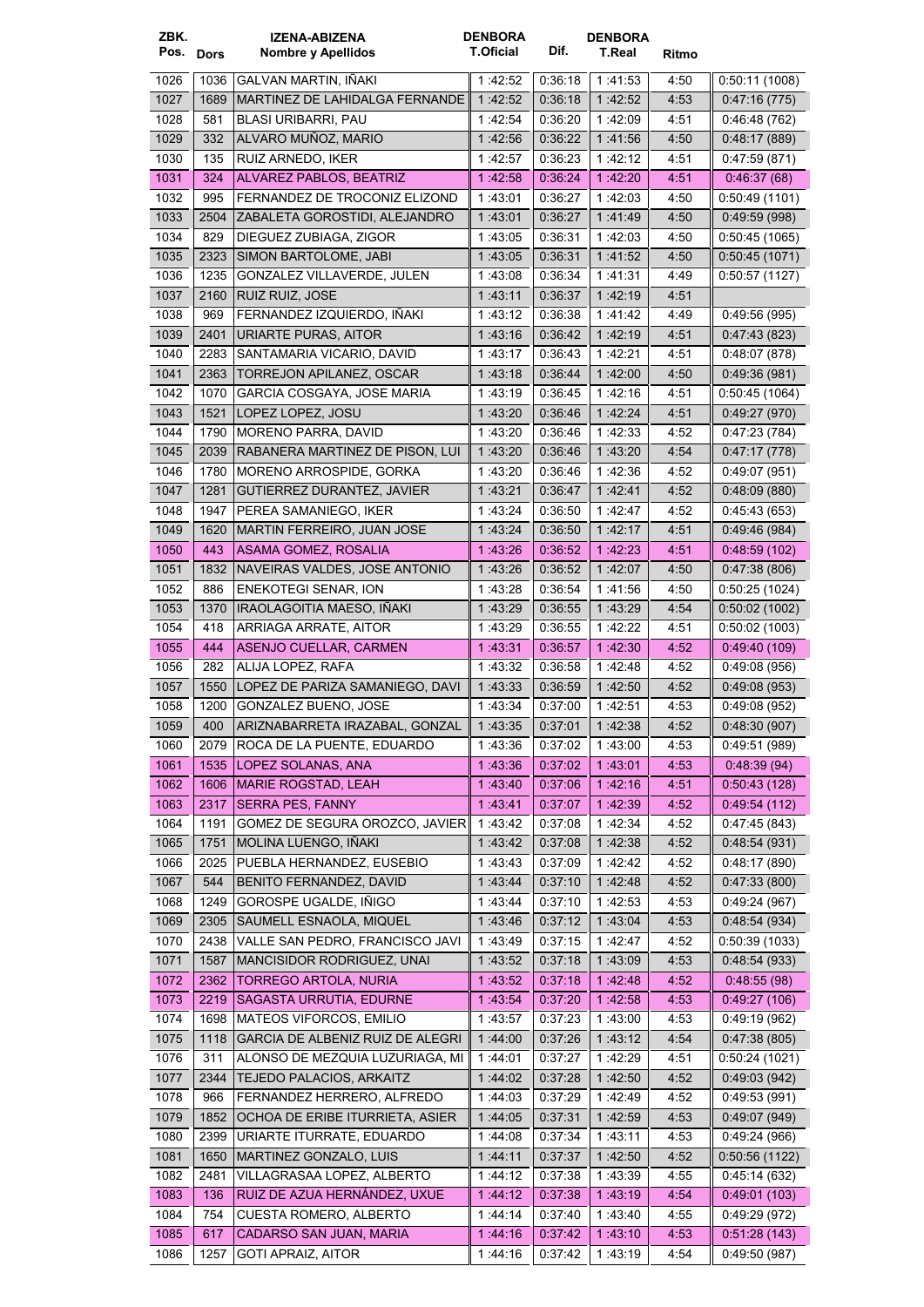| ZBK.      |      | <b>IZENA-ABIZENA</b>               | <b>DENBORA</b>   |         | <b>DENBORA</b> |       |                |
|-----------|------|------------------------------------|------------------|---------|----------------|-------|----------------|
| Pos. Dors |      | Nombre y Apellidos                 | <b>T.Oficial</b> | Dif.    | <b>T.Real</b>  | Ritmo |                |
| 1087      | 2130 | ROUSSE BENGOA, UNAI                | 1:44:17          | 0:37:43 | 1:43:16        | 4:54  | 0.50.44(1054)  |
| 1088      | 523  | BEGOÑA ELORZA, ANDONI              | 1:44:18          | 0:37:44 | 1:43:05        | 4:53  | 0.48:50(924)   |
| 1089      | 940  | FDZ DE ARROYABE GARCIA, BORJA      | 144.18           | 0:37:44 | 1:43:16        | 4:54  | 0.50.48(1096)  |
| 1090      | 1514 | LOPEZ GARCIA, LUIS GONZALO         | 144:18           | 0:37:44 | 1:43:14        | 4.54  | 0:49:28(971)   |
| 1091      | 920  | ETXARRI ALVAREZ, DAVID             | 1:44.20          | 0.37.46 | 1 43:51        | 4:55  | 0.48.25(898)   |
| 1092      | 690  | CASTRILLO CELADA, MIGUEL ANGEL     | 1 44:23          | 0:37:49 | 1:43:19        | 4:54  | 0.48.45(915)   |
| 1093      | 1357 | <b>INSUA PELLEGRINI, BRUNO</b>     | 1:44:23          | 0 37 49 | 1:43:58        | 4:56  | 0.44.56(610)   |
| 1094      | 1210 | GONZALEZ GARCIA, BAUDI             | 1:44:25          | 0:37:51 | 1:43:32        | 4:54  | 0.48.14(883)   |
| 1095      | 1305 | <b>HERNANDEZ LEON, JOSERRA</b>     | 1:44:26          | 0:37:52 | 1:43:13        | 4:54  | 0.50.45(1073)  |
| 1096      | 2303 | SASTRE GUEVARA, LUIS FRANCISCO     | 1 44:26          | 0:37:52 | 1:43:10        | 4.53  | 0.50:55(1120)  |
| 1097      | 1135 | <b>GARROSA ARGOTE, IGOR</b>        | 1:44.27          | 0.37.53 | 1:42:51        | 4:53  | 0.52.32(1217)  |
| 1098      | 1360 | IÑIGUEZ URBINA, JAVIER             | 1:44:31          | 0:37:57 | 1:43:18        | 4.54  | 0:50:51(1114)  |
| 1099      | 1730 | MENDIZABAL URIZAR, JOSE LUIS       | 1 44 32          | 0:37:58 | 1:44:05        | 4:56  | 0.49:07(947)   |
| 1100      | 134  | RATON SAGASTUY, AIMAR              | 1:44:32          | 0:37:58 | 1:43:29        | 4.54  | 0.49.01(940)   |
| 1101      | 1960 | PEREZ BERASATEGUI, GEMMA           | 1:44:33          | 0.37.59 | 1.44.06        | 4:56  | 0:49:08(105)   |
| 1102      | 1232 | GONZALEZ SAMPAYO, RUBEN            | 1 44:36          | 0:38:02 | 1:43:35        | 4:55  | 0:50:51(1112)  |
| 1103      | 1460 | LARRINAGA HERRANZ, XABIER          | 1:44:37          | 0.38.03 | 1:43:49        | 4:55  | 0.48.53(928)   |
| 1104      | 1786 | MORENO HERRERO, DAVID              | 1 44:37          | 0:38:03 | 1:43:37        | 4:55  | 0.50.29(1029)  |
| 1105      | 2073 | ROA ACEDO, IBAI                    | 1:44:38          | 0.38:04 | 1:44:38        | 4:58  | 0.50.40(1037)  |
| 1106      | 2173 | RUIZ DE AZUA ELEJALDE, RUBEN       |                  | 0:38:06 | 1:43:32        | 4:54  |                |
| 1107      | 511  | <b>BASCONCILLOS MORENO, SERGIO</b> | 1 44:40          | 0:38:07 | 1:43:44        | 4:55  | 0.49:17(961)   |
|           |      |                                    | 1:44:41          |         |                |       | 0.49:23(964)   |
| 1108      | 907  | ESPINOSA PEREZ, MARIO              | 1 44:43          | 0:38:09 | 1:43:48        | 4:55  | 0.47:45(840)   |
| 1109      | 2321 | SEVILLANO RUBIO, DIEGO             | 1 44 44          | 0.38:10 | 1:43:25        | 4:54  | 0.48:27(902)   |
| 1110      | 115  | <b>GIL GONZALEZ, MONICA</b>        | 1 44 46          | 0.38:12 | 1 43 45        | 4:55  | 0:50:25(121)   |
| 1111      | 551  | BERCERO PARDO, SEGUNDO             | 1 44 46          | 0:38:12 | 1 44 46        | 4:58  | 0.49.57(996)   |
| 1112      | 1276 | GUTIERREZ ANTON, JOSE RAMON        | 1:44:47          | 0:38:13 | 1:43:22        | 4:54  | 0.50:28(1027)  |
| 1113      | 252  | ALBISU LASA, RAFAEL                | 1:44:47          | 0.38:13 | 1 43:39        | 4:55  | 0.50.44(1060)  |
| 1114      | 2539 | ZULAICA AZOFRA, GONZALO            | 1 44 47          | 0:38:13 | 1:43:32        | 4:54  | 0.50.35(1030)  |
| 1115      | 1178 | <b>GOMEZ FELIU, ANDONI</b>         | 1 44:48          | 0.38.14 | 1 43 46        | 4:55  | 0.50.48(1095)  |
| 1116      | 1876 | ORCASITAS VICANDI, ESTIBALIZ       | 1.44.49          | 0.38:15 | 1 43 46        | 4:55  | 0:50:50(134)   |
| 1117      | 892  | ERRASTI TXINTXURRETA, ARKAITZ      | 1:44:49          | 0:38:15 | 1 43:23        | 4.54  | 0.51:05(1135)  |
| 1118      | 1781 | MORENO AVILA, AITOR                | 1:44:49          | 0:38:15 | 1:43:49        | 4:55  | 0.49.46(985)   |
| 1119      | 883  | ELORZA ELORZA, ANDONI              | 1:44:51          | 0:38:17 | 1:43:27        | 4:54  | 0.50.44(1062)  |
| 1120      | 610  | CABEZUDO LOPEZ, PABLO MANUEL       | 1:44:51          | 0:38:17 | 1:44:26        | 4:57  | 0.49:09(958)   |
| 1121      | 2131 | ROYO DIEZ, IÑAKI                   | 1:44.52          | 0:38:18 | 1:43:46        | 4:55  | 0.50.47(1089)  |
| 1122      | 1719 | MENDEZ CORBACHO, FRANCISCO         | 1:44:52          | 0.38.18 | 1:43:45        | 4:55  | 0.50.47(1082)  |
| 1123      | 2014 | PORRAS ROYO, JORGE                 | 1:44:53          | 0.38.19 | 1:43:46        | 4:55  | 0.50.47(1083)  |
| 1124      | 319  | ALVAREZ GOMEZ, MIGUEL ANGEL        | 1:44:55          | 0:38:21 | 1:43:42        | 4:55  | 0.50.46(1081)  |
| 1125      | 1329 | HORCAJO AGUIRRE, ALBERTO MANU      | 1:44:56          | 0:38:22 | 1:44:26        | 4:57  | 0.50.39(1032)  |
| 1126      | 950  | FERNANDEZ CAMBRONERO, JUAN         | 1:44:56          | 0.38.22 | 1:44:00        | 4:56  | 0.49.51(988)   |
| 1127      | 1897 | ORTIZ DE URBINA DIAZ, ESTEBAN      | 1:44:57          | 0.38.23 | 1:43:55        | 4:56  | 0.50.45(1070)  |
| 1128      | 1109 | <b>GARCIA RUIZ, FERNANDO</b>       | 1:44:57          | 0:38:23 | 1:43:44        | 4:55  | 0:50:28 (1028) |
| 1129      | 1607 | MARIN MARTINEZ, MIGUEL             | 1:44:57          | 0.38.23 | 1:44:02        | 4:56  | 0:48:13(882)   |
| 1130      | 1154 | GIL LOPEZ, IKER                    | 1:44:58          | 0.38.24 | 1:44:58        | 4:59  | 0.50.40(1035)  |
| 1131      | 1185 | <b>GOMEZ SANCHEZ, AGUSTIN</b>      | 1:44:58          | 0.38.24 | 1:44.00        | 4:56  | 0.50.42(1041)  |
| 1132      | 1663 | MARTINEZ MURGUIALDAY, SUSANA       | 1.44.59          | 0.38.25 | 1.43.57        | 4:56  | 0.50.39(124)   |
| 1133      | 631  | CAMACHO AGUDIÑO, ABEL              | 1:45:03          | 0:38:29 | 1:44:05        | 4:56  | 0.49.06(945)   |
| 1134      | 814  | DIAZ MARTINEZ, GORKA               | 1:45:05          | 0:38:31 | 1:44:24        | 4:57  | 0.50.27(1025)  |
| 1135      | 2246 | SAN MARTIN GUTIERREZ, CARMELO      | 1:45:05          | 0.38.31 | 1:45.05        | 4:59  | 0.49.35(979)   |
| 1136      | 1609 | MARIN PEREZ-ARADROS, DAVID         | 1:45:06          | 0.38.32 | 1:44.02        | 4:56  | 0.50.01(1001)  |
| 1137      | 1334 | HUIDOBRO VIELA, RUBEN              | 1:45:07          | 0:38:33 | 1:44.03        | 4:56  | 0.50.46(1079)  |
| 1138      | 526  | BEISTEGUI ALDAZ, XABIER            | 1.45.08          | 0:38:34 | 1:45:08        | 4:59  | 0.51:13(1145)  |
| 1139      | 2521 | ZORNOZA BELAUSTEGUIGOITIA, IKER    | 1:45:10          | 0.38:36 | 1:44:22        | 4:57  | 0.48.54(930)   |
| 1140      | 1580 | MAESTRO GIRON, INAKI               | 1:45:10          | 0:38:36 | 1:43:53        | 4:55  | 0.50.48(1092)  |
| 1141      | 1579 | MAESTRO ESTALAYO, JUAN             | 1:45:11          | 0.38:37 | 1:43:54        | 4:55  | 0.50.48(1093)  |
| 1142      | 1040 | <b>GAMEZ VIDES, MAGALI</b>         | 1:45:11          | 0.38:37 | 1:44.23        | 4:57  | 0.48.55(99)    |
| 1143      | 2268 | SANCHEZ ROJO, ROBERTO              | 1:45.12          | 0:38:38 | 1:44.08        | 4:56  | 0.50.45(1072)  |
| 1144      | 540  | <b>BENES GARCIA, ALBERTO</b>       | 1:45:12          | 0.38:38 | 1:43:36        | 4:55  | 0:51:28(1153)  |
| 1145      | 423  | ARRIETA PINEDO, ASIER              | 1:45:13          | 0.38:39 | 1.44.09        | 4:56  | 0.50.48(1097)  |
| 1146      | 945  | FERNANDEZ ALONSO, DAVID            | 1:45:13          | 0:38:39 | 1:44:16        | 4:57  | 0.50.40(1034)  |
| 1147      | 1316 | HERRANZ ESPADA, MIGUEL ANGEL       | 1:45:13          | 0.38.39 | 1:44:15        | 4:56  | 0.50.41(1039)  |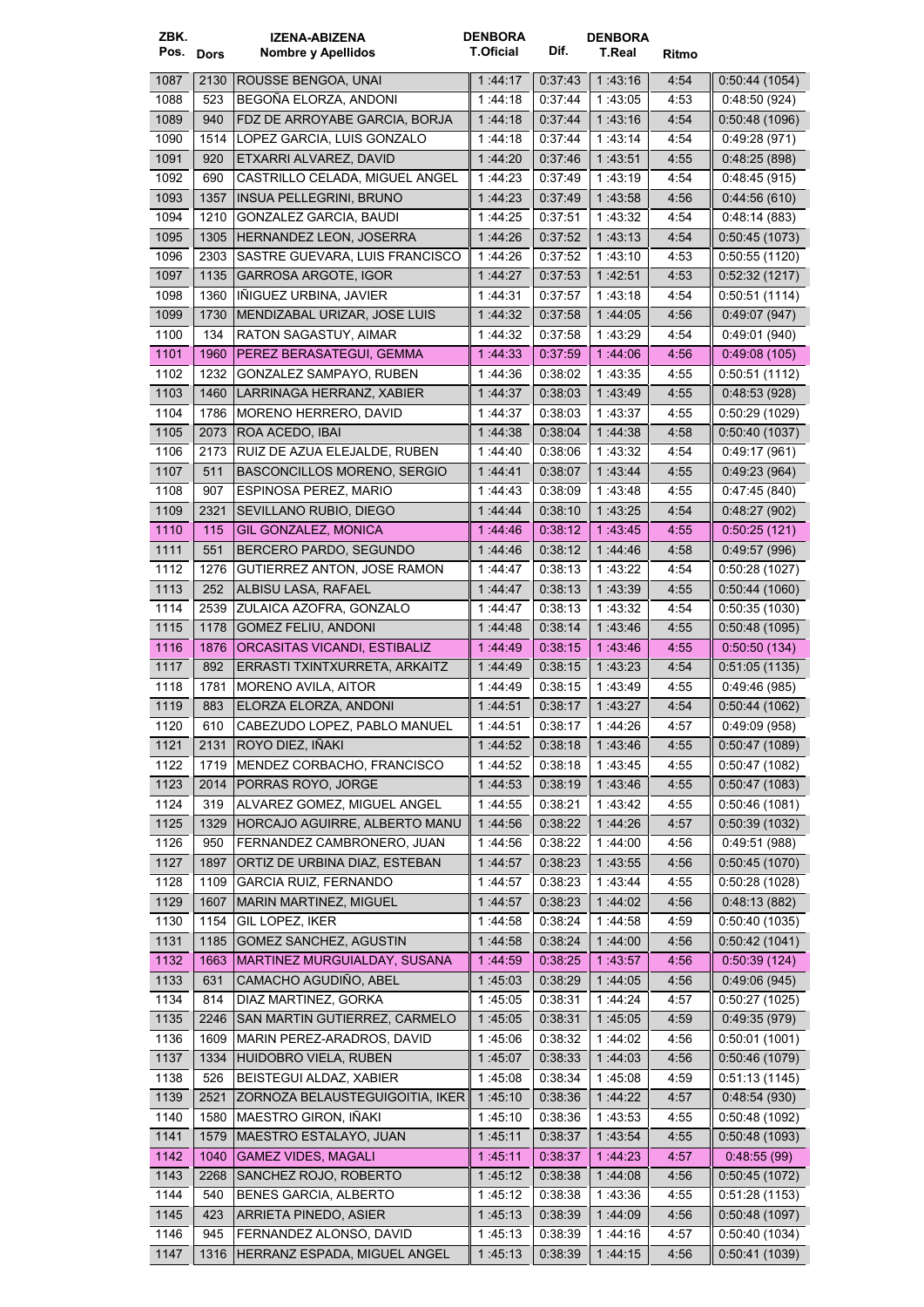| ZBK.         |              | <b>IZENA-ABIZENA</b>                                 | <b>DENBORA</b>     |                    | <b>DENBORA</b>     |              |                               |
|--------------|--------------|------------------------------------------------------|--------------------|--------------------|--------------------|--------------|-------------------------------|
| Pos. Dors    |              | Nombre y Apellidos                                   | <b>T.Oficial</b>   | Dif.               | <b>T.Real</b>      | Ritmo        |                               |
| 1148         | 445          | ASENJO MOLINUEVO, JESUS ANGEL                        | 1:45:14            | 0:38:40            | 1:44:01            | 4:56         | 0:50:44(1053)                 |
| 1149         | 331          | ALVAREZ DE ARCAYA IMAZ, ALEJAND                      | 1:45:14            | 0.38:40            | 1:44:09            | 4:56         | 0.49:25(968)                  |
| 1150         | 1669         | MARTINEZ ROSADO, JAVIER                              | 1:45:16            | 0:38:42            | 1:44:29            | 4:57         | 0.47:49(863)                  |
| 1151         | 2177         | RUIZ DE GALARRETA ZUBILLAGA, CA                      | 1:45:17            | 0.38.43            | 1:44:09            | 4:56         | 0.50:49(1104)                 |
| 1152         | 1007         | <b>FRANÇOIS FRANÇOIS, LAURE</b>                      | 1:45:19            | 0.38:45            | 1:44:08            | 4:56         | 0:50:46(129)                  |
| 1153         | 1937         | PECIÑA DIEZ, ALVARO                                  | 1:45:19            | 0.38:45            | 1:44:06            | 4:56         | 0.50.43(1045)                 |
| 1154         | 1645         | MARTINEZ ESTEVEZ, IÑAKI                              | 1:45:20            | 0:38:46            | 1:44:19            | 4:57         | 0.50.45(1069)                 |
| 1155         | 774          | DE LA FUENTE DE LA TORRE, JAVIER                     | 1 45:20            | 0:38:46            | 1:44:08            | 4:56         | 0.50.44(1052)                 |
| 1156         | 576          | <b>BLANCO LEON, MIKEL</b>                            | 1:45:21            | 0:38:47            | 1:44:22            | 4:57         | 0.50:43(1049)                 |
| 1157         | 2418         | URKIZA MARCOS, OSKAR                                 | 1:45:22            | 0:38:48            | 1 44 16            | 4:57         | 0.50.46(1080)                 |
| 1158         | 2308         | SEDANO ARANES, LUIS GUILLERMO                        | 1:45:22            | 0:38:48            | 1:43:47            | 4:55         | 0.50.58(1128)                 |
| 1159         | 1925         | PANIZO DIEGO, IKER                                   | 1:45:23            | 0.38:49            | 1 43:59            | 4:56         | 0.48:01(874)                  |
| 1160         | 2309         | SEDANO ARANES, ANDREA                                | 1.45.23            | 0:38:49<br>0:38:49 | 1 43:48            | 4:55         | 0:50:58(137)                  |
| 1161         | 2527         | ZUBIA HERRERO, NICOLAS                               | 1:45:23            |                    | 1:44:15            | 4:56         | 0.50.45(1074)                 |
| 1162<br>1163 | 1520<br>1295 | LOPEZ LLORENTE, ROBERTO<br>HERNANDEZ ALFARAZ, EVA    | 1:45:24<br>1:45:24 | 0:38:50<br>0.38.50 | 1:44:30<br>1:44:19 | 4:57<br>4:57 | 0:50:13(1012)<br>0.49.55(113) |
| 1164         | 364          | APERRIBAI OTXOA, JULEN                               | 1:45:25            | 0:38:51            | 1:44:36            | 4:57         | 0.46.02(717)                  |
| 1165         | 2312         | SELLNER SELLNER, JAN                                 | 1 45 27            | 0.38:53            | 1:44:06            | 4:56         | 0.50.57(1126)                 |
| 1166         | 296          | ALONSO DOMAICA, JAVIER                               | 1:45:28            | 0:38:54            | 1:44:07            | 4:56         | 0.50.57(1125)                 |
| 1167         | 1639         | MARTINEZ BUSTO, IGOR                                 | 1:45:29            | 0:38:55            | 1:44:27            | 4:57         | 0:50:48(1090)                 |
| 1168         | 1567         | LUNA GUTIERREZ, VERONICA                             | 1:45:29            | 0.38:55            | 1:44:24            | 4:57         | 0.49.56(114)                  |
| 1169         | 2345         | TEJEDOR ALVAREZ, DAVID                               | 1:45:30            | 0:38:56            | 1:43:51            | 4:55         | 0:50:25(1023)                 |
| 1170         | 1585         | MANCISIDOR ARANA, ANGEL                              | 1 45:30            | 0:38:56            | 1:44:22            | 4:57         | 0:50:50(1110)                 |
| 1171         | 1777         | MORCILLO BALLESTEROS, IKER                           | 1:45:31            | 0:38:57            | 1.44.18            | 4:57         | 0.50:40(1036)                 |
| 1172         | 658          | CARIÑANOS MARTINEZ DE ESTIVARIZ                      | 1 45 31            | 0:38:57            | 1:44:17            | 4:57         | 0:50:41(1038)                 |
| 1173         | 1614         | MARQUEZ VAZQUEZ, SALVADOR                            | 1 45:31            | 0:38:57            | 1:45:31            | 5:00         | 0.50.44(1059)                 |
| 1174         | 1426         | KNEISZ VIGALONDO, KIRMEN                             | 1:45:33            | 0:38:59            | 1:44:12            | 4:56         | 0.51:12(1143)                 |
| 1175         | 1855         | OCHOA DE RETANA MONGELOS, JAVI                       | 1.45:35            | 0.39.01            | 1 44 32            | 4:57         | 0.49.33(976)                  |
| 1176         | 975          | FERNANDEZ PEDRUZO, JOSE RAMON                        | 1:45:36            | 0:39:02            | 1 44 45            | 4:58         | 0.48:46(916)                  |
| 1177         | 2314         | SEOANE PUENTE, ALBERTO                               | 1:45:36            | 0:39:02            | 1:44:30            | 4:57         | 0:50:11(1009)                 |
| 1178         | 2250         | SAN ROMAN SEOANE, YOLANDA                            | 1 45 36            | 0.39.02            | 1:44:30            | 4:57         | 0:50:14(119)                  |
| 1179         | 1478         | LEGARDA GLZ DE SAN ROMAN, RUBE                       | 1:45:37            | 0:39:03            | 1:44:36            | 4:57         | 0.50.49(1098)                 |
| 1180         | 2165         | RUIZ DE ALEGRIA SAMPEDRO, ANDO                       | 1:45:37            | 0:39:03            | 1:44:08            | 4:56         | 0:51:35(1165)                 |
| 1181         |              | 1029 GALLASTEGUI CARBALLAL, GARIKOIT                 | 1:45:37            | 0:39:03            | 1:44:31            | 4:57         | 0:50:46(1076)                 |
| 1182         | 2184         | RUIZ-OLALLA MENA, IÑIGO                              | 1:45:37            | 0.39.03            | 1:44:36            | 4:57         | 0:50:41(1040)                 |
| 1183         | 100          | ABECIA GARCIA, SARA                                  | 1 45:38            | 0:39:04            | 1 44 44            | 4:58         | 0.49:01(104)                  |
| 1184         | 1330         | HORNAS TEJADO, CARLOS ALBERTO                        | 1:45:38            | 0.39:04            | 1:44:53            | 4:58         | 0.49.08(957)                  |
| 1185         | 2376         | UGALDE OTAZUA, BORJA                                 | 1:45:39            | 0.39:05            | 1:44:37            | 4:58         | 0.50.49(1105)                 |
| 1186         | 1558         | LOSADA MANGANA, HIGINIO                              | 1:45:40            | 0.39.06            | 1:44:40            | 4:58         | 0.50:11(1010)                 |
| 1187<br>1188 | 124<br>2431  | MARTINEZ DOMEZAIN, DAVID<br>UZQUIANO ARMENTIA, ASIER | 1 45:40<br>1:45:41 | 0.39.06<br>0:39:07 | 1 44 41<br>1:44:48 | 4:58<br>4:58 | 0.49:16(960)<br>0.48.38(908)  |
| 1189         | 1835         | NICOLAU VALLE, ADRIAN                                | 1:45:44            | 0.39.10            | 1:44:39            | 4:58         | 0.50.43(1043)                 |
| 1190         | 1630         | MARTINEZ ARREITUNANDIA, MIKEL                        | 1:45:45            | 0.39.11            | 1:44:15            | 4:56         | 0:53:09(1261)                 |
| 1191         | 2291         | SANTOS MURO, FERNANDO                                | 1:45:48            | 0.39.14            | 1 44 45            | 4:58         | 0.50.44(1063)                 |
| 1192         | 1812         | MUÑOZ GUERRERO, JESUS                                | 1:45:50            | 0.39.16            | 1:44:14            | 4:56         | 0:50:51(1115)                 |
| 1193         | 2093         | RODRIGUEZ MAIZTEGI, OIER                             | 1:45:50            | 0.39.16            | 1 44 47            | 4:58         | 0.48:00(873)                  |
| 1194         | 2378         | UGARTE PEREZ, ALMUDENA                               | 1:45.51            | 0.39:17            | 1:44.47            | 4:58         | 0.50.50(133)                  |
| 1195         | 1499         | LLANO SAEZ, SERGIO                                   | 1:45:53            | 0.39:19            | 1:44:49            | 4:58         | 0.50.47(1085)                 |
| 1196         | 122          | LOPEZ LLAMAZARES, ALVARO                             | 1:45:53            | 0:39:19            | 1:44:54            | 4:58         | 0.50.43(1050)                 |
| 1197         | 1613         | <b>MARQUEZ OCHOA DE EGUILEOR, MIR</b>                | 1:45:54            | 0.39.20            | 1:44:53            | 4:58         | 0.50:14(120)                  |
| 1198         | 2500         | YEREGUI ALCORTA, ITZIAR                              | 1:45:54            | 0:39:20            | 1 44.55            | 4:58         | 0.49.52(110)                  |
| 1199         | 2523         | ZUAZOLACIGORRAGA BECARTE, JAVI                       | 1:45:54            | 0:39:20            | 1:44:55            | 4:58         | 0.49:52(990)                  |
| 1200         | 1225         | GONZALEZ ORTIZ DE URBINA, ALBER                      | 1:45:55            | 0:39:21            | 1:44:50            | 4:58         | 0.50.52(1116)                 |
| 1201         | 1136         | GARTZIA ARKAUZ, IMANOL                               | 1:45:56            | 0.39.22            | 1 44 53            | 4:58         | 0.50:27(1026)                 |
| 1202         | 431          | ARROYO CANO, LUIS ANGEL                              | 1:45:56            | 0.39.22            | 1:44:56            | 4:58         | 0:50:44(1055)                 |
| 1203         | 368          | ARAICO ARRANZ, AGUSTIN                               | 1:46:00            | 0.39.26            | 1:44:59            | 4:59         | 0.50.44(1057)                 |
| 1204         | 2455         | VELAR CASTANEDA, CARLOS                              | 1:46:01            | 0:39:27            | 1:45:10            | 4:59         | 0.48.56(937)                  |
| 1205         | 1769         | <b>MORA SEGURA, RODRIGO</b>                          | 1:46:01            | 0.39:27            | 1:44:37            | 4:58         | 0.50.43(1044)                 |
| 1206         | 365          | APOLO SEVILLA, JAVI                                  | 1:46:03            | 0:39:29            | 1:44:37            | 4:58         | 0.50.54(1117)                 |
| 1207         | 1748         | MIÑO CORTIJO, MANUEL                                 | 1:46:04            | 0.39.30            | 1:44:46            | 4:58         | 0.52:00(1181)                 |
| 1208         | 1038         | GAMAZO DEL RIO, EDUARDO                              | 1:46:09            | 0.39.35            | 1 44 46            | 4:58         | 0.52:42 (1224)                |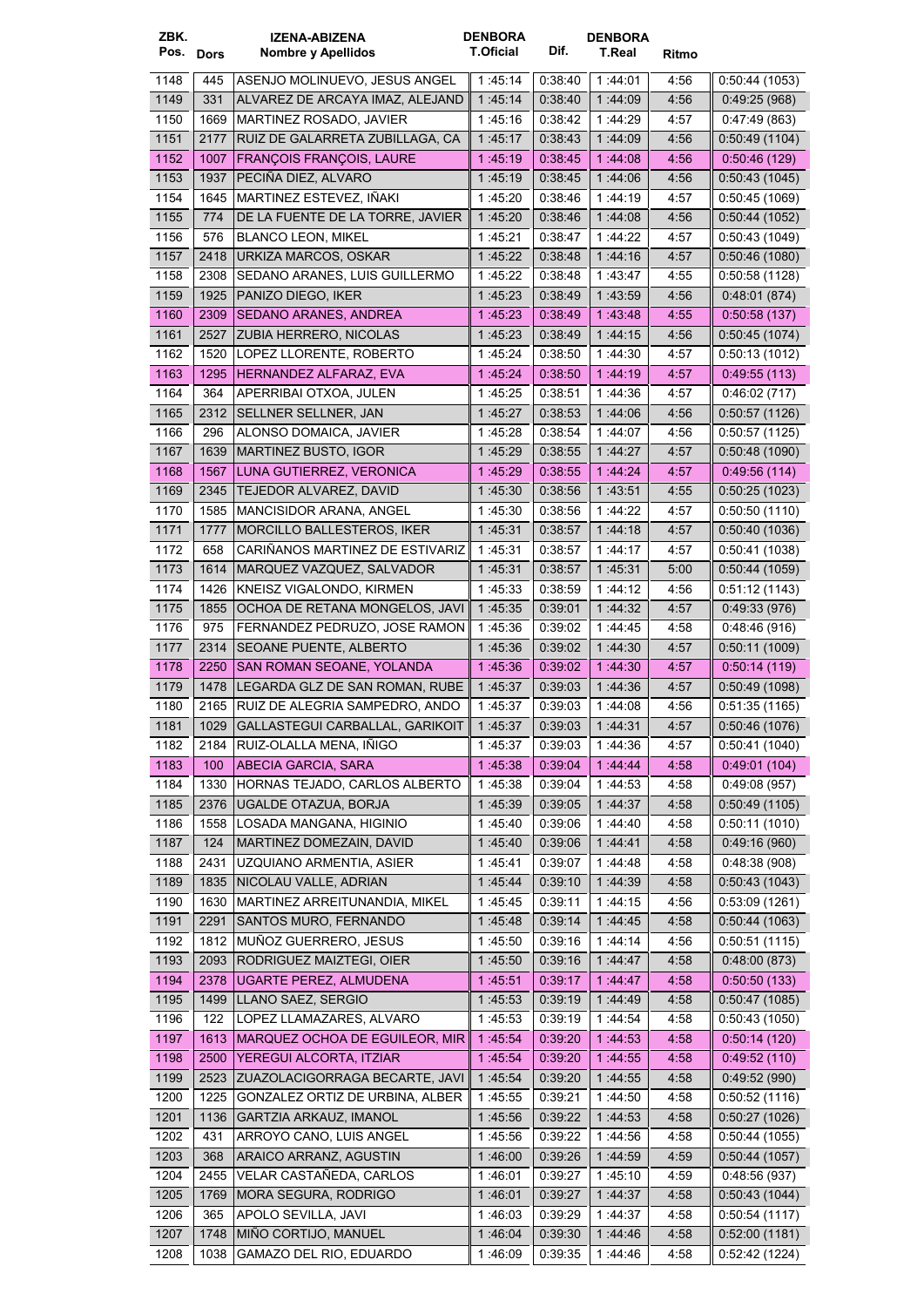| ZBK.<br>Pos. Dors |             | <b>IZENA-ABIZENA</b><br>Nombre y Apellidos                | <b>DENBORA</b><br><b>T.Oficial</b> | Dif.               | <b>DENBORA</b><br><b>T.Real</b> | Ritmo        |                               |
|-------------------|-------------|-----------------------------------------------------------|------------------------------------|--------------------|---------------------------------|--------------|-------------------------------|
| 1209              | 1538        | LOPEZ DE ABERASTURI ORTIZ DE PIN                          | 1:46:09                            | 0:39:35            | 1 45:09                         | 4:59         | 0.50:14(1017)                 |
| 1210              | 410         | ARRANZ CASTRESANA, ATSEGINE                               | 1:46:11                            | 0:39:37            | 1:45:08                         | 4:59         | 0.50:50(135)                  |
| 1211              | 783         | DE LUIS CANTON, GUILLERMO                                 | 1:46:15                            | 0:39:41            | 1:45:08                         | 4:59         | 0.50.46(1075)                 |
| 1212              | 204         | ABASCAL ORTIZ DE LATIERRO, NAIM                           | 1 46 15                            | 0:39:41            | 1:44:54                         | 4:58         | 0.51:12(1144)                 |
| 1213              | 1391        | IZAL BARBERENA, JON                                       | 1:46:19                            | 0.39.45            | 1:44:59                         | 4:59         | 0.51:11(1142)                 |
| 1214              | 1702        | <b>MATUTE ACITORES, SERGIO</b>                            | 1 46:20                            | 0:39:46            | 1:44:27                         | 4:57         | 0.51.31(1156)                 |
| 1215              | 770         | DE LA FUENTE ARIZAGA, OSCAR                               | 1:46:21                            | 0:39:47            | 1:44.20                         | 4:57         | 0.51:32(1160)                 |
| 1216              | 1767        | MONTOYA CALVO, JUAN IGNACIO                               | 1:46:22                            | 0:39:48            | 1:44:21                         | 4:57         | 0:51:32(1158)                 |
| 1217              | 628         | CALVO CEREZO, MARCOS                                      | 1:46:22                            | 0.39.48            | 1:44:22                         | 4:57         | 0.50.51(1113)                 |
| 1218              | 2194        | SAENZ DE BURUAGA ZABALA, JOSU                             | 1:46:22                            | 0.39:48            | 1:45:15                         | 4:59         | 0.49.31(974)                  |
| 1219              | 771         | DE LA FUENTE ARIZAGA, LUISITO                             | 1 46:23                            | 0.39.49            | 1.44.23                         | 4:57         | 0.51.32(1161)                 |
| 1220              | 703         | CEPERO BARBERO, ANTONIO                                   | 1 46:24                            | 0:39:50            | 1:45:21                         | 5:00         | 0.50:43(1047)                 |
| 1221              | 1739        | MIGUEL FRIAS, FRANCISCO JAVIER                            | 1:46:28                            | 0.39.54            | 1:45:17                         | 4:59         | 0.50.45(1066)                 |
| 1222              | 1483        | LEJARAZU PRIETO, LUIS MIGUEL                              | 1:46:28                            | 0.39.54            | 1:45:23                         | 5:00         | 0.50.50(1108)                 |
| 1223              | 1271        | GUIJO FERNANDEZ, JAVIER                                   | 1:46:29                            | 0:39:55            | 1:45:15                         | 4:59         | 0:51:33(1164)                 |
| 1224              | 701         | CELIS LOPEZ DE ARMENTIA, FELIX AN                         | 1:46:30                            | 0:39:56            | 1:45:16                         | 4:59         | 0:51:30(1155)                 |
| 1225              | 1820        | MURUA CABRERA, ERIK                                       | 1:46:31                            | 0:39:57            | 1:45:03                         | 4:59         | 0.54:05(1315)                 |
| 1226              | 1986        | PEREZ DE ANUCITA QUEREJAZU, MA                            | 1:46:31                            | 0:39:57            | 1:45:16                         | 4:59         | 0.51.33(144)                  |
| 1227              | 2396        | URDAPILLETA IRAZU, ARKAITZ                                | 1:46:33                            | 0.39:59            | 1:45.29                         | 5:00         | 0.50.43(1051)                 |
| 1228              | 561         | BERROCI MORENO, PATXI                                     | 1 46 34                            | 0.40:00            | 1:45:20                         | 5:00         | 0.51.33(1162)                 |
| 1229              | 2074        | ROA BERODIA, CARLOS GONZALO                               | 1:46:38                            | 0.40.04            | 12:16:38                        | 34:55        | 0.50.54(1118)                 |
| 1230              | 1432        | LACALZADA METOLA, SERGIO                                  | 1:46:40                            | 0.40.06            | 1:46:40                         | 5:03         | 0.48:51(926)                  |
| 1231              | 708         | CHICO JIMENEZ, FRANCISCO                                  | 1:46:41                            | 0.40.07            | 1:46:00                         | 5:01         | 0.49.59(999)                  |
| 1232              | 1175        | GOMEZ CANO, JUANMA                                        | 1:46:45                            | 0:40:11            | 1:45:30                         | 5:00         | 0.50.47(1084)                 |
| 1233              | 308         | ALONSO SIERRA, FERNANDO                                   | 1 46:54                            | 0.40:20            | 1:44:54                         | 4:58         | 0:51:32(1157)                 |
| 1234              | 1522        | LOPEZ LOPEZ, FCO. JAVIER                                  | 1 46:57                            | 0:40:23            | 1:45:36                         | 5:00         | 0.50.47(1087)                 |
| 1235              | 255         | ALBIZUA URIONDO, IKER                                     | 1:47:07                            | 0.40.33            | 1:45:55                         | 5:01         | 0.52.35(1219)                 |
| 1236              | 2057        | REIXA SAN JOSE, IÑAKI                                     | 1:47:08                            | 0:40:34            | 1:45:59                         | 5:01         | 0.49.54(992)                  |
| 1237              | 1924        | PANDO ALONSO, PEDRO JAVIER                                | 1:47:09                            | 0.40.35            | 1:46.09                         | 5:02         | 0.50.46(1077)                 |
| 1238              | 1164        | <b>GOETTE CERUTTI, CAMILA</b>                             | 1:47:09                            | 0.40.35            | 1.46.06                         | 5:02         | 0:50:33(123)                  |
| 1239              | 1230        | GONZALEZ RUIZ, ZURIÑE                                     | 1:47:15                            | 0.40.41            | 1 46:03                         | 5:02         | 0:50:50(132)                  |
| 1240              | 733         | CORTAZAR MENDIGOECHEA, DAVID                              | 147:18                             | 0.40.44            | 1:46:00                         | 5:01         | 0.50.47(1088)                 |
| 1241              | 1342        | IBARRA MORATO, JUAN MIGUEL                                | 1:47:19                            | 0.40.45            | 1:46:21                         | 5:02         | 0.49.54(993)                  |
| 1242              | 513         | BASTERRA ARRUABARRENA, MIKEL                              | 1:47:20                            | 0:40:46            | 1:46:13                         | 5:02         | 0:49:57 (997)                 |
| 1243              | 1895        | ORTIZ DE GUINEA VEA MURGUIA, GO                           | 1:47:22                            | 0.40:48            | 1:45.57                         | 5:01         | 0:52:04(1189)                 |
| 1244              | 236         | AIALA GOMEZ DE SEGURA, ENEKO                              | 1:47:23                            | 0:40:49            | 1:45:31                         | 5:00         | 0:52:25(1206)                 |
| 1245              | 1306        | HERNANDEZ MARTIN, EVA                                     | 1:47.23                            | 0.40:49            | 1:46:58                         | 5:04         | 0.49.53(111)                  |
| 1246              | 1594        | MARCO DE JUANA, GONZALO                                   | 1:47:23                            | 0.40.49            | 1:45:31                         | 5:00         | 0.52:26(1210)                 |
| 1247              | 2242        | SAMPEDRO SUAREZ, CRISTINA                                 | 1:47.25                            | 0.40.51            | 1:46:04                         | 5:02         | 0.51.56(149)                  |
| 1248              | 344         | <b>ANDRES GARCIA, ESTHER</b>                              | 1 47:25                            | 0:40.51            | 1 46 29                         | 5:03         | 0.49.38(108)                  |
| 1249              | 1213        | GONZALEZ GOMEZ, PABLO                                     | 1 47 25                            | 0:40.51            | 1:46:22                         | 5:03         | 0:51:10(1141)                 |
| 1250              | 1762        | MONTERO SAENZ, ANDER                                      | 1:47:28                            | 0.40:54            | 1:45:58                         | 5:01         | 0:53:34(1279)                 |
| 1251              | 1662        | <b>MARTINEZ MORA, REBECA</b>                              | 1:47:31                            | 0.40.57            | 1:45:39                         | 5:00         | 0.52.24(154)                  |
| 1252              | 582         | BLAZQUEZ MARTIN, OSCAR                                    | 1:47:32                            | 0.40:58            | 1:47:32                         | 5:06         | 0:52:52(1237)                 |
| 1253              | 1829        | NARANJO RIVERO, ANTONIO                                   | 1:47:33                            | 0.40.59            | 1:46:23                         | 5:03         | 0.52:07(1195)                 |
| 1254              | 438         | ARRUABARRENA SAMPEDRO, AITOR                              | 1:47:34                            | 0.41:00            | 1:46:13                         | 5:02         | 0:51:56(1177)                 |
| 1255              | 758         | CURIEL FUENTE, GONZALO                                    | 1:47.35                            | 0:41:01            | 1:46:28                         | 5:03         | 0.50.49(1107)                 |
| 1256              | 801<br>1323 | DELEGIDO MUÑOZ, ALFONSO                                   | 1:47:40                            | 0.41.06            | 1:46:32                         | 5:03<br>5:02 | 0:50:43(1048)                 |
| 1257              |             | HIDALGO ABASOLO, MAITE                                    | 1:47.41                            | 0:41:07            | 1.46.14                         |              | 0.49.57(115)                  |
| 1258<br>1259      | 700<br>1605 | CELAYA MENDIZABAL, JAVIER<br><b>MARIE CECILE, LALMANT</b> | 1:47:42<br>1.47.44                 | 0.41:08<br>0.41:10 | 1:46:55<br>1:46:50              | 5:04<br>5:04 | 0.51:06(1136)                 |
| 1260              | 1901        | ORUBE ELIZAGOIEN, XABIER                                  | 1:47:47                            | 0.41:13            | 1:46:37                         | 5:03         | 0.50.03(118)<br>0:50:14(1016) |
| 1261              | 1582        | <b>MAJUELO OCHOA DE EGUILEOR, VIR</b>                     | 1:47.48                            | 0.41.14            | 1:46:31                         | 5:03         | 0.51.22(140)                  |
| 1262              | 1784        | MORENO GARCIA, ELEUTERIO DANIE                            | 1:47:49                            | 0.41:15            | 1:46:33                         | 5:03         | 0.51:22(1150)                 |
| 1263              | 992         | FERNANDEZ DE LARREA GOIKOETXE                             | 1:47:50                            | 0.41.16            | 1:46:15                         | 5:02         | 0.52:06(1191)                 |
| 1264              | 1646        | MARTINEZ FERNANDEZ, ROBERTO                               | 1:47:52                            | 0.41:18            | 1:46:35                         | 5:03         | 0.53.02(1246)                 |
| 1265              | 613         | CABRERA VILLALOBOS, ANA ROSA                              | 1:47:52                            | 0.41:18            | 1:47.25                         | 5:05         | 0.50:03(116)                  |
| 1266              | 2125        | ROS CAMPANARIO, PILAR                                     | 1:47:52                            | 0.41:18            | 1:46:34                         | 5:03         | 0.50.46(131)                  |
| 1267              | 1532        | LOPEZ SANZ, ENRIQUE                                       | 1:47:52                            | 0.41.18            | 1:47:01                         | 5:04         | 0.50.50(1111)                 |
| 1268              | 237         | AIERBE EIZAGUIRRE, AITOR                                  | 1 47 58                            | 0.41:24            | 1:46:57                         | 5:04         | 0.50.14(1015)                 |
| 1269              | 1022        | <b>GALILEA CAMARA, SUSANA</b>                             | 1:48:01                            | 0.41:27            | 1.46.57                         | 5:04         | 0.51.57(150)                  |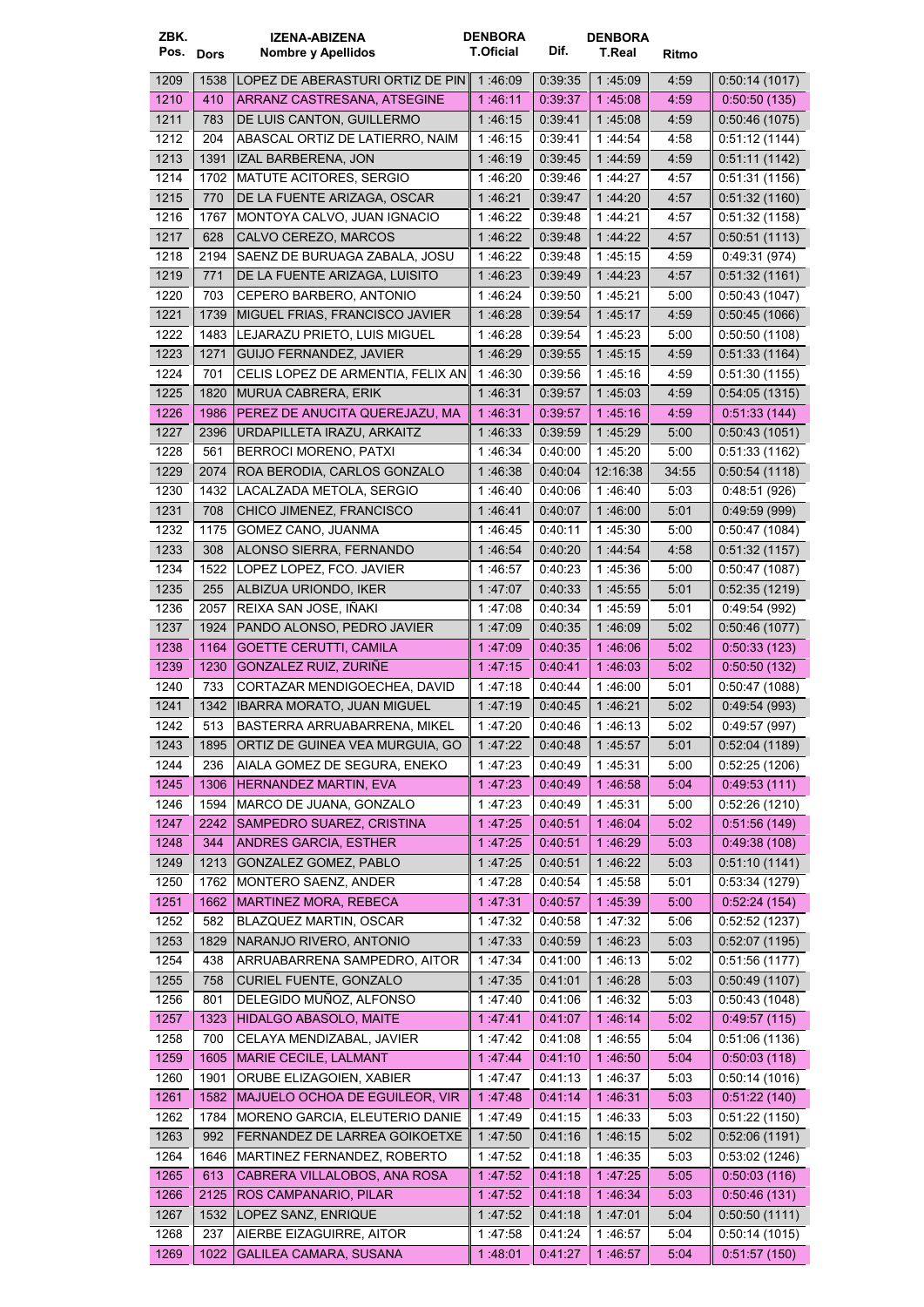| ZBK.<br>Pos. Dors |              | <b>IZENA-ABIZENA</b><br>Nombre y Apellidos                | <b>DENBORA</b><br><b>T.Oficial</b> | Dif.               | <b>DENBORA</b><br>T.Real | Ritmo        |                        |
|-------------------|--------------|-----------------------------------------------------------|------------------------------------|--------------------|--------------------------|--------------|------------------------|
|                   |              |                                                           |                                    |                    |                          |              |                        |
| 1270              | 2406         | URIBE-ETXEBERRIA SANTAMARIA, JO                           | 1:48:07                            | 0:41:33            | 1:46:49                  | 5:04         | 0.51:33(1163)          |
| 1271              | 1280         | <b>GUTIERREZ CLIMENTE, DANIEL</b>                         | 1:48:10                            | 0:41:36            | 1:47:17                  | 5:05         | 0.48:25(899)           |
| 1272              | 2505         | ZABALETA REKONDO, HARITZ                                  | 1 48:11                            | 0:41:37            | 1:47:10                  | 5:05         | 0:50:42(1042)          |
| 1273              | 1319         | HERVAS BRIZ, JUAN                                         | 1 48 12                            | 0.41.38            | 1 46 58                  | 5:04         | 0:51:56(1176)          |
| 1274              | 414          | ARRAZOLA ETXEBERRIA, XABIER                               | 1 48:14                            | 0:41:40            | 1:47:03                  | 5:04         | 0.52:07(1198)          |
| 1275              | 1382         | <b>ITURBURU YARZA, ANDER</b>                              | 1.48:15                            | 0.41.41            | 1 47 04                  | 5:04         | 0.52:07(1196)          |
| 1276              | 442          | ARZALLUS SUSPERREGUI. IMANOL                              | 1:48:16                            | 0:41:42            | 1:47:16                  | 5:05         | 0:51:17(1148)          |
| 1277              | 1229         | <b>GONZALEZ PUENTE, MANUEL</b>                            | 1:48:17                            | 0.41.43            | 1.47.03                  | 5:04         | 0.52:10(1200)          |
| 1278              | 1792         | MORENO SAEZ DE CORTAZAR. ASIER                            | 1:48:19                            | 0:41:45            | 1 46:30                  | 5:03         | 0.52:02(1188)          |
| 1279              | 1987         | PEREZ DE ARENAZA LOPEZ DE SUBIJ                           | 1:48:21                            | 0.41.47            | 1:47:27                  | 5:06         | 0.49.41(983)           |
| 1280              | 1282         | GUTIERREZ GARCIA DE CORTAZAR, A                           | 1.48:22                            | 0.41.48            | 1 47 22                  | 5:05         | 0.50.43(126)           |
| 1281              | 346          | ANDRES PINEDA, IÑAKI                                      | 1 48:23                            | 0.41.49            | 1:46:47                  | 5:04         | 0:52:06(1193)          |
| 1282              | 2024         | PRIETO FIDALGO, DAVID                                     | 1:48:27                            | 0:41:53            | 1:47:28                  | 5:06         | 0:52:21(1203)          |
| 1283              | 1255         | GORRITXATEGI EMALDI, IÑAKI                                | 1 48:29                            | 0.41.55            | 1:47:24                  | 5:05         | 0:50:49(1102)          |
| 1284              | 1348         | <b>IDOIPE MATILLA, EMILIO</b>                             | 1 48:29                            | 0:41:55            | 1:47:25                  | 5:05         | 0.50.05(1006)          |
| 1285              | 454          | ATXUTEGI AJURIA, KOLDO                                    | 1:48:31                            | 0.41.57            | 1:47:21                  | 5:05         |                        |
| 1286              | 1528         | LOPEZ RODRIGUEZ, ROBERTO                                  | 1:48:36                            | 0:42:02            | 1:47:27                  | 5:06         | 0:51:08(1137)          |
| 1287              | 105          | APELLANIZ MARTINEZ, JOSE IGNACI                           | 1:48:36                            | 0.42.02            | 1:47:27                  | 5:06         | 0.51.08(1138)          |
| 1288              | 1798         | MORO RODRIGUEZ, ANTONIO                                   | 1 48:39                            | 0:42:05            | 1 47 14                  | 5:05         | 0.52:02(1186)          |
| 1289              | 1204         | GONZALEZ DE LA FUENTE, LUIS ENRI                          | 1 48 39                            | 0.42:05            | 1:47:15                  | 5:05         | 0.52:02(1185)          |
| 1290              | 795          | DEL OLMO DE GRACIA, JUAN MANUEL                           | 1:48:40                            | 0:42:06            | 1:47:02                  | 5:04         | 0.52:08(1199)          |
| 1291              | 1928         | PARRA LARREA, MIKEL                                       | 1:48:41                            | 0:42:07            | 1 47 49                  | 5:07         | 0.48.22(895)           |
| 1292              | 1015         | GALAN ROMANO, GORKA                                       | 1:48:43                            | 0.42.09            | 1:47:40                  | 5:06         | 0:51:10(1140)          |
| 1293              | 1157         | <b>GIL VERGARA, MARIA</b>                                 | 1:48:43                            | 0.42:09            | 1:47:48                  | 5:07         | 0.48:06(86)            |
| 1294              | 681          | CASCON PEREZ, JOSE MANUEL                                 | 1 48 43                            | 0:42:09            | 1 48 00                  | 5:07         | 0.48.47(917)           |
| 1295              | 2279         | SANTAMARIA AUSIN, RAFAEL                                  | 1 48 43                            | 0.42:09            | 1:47:32                  | 5:06         | 0.51.58(1179)          |
| 1296              | 392          | ARGOMANIZ MARTINEZ DE AGUILLO,                            | 1 48:48                            | 0.42:14            | 1:47:34                  | 5:06         | 0.52:25(1207)          |
| 1297              | 412          | ARRANZ HERGUEDAS, M ANGELES                               | 1 48 49                            | 0.42:15            | 1:47:55                  | 5:07         | 0.51.37(145)           |
| 1298              | 976          | FERNANDEZ PEREZ, INAKI                                    | 1 48:52                            | 0.42:18            | 1:47:57                  | 5:07         | 0.50.56(1124)          |
| 1299              | 2153         | RUIZ GORDOA, BLANCA                                       | 1:48:52                            | 0.42:18            | 1:47:56                  | 5:07         | 0:50:56(136)           |
| 1300              | 472          | AZUARA RODRIGUEZ, LAURA                                   | 1 48:53                            | 0.42:19            | 1:47:43                  | 5.06         | 0.51.38(146)           |
| 1301              | 266          | ALDAMA ALONSO, JAVIER                                     | 1:48:53                            | 0:42:19            | 1:47:57                  | 5:07         | 0:50:56(1123)          |
| 1302              | 253          | ALBISU ODRIOZOLA, IGOR                                    | 1:48:56                            | 0:42:22            | 1:47:43                  | 5:06         | 0:50:47(1086)          |
| 1303              |              | 1546   LOPEZ DE GOIKOETXEA NALDA, ALVA 1:48:57            |                                    | 0:42:23            | 1:47:26                  | 5:06         | $\vert$ 0:53:40 (1285) |
| 1304              | 541          | BENGOA ARMENDARIZ, AITOR                                  | 1:48:59                            | 0:42:25            | 1:48:00                  | 5:07         | 0:52:21(1202)          |
| 1305              | 370          | ARAMENDI KORTAZAR, MIKEL                                  | 1:48:59                            | 0.42.25            | 1 48 18                  | 5:08         | 0:51:04(1132)          |
| 1306              | 1889         | ORTIZ SIERRA, DIEGO                                       | 1:48:59                            | 0.42:25            | 1:48:02                  | 5:07         | 0.49:23(965)           |
| 1307              | 2237         | SALOR GALLASTEGUI, ALEXANDER                              | 1:49:05                            | 0:42:31            | 1:48.20                  | 5:08         | 0:51:37(1169)          |
| 1308              | 2145         | RUIZ BERGANZA, IÑAKI                                      |                                    | 0:42:33            | 1:47:52                  | 5:07         | 0.52:07(1197)          |
| 1309              |              | <b>CARRICAS TORRES, LUIS</b>                              | 1:49:07                            |                    |                          |              |                        |
| 1310              | 674          | GIBAJA MARTINS, JUAN JOSE                                 | 1:49:07                            | 0.42:33<br>0:42:36 | 1:47:52                  | 5:07         | 0.53:13(1265)          |
| 1311              | 1149<br>2005 | PLAZAOLA MUÑOZ, AITOR                                     | 1:49:10<br>1:49:11                 | 0.42.37            | 1:48:01<br>1:48:07       | 5:07<br>5:07 | 0.52:48(1230)          |
|                   |              |                                                           |                                    |                    |                          |              | 0.51:41(1170)          |
| 1312              | 1148         | GIBAJA LASCURAIN, AINHOA<br><b>CUELLAR MARTIN, RAFAEL</b> | 1:49:11                            | 0.42:37<br>0.42.38 | 1:48.02                  | 5:07         | 0.52.49(164)           |
| 1313              | 752          |                                                           | 1:49:12                            |                    | 1 47 47                  | 5:07         | 0:52:02(1187)          |
| 1314              | 529          | <b>BELAKORTU RAMOS, AINHOA</b>                            | 1:49:12                            | 0.42.38            | 1:48:10                  | 5:08         | 0.50.46(130)           |
| 1315              | 208          | ABELLAN SAENZ DEL CASTILLO, DIEG                          | 1:49:12                            | 0.42.38            | 1:48.07                  | 5:07         | 0.51.49(1174)          |
| 1316              | 1212         | GONZALEZ GARCIA, IÑAKI JOSEBA                             | 1:49:18                            | 0.42.44            | 1:48:29                  | 5:09         | 0.52.52(1239)          |
| 1317              | 583          | BOBADILLA LUENGO, ROBERTO                                 | 1:49:19                            | 0:42:45            | 1:48.17                  | 5:08         |                        |
| 1318              | 1339         | <b>IBANEZ IRIARTE, AITOR</b>                              | 1:49:21                            | 0.42:47            | 1:48:04                  | 5:07         | 0.51.35(1168)          |
| 1319              | 2139         | RUEDA RODRIGUEZ, TOÑO                                     | 1:49:22                            | 0.42:48            | 1 48:11                  | 5:08         | 0.52:15(1201)          |
| 1320              | 1024         | GALLARDO NOGALES, MANU                                    | 1:49:22                            | 0.42:48            | 1:48:05                  | 5:07         | 0.51.35(1166)          |
| 1321              | 1090         | <b>GARCIA ITURRIOZ, JOSU</b>                              | 1:49:25                            | 0.42.51            | 1:49:25                  | 5:11         | 0.52:49(1232)          |
| 1322              | 2386         | UNSUAIN MARTINEZ DE MURGUIA, OS                           | 1:49:29                            | 0.42:55            | 1:48:32                  | 5:09         | 0.49.33(977)           |
| 1323              |              | 1673   MARTINEZ VIÑASPRE, CARLOS                          | 1:49:33                            | 0.42.59            | 1:48:48                  | 5:09         | 0.51.42(1172)          |
| 1324              | 1949         | PEREDA LINAJE, NEREA                                      | 1:49:37                            | 0.43:03            | 1:48:32                  | 5:09         | 0.51.23(141)           |
| 1325              | 1042         | <b>GANDARIAS OLEAGA, SUSANA</b>                           | 1:49:39                            | 0.43:05            | 1:48:12                  | 5:08         | 0.52.32(158)           |
| 1326              | 591          | BOTTA GOICOECHEA, MARIO                                   | 1:49:40                            | 0.43.06            | 1:48:34                  | 5:09         | 0.51:23(1151)          |
| 1327              | 1810         | MUÑOZ DOMINGUEZ, JAVIER                                   | 1:49:43                            | 0.43:09            | 1:48:48                  | 5:09         | 0.50.55(1119)          |
| 1328              | 854          | DUQUE DIAZ, ROBERTO                                       | 1:49:46                            | 0.43.12            | 1:48:59                  | 5:10         | 0.50:24(1020)          |
| 1329              | 1376         | IRIONDO VALDIVIELSO, AMAIA                                | 1:49:47                            | 0.43:13            | 1:49.01                  | 5:10         | 0.50:25(122)           |
| 1330              | 525          | BEGUIRISTAIN ZUBILLAGA, JUAN JOS                          | 1:49:53                            | 0:43:19            | 1:48:32                  | 5:09         | 0.53:07(1253)          |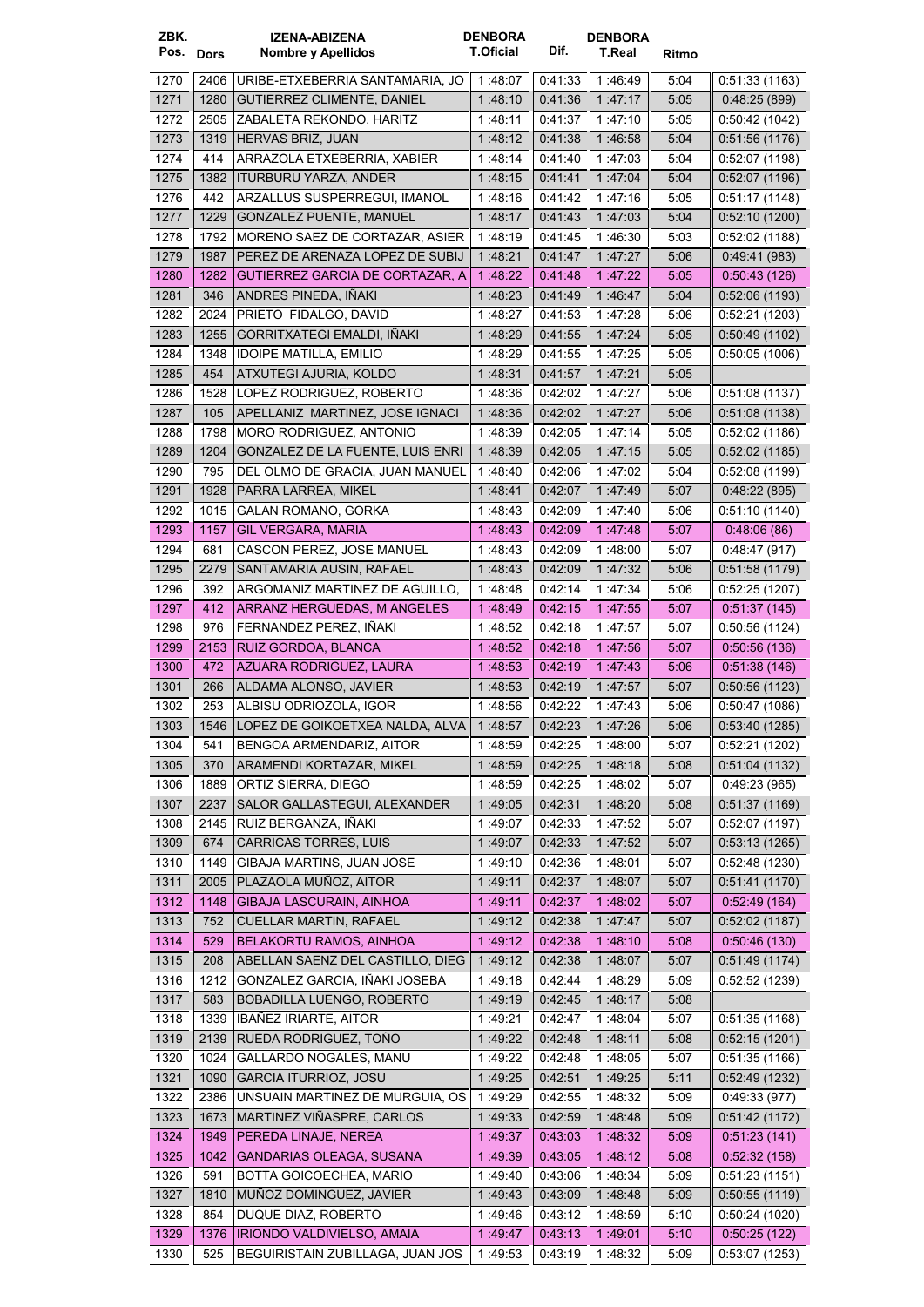| ZBK.      |      | <b>IZENA-ABIZENA</b>                 | <b>DENBORA</b>   |                    | <b>DENBORA</b>     |       |                                |
|-----------|------|--------------------------------------|------------------|--------------------|--------------------|-------|--------------------------------|
| Pos. Dors |      | <b>Nombre y Apellidos</b>            | <b>T.Oficial</b> | Dif.               | T.Real             | Ritmo |                                |
| 1331      | 1108 | <b>GARCIA ROPERO, LAURA</b>          | 1:49:53          | 0.43.19            | 1 48 39            | 5:09  | 0.52:01(151)                   |
| 1332      | 534  | BELTRAN DE HEREDIA CAÑAVERAS, J      | 1:49:55          | 0:43:21            | 1:48:34            | 5:09  | 0:53:07(1251)                  |
| 1333      | 59   | SOBAS LEOZ, HILARIO MARIA            | 1 49:58          | 0.43.24            | 1:48:58            | 5:10  | 0:50:43(1046)                  |
| 1334      | 2254 | SANCHEZ DE SAN FRANCISCO, GONZ       | 1:50:02          | 0:43:28            | 1:48:52            | 5:10  | 0.52.42(1223)                  |
| 1335      | 2086 | RODRIGUEZ CARRAL, IZASKUN            | 1:50:02          | 0.43.28            | 1:48:30            | 5:09  | 0.53.09(173)                   |
| 1336      | 569  | BILBAO SANDOVAL, JON                 | 1 50:02          | 0.43.28            | 1:48:30            | 5:09  | 0.53.09(1258)                  |
| 1337      | 302  | ALONSO GURIERREZ, NAYRA              | 1:50:09          | 0.43.35            | 1:48:58            | 5:10  | 0.53.08(171)                   |
| 1338      | 1623 | MARTIN HERNANZ, FCO. JAVIER          | 1:50:12          | 0:43:38            | 1:48:56            | 5:10  | 0.52:27(1211)                  |
| 1339      | 962  | FERNANDEZ GARCIA, JUAN MANUEL        | 1.50:14          | 0.43.40            | 1:48:30            | 5:09  | 0.58.57(1466)                  |
| 1340      | 2440 | <b>VALOR LOSILLA, ISABEL</b>         | 1:50:15          | 0.43.41            | 1:49:39            | 5:12  |                                |
| 1341      | 1971 | PEREZ LAGUNILLA, JESUS MARIA         | 1:50:15          | 0.43.41            | 1 49:11            | 5:11  | 0.54.30(1327)                  |
| 1342      | 2171 | RUIZ DE AUSTRI VILLAN, ADRIAN        | 1:50:17          | 0:43:43            | 1:49:16            | 5:11  | 0:50:48(1094)                  |
| 1343      | 1297 | HERNANDEZ BRETON, RUBEN              | 1:50:18          | 0.43.44            | 1:48:56            | 5:10  | 0.50.49(1100)                  |
| 1344      | 1180 | <b>GOMEZ GARCIA, MARIA</b>           | 1:50:22          | 0.43.48            | 1:49:05            | 5:10  | 0.53.02(167)                   |
| 1345      | 1183 | <b>GOMEZ MUGICA, DANIEL</b>          | 1:50:22          | 0:43:48            | 1:48:49            | 5:09  | 0:55:11(1359)                  |
| 1346      | 1962 | PEREZ CAMBERO, AITOR                 | 1 50:23          | 0:43:49            | 1:49:07            | 5:10  | 0.51:55(1175)                  |
| 1347      | 2259 | SANCHEZ MILLOR, GONZALO              | 1:50:26          | 0.43.52            | 1:49:22            | 5:11  | 0.51.42(1171)                  |
| 1348      | 580  | <b>BLASCO FERNANDEZ, SERGIO</b>      | 1 50:26          | 0:43:52            | 1:49:07            | 5:10  | 0.52:44(1226)                  |
| 1349      | 1445 | LANDA GARCIA-UCEDA, JON              | 1:50:26          | 0.43.52            | 1:49:11            | 5:11  | 0.52.31(1216)                  |
| 1350      | 1403 | JIMENEZ CERVERA, JUAN MANUEL         | 1:50:27          | 0:43:53            | 1:49:27            | 5:11  | 0:50:49(1099)                  |
| 1351      | 1656 | MARTINEZ LOPEZ. RAFAEL               | 1:50:28          | 0:43:54            | 1:49:07            | 5:10  |                                |
| 1352      | 1236 | GONZALEZ FLORES, JUAN FCO            | 1:50:32          | 0:43:58            | 1:48:54            | 5:10  | 0:53:48(1291)                  |
| 1353      | 2040 | RAMIREZ ARREGUI, IVAN                | 1:50:32          | 0.43.58            | 1:49:34            | 5:12  | 0.51.09(1139)                  |
| 1354      | 2472 | VICUÑA SAEZ, SERGIO                  | 1:50:37          | 0.44.03            | 1:49:17            | 5:11  | 0.52:01(1184)                  |
| 1355      | 818  | DIAZ DE ALDA ARMAS, IDOIA            | 1:50:39          | 0.44:05            | 1:49:23            | 5:11  | 0:52:30(157)                   |
| 1356      | 2435 | VALGAÑON FUENTEVILLA, EDUARDO        | 1 50:43          | 0.44.09            | 1:48:56            | 5:10  | 0.53.08(1257)                  |
| 1357      | 1683 | MARTINEZ DE ESTIVARIZ PEREZ DE V     | 1:50:43          | 0.44.09            | 1:49:27            | 5:11  | 0.53.03(1247)                  |
| 1358      | 706  | CHASCO GUERRA, IMANOL                | 1 50:43          | 0:44:09            | 1:49:25            | 5:11  | 0.52:01(1182)                  |
| 1359      | 740  | <b>CRESPO FERNANDEZ, LIDIA</b>       | 1 50:44          | 0.44:10            | 1:49:25            | 5:11  | 0.52.45(163)                   |
| 1360      | 609  | CABEZA AGUILERA, JULIO               | 1:50:44          | 0.44.10            | 1:49:34            | 5:12  | 0.51.01(1130)                  |
| 1361      | 872  | EGUILUZ CERRILLO, SARA               | 1:50:44          | 0.44.10            | 1 49 42            | 5:12  | 0.51.50(148)                   |
| 1362      | 823  | DIAZ DE GUEREÑU CABEZA, UNAI         | 1.50:44          | 0.44:10            | 1:49:34            | 5:12  | 0:51:01(1129)                  |
| 1363      | 843  | DOCANDO DOLARA, JON ANDONI           | 1:50:44          | 0.44:10            | 1:49:33            | 5:12  | 0.53:08(1255)                  |
| 1364      | 428  | ARROITAONANDIA MANSILLA, BEA         | 1:50:45          | 0.44.11            | 1:49:15            | 5:11  | 0:53:35(177)                   |
| 1365      | 465  | AZKARATE AGIRRE, NEREA               | 1:50:45          | 0.44:11            | 1:49:15            | 5:11  | 0.53.36(178)                   |
| 1366      | 890  | ERQUICIA PERALT, BEATRIZ             | 1:50:46          | 0.44.12            | 1 49 31            | 5:11  | 0.53.03(169)                   |
| 1367      | 643  | CANTERIA OVEJERO, JOSE ANTONIO       | 1:50:46          | 0.44.12            | 1:49.27            | 5:11  | 0.52.44(1225)                  |
| 1368      | 2022 | PRIETO BLANCO, NAGORE                | 1:50:49          | 0.44.15            | 1:49.57            | 5:13  | 0.51.12(138)                   |
| 1369      | 585  | <b>BODEGAS, MANU</b>                 | 1:50:50          | 0.44:16            | 1:50:50            | 5:15  | 0.52:28(1213)                  |
| 1370      | 166  | KBABOU, ABDENNABI                    | 1:50:50          | 0.44:16            | 1:48:13            | 5:08  | 0.50.25(1022)                  |
| 1371      | 1341 | <b>IBARMIA GARAY, ANGEL</b>          | 1:50:51          | 0.44.17            | 1:49:32            | 5:12  | 0.52:28(1214)                  |
| 1372      | 433  | ARROYO GOMEZ, CARLOS                 | 1:50:52          | 0.44:18            | 1:49:29            | 5:11  | 0:53:55(1297)                  |
| 1373      | 1659 | MARTINEZ MARTINEZ, ZIGOR             | 1:50:54          | 0.44.20            | 1:49:42            | 5:12  | 0:53:13(1268)                  |
| 1374      | 1508 | LOPETEGUI PEREZ, JON                 |                  |                    |                    |       | 0:53:13(1266)                  |
|           |      | PAZOS PETEIRO, SERGIO                | 1:50:54          | 0.44:20<br>0.44.23 | 1:50:54<br>1:49:27 | 5:15  |                                |
| 1375      | 1936 | RUIZ DE ZARATE VIANA, IÑIGO          | 1:50:57          |                    |                    | 5:11  | 0.53.54(1294)<br>0:52:49(1233) |
| 1376      | 137  |                                      | 1:50:59          | 0:44:25            | 1:49:49            | 5:12  |                                |
| 1377      | 851  | DOMINGUEZ PAJUELO, ALFREDO           | 1:51:00          | 0.44.26            | 1:49:39            | 5:12  | 0:53:56(1300)                  |
| 1378      | 1840 | NIÑO URCOLA, ENEKO                   | 1:51:01          | 0.44.27            | 1:49:56            | 5:13  | 0:51:47(1173)                  |
| 1379      | 1291 | <b>GUZMAN LOPEZ DE ARANA, VICTOR</b> | 1:51.07          | 0.44.33            | 1:50:16            | 5:14  | 0.53.06(1249)                  |
| 1380      | 1333 | HUIDOBRO ALTUNA, AINHOA              | 1:51:07          | 0.44:33            | 1 50 16            | 5:14  | 0.53:05(170)                   |
| 1381      | 2238 | SALSAMENDI AZCONA, LETICIA           | 1:51:09          | 0.44.35            | 1:49:39            | 5:12  | 0.54.52(195)                   |
| 1382      | 878  | ELEJALDE CARAVACA, JON               | 1:51:09          | 0:44:35            | 1:49.53            | 5:13  | 0.52.26(1209)                  |
| 1383      | 510  | BASAURI VAZQUEZ, GORKA               | 1:51:11          | 0.44.37            | 1 49 48            | 5:12  | 0.51.02(1131)                  |
| 1384      | 2181 | RUIZ DE LA ILLA BARREDO, NAIARA      | 1:51:13          | 0.44:39            | 1:49:59            | 5:13  | 0.52:17(153)                   |
| 1385      | 260  | ALCOBA MENDEZ, SANTIAGO              | 1:51:15          | 0.44:41            | 1 49:31            | 5:11  | 0.55:00(1347)                  |
| 1386      | 1387 | ITURRIETA OCHOA DE ALAIZA, ORTZI     | 1:51:16          | 0.44.42            | 1:50:08            | 5:13  | 0:51:27(1152)                  |
| 1387      | 270  | ALDAZ MENDIZABAL, ROBERTO            | 1:51:17          | 0.44.43            | 1:51:17            | 5:16  | 0:53:01(1244)                  |
| 1388      | 2306 | SCAFFIDI ., MARCELO                  | 1:51:20          | 0.44:46            | 1:51:02            | 5:16  | 0.50:45(1068)                  |
| 1389      | 2084 | RODRIGUEZ BURGUETE, IÑIGO            | 1:51:21          | 0.44:47            | 1:50:12            | 5:13  | 0.54.58(1345)                  |
| 1390      | 780  | DE LA TORRE ALONSO, JON              | 1:51:21          | 0:44:47            | 1:49:58            | 5:13  | 0.53.58(1305)                  |
| 1391      | 1648 | MARTINEZ GAGO, ANTONIO               | 1:51:22          | 0.44.48            | 1 50:01            | 5:13  | 0.53.07(1252)                  |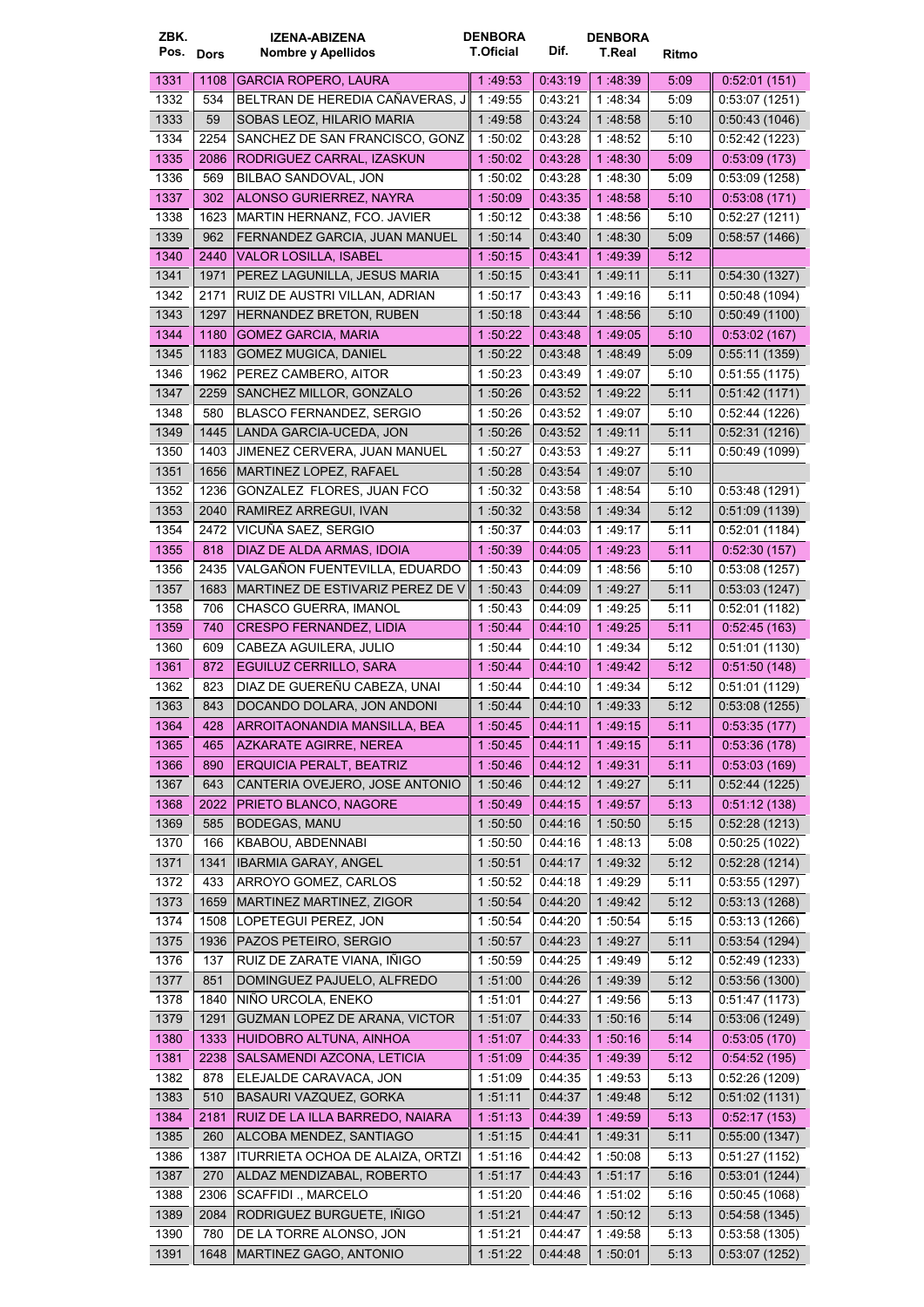| ZBK.<br>Pos. Dors |              | <b>IZENA-ABIZENA</b><br>Nombre y Apellidos               | <b>DENBORA</b><br><b>T.Oficial</b> | Dif.               | <b>DENBORA</b><br>T.Real | Ritmo        |                                |
|-------------------|--------------|----------------------------------------------------------|------------------------------------|--------------------|--------------------------|--------------|--------------------------------|
| 1392              | 216          | AGIRREBENGOA DUDAGOITIA, ARITZ                           | 1:51:22                            | 0.44.48            | 1:49:59                  | 5:13         | 0:53:58(1308)                  |
| 1393              | 1687         | MARTINEZ DE LAGOS VALIÑO, ALBER                          | 1:51:23                            | 0.44.49            | 1:50:19                  | 5:14         | 0.52:37(1220)                  |
| 1394              | 2249         | SAN ROMAN FULDAIN, BINGEN                                | 1:51:23                            | 0:44:49            | 1:50:00                  | 5:13         | 0:53:58(1307)                  |
| 1395              | 630          | CALVO VILA, ENRIQUE                                      | 1:51:24                            | 0.44:50            | 1:50:12                  | 5:13         | 0.53:20(1273)                  |
| 1396              | 1699         | MATESANZ DE LA MAZA, IÑIGO                               | 1:51:24                            | 0.44:50            | 1:50:20                  | 5:14         | 0.52.37(1221)                  |
| 1397              | 104          | ALVARADO BAYON, JUAN                                     | 1:51:31                            | 0.44.57            | 1:50:20                  | 5:14         | 0.52:49(1234)                  |
| 1398              | 2175         | RUIZ DE AZUA VELASCO, CRISTINA                           | 1 51:33                            | 0.44.59            | 1:50.27                  | 5:14         | 0:51:23(142)                   |
| 1399              | 2012         | PORRAS BENGOETXEA, MONICA                                | 1:51:35                            | 0:45.01            | 1:50:20                  | 5:14         | 0.53:00(166)                   |
| 1400              | 1583         | <b>MALLES ZUBELDIA, MIKEL</b>                            | 1:51:37                            | 0:45:03            | 1:50:29                  | 5:14         | 0:52:06(1192)                  |
| 1401              | 2263         | SANCHEZ PEREZ DE ANDA, REYES                             | 1 51 38                            | 0.45.04            | 1 50:09                  | 5:13         | 0.54:06(185)                   |
| 1402              | 2241         | SAMPEDRO ESTEFANIA, SAGRARIO                             | 1:51:39                            | 0.45.05            | 1 50:10                  | 5:13         | 0.54:06(186)                   |
| 1403              | 2128         | ROS ZUASTI, RICARDO                                      | 1:51:44                            | 0.45.10            | 1:50:12                  | 5:13         | 0.53.39(1284)                  |
| 1404              | 2433         | VALENCIA EGÜES, NATXO                                    | 1 51:44                            | 0:45:10            | 1:50:12                  | 5:13         | 0:53:38(1282)                  |
| 1405              | 457          | AYALA UBANI, MARIA                                       | 1:51:45                            | 0.45.11            | 1:50:46                  | 5:15         | 0.50.40(125)                   |
| 1406              | 1966         | PEREZ FERNANDEZ DE ROMARATEG                             | 1:51:45                            | 0.45:11            | 1:50:17                  | 5:14         | 0.52.39(161)                   |
| 1407              | 1714         | MEDINA RUIZ, RAUL                                        | 1:51:51                            | 0.45:17            | 1:51:08                  | 5:16         | 0.49.59(1000)                  |
| 1408              | 2248         | SAN ROMAN FULDAIN, LANDER                                | 1:51:54                            | 0:45:20            | 1:51:54                  | 5:18         |                                |
| 1409              | 277          | ALEMANY MARTIN, RUBEN                                    | 1:51:54                            | 0.45:20            | 1:50:49                  | 5:15         | 0.50.37(1031)                  |
| 1410              | 2143         | RUIZ ALDAMA, JON                                         | 1:51:55                            | 0:45:21            | 1:50:19                  | 5:14         | 0.54.47(1332)                  |
| 1411              | 967          | FERNANDEZ HUCHA, MARCOS                                  | 1:51:56                            | 0.45.22            | 1:50:26                  | 5:14         | 0.54.06(1317)                  |
| 1412              | 1018         | <b>GALAVIS MENDEZ, ISMERY</b>                            | 1:51:59                            | 0.45.25            | 1 51:59                  | 5:18         | 0.54:50(191)                   |
| 1413              | 2360         | <b>TORREALBA ELIAS, SATUR</b>                            | 1:51:59                            | 0.45.25            | 1:50:30                  | 5:14         | 0.54.06(184)                   |
| 1414              | 1793         | MORENO VARGA, ALBERTO                                    | 1:52:00                            | 0:45:26            | 1:50:36                  | 5:15         | 0.54:11(1320)                  |
| 1415              | 614          | CACERES BUJANDA, JUANTXO                                 | 1:52:08                            | 0.45.34            | 1:52:08                  | 5:19         | 0.53:06(1250)                  |
| 1416              | 1458         | LARREA RUIZ, CARLOS                                      | 1:52:10                            | 0:45:36            | 1:51:31                  | 5:17         | 0:53:35(1280)                  |
| 1417              | 1220         | GONZALEZ MADERA, DIEGO                                   | 1:52:14                            | 0.45:40            | 1 50:53                  | 5:15         | 0.54.44(1330)                  |
| 1418              | 1931         | PASCUAL ESCUDERO, GERMAN                                 | 1.52:15                            | 0:45:41            | 1:50:37                  | 5:15         | 0.53.59(1309)                  |
| 1419              | 2179         | RUIZ DE GORDOA MENDAZA, IMANOL                           | 1:52:15                            | 0:45.41            | 1:50:58                  | 5:16         | 0.52.48(1231)                  |
| 1420              | 1252         | <b>GOROSTIAGA REYES, VIDAL</b>                           | 1:52:15                            | 0:45:41            | 1:51:35                  | 5:17         | 0.51.35(1167)                  |
| 1421              | 1763         | MONTES CRESPO, MIGUEL ANGEL                              | 1:52:17                            | 0.45.43            | 1:51:10                  | 5:16         | 0:51:21(1149)                  |
| 1422              | 1993         | PEREZ DE MENDIOLA LOPEZ DE ULLI                          | 1:52:18                            | 0:45:44            | 1:51:06                  | 5:16         | 0:53:20(1272)                  |
| 1423<br>1424      | 512<br>2342  | BASCUÑANA GOMEZ, CARLOS<br><b>TEJADO ALSUA, MAITANE</b>  | 1:52:18<br>1:52:19                 | 0:45:44            | 1:51:06<br>1 51 44       | 5:16         | 0:53:19(1270)<br>0:53:57(181)  |
| 1425              | 1644         | MARTINEZ ECHANOJAUREGUI, PAULA                           | 1:52:21                            | 0.45.45<br>0:45:47 | 1:50:37                  | 5:18<br>5:15 | 0:55:02(199)                   |
| 1426              | 2095         | RODRIGUEZ MATEO, ALBERTO                                 | 1:52:22                            | 0.45:48            | 1:50:50                  | 5:15         | 0.53.54(1295)                  |
| 1427              | 1911         | OTXOA DE ERIBE MORILLO, JAVIER                           | 1:52:24                            | 0:45:50            | 1 50 44                  | 5:15         | 0:53:59(1311)                  |
| 1428              | 2210         | SAEZ DE CASTILLO VEGA, ION                               | 1:52:26                            | 0.45:52            | 1:50:54                  | 5:15         | 0.53.54(1296)                  |
| 1429              | 1152         | GIL FERNANDEZ, ALBERTO                                   | 1:52:27                            | 0.45.53            | 1:51:06                  | 5:16         | 0:56:31(1385)                  |
| 1430              | 1536         | LOPEZ TEJEDOR, DAVID                                     | 1:52:28                            | 0.45:54            | 1:51:44                  | 5:18         | 0.51.04(1133)                  |
| 1431              | 1511         | LOPEZ ANIZ, MARCO                                        | 1:52:29                            | 0.45.55            | 1:51:45                  | 5:18         | 0.51.04(1134)                  |
| 1432              | 1476         | LEDESMA LEDESMA, RAFAEL                                  | 1:52:29                            | 0:45:55            | 1:51:11                  | 5:16         | 0.53.48(1293)                  |
| 1433              | 2133         | RUBIO ARNAIZ, JUANMA                                     | 1:52:29                            | 0.45.55            | 1:51:12                  | 5:16         | 0.53.48(1289)                  |
| 1434              | 578          | <b>BLANCO VARGA, JESUS</b>                               | 1:52:33                            | 0.45.59            | 1:51:09                  | 5:16         | 0:54:11(1321)                  |
| 1435              | 1133         | <b>GARRIDO OLLORA, ENRIQUE</b>                           | 1 52 34                            | 0.46:00            | 1 51 44                  | 5:18         | 0.49.31(975)                   |
| 1436              | 353          | ANTEPARA DIAZ DE ESPADA, MARISO                          | 1:52:37                            | 0.46.03            | 1:51.27                  | 5:17         | 0.52.42(162)                   |
| 1437              | 973          | FERNANDEZ MARTINEZ, CARLOS                               | 1:52:38                            | 0.46.04            | 1:51:03                  | 5:16         | 0.55.07(1352)                  |
| 1438              | 605          | BUESA DE CACERES, JON                                    | 1:52:39                            | 0.46:05            | 1:51:10                  | 5:16         | 0.55:10(1357)                  |
| 1439              | 2337         | TAJADURA SAES DE ARGANDOÑA, JE                           | 1:52:42                            | 0.46:08            | 1:51:31                  | 5:17         | 0:50:50(1109)                  |
| 1440              | 1737         | MEZQUITA MARTIN, SUSANA                                  | 1:52:46                            | 0.46:12            | 1 51 33                  | 5:17         | 0.52:26(156)                   |
| 1441              | 343          | ANDRADE VIVAS, LUIS ALBERTO                              | 1:52:46                            | 0.46.12            | 1 51 41                  | 5:18         | 0.52:05(1190)                  |
| 1442              | 836          | DIEZ ESTEBAN, IGNACIO                                    | 1:52.47                            | 0.46:13            | 1:51:09                  | 5:16         | 0:53:59(1310)                  |
| 1443              | 800          | DEL TORO MARIN, ENRIQUE                                  | 1:52:48                            | 0.46.14            | 1 52:48                  | 5:21         | 0.53.56(1301)                  |
| 1444              | 1758         | <b>MONGE HERAS, CRISTINA</b>                             | 1:52:48                            | 0.46:14            | 1.51.27                  | 5:17         | 0.53.56(180)                   |
| 1445              | 1165         | GOICOECHEA ELVIRA, IBON                                  | 1:52.49                            | 0:46:15            | 1 51 45                  | 5:18         | 0.52.01(1183)                  |
| 1446              | 2466         | VERGUIZAS NIETO, ANTONIO                                 | 1:52:52                            | 0.46:18            | 1:51:18                  | 5:17         | 0.53.48(1292)                  |
| 1447              | 972          | FERNANDEZ MARTIN, AITOR                                  | 1:52:53                            | 0.46.19            | 1:51:21                  | 5:17         | 0.53.38(1283)                  |
| 1448              | 1611         | MARINA SOBA, PABLO                                       | 1:52:53                            | 0.46:19            | 1:51:21                  | 5:17         | 0.53.37(1281)                  |
| 1449              | 1584         | MANCEBO ALZOLA, EDURNE                                   | 1:52:56                            | 0.46:22            | 1 51:51                  | 5:18         | 0.51.19(139)                   |
| 1450<br>1451      | 1628<br>1054 | MARTINEZ ALVAREZ, JOAQUIN<br>GARCIA ARAGONES, LUIS ANGEL | 1:52:58                            | 0.46.24<br>0.46.25 | 1:51:35<br>1:52:59       | 5:17<br>5:21 | 0.55:17(1362)<br>0:53:56(1299) |
| 1452              | 1595         | MARCO IZQUIERDO, ALFONSO                                 | 1:52:59<br>1:53:00                 | 0:46:26            | 1:51:39                  | 5:18         | 0:53:57(1302)                  |
|                   |              |                                                          |                                    |                    |                          |              |                                |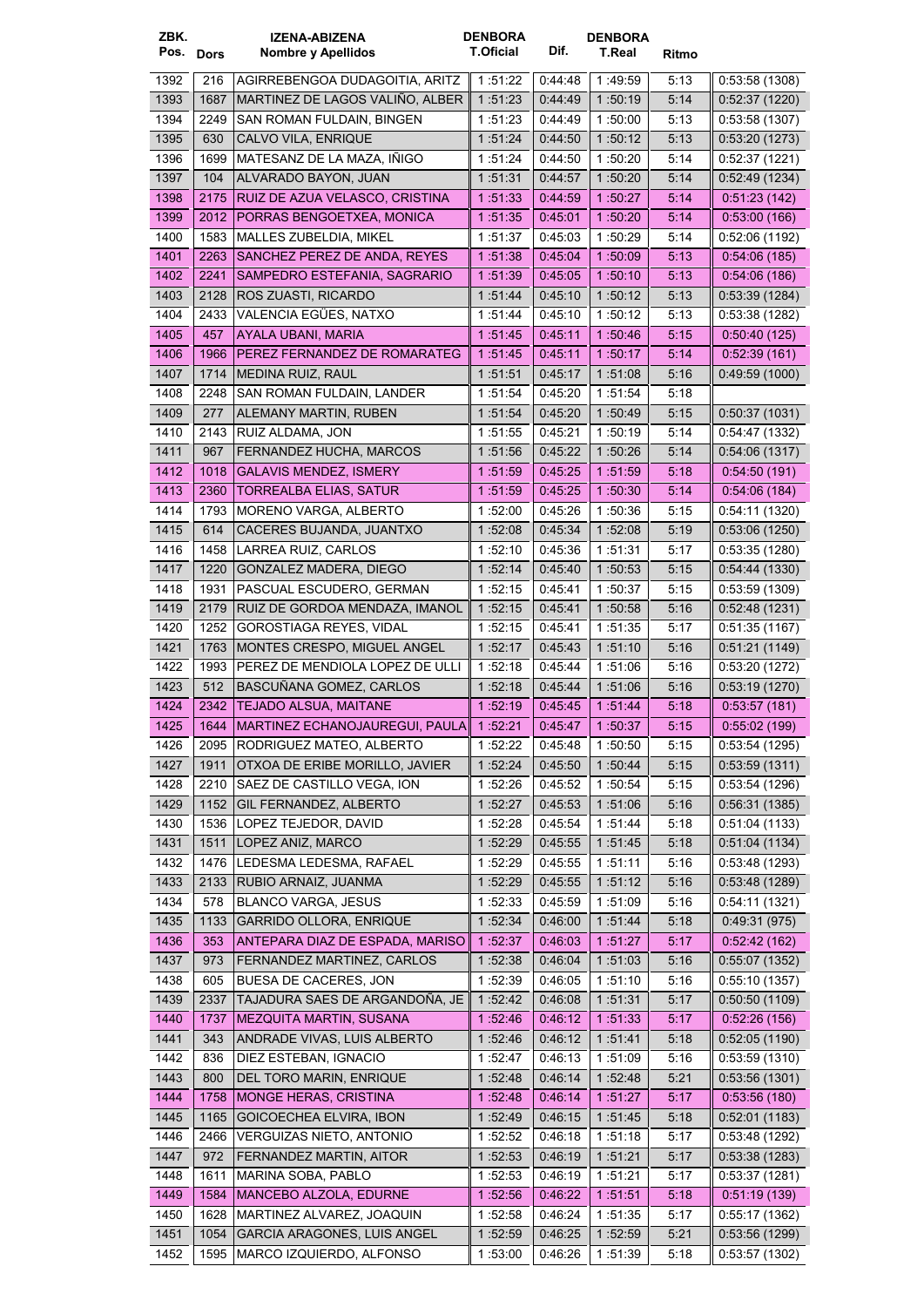| ZBK.      |      | <b>IZENA-ABIZENA</b>               | <b>DENBORA</b>   |         | <b>DENBORA</b> |       |                |
|-----------|------|------------------------------------|------------------|---------|----------------|-------|----------------|
| Pos. Dors |      | Nombre y Apellidos                 | <b>T.Oficial</b> | Dif.    | T.Real         | Ritmo |                |
| 1453      | 1434 | LAESPADA SOLA, GONZALO             | 1:53:01          | 0:46:27 | 1 51 43        | 5:18  | 0.53.48(1290)  |
| 1454      | 290  | ALLIKA PEREZ, JOSU                 | 1:53:01          | 0:46:27 | 1:51:43        | 5:18  | 0:53:48(1288)  |
| 1455      | 2158 | RUIZ NISO, MANUEL                  | 1:53:03          | 0.46.29 | 1:52:18        | 5:19  | 0:51:57(1178)  |
| 1456      | 1757 | <b>MONEO QUINTTANA, OSCAR</b>      | 1 53:05          | 0:46:31 | 1:51:57        | 5:18  | 0:52:44(1227)  |
| 1457      | 1267 | GUERRA VERDEJO, JOSE MANUEL        | 1:53:08          | 0.46:34 | 1:51:56        | 5:18  | 0.52.07(1194)  |
| 1458      | 2054 | REDAL IGLESIAS, UNAI               | 1:53:10          | 0:46:36 | 1 51:44        | 5:18  | 0.52.42(1222)  |
| 1459      | 1674 | MARTINEZ DE AGUIRRE LETONA, IÑIG   | 1:53:11          | 0:46:37 | 1:51:56        | 5:18  | 0:52:26(1208)  |
| 1460      | 695  | CASUSO LOMAS, GERMAN               | 1:53:13          | 0:46:39 | 1 52:31        | 5:20  | 0.51.32(1159)  |
| 1461      | 937  | <b>FALCON REGAIRA, JUANJO</b>      | 1:53:14          | 0.46.40 | 1:51:58        | 5:18  | 0.55.09(1355)  |
| 1462      | 1129 | <b>GARMENDIA MAEZTU, ANE</b>       | 1:53:15          | 0.46.41 | 1 52 02        | 5:19  | 0.53.24(176)   |
| 1463      | 1561 | LOSCERTALES LITAUSZKY, GUILLER     | 1.53:19          | 0.46.45 | 1:52:12        | 5:19  | 0.53.31(1276)  |
| 1464      | 86   | <b>HERMO MUGICA, NEREA</b>         | 1:53:21          | 0.46.47 | 1 52:53        | 5:21  | 0.53.08(172)   |
| 1465      | 556  | BERNABE TRECU, CRISTOBAL           | 1:53:21          | 0.46.47 | 1:52:56        | 5:21  | 0.53:08(1254)  |
| 1466      | 802  | DELGADO CALABRIA, ALONSO           | 1:53:22          | 0.46.48 | 1:51:39        | 5:18  | 0.57.36(1427)  |
| 1467      | 2208 | SAEZ DE ADANA FERNANDEZ DE GOR     | 1:53:29          | 0.46.55 | 1:52:11        | 5:19  | 0.55:18(205)   |
| 1468      | 2214 | SAEZ DE SANTAMARIA MUGICA, REBE    | 1 53 30          | 0.46.56 | 1:52:12        | 5:19  | 0.55.18(204)   |
| 1469      | 2003 | PISKORSKA ZMUDZKA, KATARZYNA       | 1 53:33          | 0.46:59 | 1:52:21        | 5:20  | 0.53.03(168)   |
| 1470      | 1097 | <b>GARCIA MARTINEZ, ANA ISABEL</b> | 1:53:42          | 0.47:08 | 1:52:31        | 5:20  | 0.51.49(147)   |
| 1471      | 1006 | FRANCO PERLADO, JOSE ANGEL         | 1 53:53          | 0.47:19 | 1:52:19        | 5:19  | 0.55:17(1363)  |
| 1472      | 1374 | <b>IRIGOYEN BRAVO, UXUE</b>        | 1:53:56          | 0.47.22 | 1:52:15        | 5:19  | 0.54:50(192)   |
| 1473      | 759  | <b>CURIEL TORREJON, FIDEL</b>      | 1:53:57          | 0.47.23 | 1:52:26        | 5:20  | 0.54.50(1335)  |
| 1474      | 268  | ALDAMA TOBALINA, IZASKUN           | 1:53:58          | 0.47.24 | 1:52:13        | 5:19  | 0.55.09(201)   |
| 1475      | 358  | <b>ANTON BLANCO, INES</b>          | 1:53:58          | 0.47.24 | 1:52.47        | 5:21  | 0.52:52(165)   |
| 1476      | 1517 | LOPEZ JUNTAS, FLOREN               | 1:53:58          | 0.47.24 | 1:52:56        | 5:21  | 0.52:52(1238)  |
| 1477      | 1091 | GARCIA JORRETO, JULIO ALFREDO      | 1:53:58          | 0.47.24 | 1:52:13        | 5:19  | 0.55:09(1354)  |
| 1478      | 691  | CASTRILLO DE LA RUBIA, JORGE       | 1:53:59          | 0.47:25 | 1:52:52        | 5:21  | 0.53.57(1304)  |
| 1479      | 894  | ERRAZTI SAGUES, AINITZE            | 1:53:59          | 0.47.25 | 1:52:50        | 5:21  | 0.54.59(197)   |
| 1480      | 101  | ACERA PAULIS, LUCIA                | 1:53:59          | 0.47.25 | 1:53:05        | 5:22  | 0:52:25(155)   |
| 1481      | 295  | ALONSO ALONSO, ANGEL MARIA         | 1 54:00          | 0.47.26 | 1:52:20        | 5:19  | 0.55.43(1369)  |
| 1482      | 1390 | IZAGIRRE IRURTIA, AMAIA            | 1:54.02          | 0.47.28 | 1 52:53        | 5:21  | 0.54.59(198)   |
| 1483      | 655  | CARCEDO ALBERDI, ANDRES            | 1:54:14          | 0.47.40 | 1:53:05        | 5:22  | 0:53:27(1275)  |
| 1484      | 2487 | <b>VILLAR MORON, ROBERTO</b>       | 1:54:17          | 0:47:43 | 1:52:43        | 5:21  | 0.54.51(1338)  |
| 1485      | 1262 | <b>GRANDE CHURRUCA, GOTZON</b>     | 1:54:19          | 0:47:45 | 1 53 08        | 5:22  | 0:52:34(1218)  |
| 1486      | 1067 | GARCIA CAÑAS, JUAN JESUS           | 1 54 23          | 0:47:49 | 1:53:03        | 5:22  | 0.54.05(1316)  |
| 1487      | 697  | CAVIA MISAS, DAVID                 | 1 54:23          | 0:47:49 | 1 53 03        | 5:22  | 0.54.03(1313)  |
| 1488      | 1797 | MORO MENA, ALFREDO                 | 1:54:23          | 0.47:49 | 1:53:03        | 5:22  | 0.54.05(1314)  |
| 1489      | 447  | ASTABURUAGA HERNANDEZ, ENRIQU      | 1:54:23          | 0.47:49 | 1:53:03        | 5:22  | 0.54.23(1324)  |
| 1490      | 1355 | ILLODO BECERRA, JON ANDER          | 1:54:25          | 0:47:51 | 1:53:27        | 5:23  | 0.49.48(986)   |
| 1491      | 1062 | <b>GARCIA BENITO, PABLO</b>        | 1:54:29          | 0.47:55 | 1:53:26        | 5:23  | 0.52.45(1228)  |
| 1492      | 1417 | <b>JUARISTI GARCIA, AITOR</b>      | 1:54:29          | 0.47:55 | 1:53:02        | 5:21  | 0.55.28(1366)  |
| 1493      | 1729 | MENDIZABAL IRURE, IZARO            | 1:54:33          | 0.47:59 | 1 53 07        | 5:22  | 0.54.36(190)   |
| 1494      | 1367 | <b>IRAETA AGIRRE, ARKAITZ</b>      | 1 54:33          | 0.47:59 | 1:53:07        | 5:22  | 0:54:36 (1328) |
| 1495      | 555  | BERMUDEZ OBESO, JOSE ANTONIO       | 1:54:38          | 0.48.04 | 1:52:54        | 5:21  | 0:55:02(1349)  |
| 1496      | 205  | ABASOLO PEREZ DE ARRILUZEA, EDU    | 1:54:44          | 0:48:10 | 1:53:16        | 5:22  | 0:55:18(1364)  |
| 1497      | 1322 | <b>HESS HESS, MELANIE</b>          | 1:54:47          | 0:48:13 | 1 53 18        | 5:22  | 0.55.36(209)   |
| 1498      | 1746 | MILLAN ARTIETA, JOSE ANTONIO       | 1:54:48          | 0.48.14 | 1 53 34        | 5:23  | 0.54.58(1346)  |
| 1499      | 2062 | REVUELTA GIBAJA, ALBERTO           | 1:54.49          | 0.48.15 | 1:53:29        | 5:23  | 0.55.04(1350)  |
| 1500      | 1076 | <b>GARCIA FERNANDEZ, SAINZA</b>    | 1:54:50          | 0.48.16 | 1:53:34        | 5:23  | 0.55:10(202)   |
| 1501      | 637  | CANCHO GIL GIL, ENRIQUE            | 1:54:51          | 0.48:17 | 1:53:34        | 5:23  | 0:55:10(1356)  |
| 1502      | 1549 | LOPEZ DE IPIÑA SAINZ, JAVI         | 1:54:51          | 0.48:17 | 1:54:05        | 5:24  | 0.52.52(1240)  |
| 1503      | 1075 | <b>GARCIA ELORZA, MIGUEL</b>       | 1:54:57          | 0.48.23 | 1 53 24        | 5:23  | 0.54.50(1336)  |
| 1504      | 1608 | MARIN MORALES, JOSE CRISTOBAL      | 1:55:05          | 0:48:31 | 1 53 14        | 5:22  | 0:53:20 (1271) |
| 1505      | 2231 | SALAZAR PEREZ, JULIO               | 1:55:06          | 0.48:32 | 1:53:49        | 5:24  | 0.53:09(1259)  |
| 1506      | 2473 | VIDAL ESTANGA, AITOR               | 1:55:07          | 0:48:33 | 1:54:07        | 5:25  | 0.53:12(1264)  |
| 1507      | 1137 | GARTZIA GOTXIKOA, JOSU             | 1:55:13          | 0.48:39 | 1 53 49        | 5:24  | 0.52:23(1204)  |
| 1508      | 2034 | <b>QUINTANA HOYOS, MERY</b>        | 1:55:13          | 0.48:39 | 1:53:57        | 5:24  | 0.54:06(187)   |
| 1509      | 1039 | GAMAZO HERNANDEZ, JOSE ANGEL       | 1:55:16          | 0.48:42 | 1 53 59        | 5:24  | 0.53.23(1274)  |
| 1510      | 1317 | HERRERO ALEGRE, PILAR              | 1:55.16          | 0.48.42 | 1:53:59        | 5:24  | 0.53.23(175)   |
| 1511      | 2123 | RONDA RUIZ DE AUSTRI, JOSE ANTO    | 1:55:17          | 0.48:43 | 1:53:44        | 5:23  | 0.55.02(1348)  |
| 1512      | 1172 | GOMEZ ARRAZOLA, PAULA              | 1:55:21          | 0.48:47 | 1:53:56        | 5:24  | 0.54.57(196)   |
| 1513      | 1308 | HERNANDEZ MERCHAN, ELENA           | 1:55:23          | 0.48.49 | 1:54:03        | 5:24  | 0.54:06(183)   |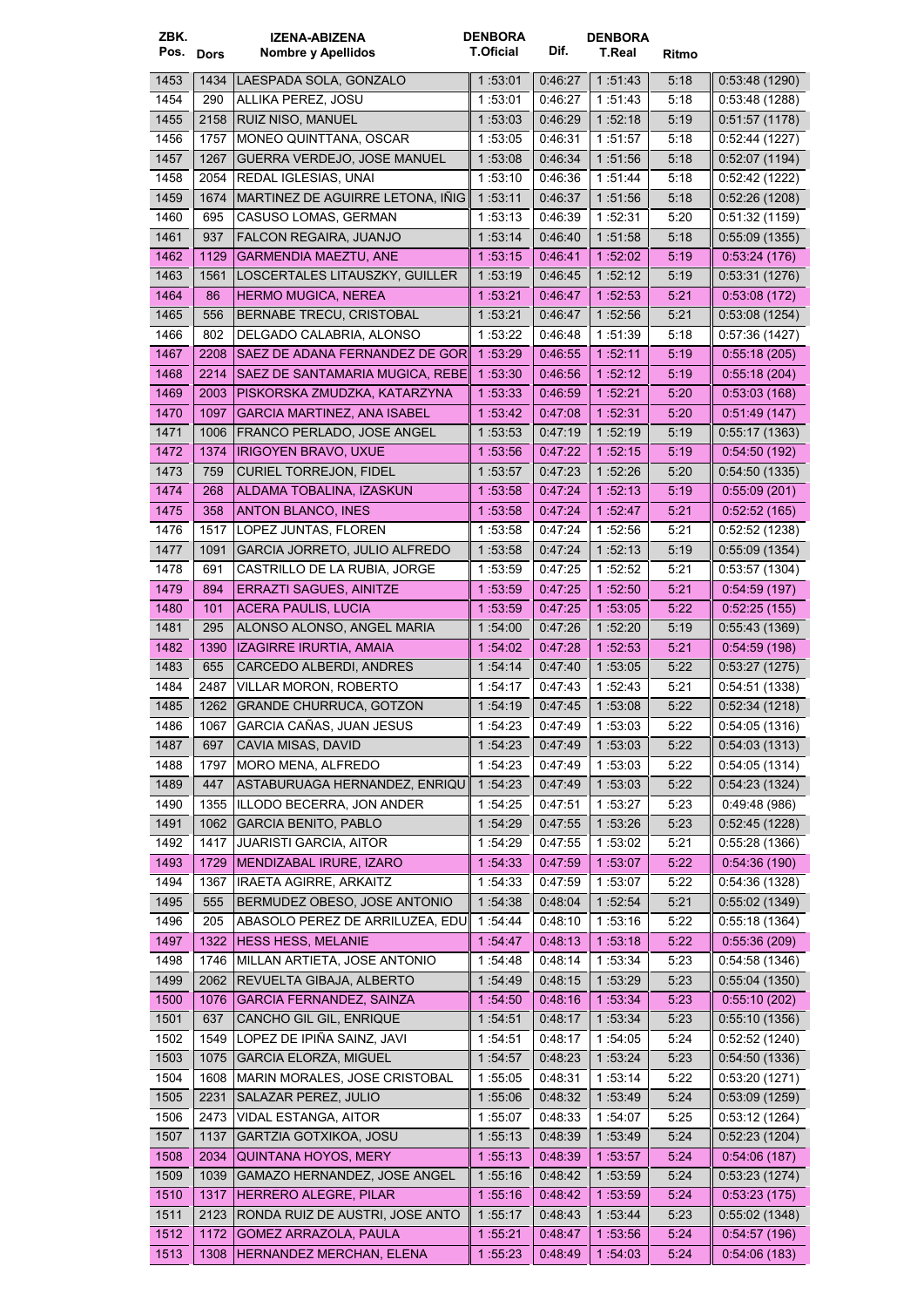| ZBK.      |      | <b>IZENA-ABIZENA</b>              | <b>DENBORA</b><br><b>T.Oficial</b> | Dif.    | <b>DENBORA</b> |       |                |
|-----------|------|-----------------------------------|------------------------------------|---------|----------------|-------|----------------|
| Pos. Dors |      | Nombre y Apellidos                |                                    |         | <b>T.Real</b>  | Ritmo |                |
| 1514      | 584  | BOBADILLA LUENGO, DAVID           | 1:55:23                            | 0:48:49 | 1:53:58        | 5:24  | 0.54.57(1343)  |
| 1515      | 2191 | SAENZ VALDERRAMA, ANDONI          | 1:55:25                            | 0.48.51 | 1 54 39        | 5:26  | 0.53.58(1306)  |
| 1516      | 448  | ASTARLOA EGUIGUREN, JOSEBA        | 1:55:31                            | 0:48:57 | 1 54 46        | 5:26  | 0:50:44(1058)  |
| 1517      | 504  | BARRERA NARANJO, FRANCISCO        | 1:55:34                            | 0.49:00 | 1 54:08        | 5:25  | 0.55:26(1365)  |
| 1518      | 1709 | <b>MEABE ITURBE, JONE</b>         | 1:55:36                            | 0.49.02 | 1 54 36        | 5:26  | 0:52:34(159)   |
| 1519      | 1710 | <b>MEABE ITURBE, NEREA</b>        | 1:55:36                            | 0.49:02 | 1:54:36        | 5:26  | 0.52:34(160)   |
| 1520      | 318  | ALVAREZ GARCIA, DIEGO             | 1 55:42                            | 0:49:08 | 1:54:00        | 5:24  | 0.54:28(1325)  |
| 1521      | 1551 | LOPEZ DE PARTEARROYO RODRIGUE     | 1.55:48                            | 0.49.14 | 1:54:20        | 5:25  | 0.54.34(188)   |
| 1522      | 592  | BOUZO GERENABARRENA. ALEXAND      | 1 55:49                            | 0.49.15 | 1:54:24        | 5:25  | 0.54.51(1337)  |
| 1523      | 1077 | <b>GARCIA FERNANDEZ, LAURA</b>    | 1:55:50                            | 0.49.16 | 1:54:25        | 5:25  | 0:54:51(193)   |
| 1524      | 1565 | LUCIUS GOMEZ, RUBEN               | 1:55:52                            | 0:49:18 | 1:54:30        | 5:26  | 0.54.39(1329)  |
| 1525      | 2221 | SAGREDO BESTILLEIRO, ENEKO        | 1 55:56                            | 0.49.22 | 1 54 34        | 5:26  | 0.56.45(1389)  |
| 1526      | 1487 | LEON VAZQUEZ, IÑIGO               | 1 55:57                            | 0.49.23 | 1:54:35        | 5:26  | 0:56:45(1388)  |
| 1527      | 1141 | GASTAÑARES HERNANDO, IÑAKI        | 1:55:58                            | 0.49.24 | 1 54 43        | 5:26  | 0.52:51(1236)  |
| 1528      | 667  | CARRASCAL PANADERO, ARKAITZ       | 1:56:01                            | 0.49.27 | 1:55:19        | 5:28  | 0:50:14(1014)  |
| 1529      | 562  | <b>BEZARES VARGAS, MAITE</b>      | 1:56:01                            | 0:49:27 | 1:54.40        | 5:26  | 0.56:00(210)   |
| 1530      | 1576 | <b>MADARIAGA PISANO, NEREA</b>    | 1 56:04                            | 0.49.30 | 1 54 53        | 5:27  | 0.52:17(152)   |
| 1531      | 657  | CARDIL REDONDO, ALBA              | 1:56:05                            | 0:49:31 | 1:54:27        | 5:25  | 0.56.41(224)   |
| 1532      | 1848 | OCHOA LECHAGA, AGUSTIN            | 1 56:08                            | 0:49:34 | 1:56:08        | 5:30  | 0.54.51(1339)  |
| 1533      | 2033 | QUINTANA ELIZALDE. MIKEL          | 1:56:09                            | 0.49.35 | 1:55:03        | 5:27  | 0.54.48(1334)  |
| 1534      | 462  | AZCARATE BAZTERRICA, AITOR        | 1:56:10                            | 0:49:36 | 1:55:26        | 5:28  | 0:52:50(1235)  |
| 1535      | 1900 | ORTIZ DE ZARATE SAN AGUSTIN, AM   | 1:56:12                            | 0.49.38 | 1:54:56        | 5:27  | 0.54:05(182)   |
| 1536      | 2204 | SAEZ JAUSORO, INIGO               | 1 56:19                            | 0:49:45 | 1:54:55        | 5:27  | 0:52:24(1205)  |
| 1537      | 1686 | MARTINEZ DE ILARDUYA ABARQUER     | 1 56:24                            | 0.49.50 | 1 54 44        | 5:26  | 0.53:11(1262)  |
| 1538      | 376  | ARANEGUI MARTINEZ DE MARIGORTA    | 1:56:28                            | 0:49:54 | 1:55:03        | 5:27  | 0.53.55(1298)  |
| 1539      | 639  | CANDELAS BERMEJO, INMA            | 1:56:30                            | 0:49:56 | 1:55:05        | 5:27  | 0:54:34(189)   |
| 1540      | 1929 | PASAMON ESTEBAN, FRAN             | 1 56:32                            | 0:49:58 | 1:55:23        | 5:28  | 0.54.53(1341)  |
| 1541      | 2129 | ROTA GIL, CARMELO                 | 1 56:33                            | 0.49.59 | 1:55:03        | 5:27  | 0.56.49(1391)  |
| 1542      | 1177 | GOMEZ EJEDA, JESUS                | 1 56:37                            | 0:50:03 | 1:55:02        | 5:27  | 0.55:08(1353)  |
| 1543      | 1275 | GURRUTXAGA BEREZIARTUA, IGNACI    | 1 56:39                            | 0:50:05 | 1:55:24        | 5:28  | 0:54:52(1340)  |
| 1544      | 947  | FERNANDEZ ARBAIZAR, ALEJANDRO     | 1 56:49                            | 0:50:15 | 1:56:07        | 5:30  | 0:53:00(1243)  |
| 1545      | 915  | ETXABARRI SAEZ, JOSE MANUEL       | 1:56:57                            | 0:50:23 | 1:55:26        | 5:28  | 0.56.49(1392)  |
| 1546      | 669  | CARRASQUILLA LOPEZ, DANIEL        | 1 56 58                            | 0:50:24 | 1:55:37        | 5:29  | 0.57:06(1407)  |
| 1547      |      | 1977   PEREZ SANCHEZ, JONATHAN    | 1:56:59                            | 0:50:25 | 1:56:07        | 5:30  | 0:52:30(1215)  |
| 1548      |      | 1378   IRIZAR SAIZ, JORGE         | 1:57:03                            | 0.50.29 | 1:56:08        | 5:30  | 0:55:15(1361)  |
| 1549      | 1010 | FUENTE SANCHEZ, MOISES            | 1 57:04                            | 0:50:30 | 1 56 14        | 5:31  | 0.52:59(1242)  |
| 1550      | 1354 | <b>IGLESIAS GARCIA, ALEXANDER</b> | 1:57:05                            | 0:50:31 | 1:55:28        | 5:28  | 0.55:11(1358)  |
| 1551      | 1778 | MORENO ALDEANO, PEDRO             | 1:57:10                            | 0.50:36 | 1:55.45        | 5:29  | 0.57:26(1425)  |
| 1552      | 704  | CERVANTES ANDRADE, PABLO          | 1:57:12                            | 0:50:38 | 1:55:41        | 5:29  | 0.56.23(1381)  |
| 1553      | 757  | <b>CUNDIN SANTOS, MARGARITA</b>   | 1:57:12                            | 0.50.38 | 1:55:39        | 5:29  | 0.57:40(244)   |
| 1554      | 870  | EGUIA LOPEZ DE ARREGUI, DAVID     | 1:57:15                            | 0:50:41 | 1:55:55        | 5:30  | 0:55:04(1351)  |
| 1555      | 680  | CASAS RODRIGUEZ, SERGIO           | 1:57:21                            | 0:50:47 | 1 57:21        | 5:34  | 0:53:14(1269)  |
| 1556      | 1994 | PESQUERA CASADO, IKER             | 1 57:23                            | 0:50:49 | 1:56:14        | 5:31  | 0:56:50(1393)  |
| 1557      | 1011 | <b>FUNES BARBARIN, GABRIEL</b>    | 1:57:40                            | 0.51.06 | 1 56:20        | 5:31  | 0.57:08(1418)  |
| 1558      | 483  | BALSATEGUI MTZ DE ILARDUYA, MAR   | 1:57:42                            | 0:51:08 | 1:56:15        | 5:31  | 0:56:28(218)   |
| 1559      | 606  | <b>BUESA RODRIGUEZ, SARA</b>      | 1 57 43                            | 0:51:09 | 1 56 20        | 5:31  | 0.56.38(220)   |
| 1560      | 755  | CUEVAS CHAPARRO, MARIA JESUS      | 1:57:44                            | 0.51.10 | 1:56:10        | 5:30  | 0.56.40(223)   |
| 1561      | 1982 | PEREZ VICARIO, ANA                | 1:57:44                            | 0.51:10 | 1:56:21        | 5:31  | 0.56.38(221)   |
| 1562      | 859  | ECEOLAZA LOPEZ DE SUBIJANA, MAI   | 1:57.44                            | 0.51.10 | 1:56.25        | 5:31  |                |
| 1563      | 2168 | RUIZ DE ARCAUTE CAICEDO, ANA      | 1:57:45                            | 0.51:11 | 1:56:21        | 5:31  | 0.56.06(212)   |
| 1564      | 1950 | PEREDA MARTINEZ, MARISA           | 1:57:46                            | 0.51.12 | 1 56 37        | 5:32  | 0.54.52(194)   |
| 1565      | 1113 | <b>GARCIA SANCHEZ, PATRICIA</b>   | 1:57:46                            | 0.51:12 | 1:56:14        | 5:31  | 0.56:23(215)   |
| 1566      | 2300 | SARRALDE LOPEZ DE MUNAIN, ALVA    | 1:57:46                            | 0:51:12 | 1:57:46        | 5:35  | 0.56.23(1380)  |
| 1567      | 1495 | LLAMAS FERRERO, PEDRO ANGEL       | 1:57:50                            | 0.51.16 | 1 56:31        | 5:31  | 0.53.12(1263)  |
| 1568      | 785  | DE PABLO GUTIERREZ, SERGIO        | 1:57:55                            | 0:51:21 | 1:56:22        | 5:31  | 0.56.07(1376)  |
| 1569      | 480  | <b>BAJON MONTERO, LUIS DANIEL</b> | 1:58:02                            | 0.51.28 | 1:56:30        | 5:31  | 0:52:00(1180)  |
| 1570      | 1923 | PANDAL DE PRADO, FELIPE           | 1:58:04                            | 0.51.30 | 1:56:33        | 5:31  | 0:57:09 (1420) |
| 1571      | 2311 | SEGUROLA VEGA, CONCHI             | 1:58.06                            | 0.51.32 | 1 56 35        | 5:32  | 0.57:09(239)   |
| 1572      | 952  | FERNANDEZ CARRETON, BORJA         | 1:58:06                            | 0.51.32 | 1:56:25        | 5:31  | 0.56.25(1382)  |
| 1573      | 1952 | PEREIRAS IBAÑEZ, JUANJO           | 1:58:07                            | 0.51.33 | 1:56:25        | 5:31  | 0.56:13(1377)  |
| 1574      | 763  | DE ANTONIO VEIRA, JOSE ANTONIO    | 1:58:07                            | 0.51.33 | 1:56:45        | 5:32  | 0:57:06(1408)  |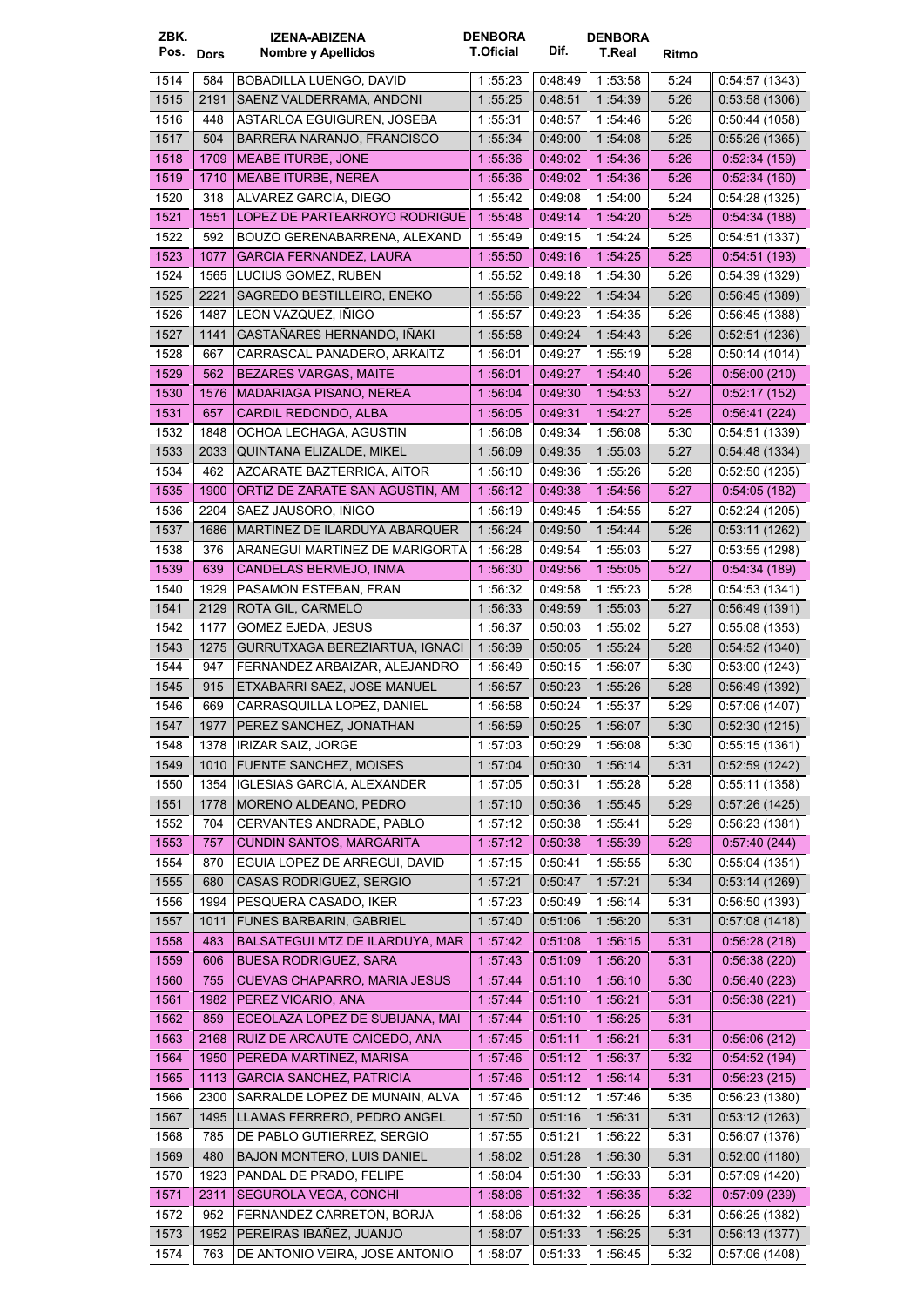| ZBK.<br>Pos. Dors |      | <b>IZENA-ABIZENA</b><br>Nombre y Apellidos | <b>DENBORA</b><br>T.Oficial | Dif.               | <b>DENBORA</b><br><b>T.Real</b> | Ritmo |               |
|-------------------|------|--------------------------------------------|-----------------------------|--------------------|---------------------------------|-------|---------------|
| 1575              | 1388 | <b>ITURRIOTZ LODOSO, ITZIAR</b>            | 1.58:14                     | 0:51:40            | 1 56 41                         | 5:32  | 0.56:08(214)  |
| 1576              | 767  | DE JESUS CASILLAS, MIREIA                  | 1:58:16                     | 0.51.42            | 1:56.41                         | 5:32  | 0.57:06(231)  |
| 1577              | 1421 | KABUE ODRIOZOLA, KEPA                      | 1 58 17                     | 0:51:43            | 1 56 42                         | 5:32  | 0.57:06(1409) |
| 1578              | 1787 | MORENO IGLESIAS, ESTIBALIZ                 | 1 58 17                     | 0.51.43            | 1 56 54                         | 5:32  | 0.56.38(222)  |
| 1579              | 2233 | SALCES HERRERO, CONRADO                    | 1:58:19                     | 0.51.45            | 1:56:49                         | 5:32  | 0.57:07(1410) |
| 1580              | 1358 | IÑARRA ROJAS, JULEN                        | 1 58:19                     | 0.51.45            | 1:56:42                         | 5:32  | 0.55.51(1371) |
| 1581              | 797  | DEL PRADO RUIZ, LUIS                       | 1 58:21                     | 0:51:47            | 1:56:56                         | 5:33  | 0.54:57(1344) |
| 1582              | 776  | DE LA IGLESIA BUGALLO, CONCEPCI            | 1 58:22                     | 0.51.48            | 1 56:53                         | 5:32  | 0.57:06(234)  |
| 1583              | 602  | <b>BRULL QUEROL, ERIC</b>                  | 1:58:28                     | 0.51.54            | 1:57:00                         | 5:33  | 0.55.29(1367) |
| 1584              | 589  | <b>BORGES GUTIERREZ, JAVIER</b>            | 1 58 32                     | 0:51:58            | 1:57:42                         | 5:35  | 0.54:01(1312) |
| 1585              | 876  | EIZAGUIRRE GARCIA, IMANOL                  | 1 58:34                     | 0.52.00            | 1:56:59                         | 5:33  | 0.54.09(1319) |
| 1586              | 1160 | GIL-GARCIA GOMEZ, AITOR                    | 1:58:35                     | 0.52:01            | 1:56:59                         | 5:33  | 0.56.58(1399) |
| 1587              | 559  | BERRIO BERRIO 2, JAVI                      | 1:58:36                     | 0.52.02            | 1 57:09                         | 5:33  |               |
| 1588              | 1933 | PASCUAL GARCIA, JAVIER                     | 1 58 36                     | 0:52:02            | 1:57:01                         | 5:33  | 0.57.36(1428) |
| 1589              | 1079 | <b>GARCIA FUENTE, JIMENA</b>               | 1:58:37                     | 0.52:03            | 1 57 07                         | 5:33  | 0.56.55(228)  |
| 1590              | 328  | ALVAREZ RODRIGUEZ, HUGO                    | 1 58 38                     | 0.52:04            | 1:56:53                         | 5:32  | 0.58:21(1438) |
| 1591              | 1733 | MERINO ALTIDE, JUAN LUIS                   | 1:58:38                     | 0.52.04            | 1 57:08                         | 5:33  | 0.56.55(1397) |
| 1592              | 2106 | ROGACHEVA ROMANOVA, EKATERIN               | 1 58:42                     | 0.52:08            | 1:57:51                         | 5.35  | 0.55:06(200)  |
| 1593              | 121  | LLANO ARANA, VICTOR                        | 1:58.47                     | 0.52.13            | 1:57:19                         | 5:34  | 0.57:05(1404) |
| 1594              | 109  | CHELVI MARTINEZ DE RITUERTO, AR            | 1 58:49                     | 0.52:15            | 1:57:21                         | 5:34  | 0:57:05(1405) |
| 1595              | 258  | ALCANTARA CORRAL, SYLVIA                   | 1 58:49                     | 0.52.15            | 1:57:27                         | 5:34  | 0:57:05(230)  |
| 1596              | 1661 | MARTINEZ MAZA, RAUL                        | 1:58:50                     | 0.52:16            | 1:57:26                         | 5:34  | 0:57:03(1400) |
| 1597              | 586  | <b>GIL FRIEBE, KEILA</b>                   | 1 58:59                     | 0.52:25            | 1:57:28                         | 5:34  | 0.56.05(211)  |
| 1598              | 1325 | HIERRO MORENO, ARANTZA                     | 1 58:59                     | 0.52:25            | 1 57 28                         | 5:34  | 0.56:06(213)  |
| 1599              | 1303 | HERNANDEZ JEREZ, FRANCISCO JAVI            | 1:59:00                     | 0.52:26            | 1:57:21                         | 5:34  | 0.54.55(1342) |
| 1600              | 1480 | LEGIDO FUENTE, PABLO                       | 1:59:01                     | 0.52:27            | 1:57:30                         | 5:34  | 0.58:20(1436) |
| 1601              | 1946 | PEREA POLVOROSA, CARLOS                    | 1:59:03                     | 0.52.29            | 1:58:07                         | 5:36  | 0.55.48(1370) |
| 1602              | 2108 | ROJAS ALONSO, JAVIER                       | 1 59:06                     | 0.52:32            | 1:57:39                         | 5:35  | 0.56:54(1396) |
| 1603              | 911  | ESTEFANIA DE TORRE, ANDREA                 | 1:59:08                     | 0.52.34            | 1:57:29                         | 5:34  | 0.58.18(248)  |
| 1604              | 1094 | <b>GARCIA MARTIN, JULIO JOSE</b>           | 1:59:10                     | 0:52:36            | 1:57:39                         | 5:35  | 0.56:14(1379) |
| 1605              | 1078 | <b>GARCIA FUENTE, ANDREA</b>               | 1:59:11                     | 0.52.37            | 1 57 41                         | 5.35  | 0.56.55(227)  |
| 1606              | 1396 | JABONERO DEL CABO, RICHARD                 | 1 59 16                     | 0:52:42            | 1:57:45                         | 5:35  | 0.57:04(1402) |
| 1607              | 546  | BENITO GOMEZ, RUBEN                        | 1:59:17                     | 0.52.43            | 1:58:03                         | 5:36  | 0.53.41(1287) |
| 1608              |      | 1061 GARCIA BELOKI, JOSEBA                 | 1:59:20                     | 0.52.46            | 1:57:47                         | 5:35  | 0.57.51(1431) |
| 1609              | 1068 | <b>GARCIA CENA, FRANCISCO JAVIER</b>       | 1:59:28                     | 0:52:54            | 1 57 38                         | 5:35  | 0:57:10(1421) |
| 1610              | 1738 | MIELGO GARCIA, RAQUEL                      | 1:59:31                     | 0.52.57            | 1 57 52                         | 5:35  | 0.58:54(257)  |
| 1611              | 1771 | MORAL MUNGUIA, IGOR                        | 1:59:32                     | 0:52:58            | 1 57 53                         | 5:35  | 0.58.54(1452) |
| 1612              | 1808 | MUÑOA MADARIAGA, UNAI                      | 1:59:35                     | 0.53.01            | 1:58:08                         | 5:36  | 0.58.10(1432) |
| 1613              | 2320 | SEVERINO GARCIA, PATRICIO                  | 1:59:37                     | 0:53:03            | 1:57:55                         | 5:35  | 0.57:12(1423) |
| 1614              | 514  | <b>BASTIDA HERREROS, ZEUS</b>              | 1:59:39                     | 0.53.05            | 1:57:52                         | 5:35  | 0.58:54(1458) |
| 1615              | 566  | BILBAO ALDEKOA-OTALORA, ALEXAN             | 1:59:56                     | 0.53.22            | 1:58:25                         | 5:37  | 0.57.08(1419) |
| 1616              | 2134 | RUBIO GRACIA, LORENA                       | 1:59:59                     | 0.53.25            | 1 58:43                         | 5:38  | 0.57:07(235)  |
| 1617              | 2530 | ZUBIA VAZQUEZ, IKER                        | 2:00:00                     | 0.53.26            | 1:58:32                         | 5:37  | 0.57:03(1401) |
| 1618              | 1815 | MUÑOZ RAMOS, DAVID                         | 2:00:00                     | 0:53:26            | 1:58:43                         | 5:38  | 0.57:07(1411) |
| 1619              | 949  | FERNANDEZ CALVO, AINHOA                    | 2:00:09                     | 0.53.35            | 1 58:42                         | 5:38  | 0.58:10(246)  |
| 1620              | 2244 | SAN JUAN ALONSO, JUAN CARLOS               | 2:00.09                     | 0:53:35            | 1 58:59                         | 5:38  | 0.56.01(1374) |
| 1621              | 1956 | PEREZ ALONSO, OCTAVIO                      | 2:00:13                     | 0:53:39            | 1 58 46                         | 5:38  | 0.52.46(1229) |
| 1622              | 1278 | <b>GUTIERREZ AURRECOECHEA, ITSAS</b>       | 2:00:17                     | 0.53.43            | 1 58:50                         | 5:38  | 0.57:01(229)  |
| 1623              |      | LOSADA CORREDOR, JAIME JUAN                |                             | 0.53.44            |                                 |       |               |
| 1624              | 1557 | <b>GARIN ETXENIKE, ARANTXA</b>             | 2:00:18                     |                    | 1 58 23                         | 5:37  | 0.58.52(1447) |
| 1625              | 1123 | CAPA AGUIRREZABALA, ASIER                  | 2:00:19                     | 0.53:45<br>0.53.45 | 1:59:03                         | 5:39  | 0.53.40(179)  |
|                   | 649  |                                            | 2:00:19                     |                    | 1:59:03                         | 5:39  | 0.53.40(1286) |
| 1626              | 2209 | SAEZ DE ASTEASU RUIZ DE BALUGER            | 2:00:21                     | 0.53.47            | 1 58 48                         | 5:38  | 0.56.44(225)  |
| 1627              | 710  | CID DE SANTIAGO, BEATRIZ                   | 2:00:22                     | 0.53.48            | 1:58:48                         | 5:38  | 0.56:44(226)  |
| 1628              | 1296 | HERNANDEZ BRETON, JAVIER                   | 2:00:25                     | 0:53:51            | 1:58:59                         | 5:38  | 0.58.54(1455) |
| 1629              | 1071 | <b>GARCIA CUENCA, ENRIQUE</b>              | 2:00.25                     | 0:53:51            | 1 58 56                         | 5:38  | 0.55:14(1360) |
| 1630              | 997  | FERNANDEZ RETUERTO FERNANDEZ               | 2:00:26                     | 0.53:52            | 1:58:57                         | 5:38  | 0.55:14(203)  |
| 1631              | 434  | ARROYO MONASTERIO, ALFONSO                 | 2:00.27                     | 0:53:53            | 2:00.27                         | 5:43  | 0.52.28(1212) |
| 1632              | 579  | BLANCO ZUBIAGA, ENEKO                      | 2:00:31                     | 0.53.57            | 2:00:31                         | 5:43  | 0.58.54(1457) |
| 1633              | 685  | CASTAÑO RODRIGUEZ, MARTA                   | 2:00:37                     | 0.54:03            | 1:59:30                         | 5:40  | 0.55:29(207)  |
| 1634              | 1626 | MARTIN RUANO, OSCAR LUIS                   | 2:00:40                     | 0.54.06            | 1:59:25                         | 5:40  | 0.57.07(1413) |
| 1635              | 784  | DE MEDICIS DOMEZAIN, ALBERTO               | 2:00:43                     | 0:54:09            | 1 58:55                         | 5:38  | 0.53.03(1248) |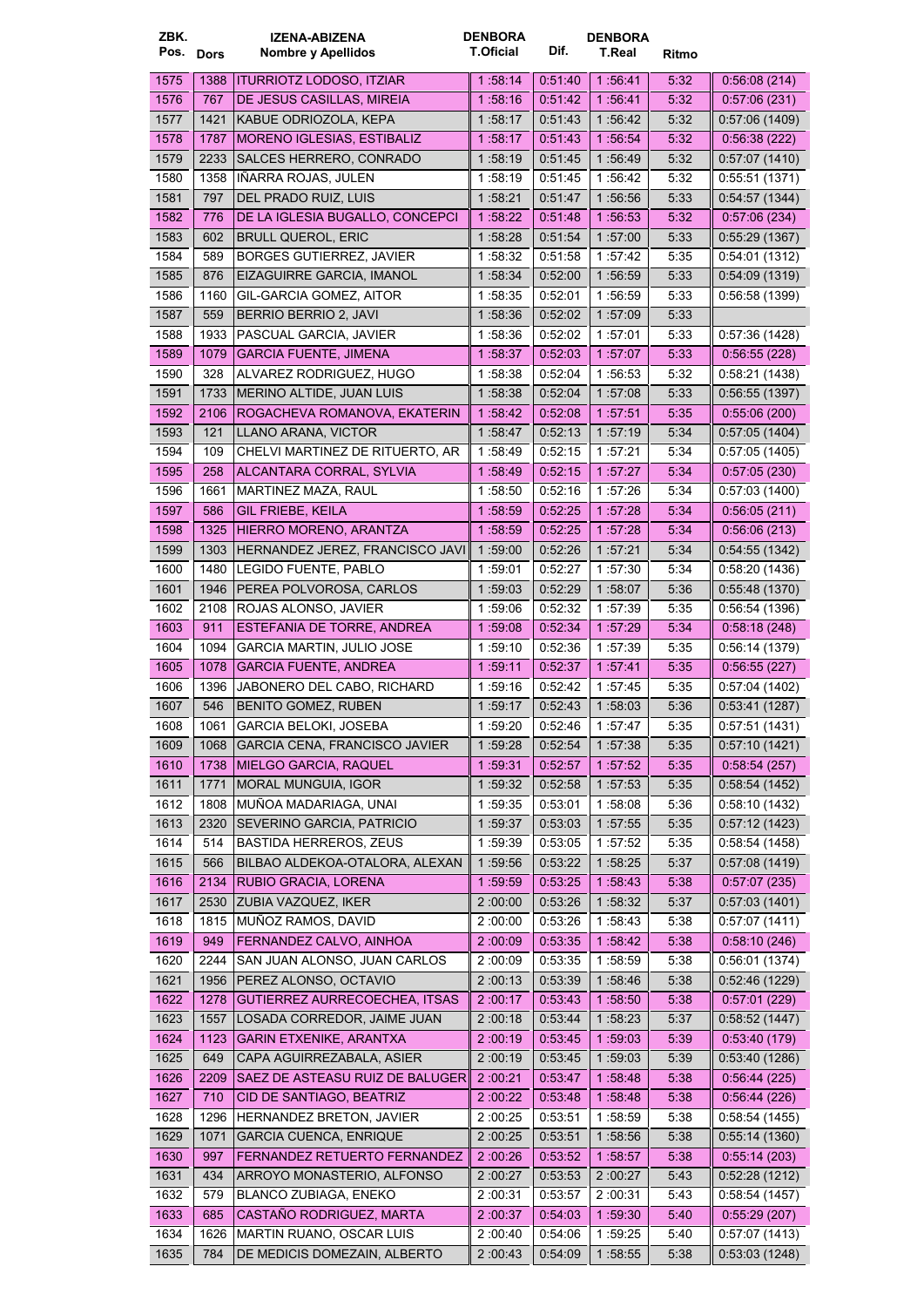| ZBK.      |      | <b>IZENA-ABIZENA</b>              | <b>DENBORA</b>   |         | <b>DENBORA</b> |       |                |
|-----------|------|-----------------------------------|------------------|---------|----------------|-------|----------------|
| Pos. Dors |      | <b>Nombre y Apellidos</b>         | <b>T.Oficial</b> | Dif.    | T.Real         | Ritmo |                |
| 1636      | 932  | ETXEZARRETA VILLALUENGA, JOSE     | 2:00:49          | 0.54.15 | 1:59:31        | 5:40  | 0.57:39(1429)  |
| 1637      | 2328 | SOPELANA GORDO, JULEN             | 2:00:55          | 0.54.21 | 1:59:12        | 5:39  | 0.56.53(1394)  |
|           |      | REMENTERIA ETXEBERRIA, LIDE       | 2:00:57          |         |                |       |                |
| 1638      | 2059 |                                   |                  | 0.54.23 | 1:59:10        | 5:39  | 0.58.54(255)   |
| 1639      | 2140 | RUEDA VERDUGO, FRANCISCO JOSE     | 2:00:58          | 0.54.24 | 1:59:18        | 5:39  |                |
| 1640      | 2004 | PIZARRO SEGURA, RAMON             | 2:01:05          | 0:54:31 | 1:59:18        | 5:39  | 0:56:14(1378)  |
| 1641      | 2224 | SAINZ GOMEZ, IBAN                 | 2:01:09          | 0:54:35 | 1:59:28        | 5:40  | 0.58:11(1433)  |
| 1642      | 2357 | TOLOSA EIZAGUIRRE, EGOITZ         | 2:01:09          | 0:54:35 | 1:59:40        | 5:40  | 0.57:07(1412)  |
| 1643      | 661  | CARO TREPIANA, MARIA EUGENIA      | 2:01:11          | 0:54:37 | 1:59:53        | 5.41  | 0.57:11(240)   |
| 1644      | 2313 | SEÑORAN GARCIA, SIMON             | 2 :01:11         | 0:54:37 | 2:00:04        | 5:41  | 0.55:29(1368)  |
| 1645      | 2190 | SACRISTAN NOGUES, DIEGO           | 2:01:11          | 0.54.37 | 1 59:29        | 5:40  | 0.58:55(1461)  |
| 1646      | 407  | ARNAIZ MARTINEZ, LAURA            | 2:01:11          | 0.54:37 | 1:59:28        | 5:40  | 0:58:55(258)   |
| 1647      | 1298 | HERNANDEZ CRIADO, JUAN CARLOS     | 2:01:14          | 0.54.40 | 1 59:44        | 5:41  | 0:58:20(1435)  |
| 1648      | 229  | AGUIRRE PALACIOS, JUANA ARACELI   | 2:01:15          | 0.54.41 | 1:59:54        | 5.41  | 0:57:31(242)   |
| 1649      | 577  | <b>BLANCO PEREIRA, AURELIO</b>    | 2:01:15          | 0.54.41 | 1:59:45        | 5:41  | 0.58:21(1437)  |
|           |      |                                   |                  |         |                |       | 0:58:26 (1439) |
| 1650      | 2535 | ZUBIZARRETA AGIRRE, PABLO         | 2:01:18          | 0.54.44 | 1:59:41        | 5:40  |                |
| 1651      | 2383 | UNAMUNZAGA GUISASOLA, BEATRIZ     | 2:01:19          | 0.54:45 | 1 59:42        | 5:40  | 0:58:26(249)   |
| 1652      | 113  | FERNANDEZ MARTINEZ, MONTSE        | 2:01:19          | 0.54.45 | 1:59:55        | 5:41  | 0.56.36(219)   |
| 1653      | 509  | BASAURI GARATE, MIRIAM            | 2:01:19          | 0.54.45 | 2:00:00        | 5.41  | 0.56:24(216)   |
| 1654      | 1456 | LARRAURI DELIKA, IKER             | 2:01:20          | 0.54.46 | 1:59:36        | 5:40  | 0.58.33(1443)  |
| 1655      | 300  | ALONSO GARCIA, ALFREDO            | 2 01:20          | 0.54.46 | 1:59:56        | 5:41  | 0.56.36(1386)  |
| 1656      | 1312 | <b>HERNANDO MUGICA, NEREA</b>     | 2:01:22          | 0.54.48 | 1 59:44        | 5:41  | 0.58.17(247)   |
| 1657      | 793  | DEL MORAL SANTURDE, CRISTINA      | 2:01:22          | 0.54.48 | 2:00:04        | 5:41  | 0.57:11(241)   |
| 1658      | 1270 | GUEVARA PARRA, IÑIGO              | 2:01:22          | 0.54.48 | 2:01:22        | 5:45  |                |
| 1659      | 1065 | <b>GARCIA CABALLERO, IBON</b>     | 2:01:24          | 0:54:50 | 2:00:23        | 5:42  | 0.52.55(1241)  |
|           |      |                                   |                  |         |                |       |                |
| 1660      | 1916 | PABLO LIMIA, VICENTE              | 2:01:24          | 0.54.50 | 2:00:29        | 5:43  | 0:54:29(1326)  |
| 1661      | 1921 | PALACIOS GARCIA, NICOLAS          | 2:01:25          | 0.54.51 | 1 59:43        | 5:40  | 0.58.54(1453)  |
| 1662      | 970  | FERNANDEZ KINTELA, ELIAS          | 2:01:26          | 0:54:52 | 1:59:42        | 5:40  | 0.58.55(1460)  |
| 1663      | 2048 | RAMOS PIMENTEL, ANTONIO TOMAS     | 2:01:27          | 0.54.53 | 1:59:44        | 5.41  | 0.56.53(1395)  |
| 1664      | 131  | PEREZ PIZARRO, IÑIGO              | 2:01:28          | 0:54:54 | 1:59:47        | 5:41  | 0.58.54(1456)  |
| 1665      | 1482 | LEGORBURU SAEZ DE MATURANA, MI    | 2:01:30          | 0.54:56 | 1 59:49        | 5:41  | 0.58.52(1448)  |
| 1666      | 1269 | GUEVARA LABACA, LIZAR             | 2:01:31          | 0:54:57 | 1:59:44        | 5:41  | 0:58:55(1459)  |
| 1667      | 2537 | ZUBIZARRETA PASCUAL, ION          | 2 01:32          | 0:54:58 | 2:00:48        | 5:44  | 0:54:06(1318)  |
| 1668      | 984  | FERNANDEZ SORDO, CRISTIAN         | 2:01:39          | 0:55:05 | 2:00:32        | 5:43  | 0:53:57(1303)  |
|           |      |                                   | 2:01:49          | 0:55:15 | 2:00:29        | 5:43  | 0:53:31(1278)  |
| 1669      |      | 2097 RODRIGUEZ PLAGARO, AITOR     |                  |         |                |       |                |
| 1670      | 2104 | RODRIGUEZ TRUJILLO, JOSE LUIS     | 2:01:49          | 0:55:15 | 2:00:29        | 5:43  | 0:53:31(1277)  |
| 1671      | 1243 | GONZALO ZARCO, JOSE MARIA         | 2:01:52          | 0.55.18 | 2:00.23        | 5:42  | 0:55:53(1372)  |
| 1672      | 858  | ECENARRO ARAMBURU, MONICA         | 2:01.53          | 0.55.19 | 2 :00:34       | 5:43  | 0:56:26(217)   |
| 1673      | 570  | <b>BILBAO VICIOLA, IBON</b>       | 2:01:54          | 0.55.20 | 2:00:35        | 5:43  | 0:56:25(1383)  |
| 1674      | 463  | AZCARATE GUEREÑU, IGOR            | 2:02:00          | 0.55.26 | 2:00:40        | 5:43  | 0.57:11(1422)  |
| 1675      | 1444 | LANDA ARRUE, AITOR                | 2:02:02          | 0.55.28 | 2:00:19        | 5:42  | 0.58.53(1451)  |
| 1676      | 1752 | MOLINA ROMERO, GERMAN             | 2:02:04          | 0.55.30 | 2:00:09        | 5:42  | 0.58.53(1449)  |
| 1677      | 1300 | HERNANDEZ GARCIA, JOSE LUIS       | 2:02:06          | 0:55:32 | 2:00:43        | 5:43  | 0.56:07(1375)  |
| 1678      | 530  | BELARBIDE SANTOS, GARIKOITZ       | 2:02:08          | 0.55.34 | 2:00:28        | 5:43  | 0:58:51(1446)  |
| 1679      |      | FERNANDEZ VILLA, MIREN IDOIA      | 2:02:09          | 0.55.35 | 2:00:10        | 5:42  | 0.57:36(243)   |
|           | 987  |                                   |                  |         |                |       |                |
| 1680      | 871  | EGUIDAZU ALDALUR, EÑAUT           | 2:02:11          | 0:55:37 | 2:00:37        | 5:43  | 0.58.29(1440)  |
| 1681      | 676  | CASADO BRIONGOS, EDUARDO          | 2:02:12          | 0:55:38 | 2:00:55        | 5:44  | 0.59.24(1477)  |
| 1682      | 1240 | GONZALEZ DE LANGARICA MENDIA, E   | 2:02:12          | 0:55:38 | 2 :00:59       | 5:44  | 0.55.31(208)   |
| 1683      | 1469 | LASUEN LEAL, IKER                 | 2:02:16          | 0.55.42 | 2:00:44        | 5:43  | 0.57:08(1415)  |
| 1684      | 213  | AGIRRE ARRIZABALAGA, AMAIA        | 2:02:19          | 0.55:45 | 2:00:37        | 5:43  | 0.58.52(253)   |
| 1685      | 998  | FERNANDEZ-PELLO ORDOÑEZ, ALEJA    | 2:02:23          | 0:55:49 | 2:02.23        | 5:48  | 0.57:47(1430)  |
| 1686      | 484  | BALSEIRO SANTOS, CARLOS ALBERT    | 2:02:37          | 0:56:03 | 2:00:51        | 5:44  | 0.58.40(1445)  |
| 1687      | 1153 | GIL GAUNA, ALFREDO                | 2:02:40          | 0.56.06 | 2:01:06        | 5:44  | 0:56:37(1387)  |
| 1688      | 1159 | GIL-GARCIA GOMEZ, ARITZ           | 2:02:43          | 0.56.09 | 2:01:11        |       | 0:57:04(1403)  |
|           |      |                                   |                  |         |                | 5:45  |                |
| 1689      | 2451 | VEGA SANCHEZ, JORGE               | 2:02:48          | 0.56:14 | 2 :01:08       | 5:45  | 0.58.56(1462)  |
| 1690      | 594  | BRAVO GARITAGOITIA, JUANMI        | 2:03:12          | 0.56:38 | 2:01:26        | 5:45  | 0.58:40(1444)  |
| 1691      | 750  | CUADRILLERO RODRIGUEZ, ARTURO     | 2:03:23          | 0.56.49 | 2:01:41        | 5:46  | 0.58.15(1434)  |
| 1692      | 2420 | URRETAVIZCAYA ELIZONDO, AINHOA    | 2 :03:24         | 0:56:50 | 2 01:40        | 5:46  | 0.58.59(259)   |
| 1693      | 401  | ARKARAZO BELAR, JOSEBA            | 2:03:25          | 0.56.51 | 2:01:42        | 5:46  | 0.58.59(1468)  |
| 1694      | 1859 | OLABARRIETA OLABARRIETA, ESTIBA   | 2:03:27          | 0.56:53 | 2:02:00        | 5:47  | 0.57:08(238)   |
| 1695      | 607  | <b>BURGOS VILLAMERIEL, JAVIER</b> | 2:03:35          | 0.57.01 | 2:01:59        | 5:47  | 0.53.09(1260)  |
| 1696      | 903  | ESCRIBANO LASA, CARLO             | 2:03:49          | 0.57:15 | 2:02:08        | 5:47  | 0:58:53(1450)  |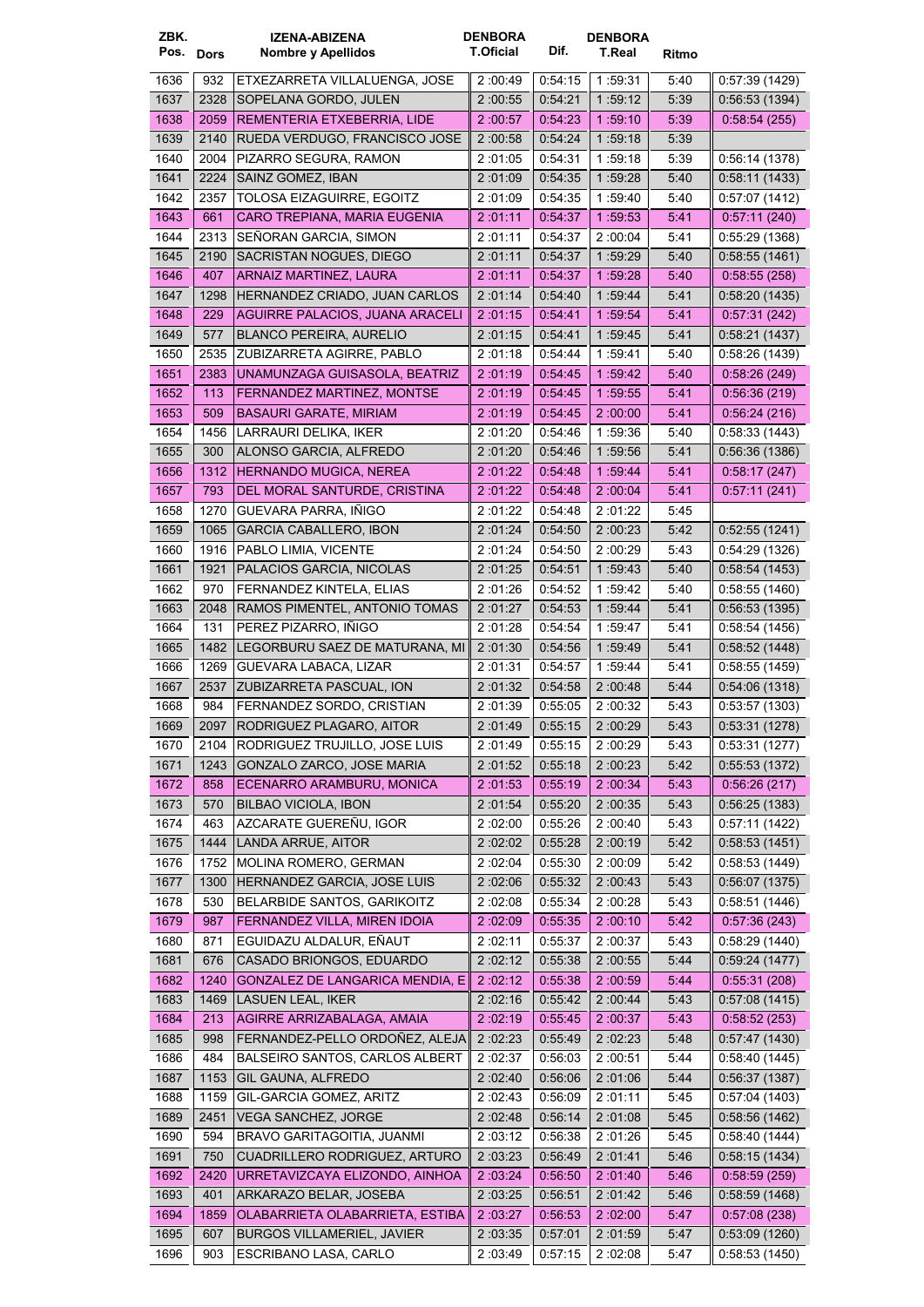| ZBK. |           | <b>IZENA-ABIZENA</b>                 | <b>DENBORA</b> |         | <b>DENBORA</b> |       |                |
|------|-----------|--------------------------------------|----------------|---------|----------------|-------|----------------|
|      | Pos. Dors | <b>Nombre y Apellidos</b>            | T.Oficial      | Dif.    | <b>T.Real</b>  | Ritmo |                |
| 1697 | 2477      | VIGO RODRIGUEZ, IVAN                 | 2:03:55        | 0.57.21 | 2:02:24        | 5:48  | 0.50.44(1061)  |
| 1698 | 751       | CUBILES VAZQUEZ, LUIS EDUARDO        | 2:04:02        | 0.57:28 | 2:02:39        | 5:49  | 0:57:08(1417)  |
| 1699 | 1233      | <b>GONZALEZ SERRANO, PATXI</b>       | 2:04:11        | 0.57.37 | 2:02:58        | 5:50  | 0.57:06(1406)  |
| 1700 | 2251      | SAN VICENTE MARTINEZ DE VIRGALA,     | 2:04:19        | 0.57.45 | 2:02:45        | 5:49  | 0.58.42(252)   |
| 1701 | 2282      | SANTAMARIA PEÑA, TERESA              | 2:04:19        | 0.57.45 | 2:02:45        | 5:49  | 0.58:42(251)   |
|      |           |                                      |                |         |                |       |                |
| 1702 | 309       | ALONSO TERRADILLOS, ASIER            | 2:04:25        | 0.57:51 | 2:03:08        | 5:50  | 0.56.28(1384)  |
| 1703 | 1910      | OTSOA DE ALDA ANGULO, GORKA          | 2:04:31        | 0.57:57 | 2:02:51        | 5:49  | 0:59:12(1471)  |
| 1704 | 1441      | LAMAZA RUIZ DE BERGARA, DAVID        | 2 :04:31       | 0:57:57 | 2:02:51        | 5:49  | 0.59.13(1474)  |
| 1705 | 644       | CANTERO GANGOITI, VERONICA           | 2:04:33        | 0.57.59 | 2:03:06        | 5:50  | 0.57:06(232)   |
| 1706 | 117       | HERNANDEZ JUSTEL, RAFAEL             | 2:04:40        | 0:58:06 | 2:04:02        | 5:53  | 0.58.54(1454)  |
| 1707 | 2434      | <b>VALERA RUBIO, INES</b>            | 2:04:44        | 0.58:10 | 2:04.44        | 5:55  |                |
| 1708 | 2098      | RODRIGUEZ PRIETO, FRANCISCO          | 2:04:48        | 0:58:14 | 2:03:48        | 5:52  | 0:54:22(1322)  |
| 1709 | 782       | DE LAS HERAS URQUIA, IÑAKI           | 2:04:50        | 0.58.16 | 2:03:22        | 5:51  | 0.57.07(1414)  |
| 1710 | 2163      | RUIZ ZAROBE, YOLANDA                 | 2 04:54        | 0.58.20 | 2:03:20        | 5:51  | 0:58:42(250)   |
| 1711 | 923       | ETXEBARRIETA LOPEZ, JAVIER           | 2:04:56        | 0:58:22 | 2 :03:14       | 5:50  | 0.58.32(1442)  |
| 1712 | 924       | ETXEBARRIETA LOPEZ, JOSE MARIA       | 2:04:57        | 0:58:23 | 2:03:15        | 5:51  | 0.58.32(1441)  |
| 1713 | 1009      | FRIAS SAIZ, MIGUEL ANGEL             | 2:05:01        | 0.58.27 | 2:03:26        | 5:51  | 0.59:17(1476)  |
| 1714 | 1552      | LOPEZ DE SUSO IZARRA, IÑAKI          | 2:05:04        | 0.58:30 | 2:03:24        | 5:51  | 0.59:12(1472)  |
| 1715 | 1179      | GOMEZ FERNANDEZ, JUAN CARLOS         | 2:05:05        | 0:58:31 | 2:03:48        | 5:52  | 0.57.31(1426)  |
| 1716 | 1853      | OCHOA DE ERIBE MENDIZABAL, MARI      | 2:05:05        | 0:58:31 | 2:03:25        | 5:51  | 0.59.13(263)   |
| 1717 | 1031      | GALLASTEGUI RUIZ DE GORDOA, GO       | 2:05:09        | 0:58:35 | 2:03:17        | 5:51  | 0.58.57(1465)  |
| 1718 | 1454      | LARRAÑAGA ESPARTERO, AITOR           | 2:05:09        | 0.58.35 | 2:03:17        | 5:51  | 0.58.57(1464)  |
| 1719 | 167       | MTZ DE AGUIRRE CACERES, LOREA        | 2:05:18        | 0.58.44 | 2 03 52        | 5:52  | 0.59:01(260)   |
| 1720 | 2325      | SOLA MARTIN, RAUL                    | 2:05:18        | 0.58.44 | 2:03:52        | 5:52  | 0.59:01(1470)  |
| 1721 | 2240      | SAMPEDRO ESTEFANIA, LUCIA            | 2:05:25        | 0.58:51 | 2:03:56        | 5:52  | 0.57:08(237)   |
| 1722 | 840       | DIEZ RUIZ, CARMEN                    | 2:05:27        | 0.58:53 | 2:03:58        | 5:53  | 0.57:08(236)   |
|      |           |                                      |                |         |                |       |                |
| 1723 | 408       | ARNEDO MAULEON, BEGOÑA               | 2:05:38        | 0.59.04 | 2 :04:26       | 5:54  | 1:00:07(275)   |
| 1724 | 590       | BORREGO OLAVARRI, CIPRIANO           | 2:05:44        | 0.59.10 | 2:04:24        | 5:54  | 0.54.23(1323)  |
| 1725 | 1101      | <b>GARCIA PEÑA, JOSE LUIS</b>        | 2:05:58        | 0.59.24 | 2:04:34        | 5:54  | 1:00:05(1482)  |
| 1726 | 411       | ARRANZ GARAY, JON                    | 2:06:01        | 0:59:27 | 2:05:21        | 5:56  | 0.46:36(750)   |
| 1727 | 1679      | MARTINEZ DE COMPAÑON MARTINEZ        | 2:06:03        | 0.59.29 | 2:04:27        | 5:54  | 0.55:20(206)   |
| 1728 | 982       | FERNANDEZ ROLDAN, LOURDES            | 2:06.26        | 0.59.52 | 2:05:01        | 5:56  | 1:00:05(273)   |
| 1729 | 1427      | KNOBLOCH ., KATHARINA                | 2:06:27        | 0.59.53 | 2:05:00        | 5.56  | 0.57:06(233)   |
| 1730 |           | 1691 MARTINEZ DE OSABA MARTINEZ DE C | 2:06:33        | 0:59:59 | 2:04:55        | 5:55  | 0.56:57(1398)  |
| 1731 | 1734      | MERINO MORENO, IVAN                  | 2:06:44        | 1:00:10 | 2 :05:19       | 5:56  | 0.59.29(1478)  |
| 1732 | 917       | ETXABARRIA URCELAY, IMA              | 2:06:55        | 1:00:21 | 2:05:07        | 5:56  | 1:00:32(279)   |
| 1733 | 2211      | SAEZ DE GORDOA ELIZONDO, ESTIBA      | 2:06:57        | 1:00:23 | 2 :05:15       | 5:56  | 1:00:06(274)   |
| 1734 | 1053      | <b>GARCIA ANDRES, AMAIA</b>          | 2:07:02        | 1.00.28 | 2:05:21        | 5:56  | 0.59.21(266)   |
| 1735 | 1554      | LOPEZ DE SUSO SAENZ, PATRICIA        | 2:07:03        | 1:00:29 | 2:07:03        | 6:01  | 0.59:21(265)   |
| 1736 | 623       | CALIARI CALIARI, SARA LAURA          | 2:07:05        | 1:00:31 | 2:06:12        | 5:59  | 0.59.37(268)   |
| 1737 | 1452      | LARRAKOETXEA ARTETXE, IÑIGO          | 2:07:16        | 1.00.42 | 2:05:31        | 5:57  | 1:00:53(1498)  |
| 1738 | 2367      | <b>TORRES RUIZ, GORKA</b>            | 2:07:20        | 1:00:46 | 2:05:37        | 5:57  | 1:00:48 (1497) |
| 1739 | 449       | ASTOLA GISASOLA, JONE ITZIAR         | 2:07:40        | 1.01.06 | 2:06:47        | 6:01  | 0:59:52(271)   |
| 1740 | 2110      | ROMAN DIEZ, MIRIAM                   | 2:07:51        | 1.01.17 | 2:06:05        | 5:59  | 0.59.40(269)   |
| 1741 | 994       | FERNANDEZ DE PINEDO UNANUE, MA       | 2 .07 .54      | 1:01:20 | 2:06:25        | 6:00  | 0:59:25(267)   |
| 1742 | 1147      | <b>GESTOSO DIEZ, FRANCISCO</b>       | 2:08:03        | 1:01:29 | 2:06:44        | 6:00  | 0.59.13(1473)  |
| 1743 | 2119      | ROMERO MUÑOZ, MARIA TERESA           | 2:08.04        | 1:01:30 | 2 .06:45       | 6:00  | 0.59.13(262)   |
| 1744 | 694       | CASTRO UZQUIANO, REBECA              | 2:08:11        | 1.01.37 | 2:07:08        | 6:02  | 1:00:39(281)   |
| 1745 | 387       | ARECHABALETA GIL, GORKA              | 2:08:16        | 1.01.42 | 2:06:34        | 6:00  | 0.58.56(1463)  |
| 1746 |           | SEDANO GUTIERREZ, NURIA              |                |         |                |       |                |
|      | 2310      |                                      | 2:08:16        | 1 01 42 | 2 06:29        | 6:00  | 0.59.48(270)   |
| 1747 | 356       | ANTOLIN MARTINEZ, MONICA             | 2:08.17        | 1.01.43 | 2:06:30        | 6:00  | 0.59.18(264)   |
| 1748 | 1399      | JAURENA DOMINGUEZ, MARIA             | 2:08:28        | 1:01:54 | 2 .06:52       | 6:01  | 0.59.53(272)   |
| 1749 | 228       | AGUIRRE LANDA, ANE                   | 2:08:34        | 1.02.00 | 2 :06:49       | 6:01  | 1:00.47(284)   |
| 1750 | 919       | ETXABE MARTINEZ, ANDER               | 2:08:35        | 1:02:01 | 2:06:50        | 6:01  | 1:00:47 (1495) |
| 1751 | 1254      | GORRITIBEREA ASTIGARRAGA, URRI       | 2:08:36        | 1:02:02 | 2:06:51        | 6:01  | 1:00:47 (1496) |
| 1752 | 1114      | <b>GARCIA USILLOS, ERNESTO</b>       | 2:08:46        | 1:02:12 | 2:07:00        | 6:01  | 0.59:17(1475)  |
| 1753 | 415       | ARREGI MARTINEZ, URKO                | 2:08:48        | 1:02:14 | 2:07:20        | 6:02  | 0:55:56(1373)  |
| 1754 | 2514      | ZAPATERO DE LA TORRE, MARTA          | 2:09:00        | 1.02.26 | 2 :08:38       | 6:06  | 0.58.03(245)   |
| 1755 | 1477      | LEGARDA ANGULO, JOSE FELIPE          | 2:09:15        | 1.02.41 | 2:07:35        | 6:03  | 1:00:08 (1483) |
| 1756 | 1335      | HURTADO CABALLERO, MARTA             | 2:09:51        | 1.03.17 | 2:08:16        | 6:05  | 1:00:45(282)   |
| 1757 | 1743      | MIGUEL ROMERA, ANA ISABEL            | 2:09:51        | 1.03.17 | 2:08:28        | 6:05  | 1:00:46(283)   |